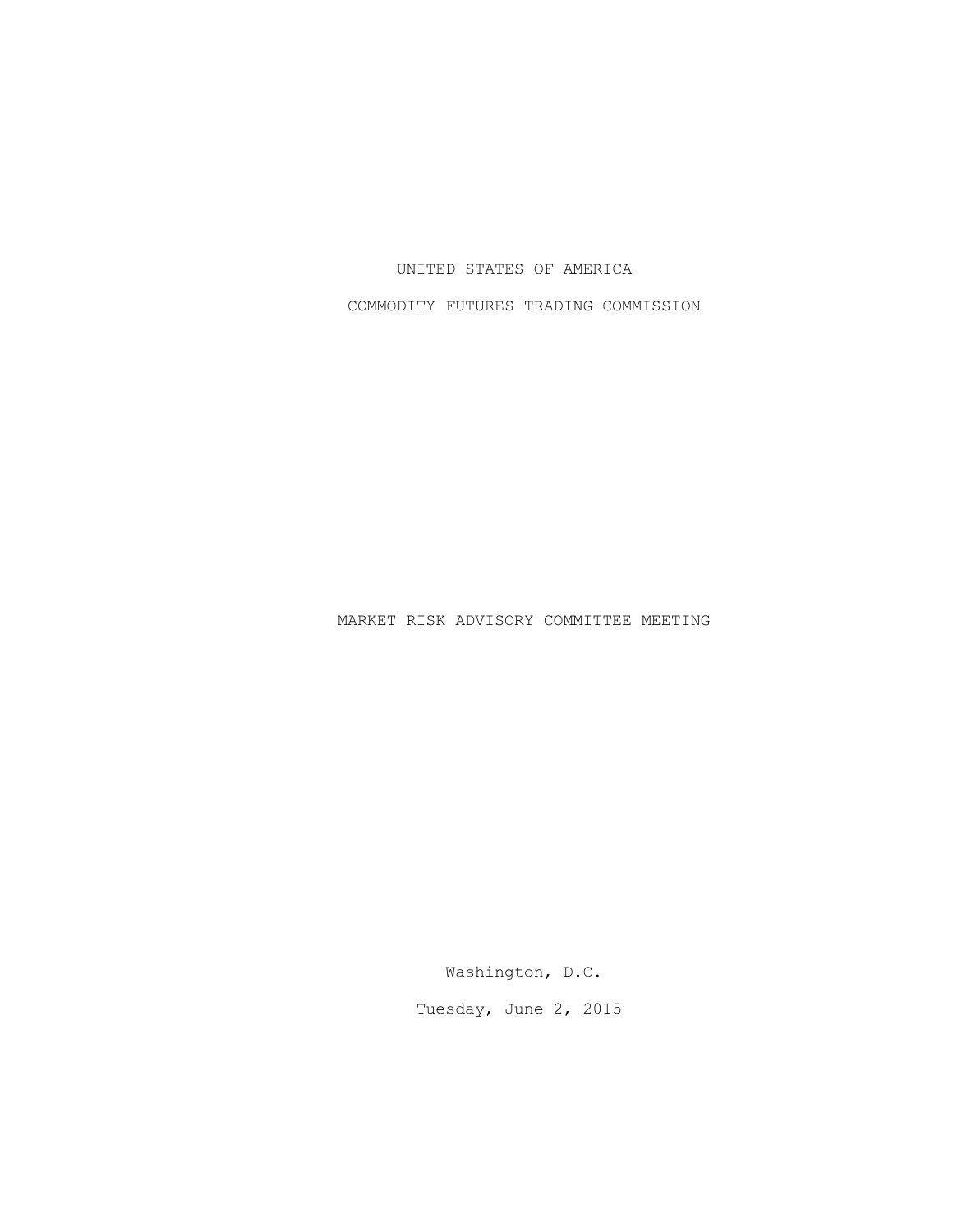```
1 PARTICIPANTS: 
 2 
 3 
 4 
 5 
         Panel 1: CYBERSECURITY - CONSIDERING BANK OF
                    ENGLAND'S CBEST PROGRAM: 
       Moderator: 
           ANDREW GRAY 
           Group Chief Risk Officer, DTCC 
 6 Guest Speaker: 
 7 
 8 
 9 
10 
11 
           DAVID EVANS 
           Senior Manager, Bank of England 
       Panel 2: LIQUIDITY IN THE DERIVATIVES MARKETS: 
       Moderator: 
           SUSAN MCLAUGHLIN 
           Senior Vice President, Federal Reserve Bank 
12 
13 
       Panelists: 
           ISAAC CHANG 
           Global Head of Fixed Income, KCG 
14 
15 
16 
17 
18 
19 
           PIERS MURRAY 
           Managing Director, Global Head of OTC 
           Derivatives Clearing & Prime Brokerage, 
           Deutsche Bank 
           THOMAS WIPF 
           Managing Director, Global Head of Bank 
           Resource Management, Morgan Stanley 
           Associate Director, CFTC Division of Market 
           Oversight 
20 * * * * * 
21 
22
```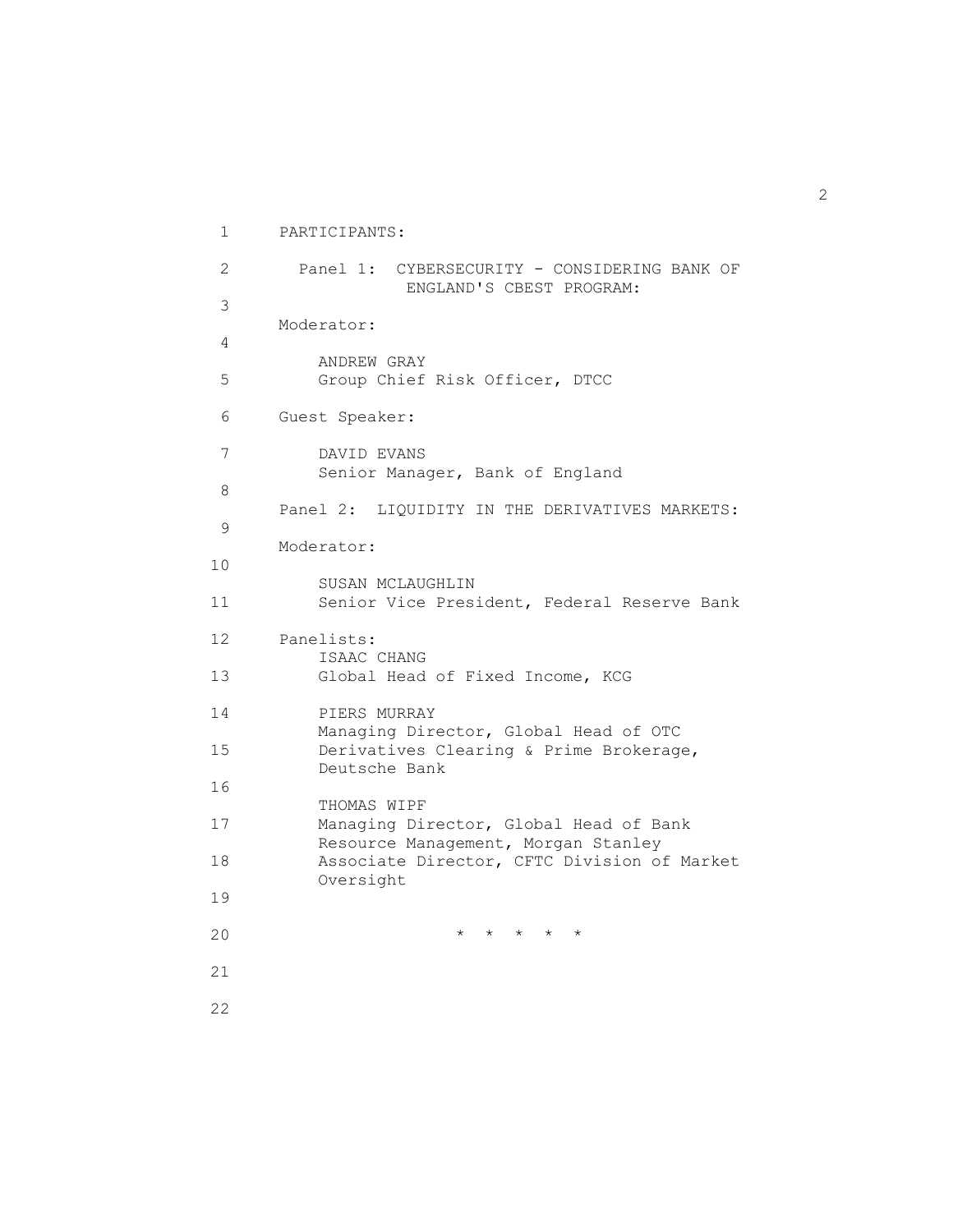1 P R O C E E D I N G S 2 (10:02 a.m.) 3 MS. WALKER: As the designated federal 4 officer it is my pleasure to call this meeting of 5 the Market Risk Advisory Committee to order. 6 Before we begin this morning's panels I would like 7 to turn to Commissioner Bowen, the sponsor of the 8 Market Risk Advisory Committee to make some 9 remarks. 10 COMMISSIONER BOWEN: Thank you Petal. 11 Good morning everyone and welcome to the second 12 meeting of the Market Risk Advisory Committee of 13 which I serve as sponsor. Before discussing 14 today's topics, I will turn the podium over to the 15 Chairman and Commissioner Wetjen just to see if he 16 would like to make some statements. 17 COMMISSIONER WETJEN: Thank you 18 commissioner Bowen I just want to really be very 19 brief -- we've got such a packed agenda today I 20 don't want to take up any time away from that. 21 But let me just say thank you to all of you for 22 being here, particularly the members of the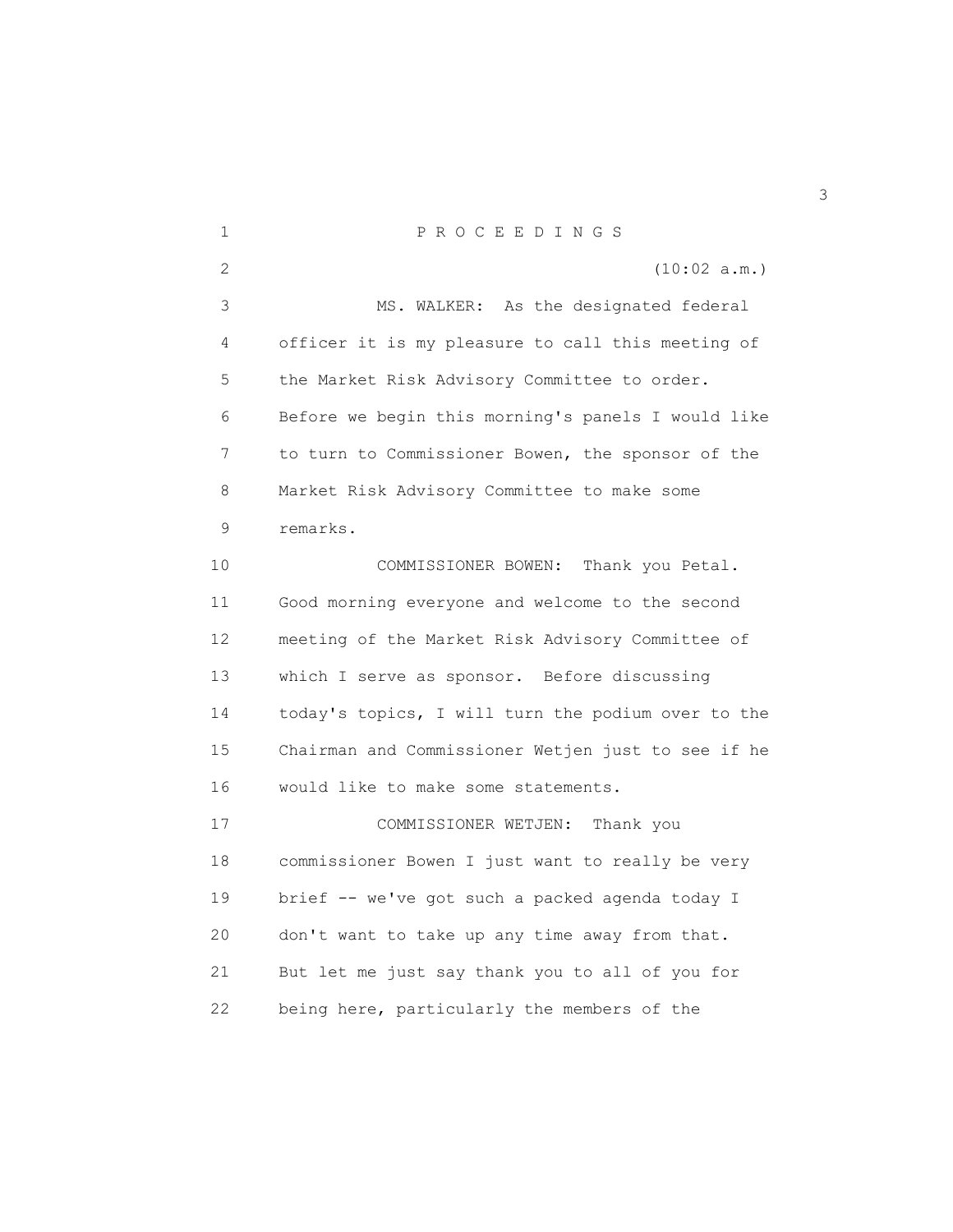1 committee. I really appreciate your participation 2 in these committees. They are extremely important 3 to us -- it's a very very helpful way. Not just 4 to get input to have a discussion of these issues. 5 And I also want to thank in particular Andrew for 6 moderating the first panel. I'll thank Susan in 7 advance, I understand she's on her way down for 8 doing the second panel. These are extremely 9 important topics that we're taking up today -- 10 they're big topics. And obviously we can't cover 11 all the issues involved here but this should be a 12 very productive session -- so again thank you. 13 Let me also thank Commissioner Bowen and all of 14 her staff and all of our staff for all the work in 15 putting this event together. It's really very 16 much appreciated. 17 COMMISSIONER BOWEN: Thank you Sharon,

18 thank you Tim. I'll keep my remarks very brief as 19 well so we can get started but obviously 20 Commissioner Bowens identified a couple of 21 important topics. So looking forward to the 22 discussion this morning and thanks again to all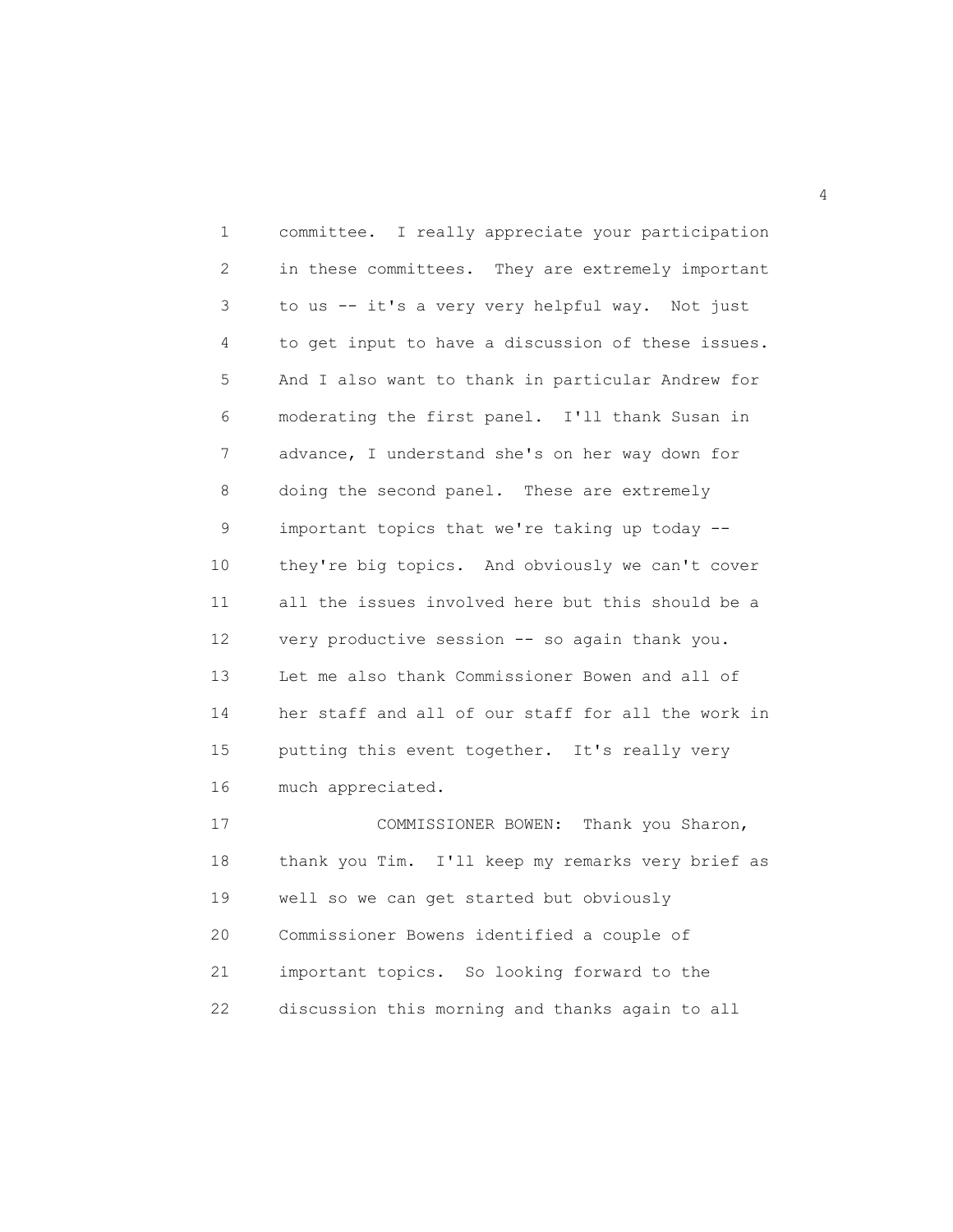1 the members for making their way to D.C. and to be 2 with us today -- it's a real pleasure to have you 3 here as always. And with that I'll turn back to 4 Sharon, thank you.

5 COMISSIONER BOWEN: Great, I want to 6 thank you my fellow commissioners and I just want 7 to note it's been a great year. Tomorrow will be 8 officially, I guess the one year anniversary of 9 our confirmation. So it's been a great first 10 year. I also want to thank our MRAC members for 11 bringing your passion and expertise to these 12 important issues. I also want to express my 13 appreciation and thanks to Kim Taylor for being 14 such a tremendous resource. We wish for the best 15 and we welcome Sunil Cutinho, who will be taking 16 her seat on the committee. I'd like to thank the 17 members of the staff from DCR, DMO, DSLO and OCO 18 for the support that you've given us in preparing 19 for today's meeting. And of course this would not 20 be possible without the help of our logistical 21 staff who work behind the scenes to make this 22 meeting be a success, hopefully.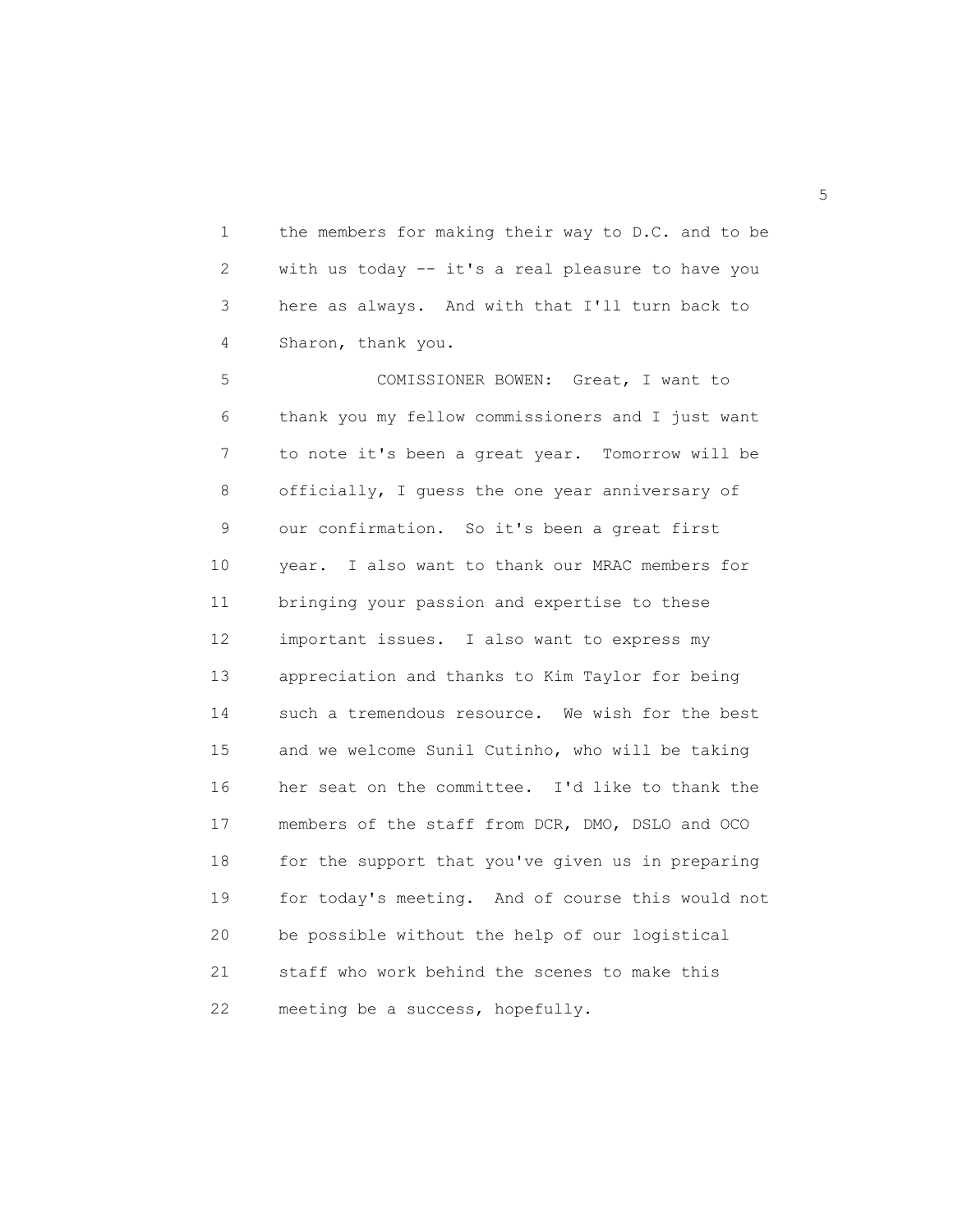1 As you know the purpose of MRAC is to 2 provide the commission with market intelligence 3 and recommendations from industry about market 4 risk and market structure issues. Our first panel 5 takes on an important market risk issue -- cyber 6 security. The importance of having an effective 7 cyber security measures cannot be overstated. 8 Cyber-attacks on the U.S. businesses have become 9 alarmingly increasing and it's critical that the 10 financial industry have strong protections in 11 place. Recently our staff held a round table at 12 cyber security testing. After attending that 13 discussion I became very interested in the Bank of 14 England's use of the CBEST program to deliver 15 targeted intelligence split cyber security tests. 16 I wanted to have an opportunity and to present the 17 commission with the opportunity to learn a little 18 bit more about CBEST and also to hear our market 19 participants' thoughts on that program. Thank you 20 to David Evans and the Bank of England for your 21 graciously agreeing to provide that opportunity 22 today.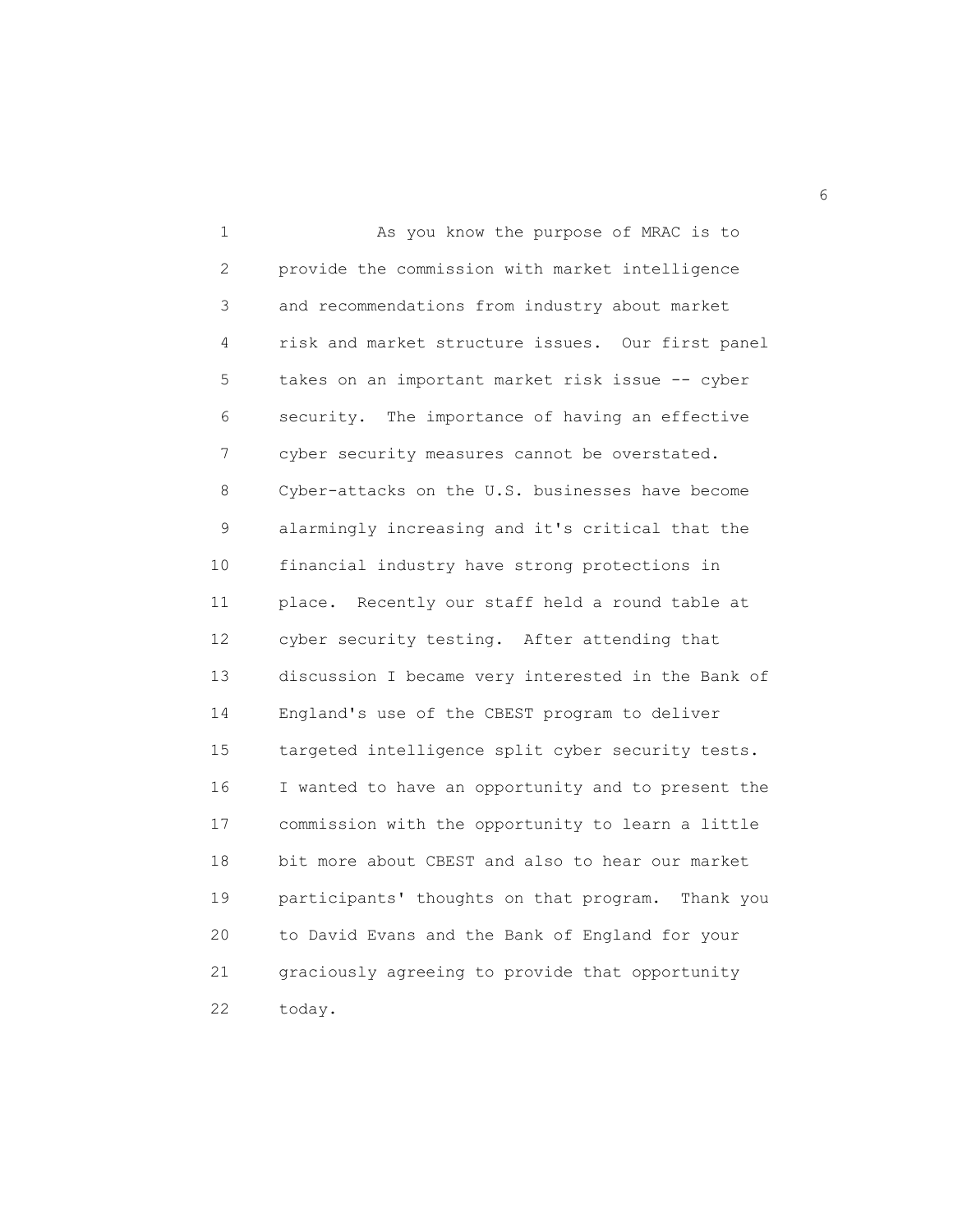1 Our second panel addresses an important 2 issue that deals with market structure -- and 3 that's liquidity. Several market participants 4 have noted there are significant liquidity 5 movements in markets we oversee. It is important 6 in order to regulate effectively that the 7 commission get information from market 8 participants about what is happening in our 9 markets. MRAC offers a wonderful opportunity to 10 do so as our membership is so diverse -- including 11 end users, dealers, buy-side, (inaudible), 12 exchanges, clearing houses and academics. And 13 with our guest panelist today we also get the view 14 of trading desks. Thus the purpose of our second 15 panel is to answer a few questions. One is to 16 understand what market participants are referring 17 to exactly when they say liquidity, as they can 18 have many different meetings. The second is to 19 learn whether there has actually been liquidity 20 movements and if so, which markets. The third is 21 to determine the causes of changes in liquidity. 22 And finally we want to know what actions if any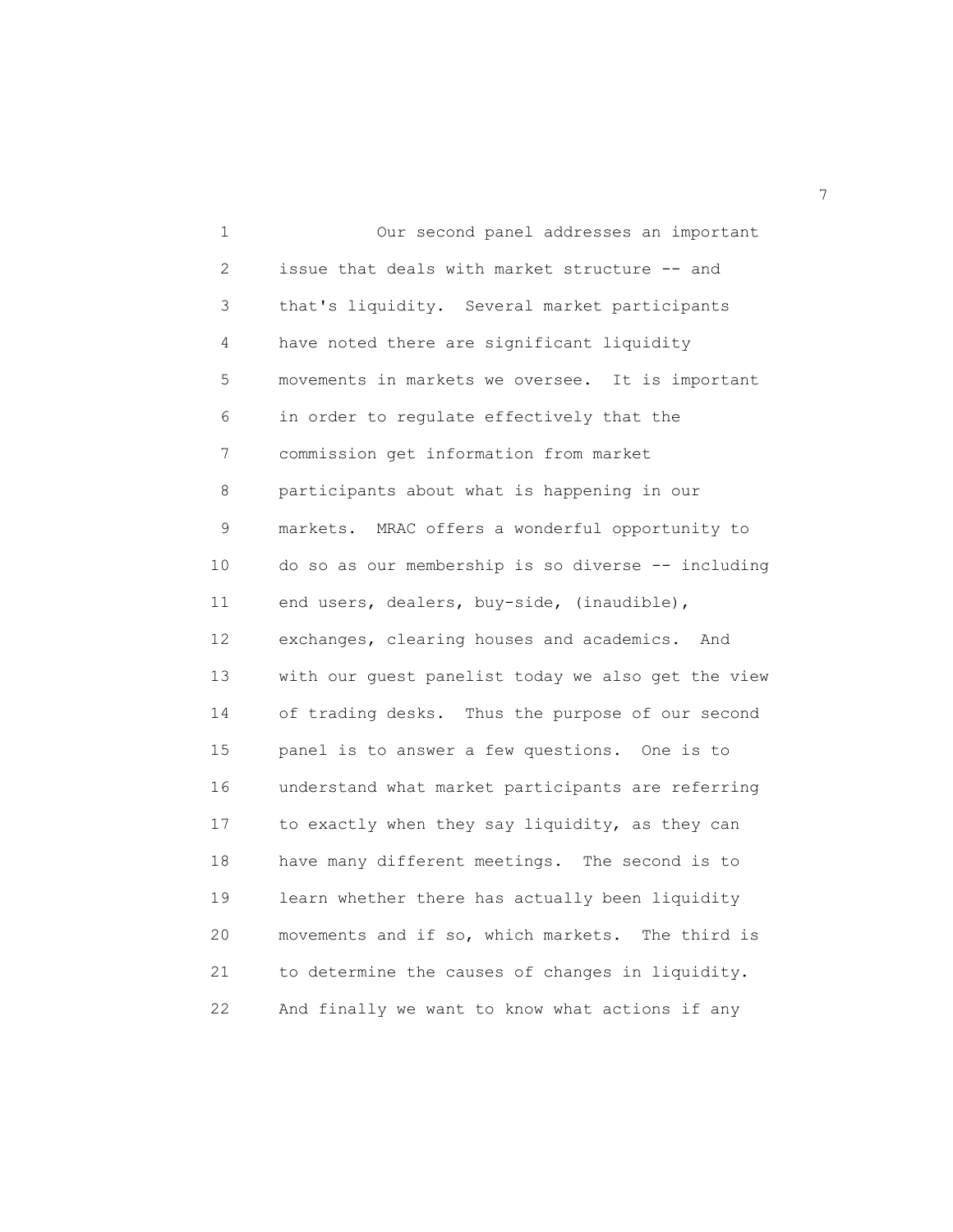1 the commission should take. I will now turn over 2 to Ms. Walker, who will introduce our first 3 moderator to the panel.

4 MS. WALKER: Thank Mr. Chairman, 5 Commissioner Bowen, Commissioner Wetjen for your 6 opening remarks. Before introducing our first 7 panel moderator one note to MRAC members -- in 8 your folders you'll find a complementary 9 conference booklet from the Federal Reserve Bank 10 of Chicago of the November 14th CCP resolution 11 conference as well as a full biography of all the 12 moderators and the guest panelists today and a 13 copy of the Power Point. Importantly we also have 14 a confirmation letter for your subcommittees, so 15 if you could at some point just sign those and 16 leave them on your desk, I'll pick up those up 17 during the break. We can take care of that. 18 As noted in today's agenda our first 19 panel discussion is on cyber-security -- 20 considering Bank of England's CBEST program. Our 21 moderator for the first panel is Mr. Andrew Gray.

22 We are privileged to have Andrew Gray as our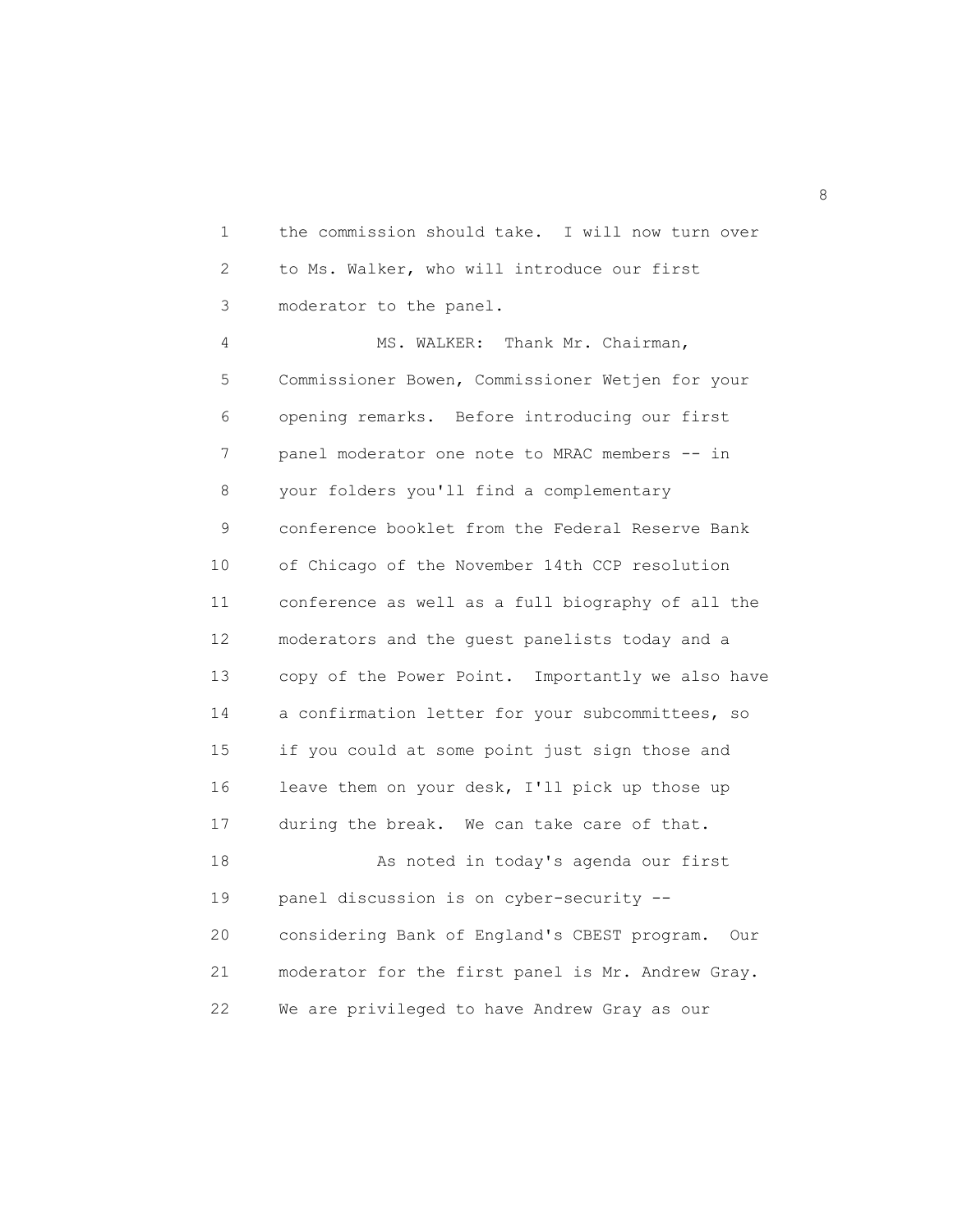1 moderator who has decades of experience in these 2 markets. Andrew currently serves as Managing 3 Director and Group Chief Risk Officer at DTCC with 4 global responsibility for DTCC enterprise risk 5 management, operational risk management, and 6 systemic risk as well as information security, 7 technology risk management, business continuity 8 management and global security management. Thank 9 you.

10 MR. GRAY: Thank you very much Petal. 11 It is a pleasure to have the opportunity to 12 moderate this first panel and it's a pleasure to 13 introduce our guest panelist -- Dave Evans from 14 the Bank of England. You have his bio in the 15 packet, but just a few very quick words on Dave's 16 position and background. Mr. Evans is a senior 17 manager in the sector and supervisory cyber 18 support for the Bank of England. He joined the 19 sector cyber team in the beginning of 2015 and 20 prior to that worked as part of the bank's sector 21 resilience team since 2010. And Mr. Evans has had 22 a number of years of experience in various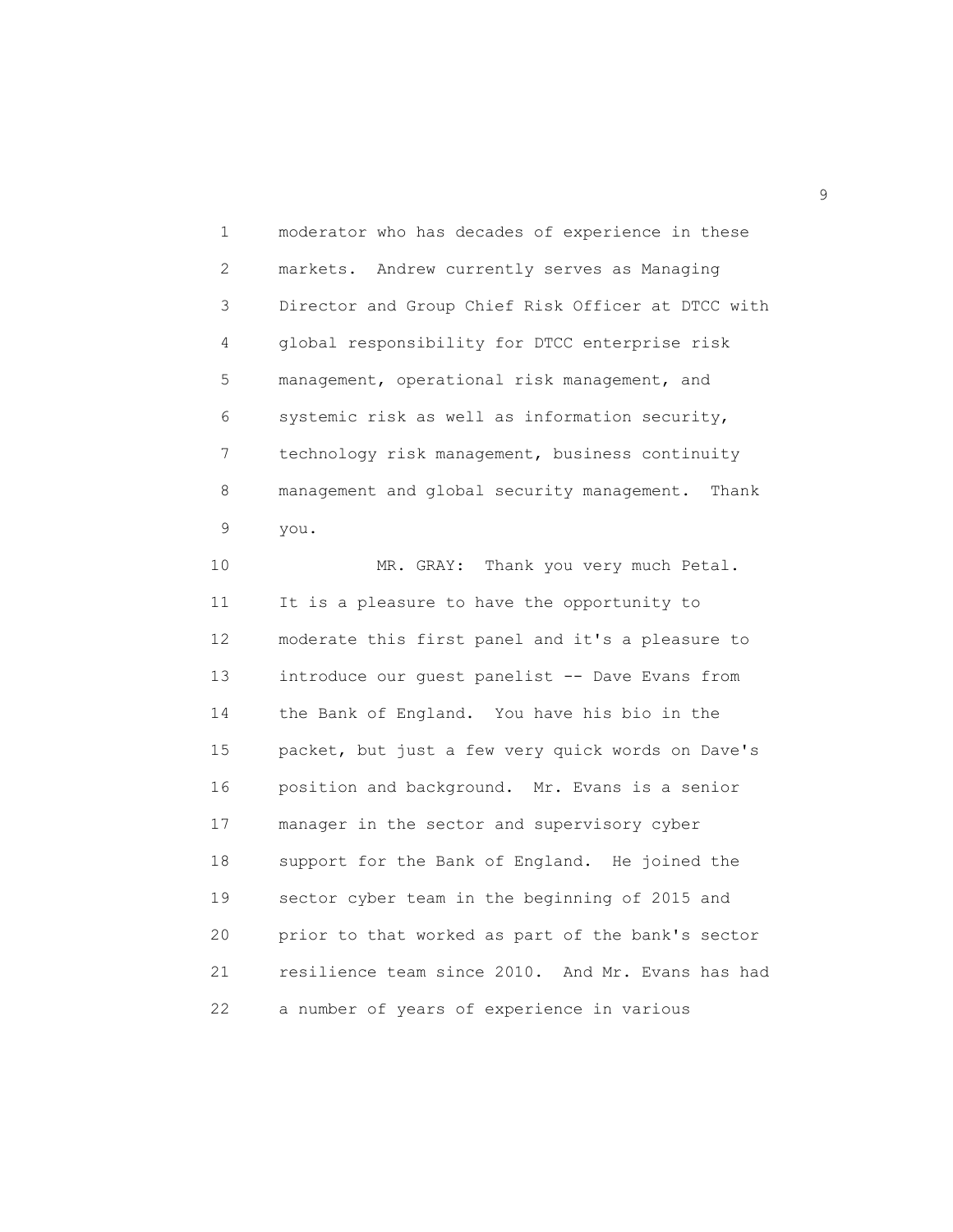1 positions in business analysis and security within 2 the bank. So what I'd like to do for this first 3 panel is break it up into two sections. The first 4 section, Mr. Evans, Dave will present CBEST and 5 basically answer the first five questions that are 6 included on the agenda and then after he's had a 7 chance to go through the presentation we'll open 8 it up for questions. And in particular talk about 9 what sorts of considerations we need to make in 10 thinking about potentially applying CBEST to CFTC 11 registrants. So with that I'll turn it over to 12 Dave, Dave thank you very much for being here. 13 And he'll kick us off with his presentation. 14 MR. EVANS: Thank you Andrew, thank you 15 Petal, thank you commissioners and thank you to 16 committee members for providing me with this 17 opportunity to come and talk to you today. So 18 I've been involved with the CBEST program since 19 the inception. So I could talk for far longer 20 than the time that has been allocated, but in 21 interests of brevity we will stick to an agenda 22 we've laid out in the presentation. So I'll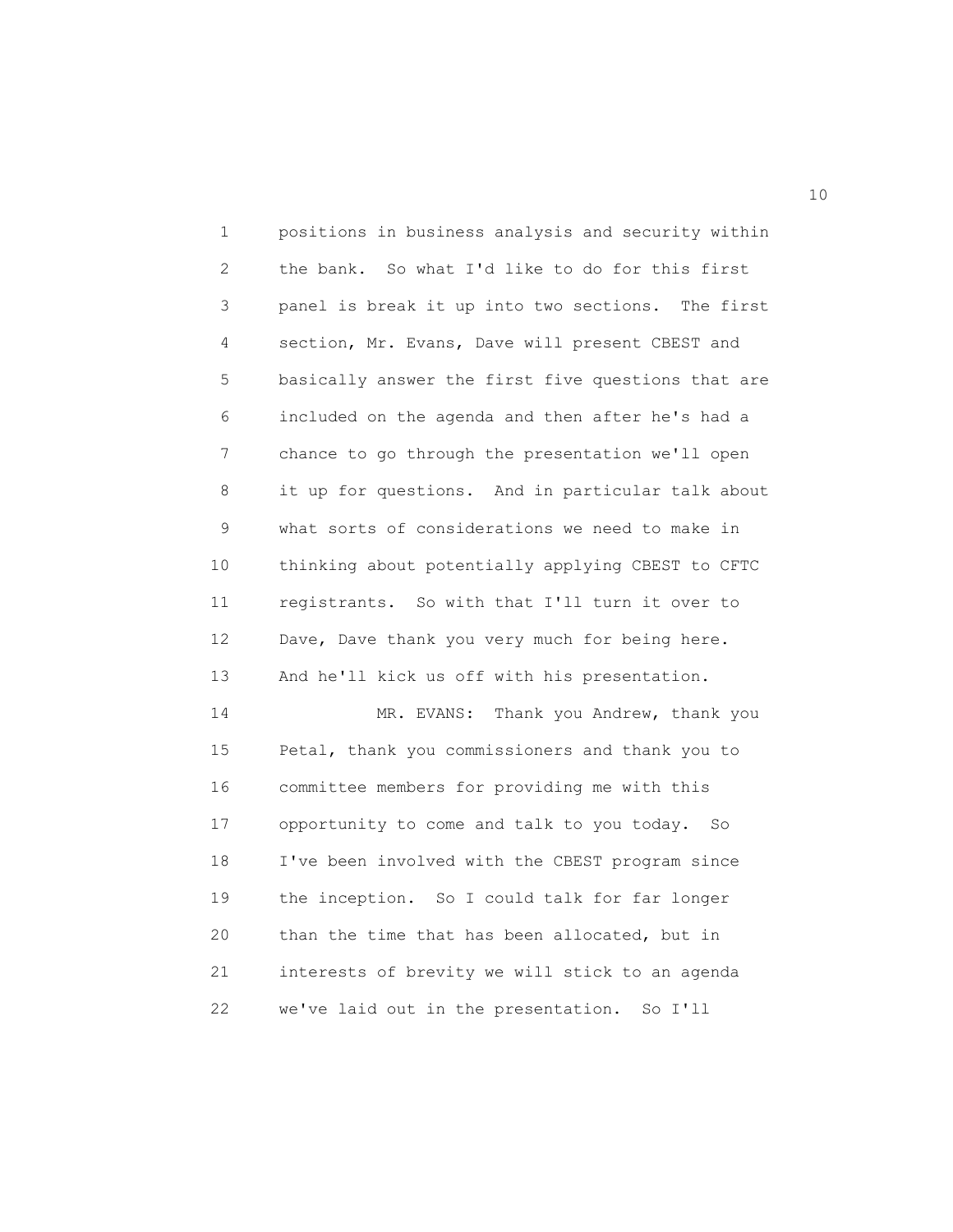1 provide an overview of the CBEST program -- its 2 origins, why we felt we needed CBEST, talk about 3 what it is and what it does. We'll also touch on 4 a little bit of what it doesn't do as well. The 5 overview will then include answers to the 6 questions we've laid out in the agenda. So what 7 types of financial institutions are participating 8 in the CBEST program? How is the program 9 developed and how is it maintained? So that's 10 maintained as process. What is the scope of 11 testing? So what are we wanting to test and why 12 are we wanting to test those elements of an 13 organization. We'll answer how CBEST accommodates 14 the evolution of threats and the changing 15 technology landscape and we'll look at how CBEST 16 as a program remains up to date. And then 17 remembering that CBEST as a program is only twelve 18 months old since we actually launched it, we'll go 19 through some of the lessons that we've learned 20 from the experience so far. Experience in rolling 21 out the program and also experience in building 22 the program as well. So that'll answer the first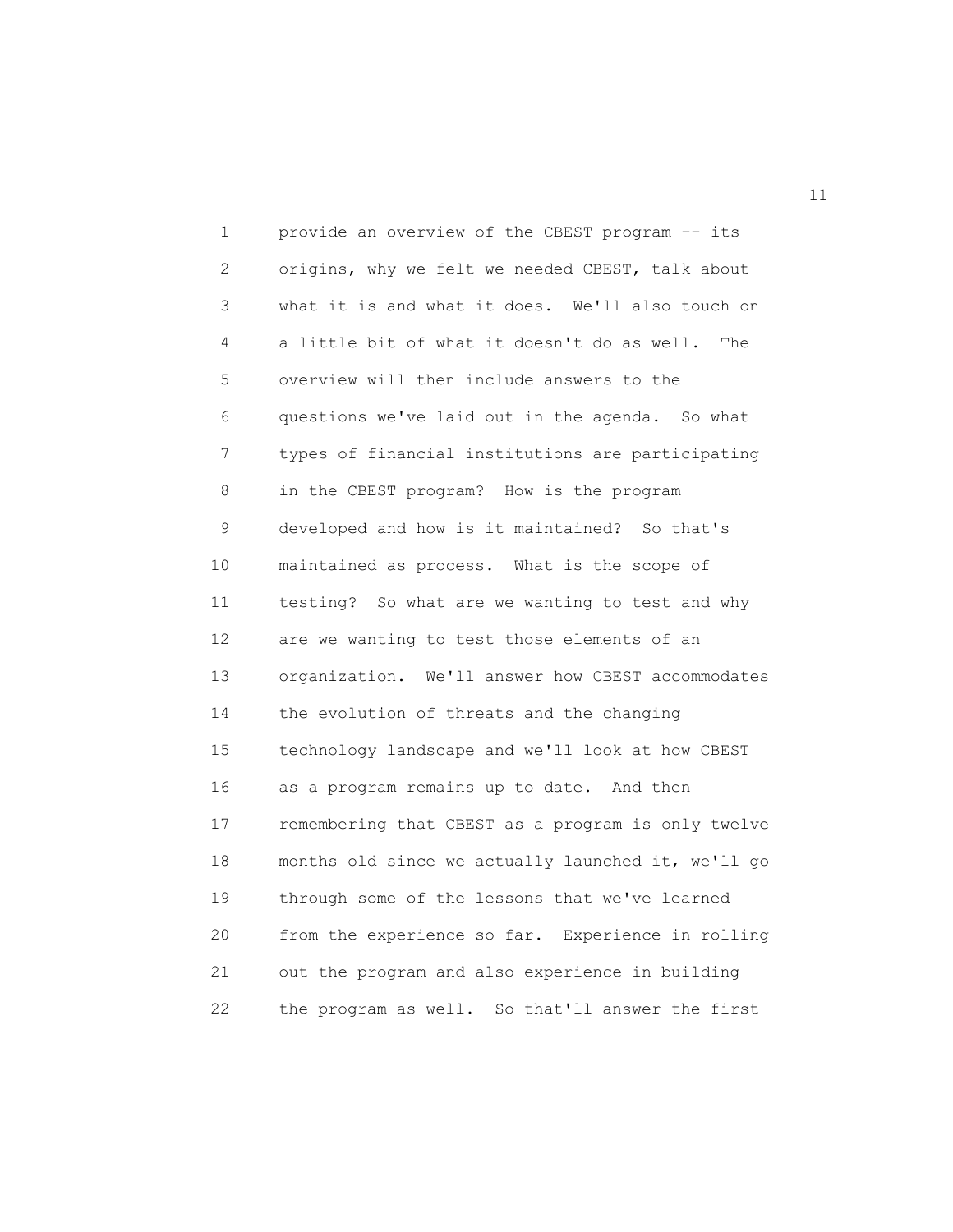1 five questions of the agenda and then rather than 2 me trying to list some of the costs and benefits 3 it's probably best if we hand it back to Andrew to 4 facilitate a Q and A session where we'll look at 5 some of the costs and benefits of having a similar 6 program here for CFTC registrants. 7 So in June 2013, the U.K.'s financial 8 policy committee issued the following 9 recommendation. The recommendation was made to 10 Her Majesty's Treasury, and Her Majesty's Treasury 11 was to work with the relevant government agencies, 12 the prudential regulation authority, the bank's 13 financial market infrastructure supervisors and 14 the financial conduct authority and they should 15 work with the with core of the U.K. financial 16 system and its infrastructure to put in place a 17 program of work to improve and test resilience to 18 cyber-attack. 19 It's important to know that in that 20 recommendation -- the recommendation was issued to

21 the lead government department to the financial 22 sector in the U.K. -- so recommendations are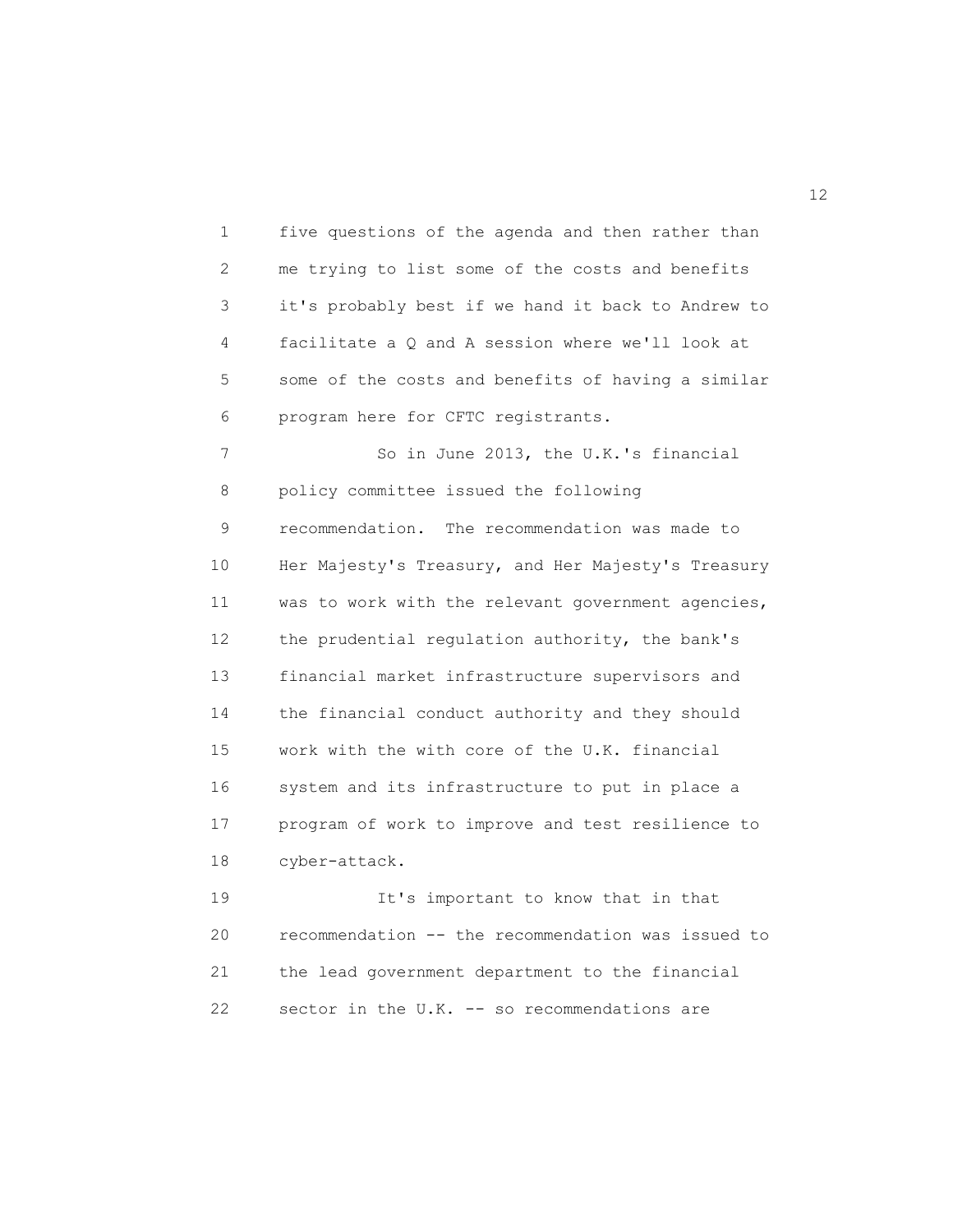1 issued to the regulators on a complier explain 2 basis but the financial policy committee does not 3 have the power to issue complier explained 4 recommendations to the non-regulatory bodies. But 5 in there you'll also see some key points that 6 financial policy committee acknowledged that as 7 regulators on our own we wouldn't be able to 8 address the issue. We needed the support of Her 9 Majesty's Treasury but we also needed the support 10 of the relevant government agencies and we'll 11 touch on some of those as we go through the 12 presentation. So following their recommendation 13 in June 2013, the financial policy committee 14 issued an update in September 2013. So just three 15 months on, they issued the following public 16 statement. And that was that it was important to 17 ensure that the various institutions at the core 18 of the financial system -- including banks and 19 infrastructure providers had a high level of 20 protection against cyber-attacks to ensure such 21 attacks do not undermine the system. So this was 22 the financial policy committee really saying that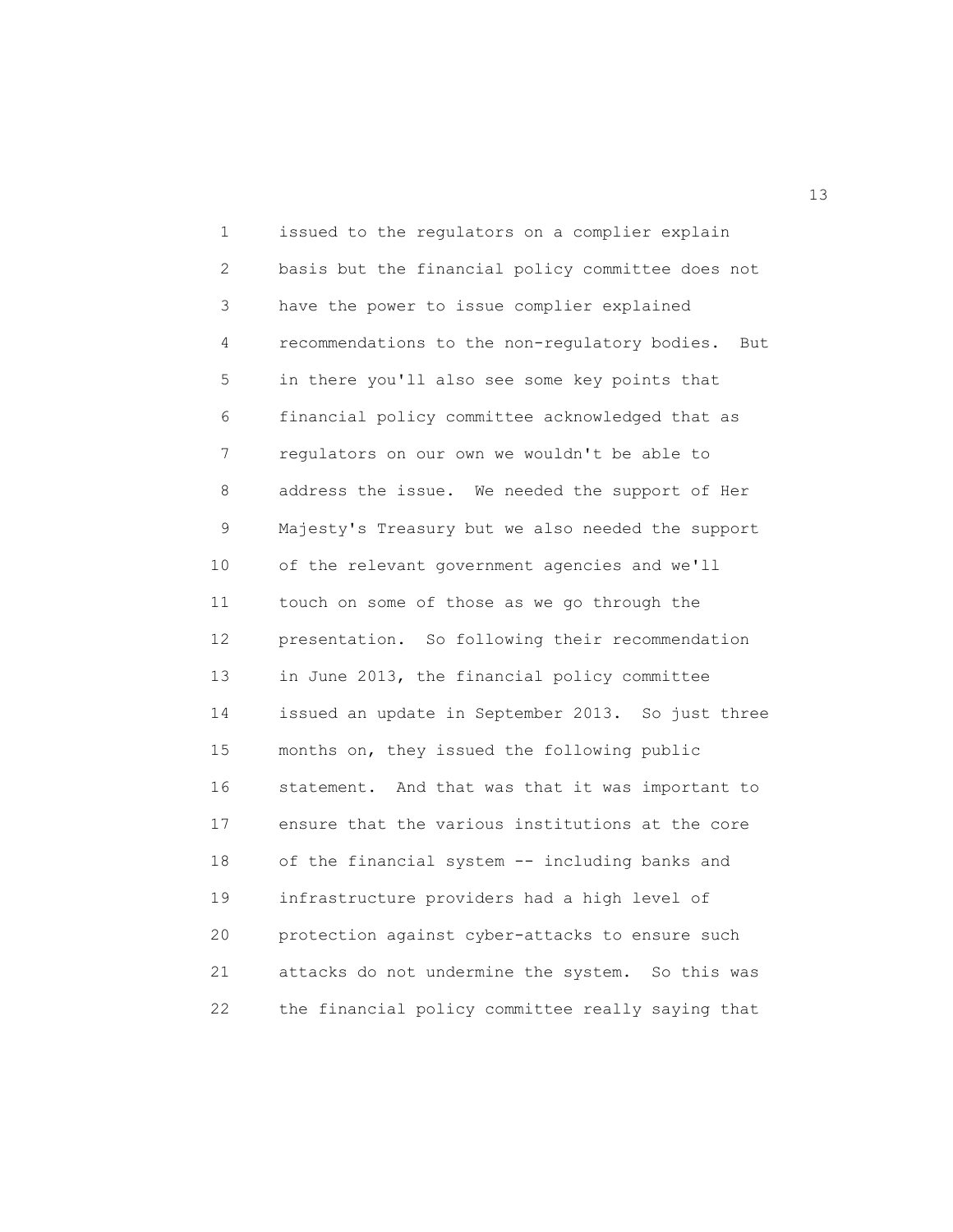1 in order to address this we need all of those 2 organizations that constitute the core of the U.K. 3 financial system to have a very high level of 4 protection indeed.

5 So that sent us on a journey then as to 6 how do we measure, how do we ensure that there is 7 a high level of protection? And so we reviewed 8 testing practices across industry. And when we 9 reviewed those practices we revealed that actually 10 the variation in activities, and by that I mean 11 the scope, the methodologies, the goals of 12 testing, even the frequency of testing -- you 13 know, that variation was just too large. Also we 14 found very little insights into protective 15 capabilities against likely attack methods. And I 16 want to underscore that. We're talking about 17 likely attack methods. Was enough work being done 18 upfront for each organization to understand, or 19 what are the threats that I need to concentrate 20 on, not what are the threats generally to a system 21 or to any organization. But what are the threats 22 and likely attack methods that I might encounter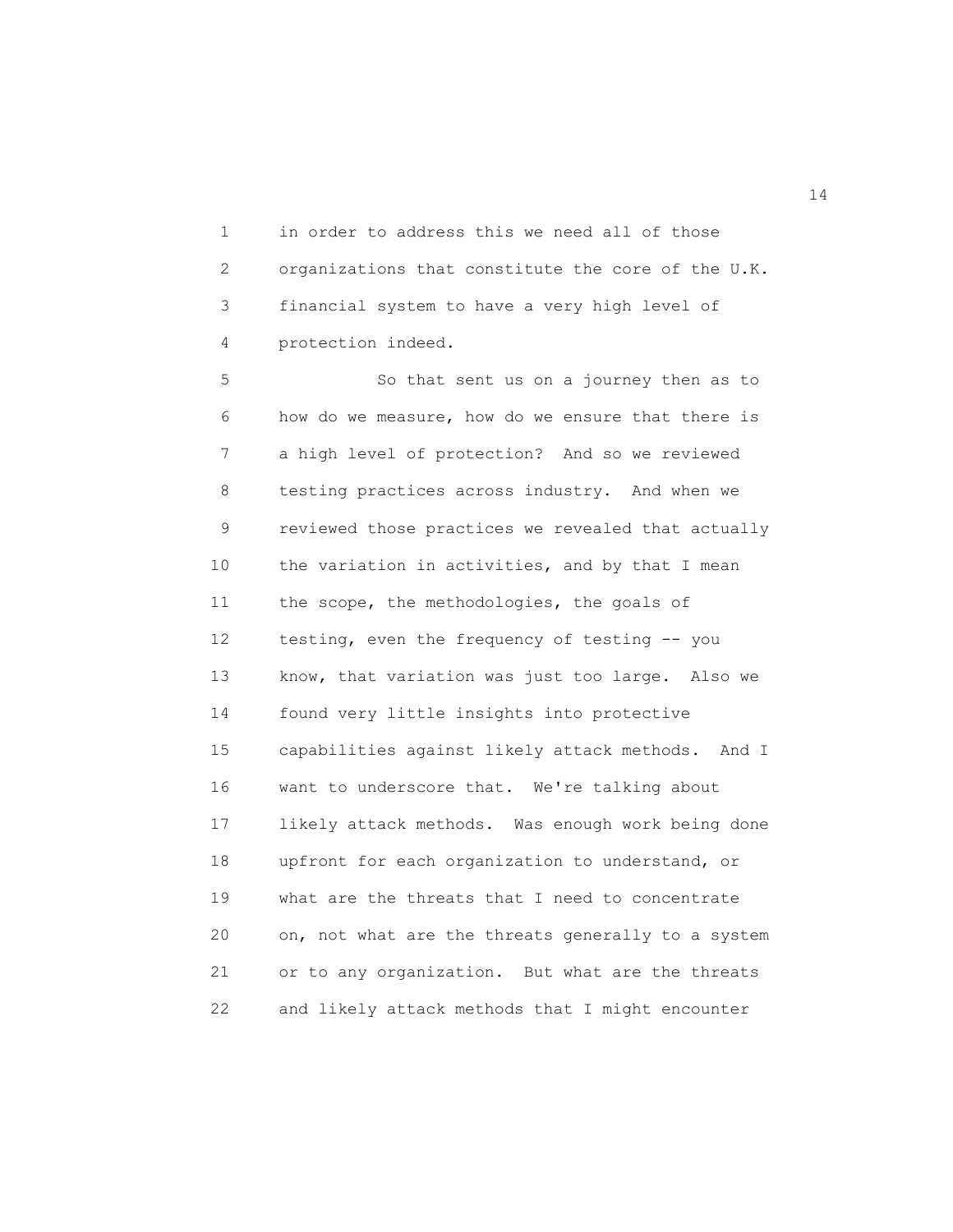1 and how do I need to protect myself against them. 2 So after we'd done this work we realized 3 that actually without some sort of common 4 framework it's going to be really difficult for us 5 to answer the examination question if you like 6 that was set by the financial policy committee. 7 How could we assess the adequacy of cyber security 8 capabilities for each of those institutions that 9 were considered core? And therefore we couldn't 10 provide assurance. If we couldn't assess the 11 levels of protective capability then how could we 12 provide any assurance that the core of the U.K. 13 financial system had -- I'm putting there in 14 brackets, or knew what it needed to do to achieve 15 a high level of protection? There was an awful 16 lot of testing going on, but none of them really 17 gave us the answers to the question that had been 18 set to us. So something needed to change and 19 that's really where CBEST as a process started to 20 evolve. So it's very important that we wanted to 21 build something that was repeatable, something 22 that was scalable, and something that would really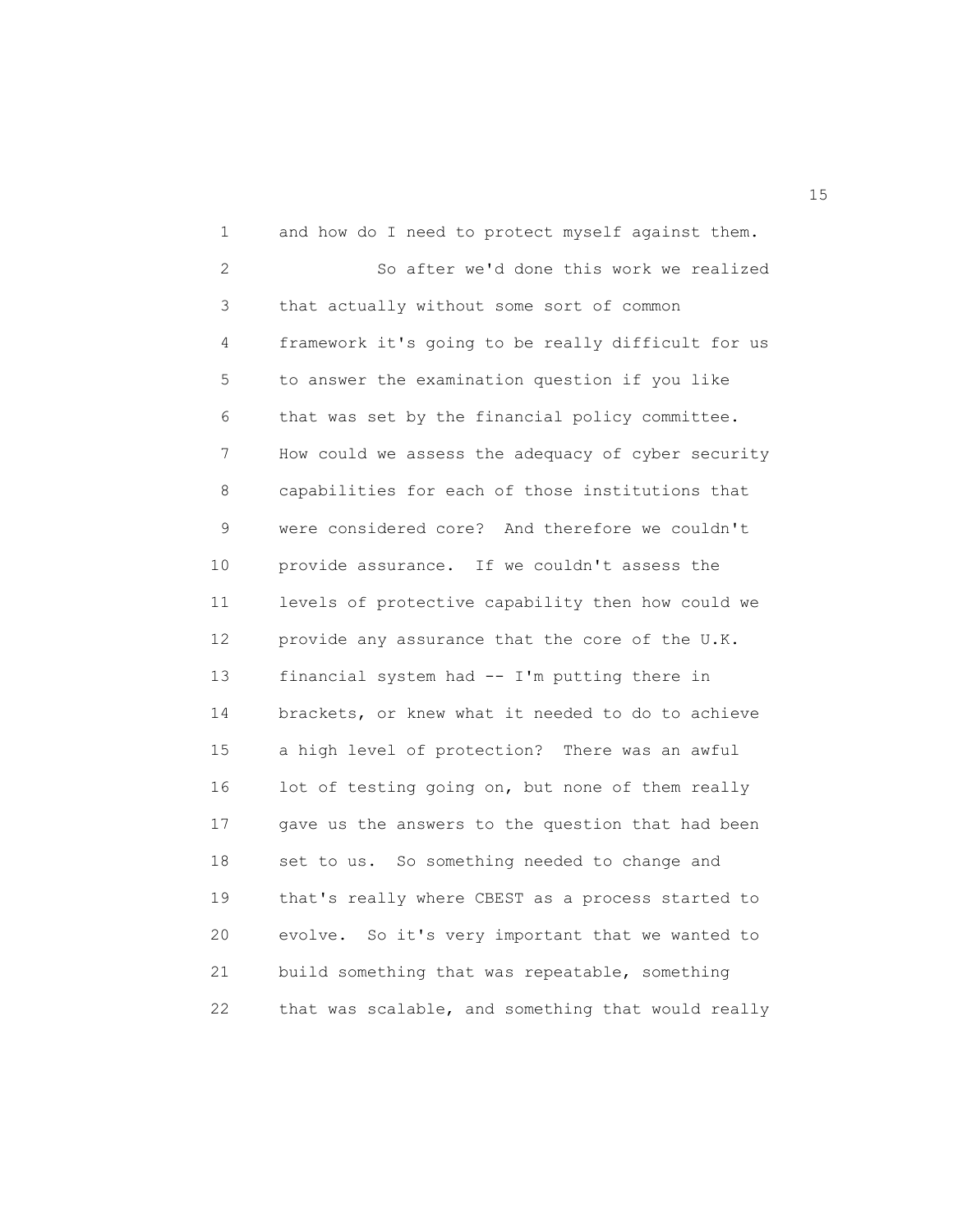1 look at the heart and the vulnerabilities within 2 an organization. So we put in place a program 3 that would consider all of the variables and allow 4 the regulators to reach a judgment on the adequacy 5 of capabilities. At the end of the day we needed 6 to build a process that would enable our line 7 supervisors to take on board all of that 8 information and then have informed discussions 9 with each of the organizations they supervise and 10 regulate so that we can agree on what the right 11 steps to take were.

12 And so we built CBEST around a number of 13 unwritten principals if you like. But each test 14 needed to include the same steps, no matter which 15 organization was to be tested. So this utters our 16 repeatable process. The test needed to be 17 holistic in nature, ensuring that people, 18 processes and technology were tested. We needed 19 to move away from cyber being seen as a technology 20 only issue. The content of each step however 21 should be bespoke to each organization being 22 tested. The steps are the same, the content of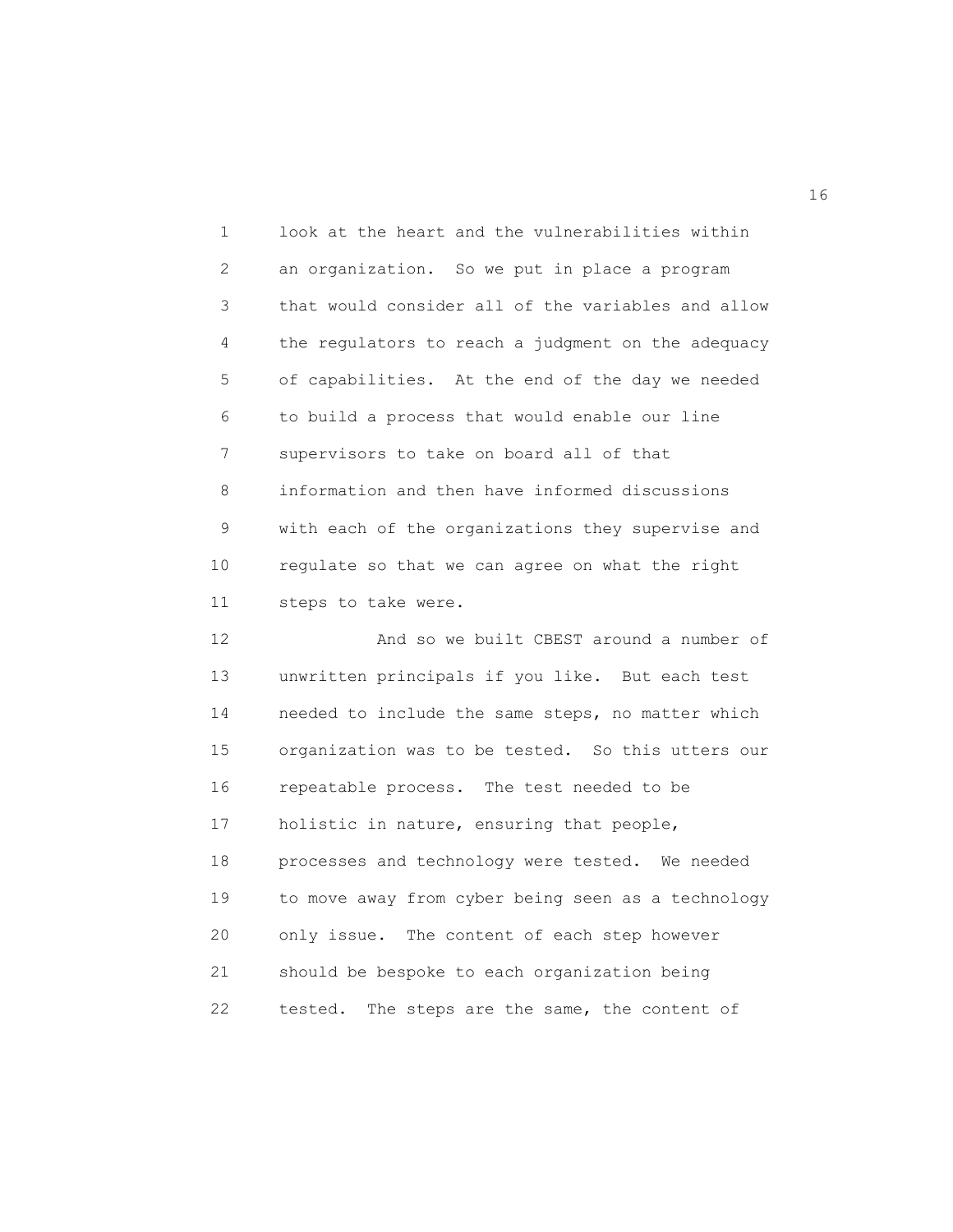1 the steps are unique to each organization being 2 tested. Intelligence, and that's intelligence 3 from commercial organizations but also from the 4 U.K. government agencies was to influence the 5 behaviors of the penetration testers. The 6 penetration testers must act as threat actors and 7 not to act as penetration testers. The test 8 should provided an accurate understanding 9 therefore of the threats faced by each 10 institution. So that our understanding and 11 industry's understanding of the threats is up to 12 date. It's up to date and it keeps being updated 13 as each organization undertakes one of these 14 tests. 15 The tests were to be conducted in 16 partnership with the regulator. This is not 17 something we wanted to do to industry. It's 18 something we wanted to do with industry. There's

19 an awful lot of learning that needs to go on in 20 this process. That's learning for us as 21 regulators; it's learning from the government 22 agencies. It's learning from the institutions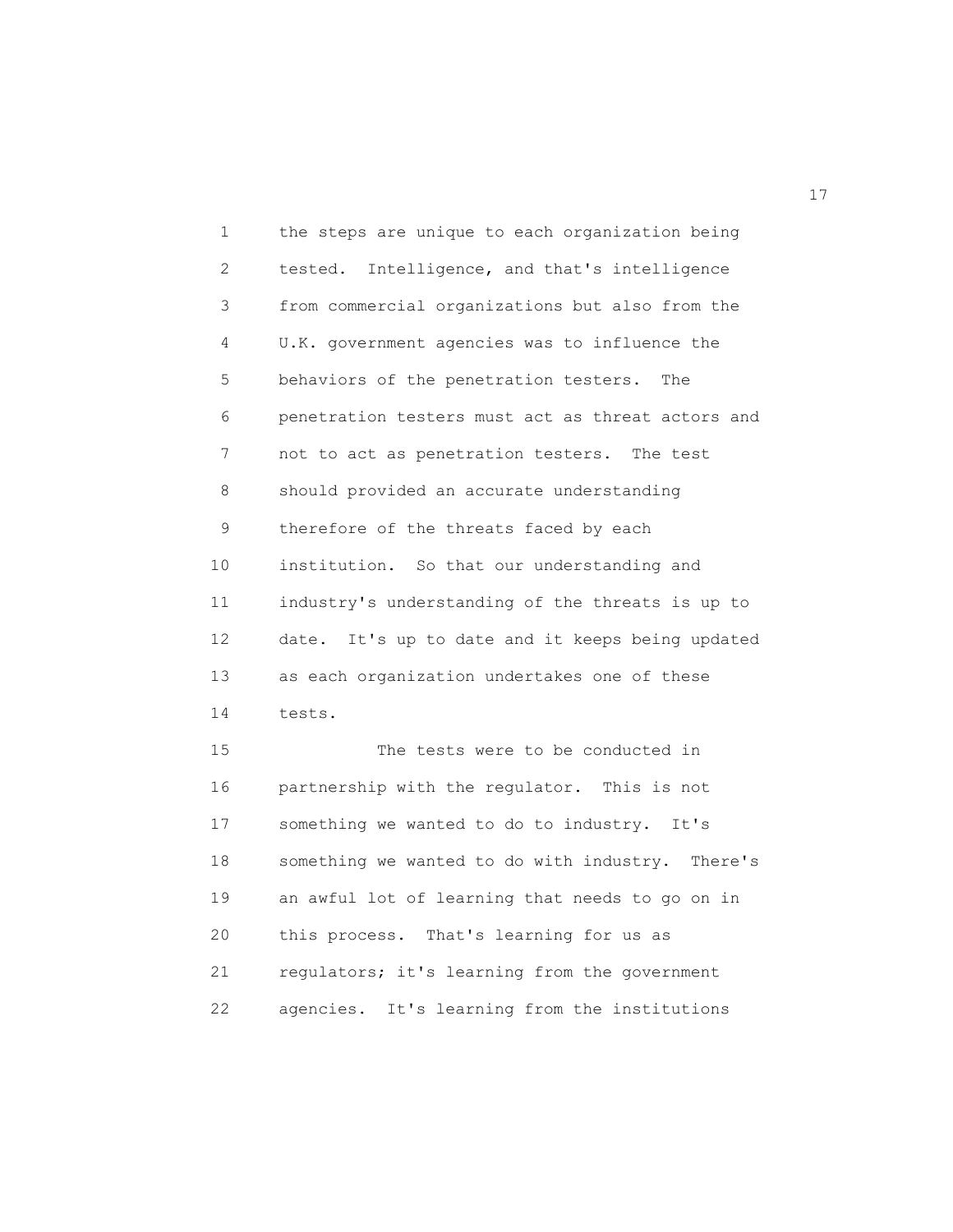1 that are considered core. And rather than doing 2 something to industry, we felt that doing 3 something with industry was a much better way to 4 improve and foster that learning and a partnership 5 approach. And we needed openness and transparency 6 to be at the very heart of the CBEST program. 7 Other risks that we ask organizations to manage 8 are perfectly visible to the regulators. We can 9 see them, we can ask for evidence. We can be 10 given evidence, we can reach judgments. Cyber 11 security is all too often hidden and if something 12 is hidden -- if the risk management processes that 13 support that risk are hidden, then we're really 14 going to struggle to reach any useful judgments. 15 They should benefit, or they would benefit from 16 GTHQ inputs. That's the government communications 17 headquarters in the U.K. -- that is United 18 Kingdom's Signals Intelligence Authority. The 19 resource commitment on both the regulators side 20 and through the involvement of GTHQ would 21 therefore limit participation in CBEST to the core 22 institutions only. We would love to live in a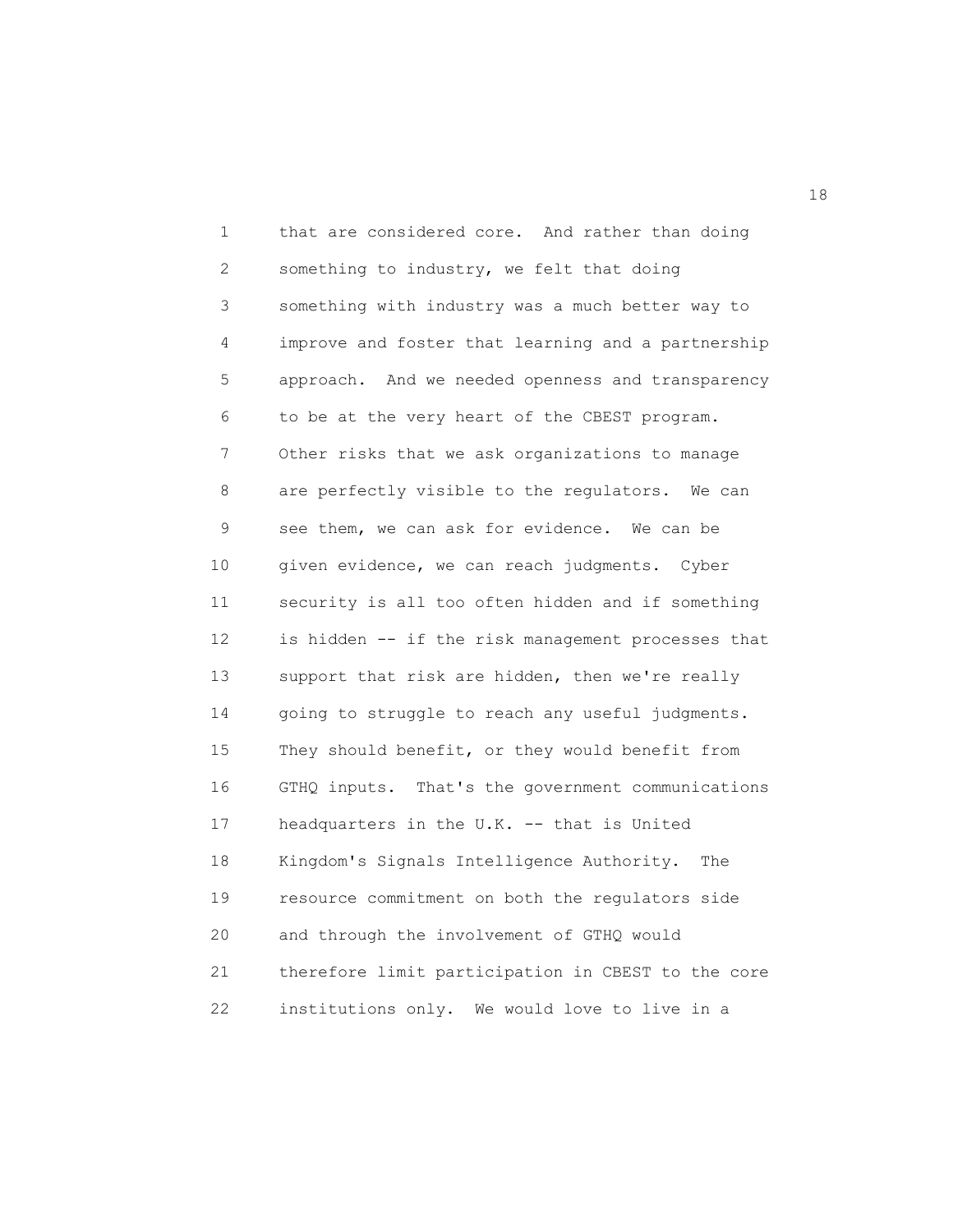1 world where CBEST is available to any organization 2 that requested it -- but it's just too resource 3 intensive. However, and we will touch on this a 4 little bit later on, the principals on which we 5 built CBEST are scalable and repeatable. It 6 stands therefore that you can tweak the scale, the 7 size, the resource constraints -- yet still adopt 8 CBEST methodology and roll that out to a much more 9 wider constituency. But with some way of doing 10 that I hasten to add. 11 In continuing with the partnership 12 approach we chose not to make CBEST mandatory. At 13 the time we felt this would undermine that 14 partnership principle and we truly wanted to 15 foster this partnership model. And again 16 mandating something would put it on the wrong 17 footing we thought at the time. And by and large 18 we still hold to that. We don't want this to be 19 mandatory, there's benefits to all, we want

20 industry to see the benefits, we want industry to 21 reach out and want to undertake this. By and 22 large we are seeing that from the organizations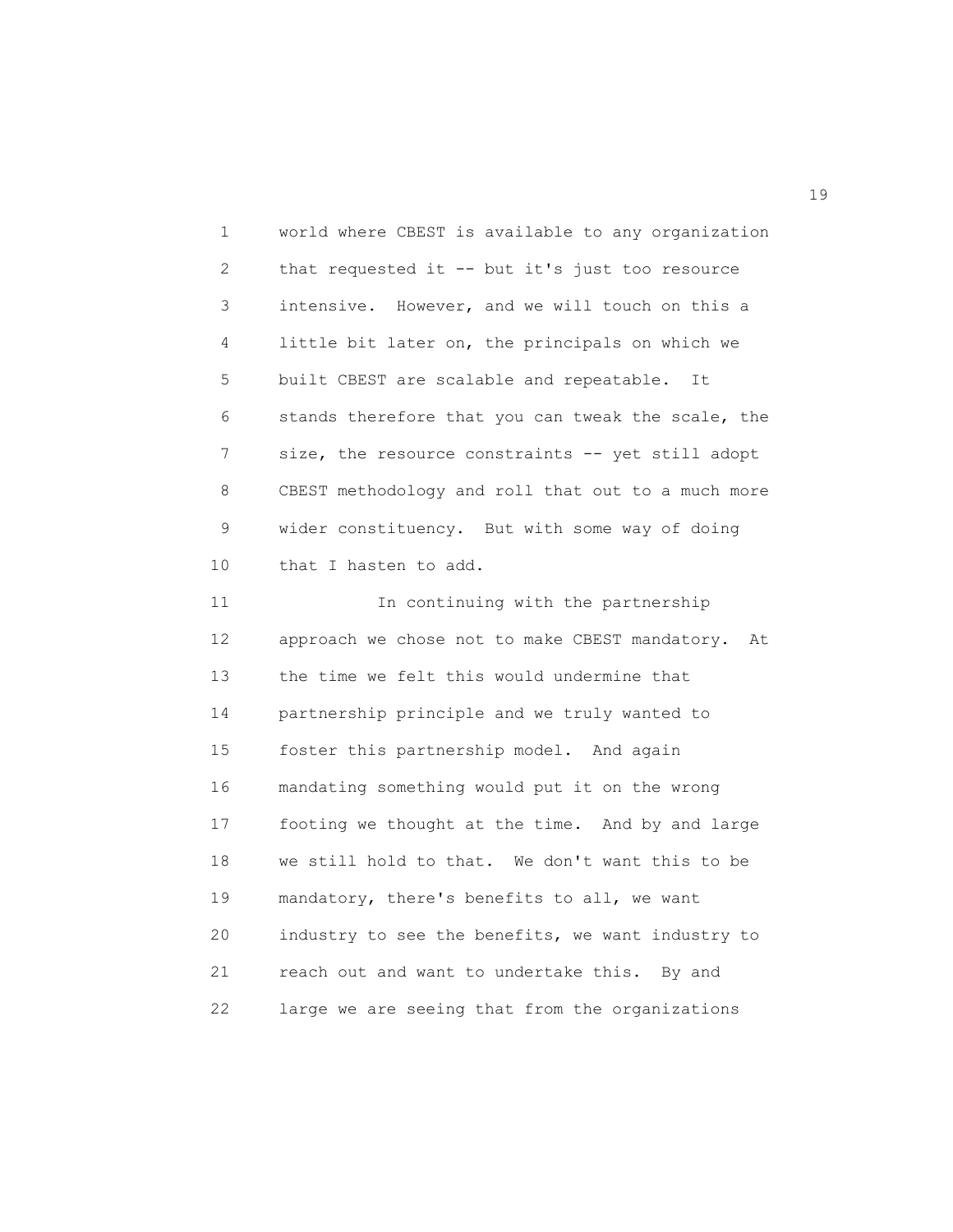1 being asked to undertake CBEST.

2 The tests should provide an assessment 3 of where each firm's current capability is versus 4 where it needs to be. So we're not measuring in 5 absolute terms. They do not all face the same 6 threats -- so they shouldn't be required to have 7 identical capabilities. They just don't need to 8 be the same -- but it does need to be aligned to 9 the unique threats that they are facing.

10 We faced a challenge in issuing the 11 CBEST program and not making it mandatory. How 12 could we prove that this was a good thing. How 13 could we demonstrate that it was a safe thing to 14 do? So we piloted CBEST on the Bank of England 15 itself. So the Bank of England -- not only is it 16 a central bank but it's an operator of the U.K.'s 17 high value payment system -- it is a piece of U.K. 18 critical national infrastructure. We couldn't 19 possibly -- we couldn't ask industry to undertake 20 this new type of testing if it hadn't been proven 21 on an organization. And of course as we were a 22 piece of critical national infrastructure -- the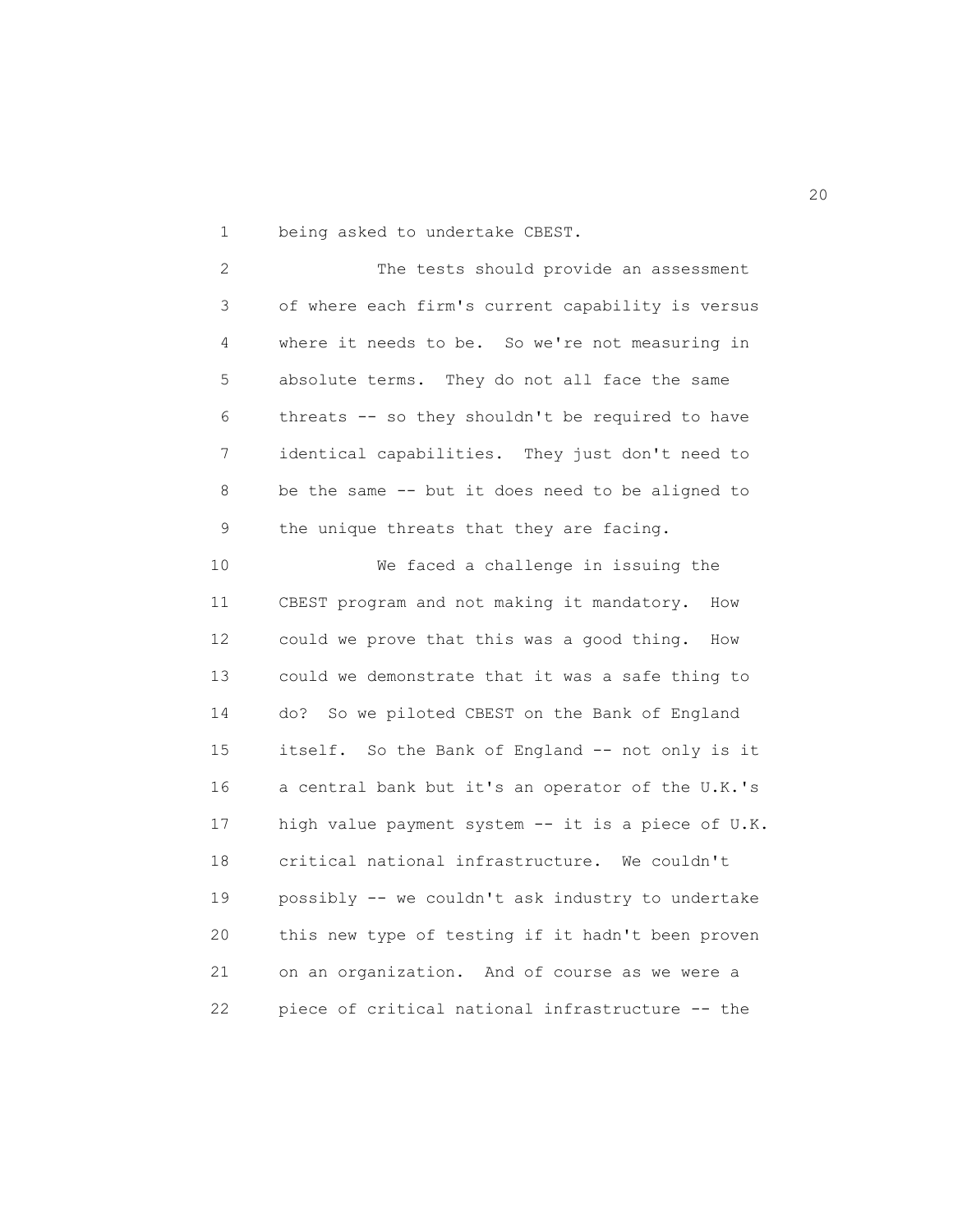1 easiest thing to do was to test it on ourselves. 2 A small industry working group was then 3 established to take development from the pilot 4 phase to launch. And again we saw this as a very 5 key step -- we needed to involve industry in 6 building CBEST because again it wasn't something 7 we wanted to do to industry -- it was something we 8 wanted to do with industry. 9 The working group included banks, it 10 included infrastructure providers, penetration

11 testers, threat intelligence providers, ourselves 12 as regulators and government agencies. So 13 everybody was in there, the list right at the 14 beginning of who the financial policy committee 15 asked to improve the resilience to cyber-attack. 16 They were all represented on that working group to 17 ensure that we built what was needed.

18 New accreditation standards, including 19 examinations for penetration testers and threat 20 intelligence providers were created. This was the 21 first time that we're aware of that commercial 22 threat intelligence providers have been accredited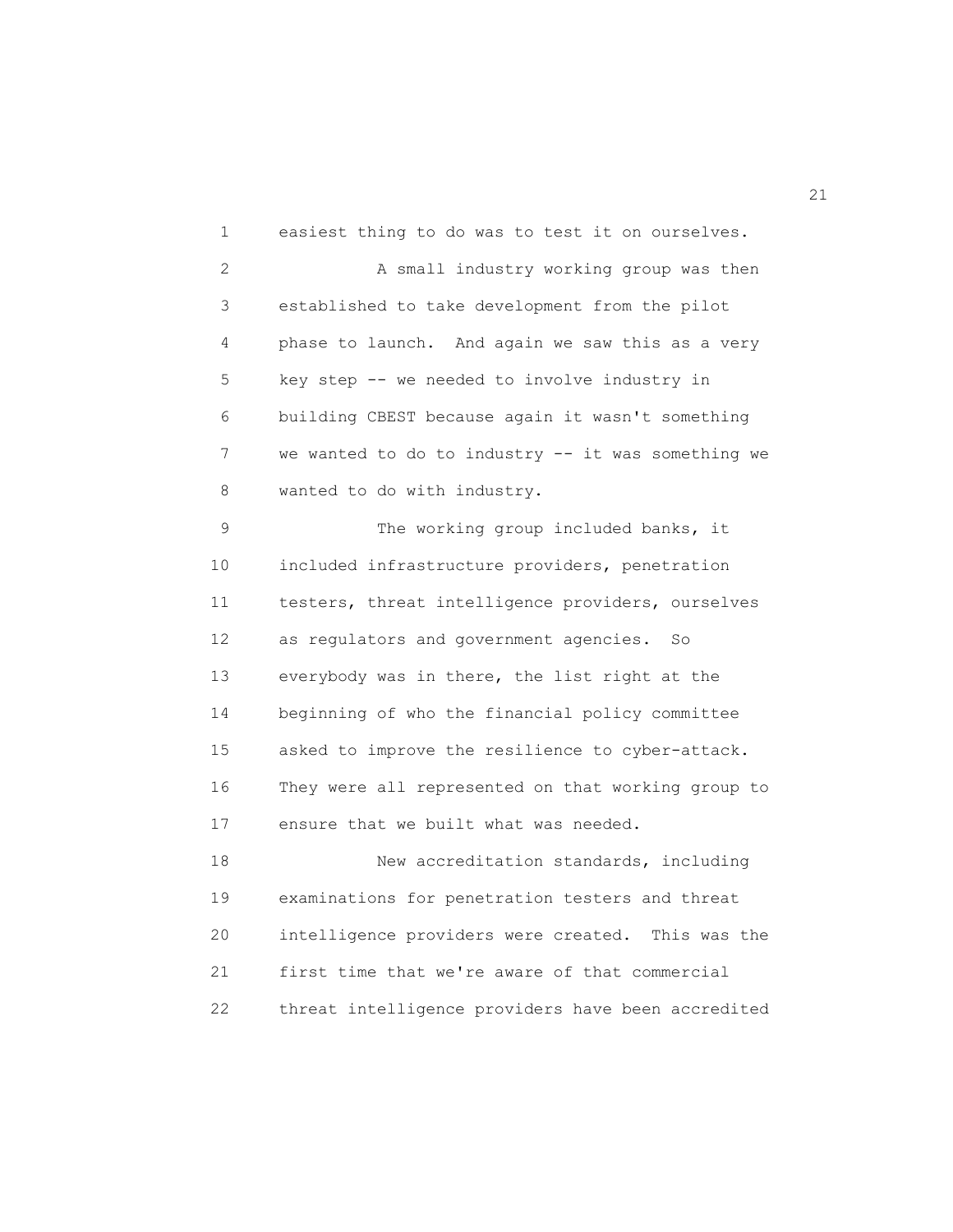1 in anywhere in the world. They're maintained by 2 the Council of Registered Ethical Security testers 3 on behalf of the Bank of England.

4 Moving on to accreditation in a bit more 5 detail -- to carry out CBEST tests, penetration 6 testing, and threat intelligence companies must 7 demonstrate to us, the Bank of England, by a 8 written application process that they meet the 9 correct criteria. They must be members of the 10 Council of Registered Ethical Security Testers, 11 and by that CREST will then evaluate that the 12 company's operating procedures are sound, that 13 they are following international standards on 14 personnel security, on personnel development, 15 their approach to testing is robust and secure and 16 they are following data security, data handling, 17 data destruction -- all of those standards are 18 being met. And CREST has enforceable codes of 19 conduct that it enforces on its members. 20 We need to ensure that personnel are

21 qualified to the right levels. We've developed 22 new examinations for penetration testers and for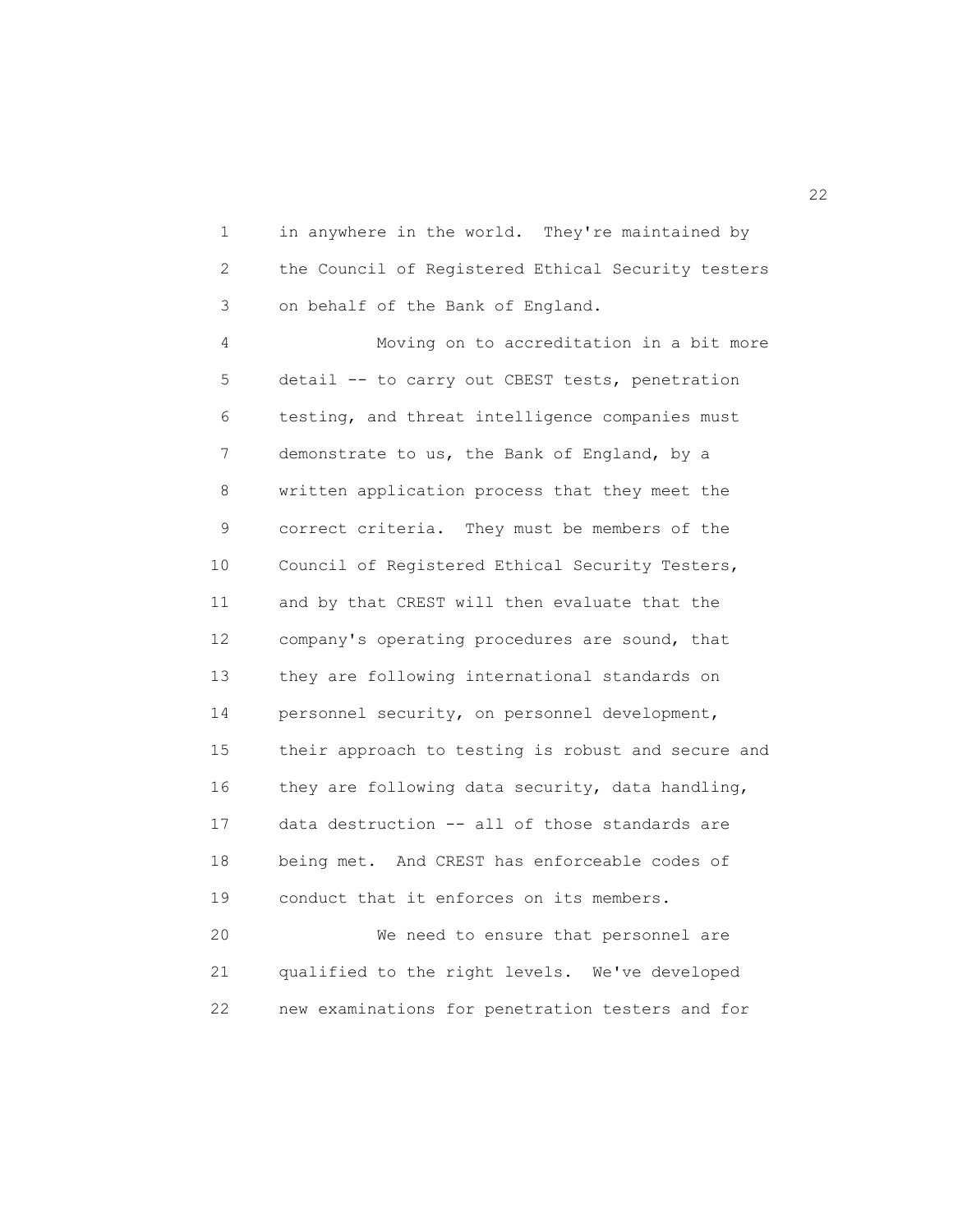1 threat intelligence personnel. Personnel must 2 have the minimum required experience. And these 3 are extensive requirements -- for example we 4 require penetration testers to have in the region 5 of 14,000 verifiable hours experience before they 6 are allowed to undertake CBEST testing on any of 7 our core institutions. And they much have proven 8 work history within industry, and then we, as the 9 Bank of England will check those references to 10 make sure that they are sound and they are as per 11 the application process. We then undertake site 12 visits to the penetration testing and the threat 13 intelligence companies and this provides us -- our 14 team an opportunity to interview the company 15 staff. We clarify any anomalies that may have 16 appeared in the written application form and we 17 ensure that everything is as it should be. On the 18 completion of the interviews we can then issue one 19 of three recommendations. We can either recommend 20 that a firm be accredited and they are clear to 21 undertake CBEST testing. We can issue a 22 recommendation that they be accredited, subject to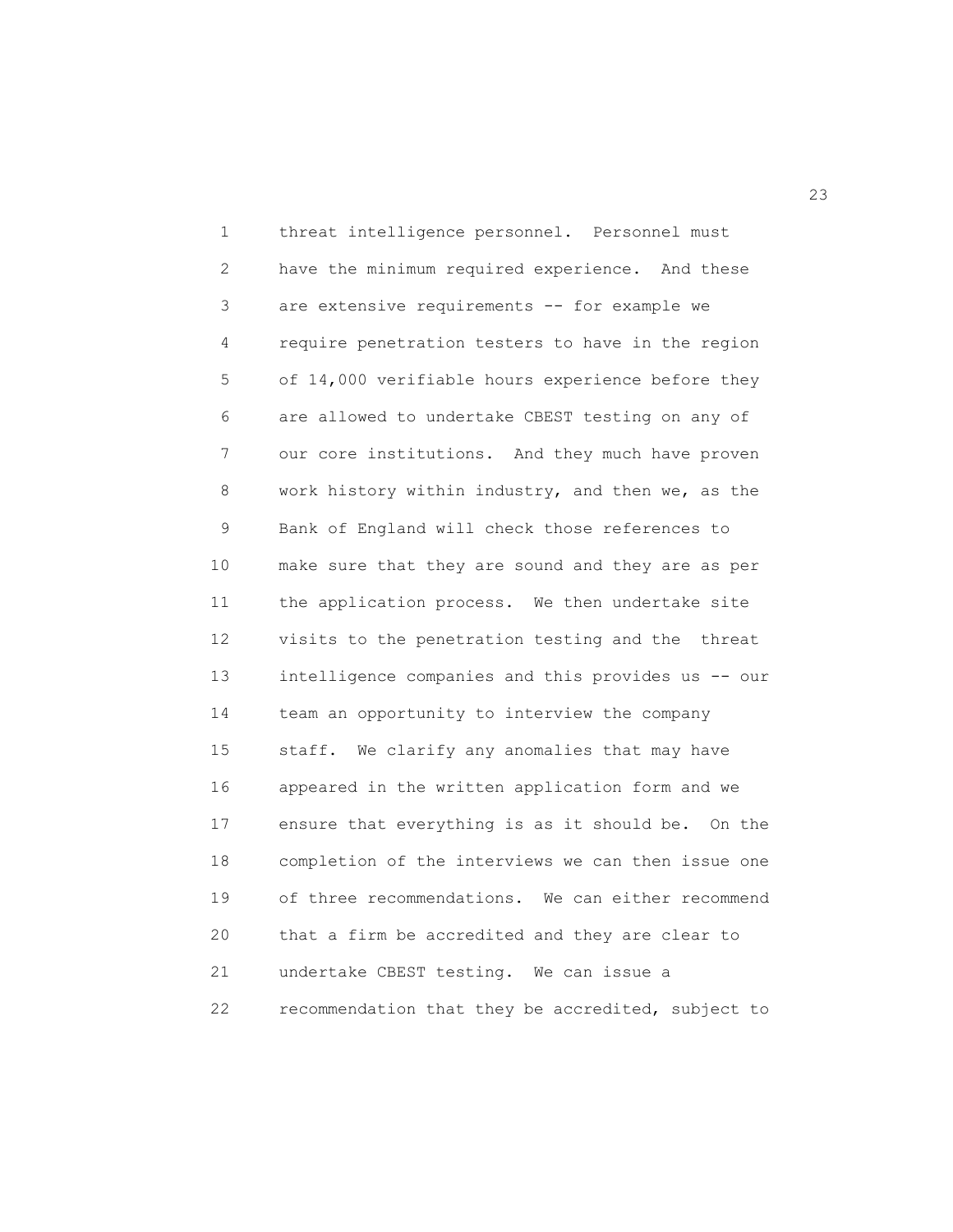1 certain requirements being met. This might be 2 ensuring that they have the fully qualified staff. 3 They might need to provide further references or 4 we will reject their application. In the 12 5 months that we've been going with predominantly 6 with accredited companies, but we have issued 7 accreditations subject to requirements and we have 8 rejected some applications as well.

9 Before we set off on this journey we 10 wanted to make sure that CBEST when it was 11 developed -- when it was in place remained at the 12 top of penetration testing schemes. So to that 13 end, the Bank of England reserves the right to 14 revoke anybody's accreditation and we reserve the 15 right without question. If qualified personnel 16 leave, we can remove accreditation. If the 17 process is not followed as it should be we can 18 remove accreditation. Even if marketing rules are 19 not followed, or they're trying to gain too much 20 market business or mis-selling what CBEST is -- 21 then they can lose their accreditation. 22 So how is CBEST as a process maintained?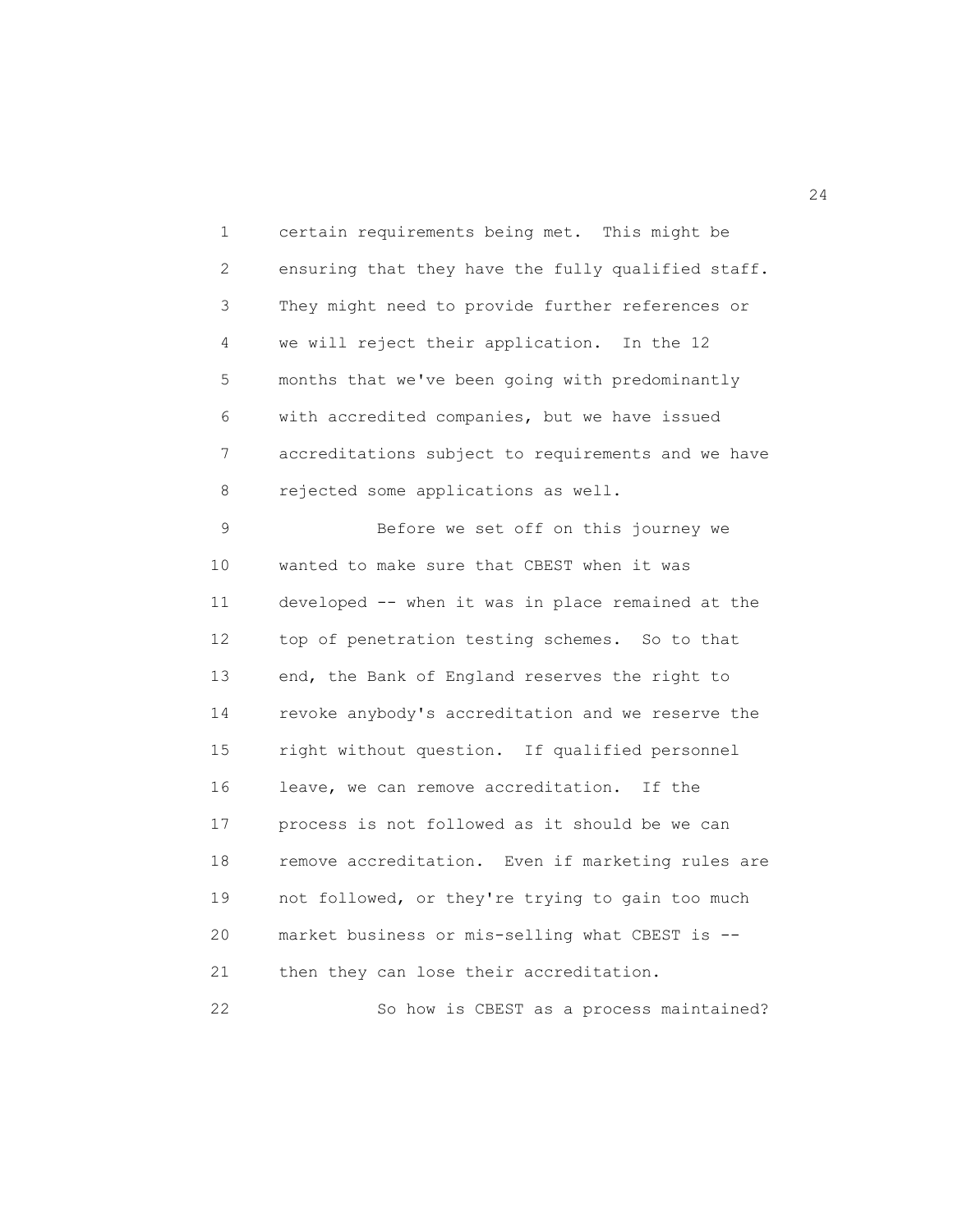1 That falls to our team to maintain CBEST as the 2 process. We do this by liaising very closely with 3 our supervisory functions to ensure that it 4 remains relevant. And it's a really simply 5 test -- question that we ask to supervisors -- is 6 CBEST providing them with enough to reach a 7 judgment of security capabilities? If it is, 8 CBEST is working. If it's not we need to go back 9 and make some amendments. We consult with 10 penetration testers, the threat intelligence 11 providers and industry on its effectiveness. 12 We're currently in our first round of receiving 13 feedback from all of those stakeholders. And it's 14 imperative that we take on board feedback. We 15 don't hide behind potential lessons that we could 16 learn to improve this important process. We 17 maintain very close liaison with CREST for the 18 accreditation standards. That's absolutely 19 essential to the future of CBEST. And we promote 20 CBEST by industry events. They can be through 21 large seminars, events such as these, the round 22 table I was invited to at the CFTC the other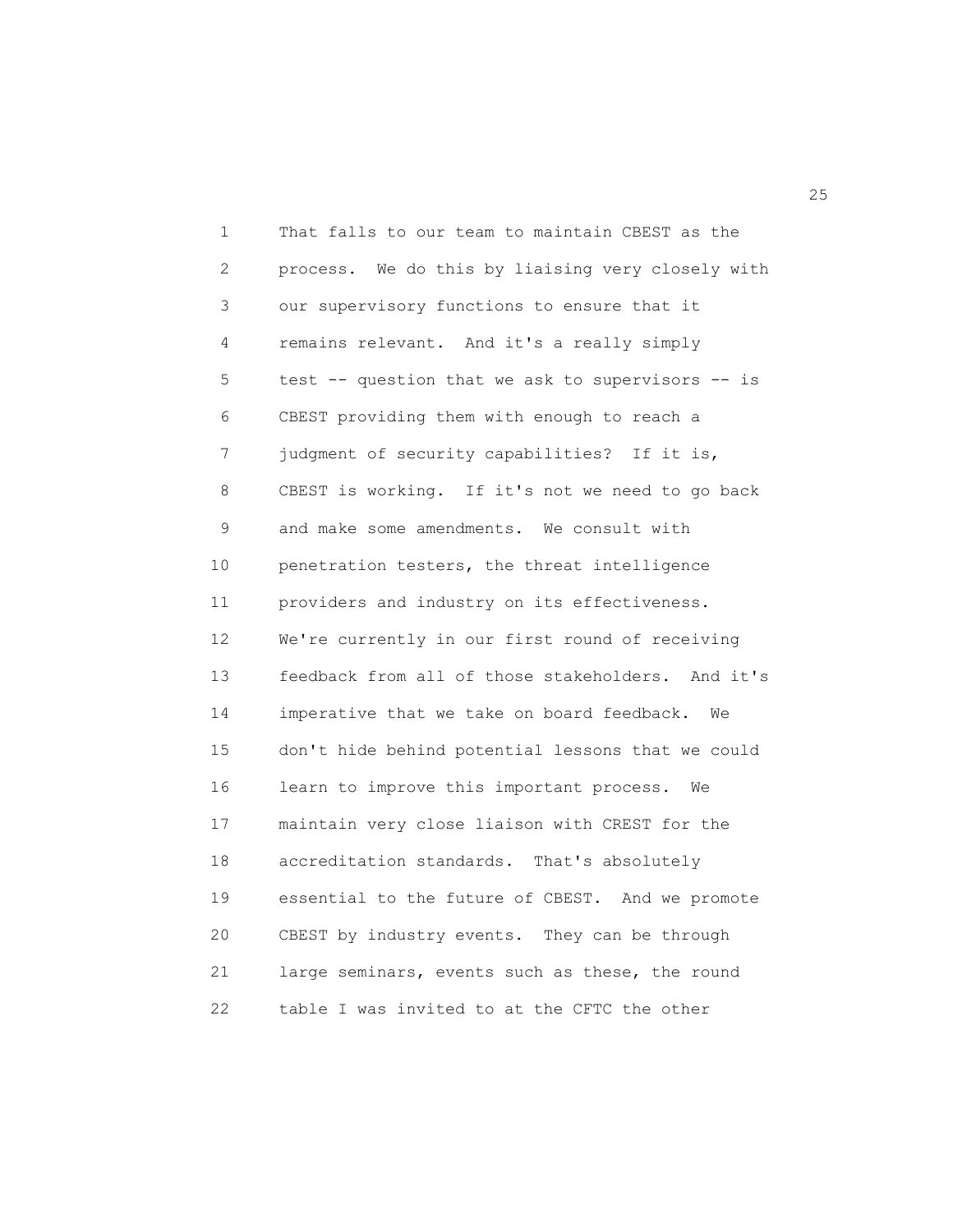| 1              | month. It's really important that we promote what  |
|----------------|----------------------------------------------------|
| $\mathbf{2}$   | CBEST is and we improve international liaison      |
| 3              | along the way. We also maintain a webpage -- a     |
| 4              | publically available webpage and there are details |
| 5              | at the end of this presentation. And that's where  |
| 6              | we put as much information as possible about CBEST |
| $\overline{7}$ | as a process, what it is and what it does, so that |
| 8              | everybody can learn.                               |
| 9              | So I want to touch just briefly on what            |
| 10             | the tests actually are. So threat intelligence     |
| 11             | will identify threat actors and the tactics,       |
| 12             | techniques, and procedures they would use for the  |
| 13             | test. This ensures that no matter which            |
| 14             | organization is being tested, or when its being    |
| 15             | tested, that the test is based on current threat   |
| 16             | intelligence. This also ensures that each test is  |
| 17             | being up to date -- it's not old news. It's being  |
| 18             | tested against very current threats to that        |
| 19             | organization. The scope of the test is agreed by   |
| 20             | the regulators and the financial institution that  |

21 is being tested. For CBEST broadly we are looking

22 at functions which if disrupted could have an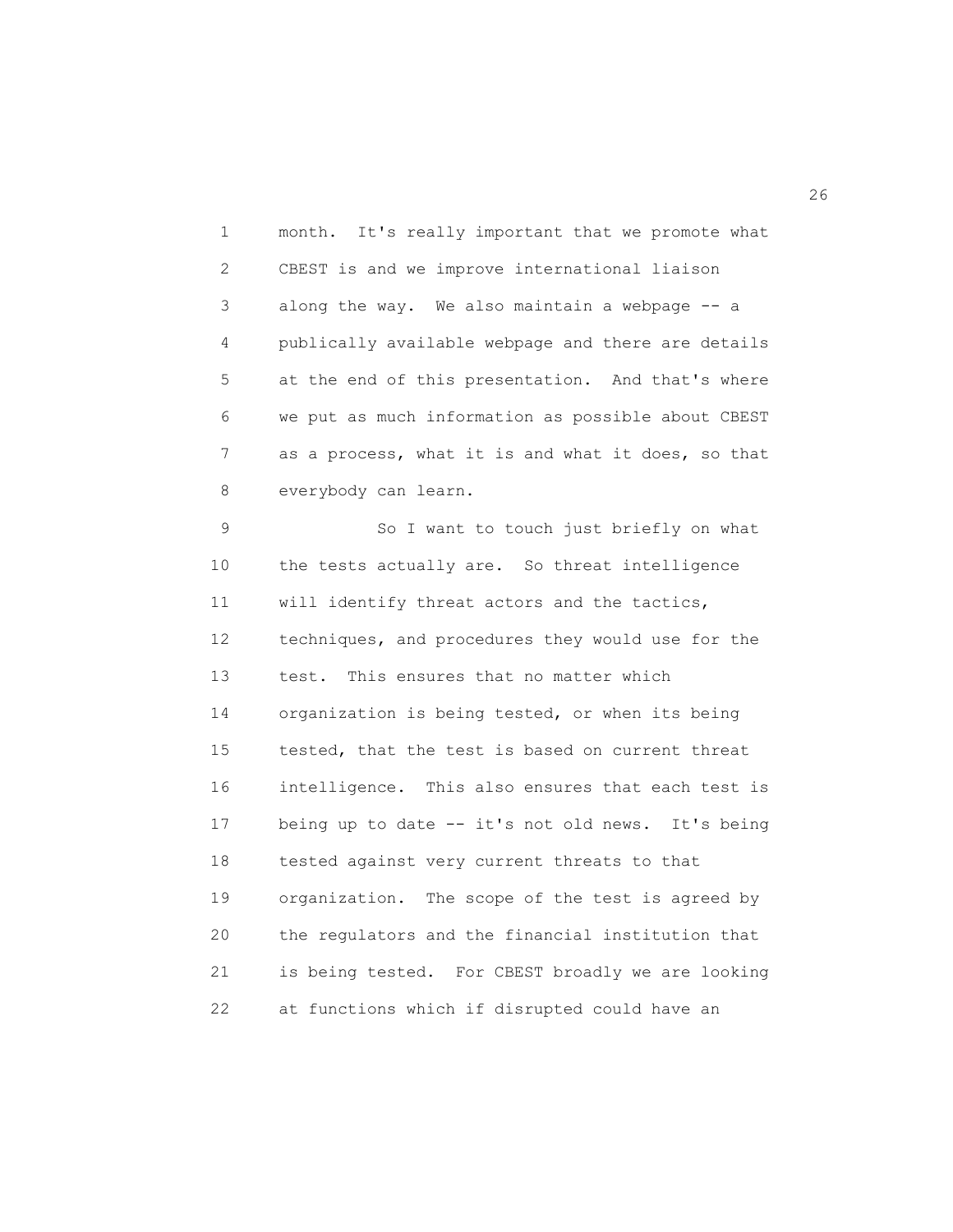1 adverse effect on U.K. financial stability. Once 2 we've identified those functions we can then start 3 to identify technology systems supporting those 4 functions. They become our (inaudible). Target 5 systems, but we also then need to discuss what are 6 no go areas? Why should our testers not go, and 7 we have to keep this to an absolute minimum. 8 There should be good reason why certain things are 9 out of scope but there is that opportunity. At 10 the end of the day the threat actors perpetrating 11 a real attack are not going to ask you if the 12 certain areas they shouldn't be touching. So 13 that's a kind of testing anomaly that we have to 14 abide by. 15 The goals of the testing are 16 predetermined. So we don't actually want to 17 compromise target systems, we don't want to be the 18 reason for adversely effecting financial stability

19 in the U.K., so we need to come up with ways that

20 everybody can agree that should the next step be

22 understand what the goals are, the penetration

21 taken, a compromise would occur. Once we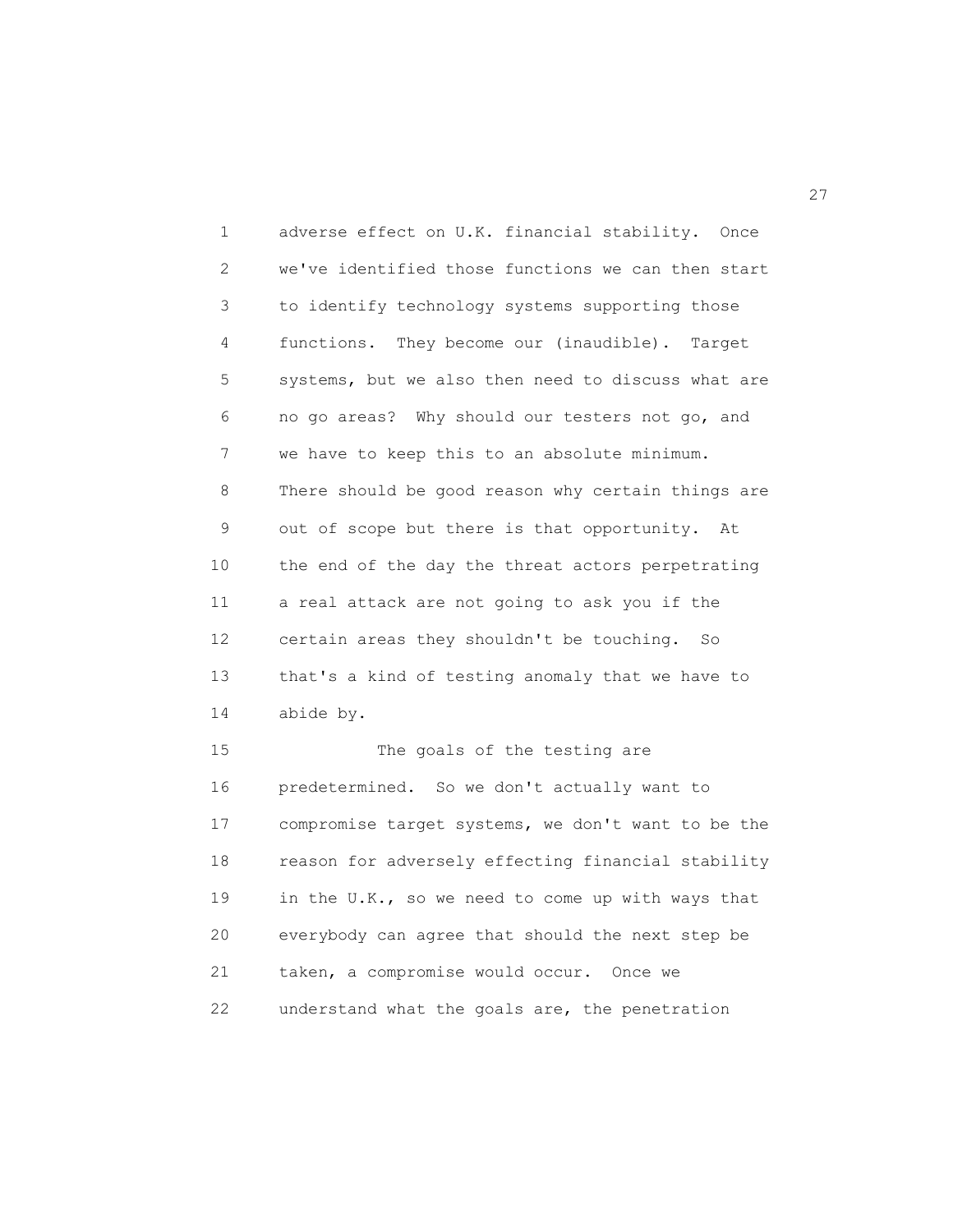1 testers and the financial institution that's being 2 tested devise the robust control framework. It's 3 very important that financial institution that's 4 being tested is fully involved -- in fact leads on 5 building that control framework. It's their 6 network, it's their systems, it's their personnel 7 that are all being targeted by this tester, so 8 they need to lead on the development of this 9 control framework.

10 And during the test itself, the 11 financial institution will be informed of each 12 day's activity, ahead of it taking place. And 13 they will give the go ahead or ask for it to be 14 suspended. Reasons why tests might be suspended 15 -- perhaps if there are unexpected business 16 requirements, perhaps it's an unexpected large 17 training day, and doing live testing on their 18 networks would not be best suited. Or maybe 19 there's some unplanned change, some last minute 20 change, management needs to take place. Then 21 CBEST can be temporarily suspended. And some 22 penetration testers have even gone so far as to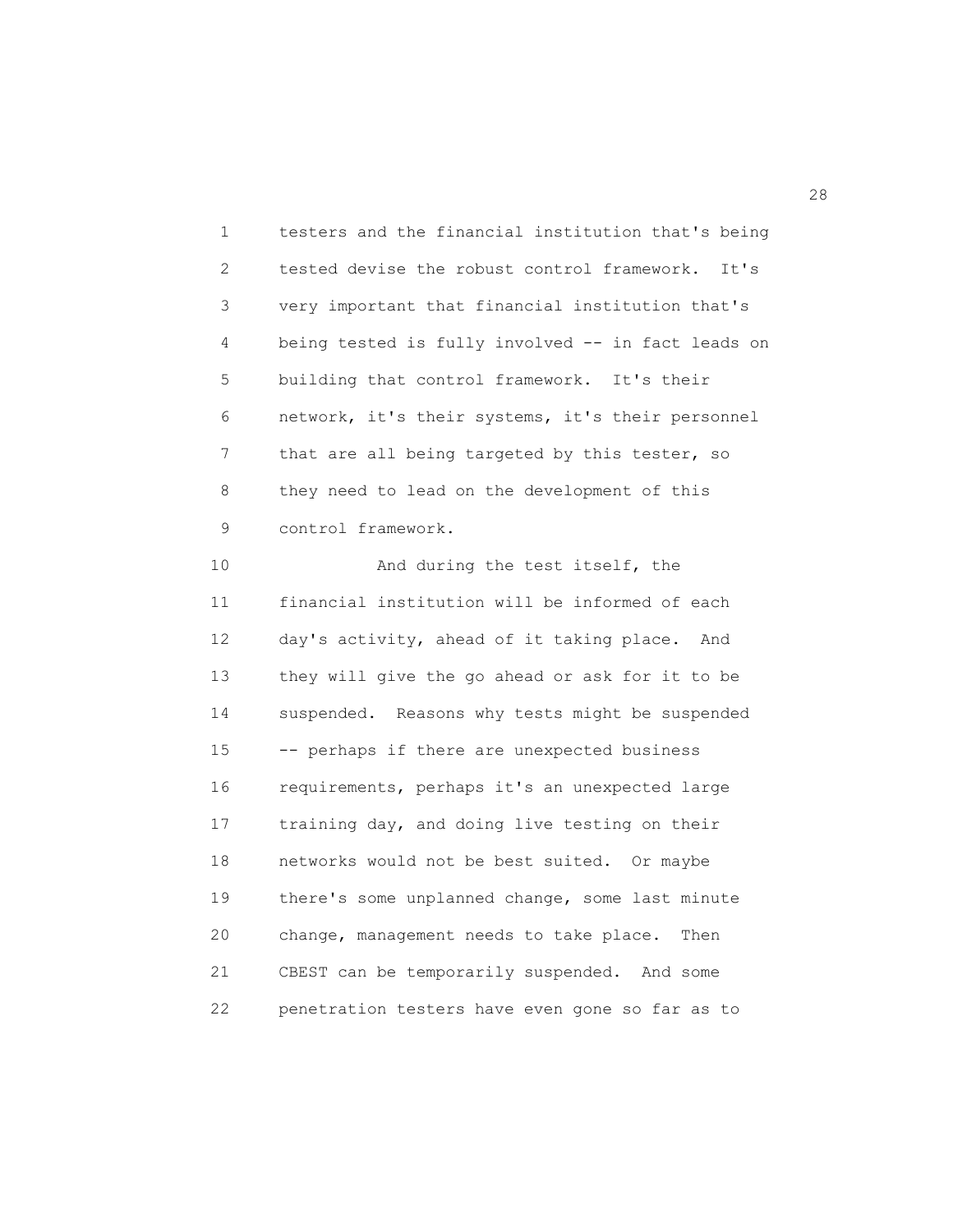1 offer up a seat within their offices for somebody 2 from the financial institution to actually sit 3 alongside the penetration testers.

4 Again valuable experience to understand 5 what penetration testing actually is, what it 6 looks like, how it works. But then you've also 7 got a safe pair of hands sitting right next to 8 the penetration testers to make sure that the test 9 remains safe at all times.

10 But once the test is concluded, that's 11 really where we start to get to the meat of why 12 we're here and at CBEST. And it's all about the 13 post-test activity. So we have key performance 14 indicators on both the process and that's for the 15 penetration testers and the threat intelligence 16 providers and the outcome that's captured. These 17 key performance indicators help us to ensure that 18 the program adheres to the agreed framework and it 19 helps us in judging appropriateness of capability. 20 So how do we do some measurements for the test 21 itself but also the outcomes? We then have a 22 workshop with all stakeholders to discuss the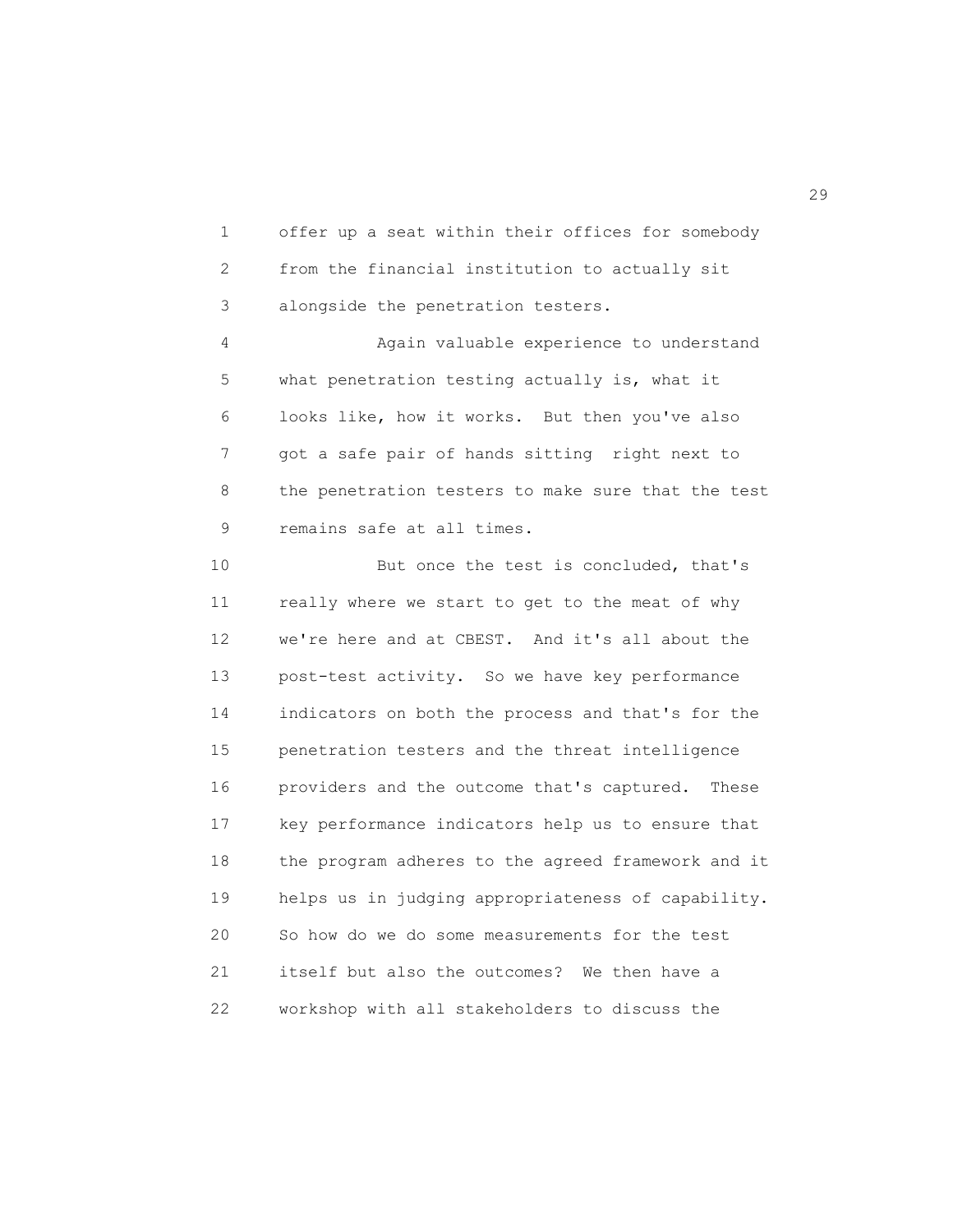1 testing activity that's conducted. And I can't 2 stress the importance of this workshop -- moving 3 away from previous test results which penetration 4 testers will provide well written, well thought 5 out reports. But there will be a list of 6 typically red amber green issues that need to 7 addressed. Those red, amber and green issues have 8 no context in which people can reach a judgment. 9 How large are the issues identified compared to 10 other risks the regulator is asking you to manage. 11 How can a supervisor reach a judgment whether a 12 red issue on a penetration test is more important 13 than say building up larger capital requirements, 14 looking at some of the organizational change that 15 they might have requested you to as a priority in 16 any given year? So we have the workshop where we 17 discuss all of the testing activity and that's 18 where we understand, are they big fixes that are 19 required or are there some really simple quick 20 fixes. Are there any quick wins in there? Are 21 they expensive -- if they are expensive, how 22 expensive or what might the timelines be. The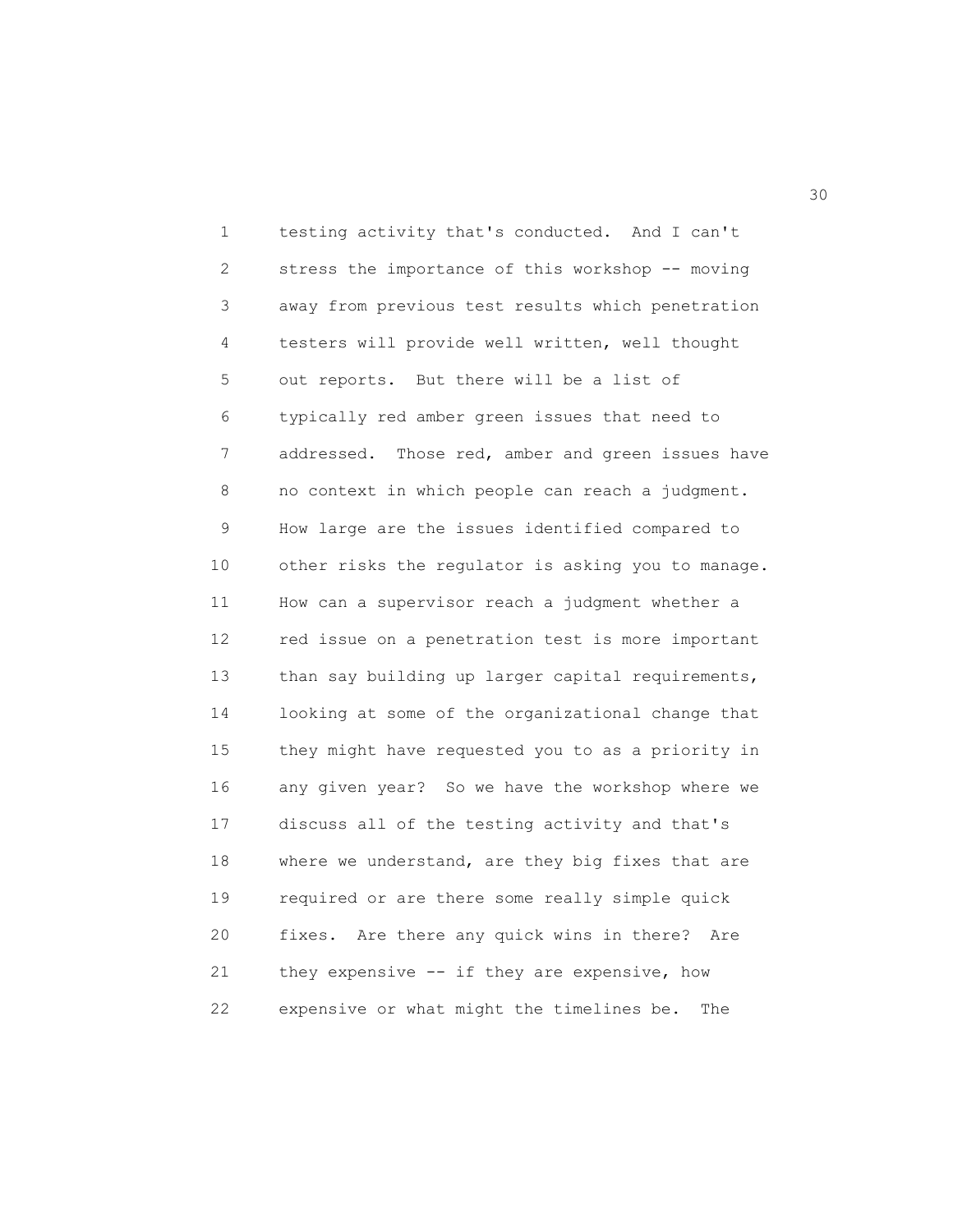1 penetration testers offer a fantastic wealth of 2 knowledge. We need to leverage their experience; 3 we need to get out of them as much information as 4 we can. If they circumvented security controls by 5 doing the penetration test, it's pretty sure they 6 know how you can improve your security capability 7 to prevent them from doing it again. We need to 8 maximize the experiences that they bring to this 9 process.

10 Once we understand all of the issues 11 then we can start building a remediation plan. 12 And that's a remediation plan that's agreed to by 13 both the regulators and the financial institution. 14 And the plan will look to address the gaps 15 identified and where they are versus where they 16 need to be. So it's all routed in the context of 17 what an organization actually needs versus 18 arbitrary absolute measure.

19 The progress against the agreed actions 20 is then monitored via a routine supervisory 21 engagement. This is very much supervision one on 22 one. There's a list of issues that need to be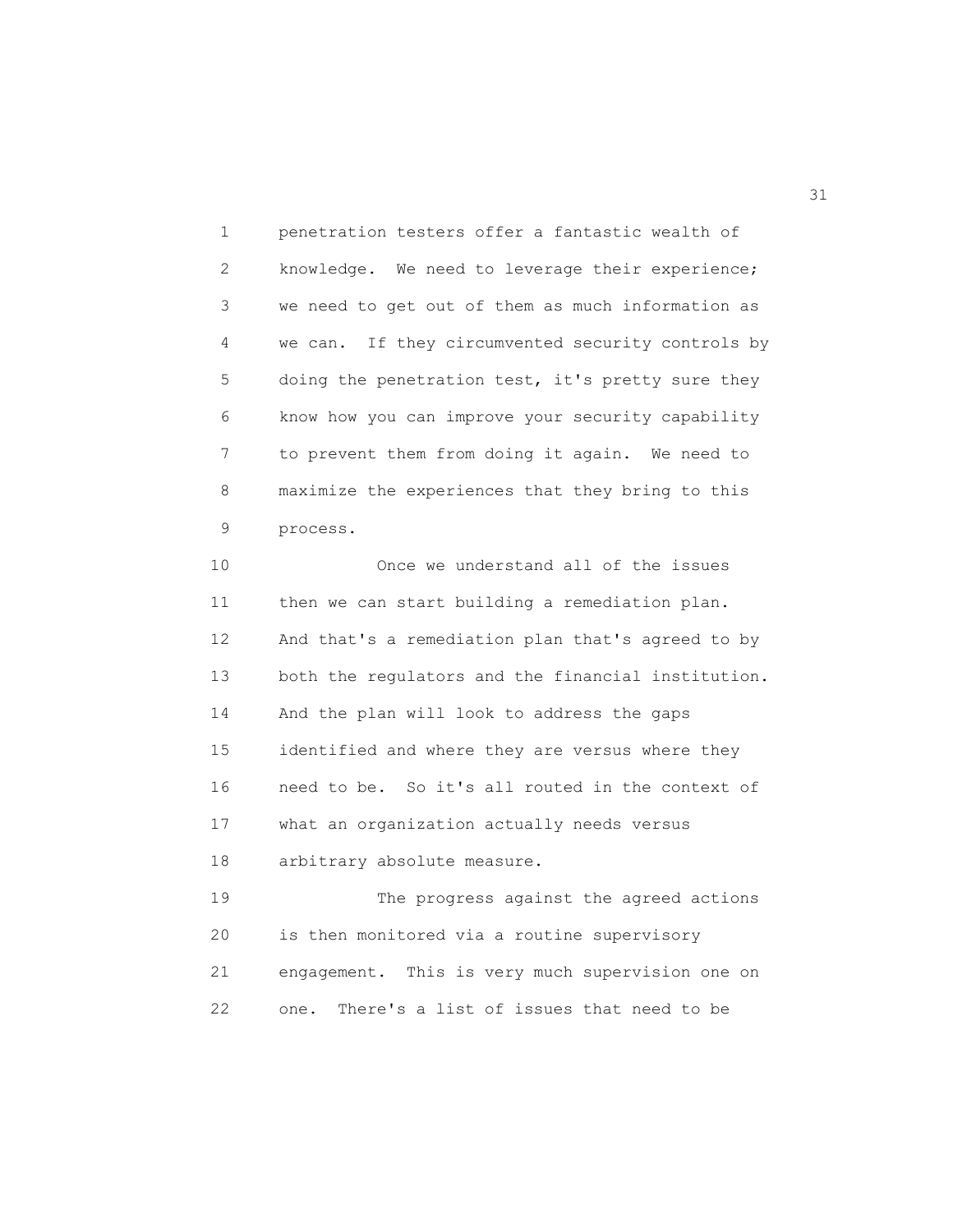1 identified with agreed timescales. Are those 2 timescales and measures being implemented as was 3 agreed? And of course a retest may well be part 4 of a remediation plan.

5 So we move onto the last slide before 6 the Q and A. This is -- lessons today. And we 7 are only one year in since launch. Some of the 8 lessons here that you might want to be aware of is 9 that CBEST attracted considerable media attention 10 far more than we ever considered that it would 11 meet. And periodically it keeps popping up again. 12 CBEST will get a mention, we'll start press 13 inquiries. It'll go a little bit quiet and it 14 will rear its head again. So the media attention 15 around the regulators taking an active engagement, 16 an active role in cyber security was most 17 definitely news worthy.

18 Each test will take approximately six 19 months from start to finish. It is a long testing 20 program. The actual time of the test is roughly 21 four to six weeks. But the preparation, the 22 procurement stages can be quite drawn out. And of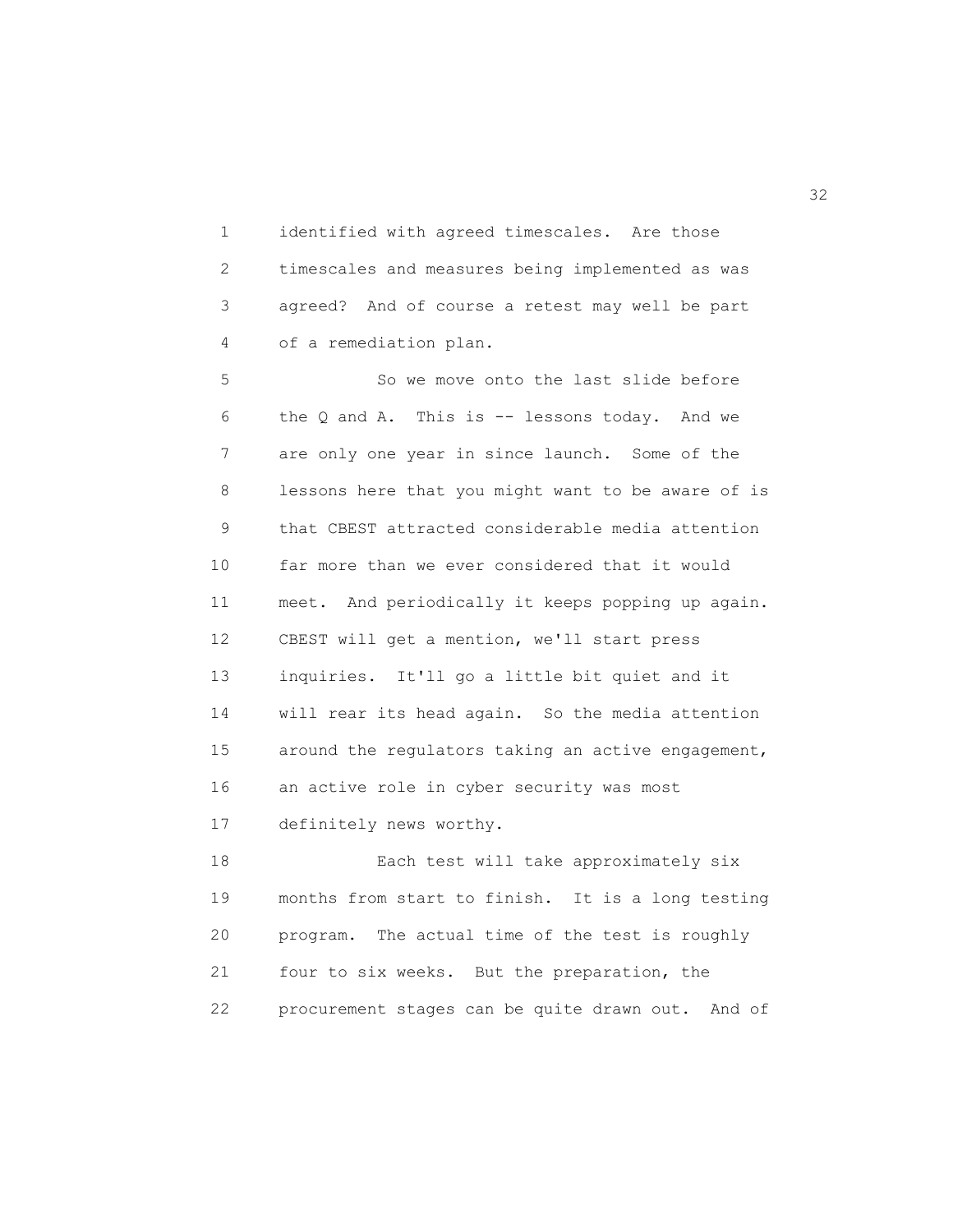1 course the post-test activity takes another four 2 to six weeks. So it's not long when you start 3 adding up the stages and we've got more 4 information on the website that has more detail on 5 each stage. When you start adding it all up you 6 very quickly get to six months. I've touched on 7 procurement, being drawn out -- especially with 8 threat intelligence providers. We found that most 9 organizations that we asked to undertake one of 10 these tests have an approved penetration test 11 already on their books. They typically won't have 12 a commercial threat intelligence provider. So 13 they need to go through the whole of the 14 procurement due diligence process. 15 Outsourcing of the accreditation work 16 massively reduced the burden on ourselves. We are 17 a small team, trying to put in place -- trying to 18 replicate the business that CREST does in the 19 penetration testing world. We would not have 20 launched CBEST if we couldn't have fallen back on 21 CREST to do that burden of work on us. And ensure

22 that those penetration testing companies and other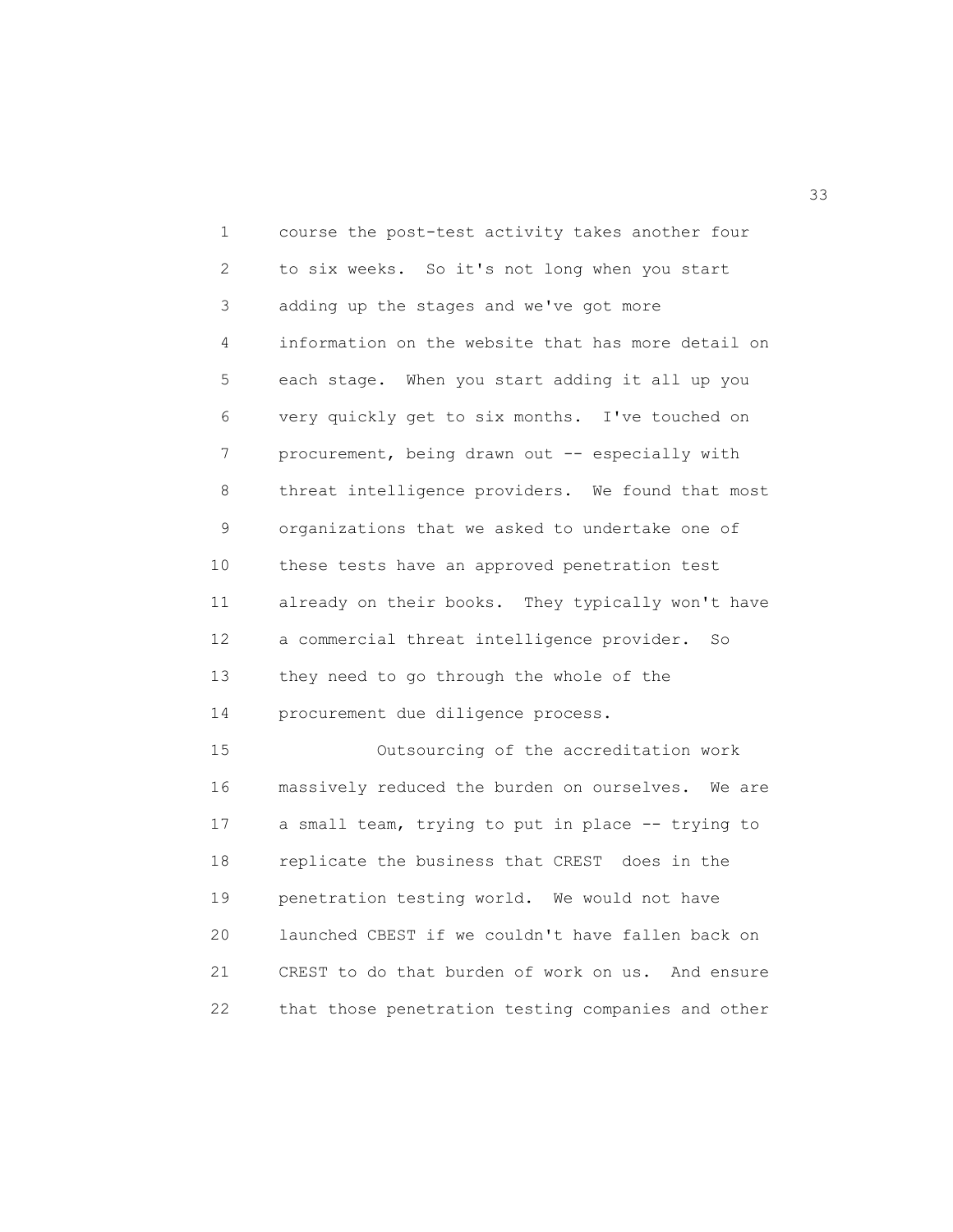1 threat intelligence companies are operating at the 2 very highest of standards.

3 Working with industry to finalize the 4 tests helped achieve important buy in. We didn't, 5 as I said at the outset, we didn't make this 6 mandatory. We wanted everybody to see the 7 benefits of the process and we had to work with 8 industry in order to get their buy in. Arguably 9 perhaps we could have done some more there. We 10 could have looked at how do we achieve better 11 board buy in within those organizations. We got 12 the good technical support to build the CBEST. We 13 got a certain level of board buy in, but perhaps 14 we could have done a little bit more to achieve 15 board level buy in.

16 Nervousness within industry remains at 17 some levels. We've seen this level of nervousness 18 dissipate slowly. But we do believe that we get 19 more organizations through the CBEST testing and 20 as they talk to their peers about control 21 frameworks, about how we didn't compromise their 22 systems, we would expect this nervousness to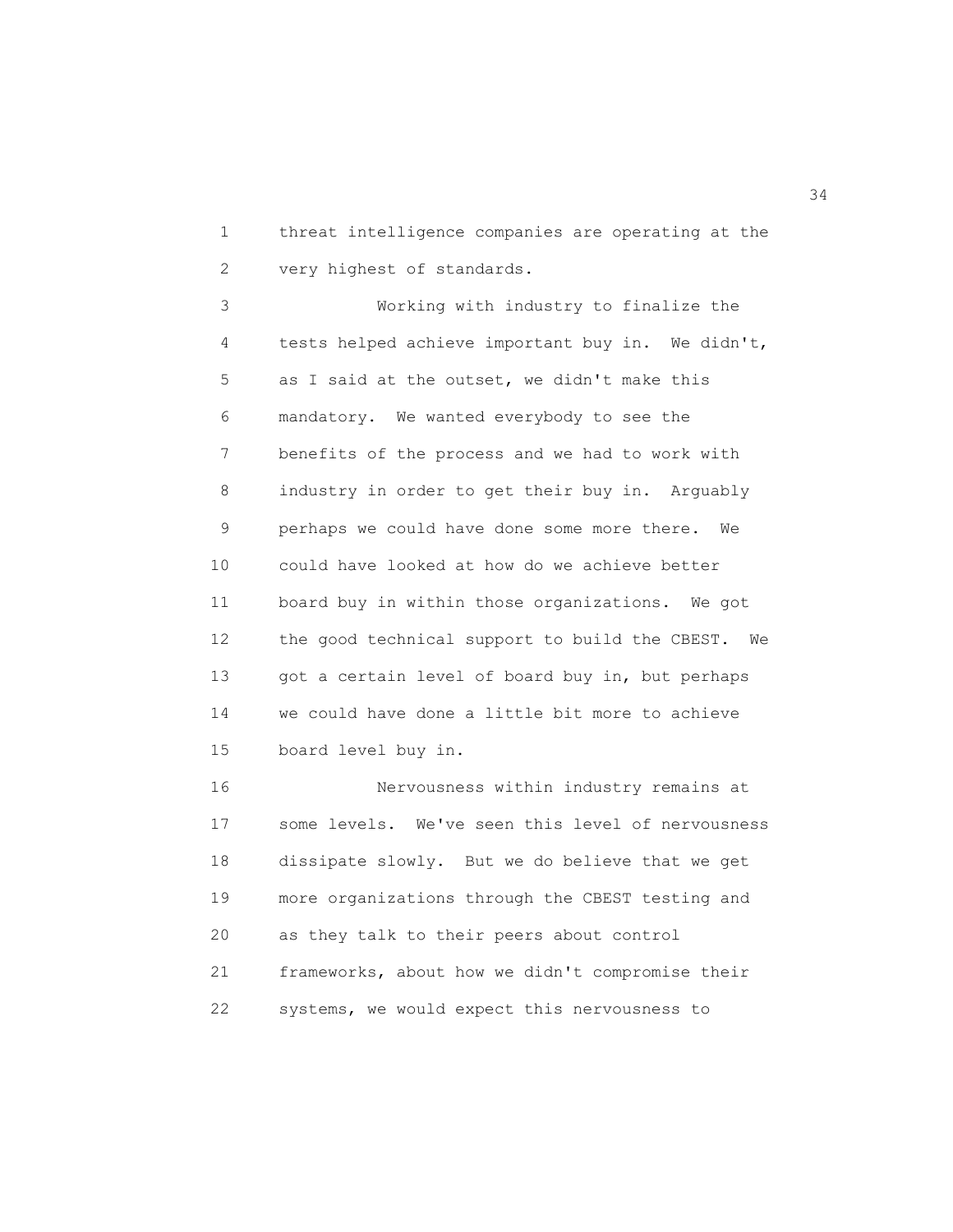1 dissipate.

2 It does though raise questions about 3 what are we doing for firms that are not core, 4 especially when there wasn't a ready-made 5 definition of who is a core institution. But some 6 obvious institutions that were most definitely 7 going to be classified as core, and then of course 8 if you work your way down the list you then start 9 to get a little bit fuzzier. And it's a little 10 bit blurry as to whether somebody is core or not. 11 And of course you have to draw the line somewhere. 12 Those that are just below the line might still 13 consider themselves to be nearly core -- so what 14 do we do for those? But then there's everybody 15 else that we regulate that we just don't have the 16 supervisors -- the number of supervisors to do 17 something as resource hungry as a CBEST. 18 So we have had some inquiries and as I

19 sit here today we have answers and what a smaller 20 more confined testing program might look like. 21 But we are looking to take the principals of CBEST 22 and build something more manageable -- something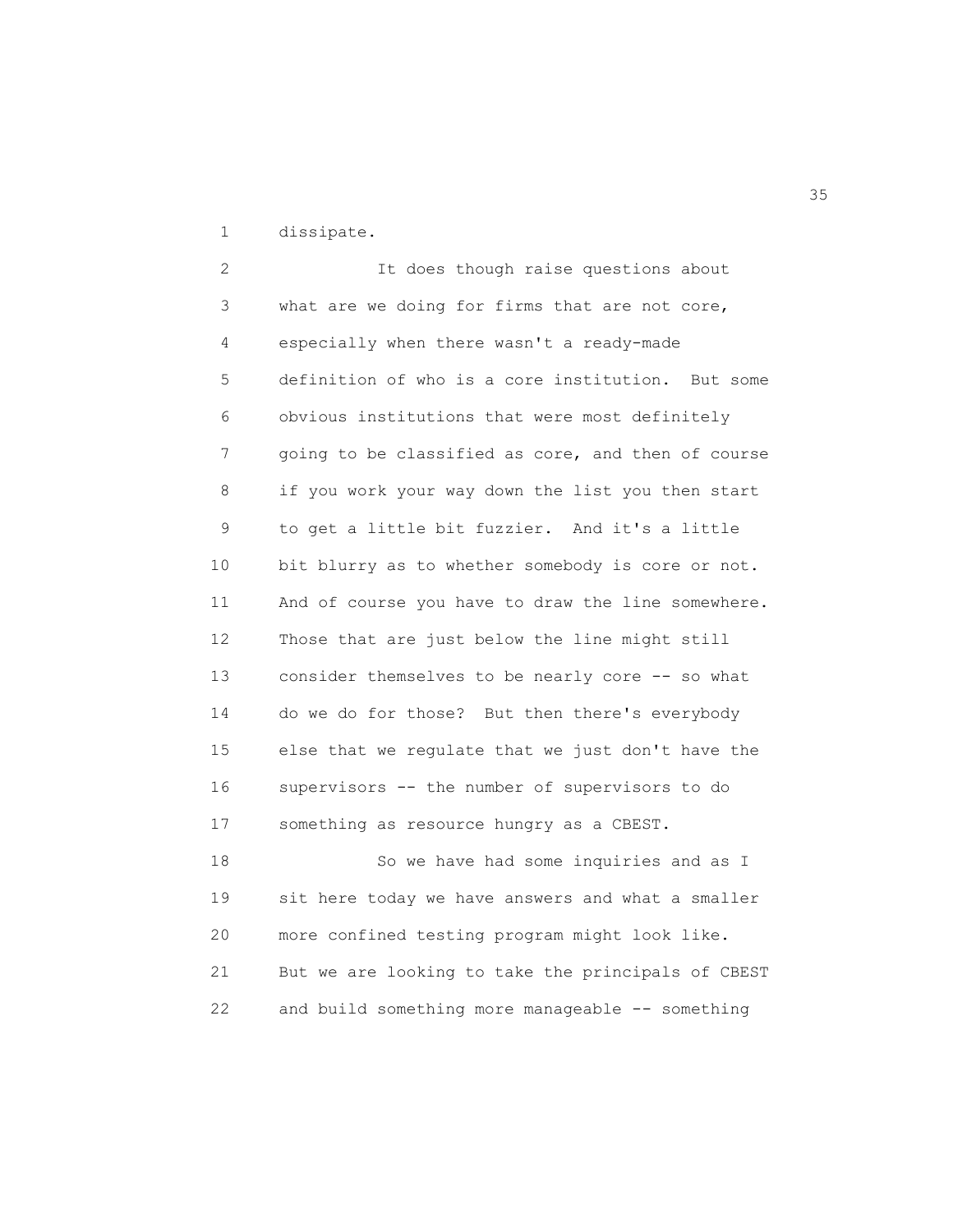1 smaller and less resource intensive.

2 So I think that kind of wraps up my bit 3 of talking. So I'm going to hand over to Andrew. 4 MR. GRAY: Thank you very much Dave for 5 that background. So we would like to open it up 6 to general Q and A if there are any questions 7 about anything that Dave has covered and then more 8 specifically to get to the question on the agenda 9 which is, what are some of the cost benefits -- 10 challenges associated with potentially adopting 11 the CBEST or something like CBEST for CFTC 12 registrants.

13 So some logistical things. First of all 14 if you do want to speak please push the button on 15 your microphone so that way people who are calling 16 in can hear, and conversely, once you're done 17 speaking please turn it off because we can only 18 have so many microphones on at the same time. If 19 you do want to be recognized and I see Kristen's 20 already figured it out, please turn your temp card 21 on its side and I will call on you.

22 And then, finally there is WIFI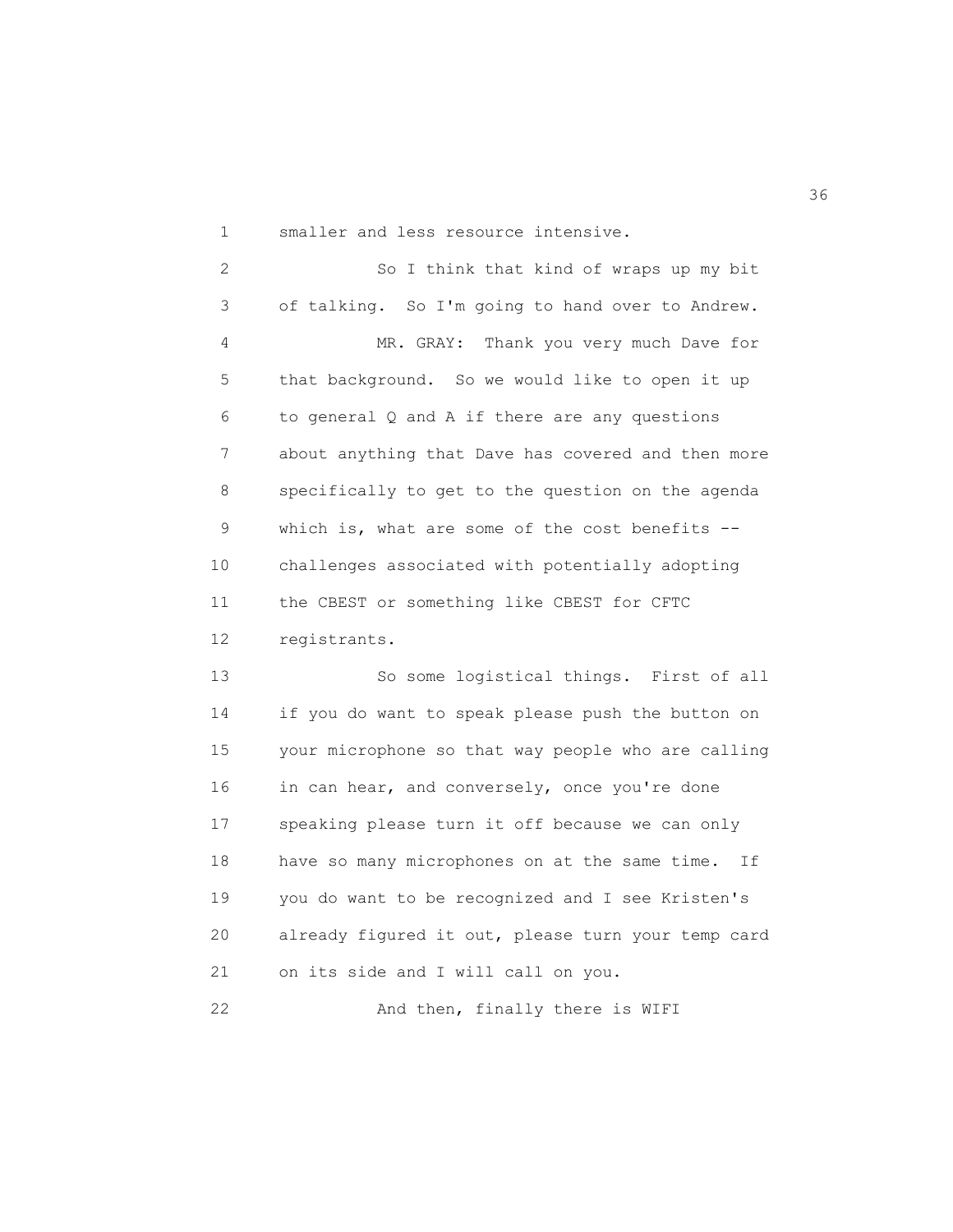1 available for those who need longer instructions 2 -- it's available on the publically printed agenda 3 on the site. So with that, Kristen would you like 4 to ask the first question? 5 MS. WALTERS: Sure just a quick 6 question. Given the testing that you've done so 7 far, could share any of the --8 MR. GRAY: Can you speak up close to the 9 mike? Thank you. 10 MS. WALTERS: I'm sorry. Just given the 11 testing that you've done to date, and I understand 12 it's early days, I was hoping that you could share 13 some of the findings or performance metrics that 14 you found useful when actually conducting the 15 tests and analyzing the results. 16 MR. EVANS: So in terms of actual 17 results, we haven't had sufficient organizations 18 go through the test in order for us to publish 19 results. It wouldn't be -- we haven't discussed 20 the results of any the tests that have been 21 completed so far, with other organizations. So 22 unfortunately as I sit here today, I can't go into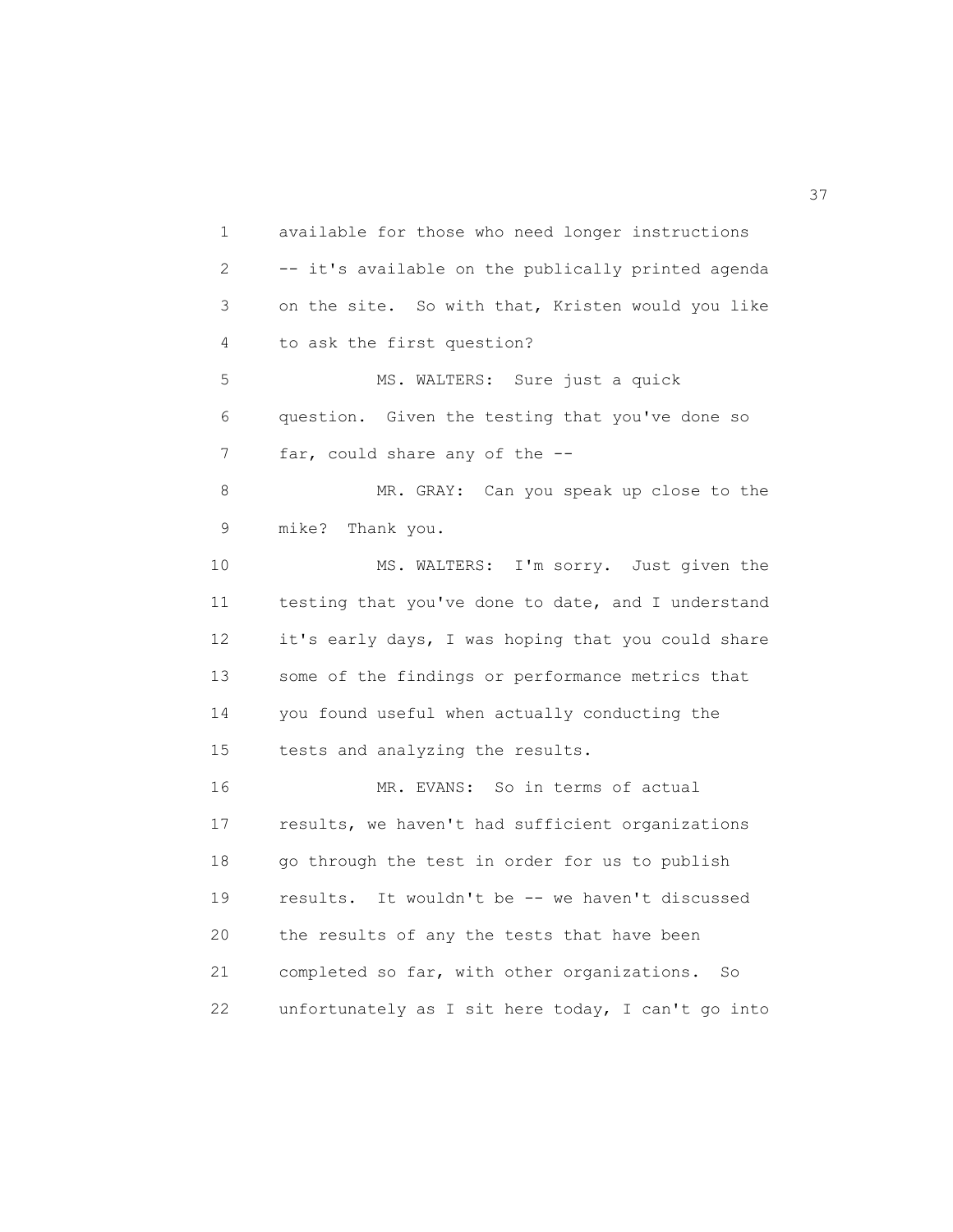1 the specific results that have come out of it. 2 We've received positive messages about the test as 3 a framework. We've received positive messages 4 about how it has revealed issues that perhaps 5 firms weren't quite aware of. And some examples 6 would be around -- we talk about people, 7 processes, and technology. And understanding some 8 of the examples we've had -- have been where 9 people have got policies around the use of social 10 media. And the staff will -- as seemingly just 11 about everybody in the world is on social media 12 these days -- organizations will have policies 13 about how they're supposed to conduct themselves 14 in relation to their working practices. People 15 can't necessarily see the connection between -- if 16 somebody's putting too much information on their 17 social media accounts as it relates to the 18 organization they work for. Is that really an 19 issue -- can it be used to leverage access? And 20 through the CBEST program, people are finding that 21 actually social media is a rich source of 22 information for our penetration testers. So it's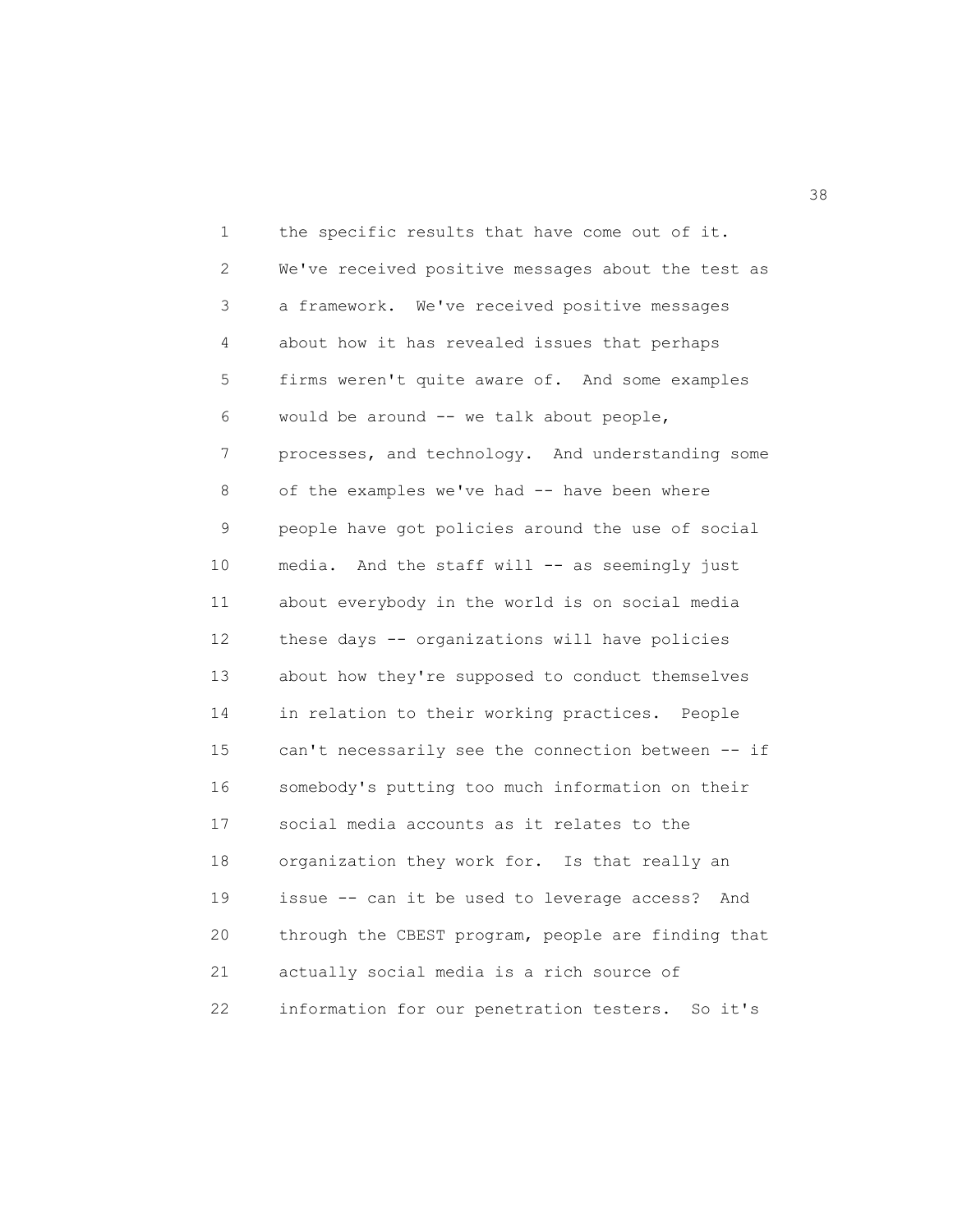1 a rich source of information for our penetration 2 testers. It's a rich source of information for 3 our threat actors. And that's something that, 4 through the current testing practices is not 5 always picked up. So we're learning lessons by 6 that. As we go further through the process we 7 want to publish as much as possible -- clearly you 8 will have to anonymize results, so as and when 9 they're available, we'll look to push those out on 10 our public website. 11 MR. GRAY: Richard. 12 MR. MILLER: Just an information 13 question -- did I hear you say the test takes six 14 months? Is that right? 15 MR. EVANS: So the whole, the whole 16 process takes six months. The actual time of 17 testing -- so where you would consider penetration 18 testers being active on your networks is four to 19 six weeks. It's the planning and the preparation 20 and the post-test activity that means the whole 21 process takes six months. 22 MR. MILLER: And what do you think the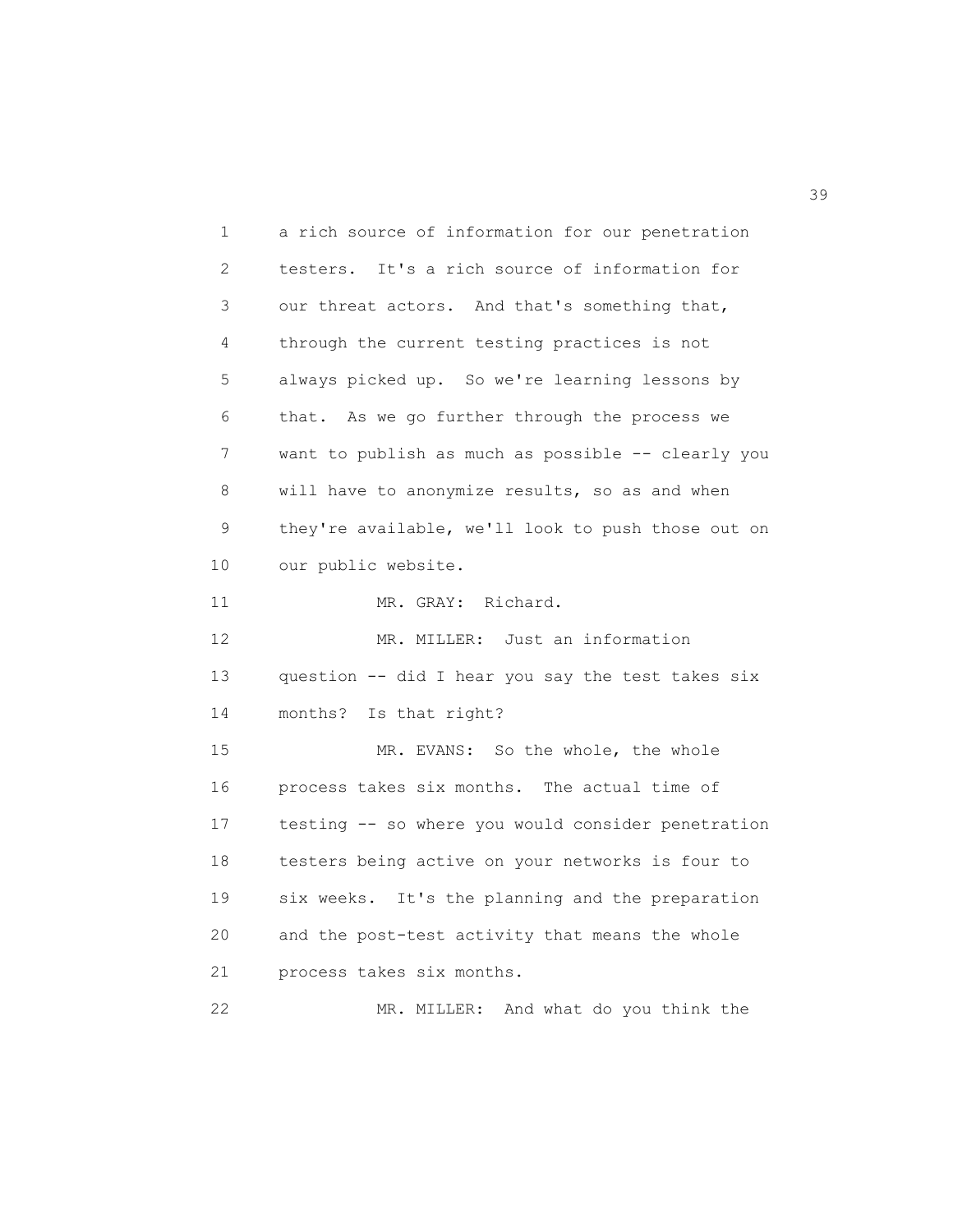1 shelf life is? How long is that test good for 2 before you have to retest again?

3 MR. EVANS: So we're yet to work out 4 when it should be a repeat test. We're starting 5 to work on some areas which would force a test 6 sooner rather than later in a retest and that 7 would be, are you as an organization -- have you 8 acquired business that operates in another part of 9 the world? Are you undertaking new business 10 lines? Is there information either from threat 11 intelligence providers, commercial or government 12 -- that indicates that new threat actors with new 13 processes on now interested in you. So the 14 certain triggers that we could see bringing a 15 test sooner rather than later but we haven't 16 worked out sort of frequency and shelf life yet. 17 MR. MILLER: Thank you. 18 MR. GRAY: Joe. 19 MR. CITADEL: Thank you. David, were 20 you able to comment on the level of participation

21 that you've had in the testing? Are they the

22 largest of firms -- buy side, sell side,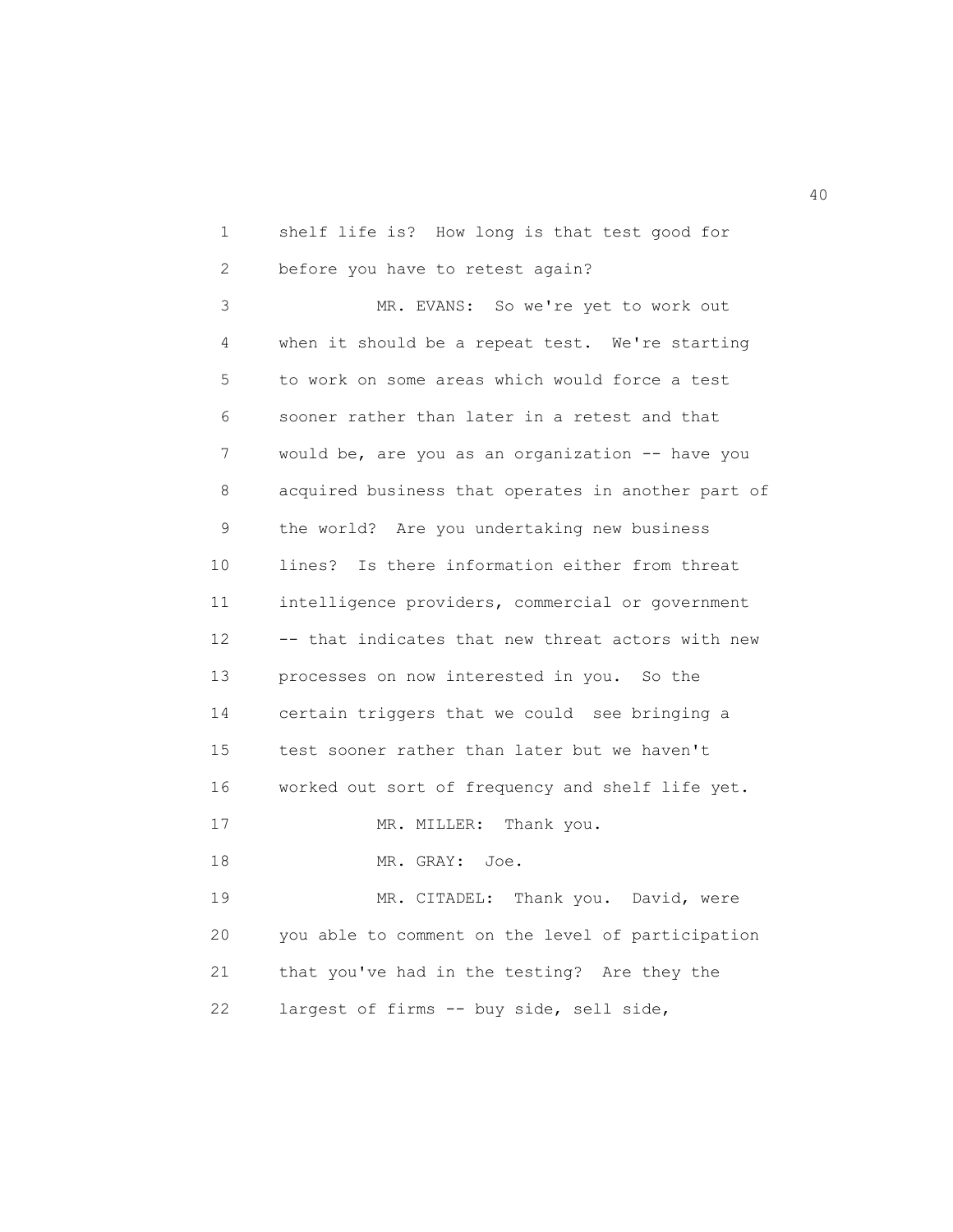1 exchanges, kind of parties, clearinghouses, et 2 cetera?

3 MR. EVANS: Yes, so it's kind of all of 4 the above. So we haven't limited it to just 5 investment banks, or just retail banks or just 6 clearing houses. Fundamentally, if as an 7 organization you -- if you're disrupted, or if 8 you're potentially disrupted, that would impact 9 financial stability, then you will be considered 10 core. And that does include wholesale banking 11 organizations, retail banking, exchanges, clearing 12 houses, settlement systems -- the whole range of 13 organizations that we regulate. 14 MR. GRAY: Mahi? Did you want to ask a 15 question? 16 MR. DONTAMSETTI: So David, a couple of 17 questions I guess. Holistic approach is something 18 that you mentioned that the CBEST takes. Which is  $19 - -$ 20 MR. GRAY: Mahi can you move a bit 21 closer to the mikes? 22 MR. DONTAMSETTI: Yeah.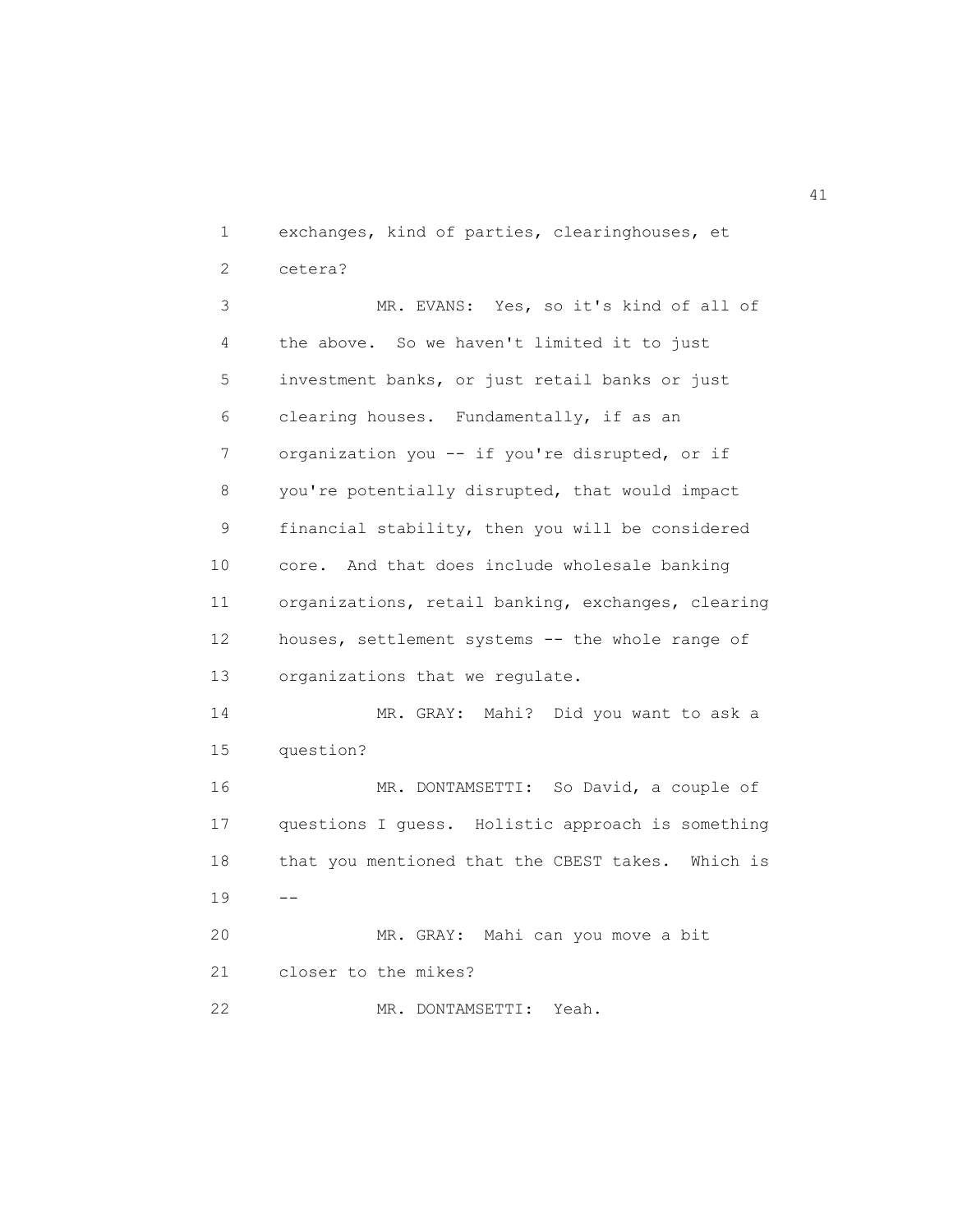1 MR. GRAY: Thanks.

2 MR. DONTAMSETTI: And holistic approach 3 is I think what you mentioned CBEST takes which is 4 an external view and it also takes care of -- if 5 we're looking at technology, people and processes, 6 which is a good positive thing and is adaptive. 7 Right -- because you are looking at threats. Can 8 you maybe talk about what the specific learnings 9 for BoE were from having the test connected 10 against your institution and also, how do we 11 ensure that one of the things missing from this 12 framework is an internal view, right? You're 13 looking at it from an external perspective but 14 sometimes you can also gain a lot of insight by 15 looking at internal set of actors.

16 MR. EVANS: So much in the same way as I 17 can answer the earlier question on specific 18 learnings, it wouldn't be appropriate for me to 19 discuss what the Bank of England found in terms of 20 their own learnings. What I can say is, CBEST as 21 a process didn't change a great deal from the 22 pilot to launch. So as a process it was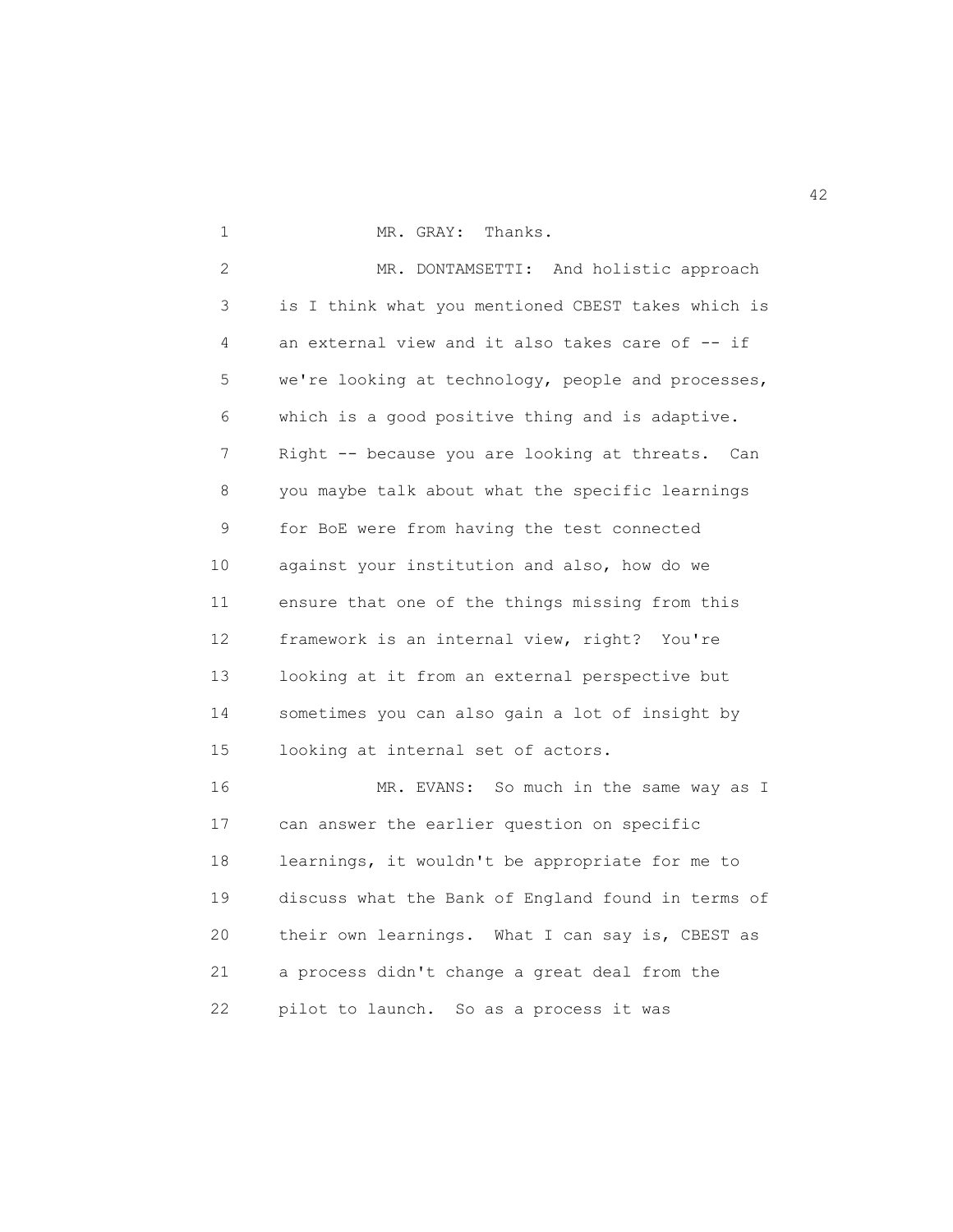1 effective, so you can read into that whatever you 2 will. But what we did against the Bank of England 3 -- there was enough to see that there's real 4 benefit in doing this as a testing program. In 5 the interest of keeping a job I'm going to stop 6 that there.

7 And then the second question was, 8 external view versus internal. So the internal 9 threat, or the insider threat is one that gains a 10 great deal of media attention. Our view is that 11 the biggest threat to the organizations is from 12 the external actor. If you peel away some of the 13 media hype we've yet to see concrete figures that 14 suggest that insider attacks are in anyway the 15 same magnitude of risk as external threat actors 16 so we want to focus our activities on the external 17 threats. Of course, should that change then there 18 would be no reason why we couldn't adopt CBEST 19 methodology to then begin to look at insider 20 threats -- but at the minute there's just not the 21 data to support it. Additionally there should be 22 other control frameworks -- personnel vetting,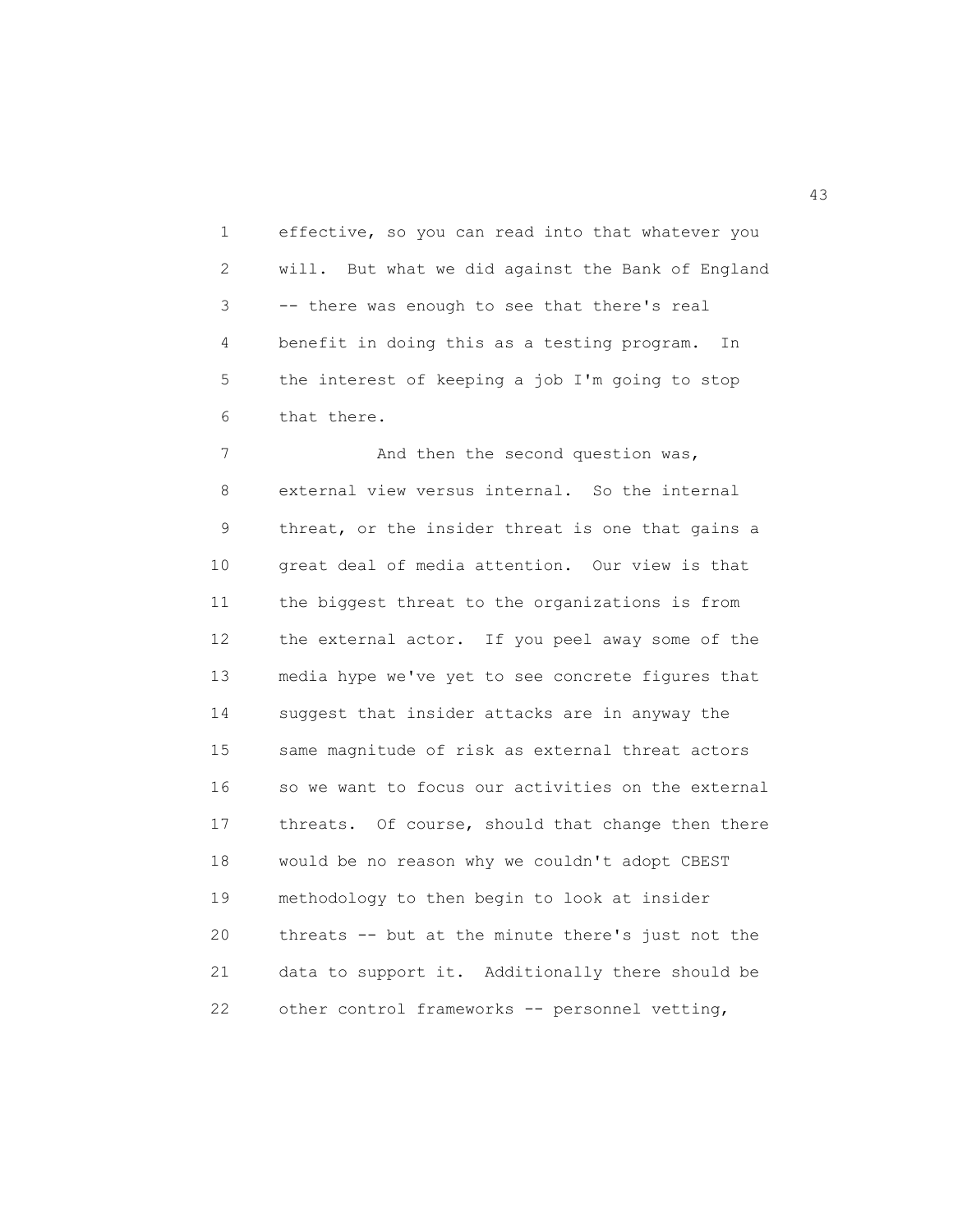1 access to data centers, lease privilege access, 2 all of those sort of controls should already be in 3 place. But if we find they're not in place on an 4 external threat -- you can make some pretty quick 5 assumptions that if you're at risk from externals 6 you're going to be at risk from insiders as well. 7 MR. GRAY: Okay we have a number of 8 cards up. Why don't we start with Anat, and then 9 Andrew; then I'll go to Glen, and then Jerry. 10 DR. ADMATI: I have the following 11 question -- you mentioned that partnership 12 principle and that you wanted it to be voluntary. 13 But this is a safety thing fundamentally and so 14 the question is what is your expectation that it 15 would be a reputation thing, or that eventually it 16 would be mandatory, that you're trying because 17 obviously we want planes to be air worthy -- we 18 want systems to not be compromised, this is just 19 money but if somebody can expect that the problem 20 would be solved. What's the incentive, et cetera? 21 MR. EVANS: Just having a bit of a 22 technology issue -- there we go. So will this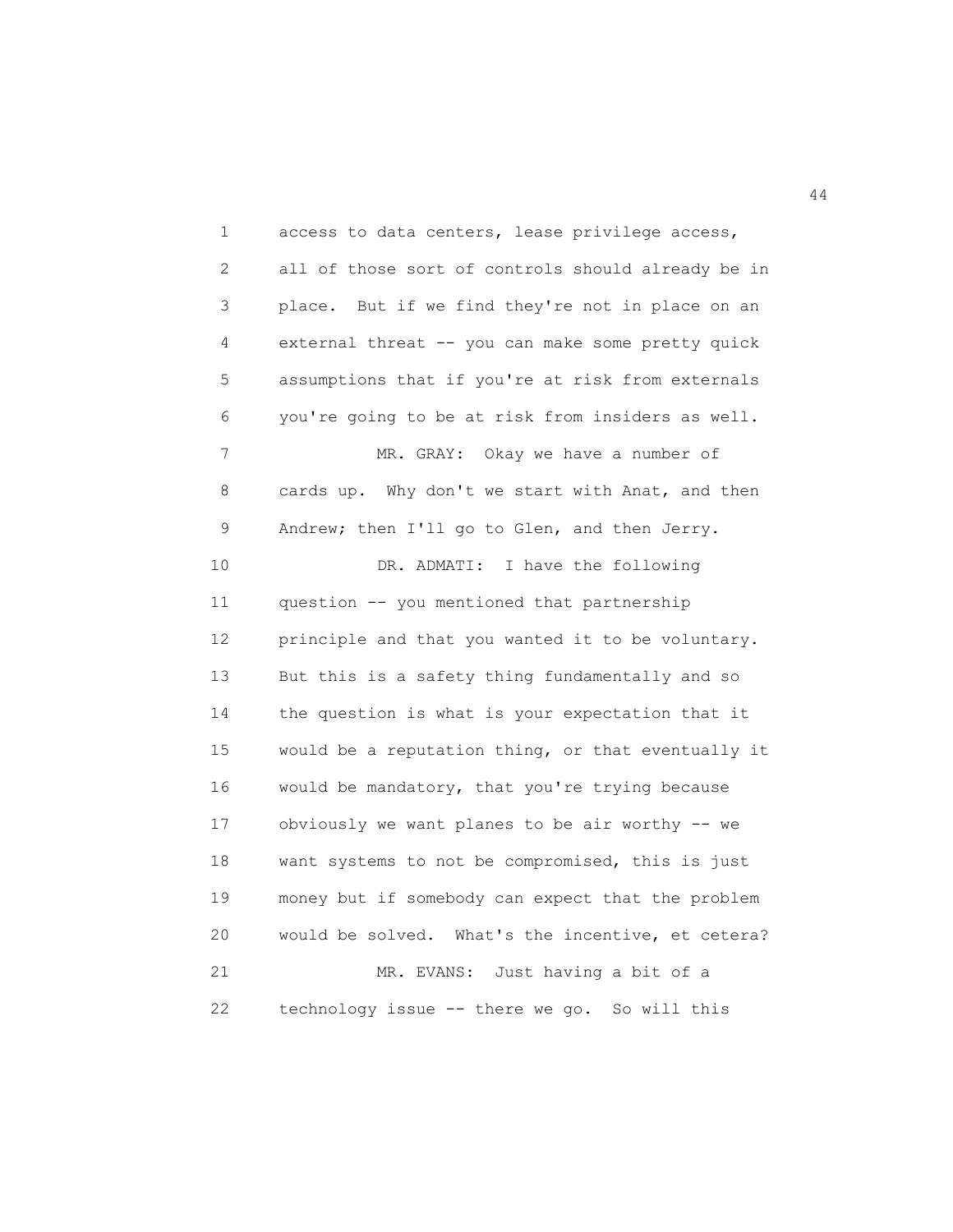1 become mandatory in the future? I honestly don't 2 know. As we've gone through the process we've 3 found some firms have taken more persuasion to do 4 CBEST, but normally once we target the right 5 person in the organization -- generally I think 6 we're probably way over 90 percent of 7 organizations that we want to undertake this are 8 now fully committed to undertaking CBEST. I think 9 the voluntary nature -- the way we released it was 10 because it was a new step for us as regulators. 11 We hadn't really moved into testing people's 12 capabilities -- in what can be perceived as quite 13 an intrusive way. Whether that change is over 14 time -- I don't know, I suppose as we engage with 15 more organizations if we roll out something to 16 other institutions. The frequency of tests 17 increase, if we have differences of opinion as to 18 when a retest is required than that all points 19 towards, well perhaps we do need to start looking 20 at making this mandatory. But as I sit here today 21 we stand by voluntary was the right decision. But 22 yeah -- it's safety and security at its heart.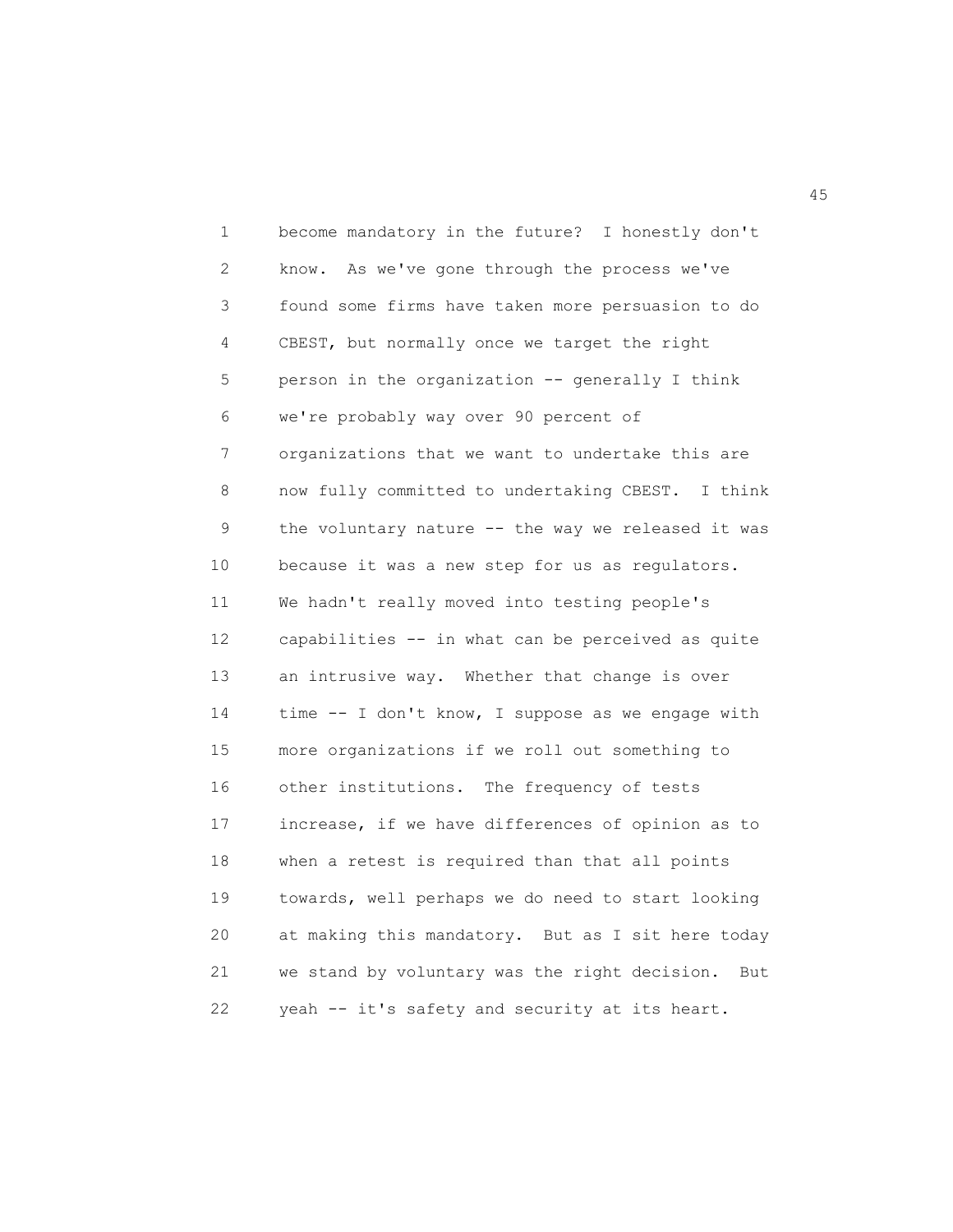1 And so that's a big question if there's committee 2 and then the commission further decided to explore 3 something then that voluntary versus mandatory I 4 would expect to be a key discussion that would be 5 needed.

6 MR. GRAY: Andrew.

7 MR. LO: So I want to start by thanking 8 Mr. Evans for sharing this incredibly interesting 9 and valuable information. It just raises a number 10 of questions which you may not be at liberty to 11 answer -- but if you don't mind I'll just ask them 12 and feel free to put it off or maybe in the second 13 half of the session we'll get to that.

14 First question, can you share with us a 15 number of firms that the Bank of England has 16 accredited and the number that was not accredited? 17 Second, have you, as part of the penetration 18 testing focused on social engineering, which by 19 many industry accounts is actually a more 20 important and easier way to penetrate a system 21 than through systems technology? It's really 22 human engineering and behavior. Third, it seems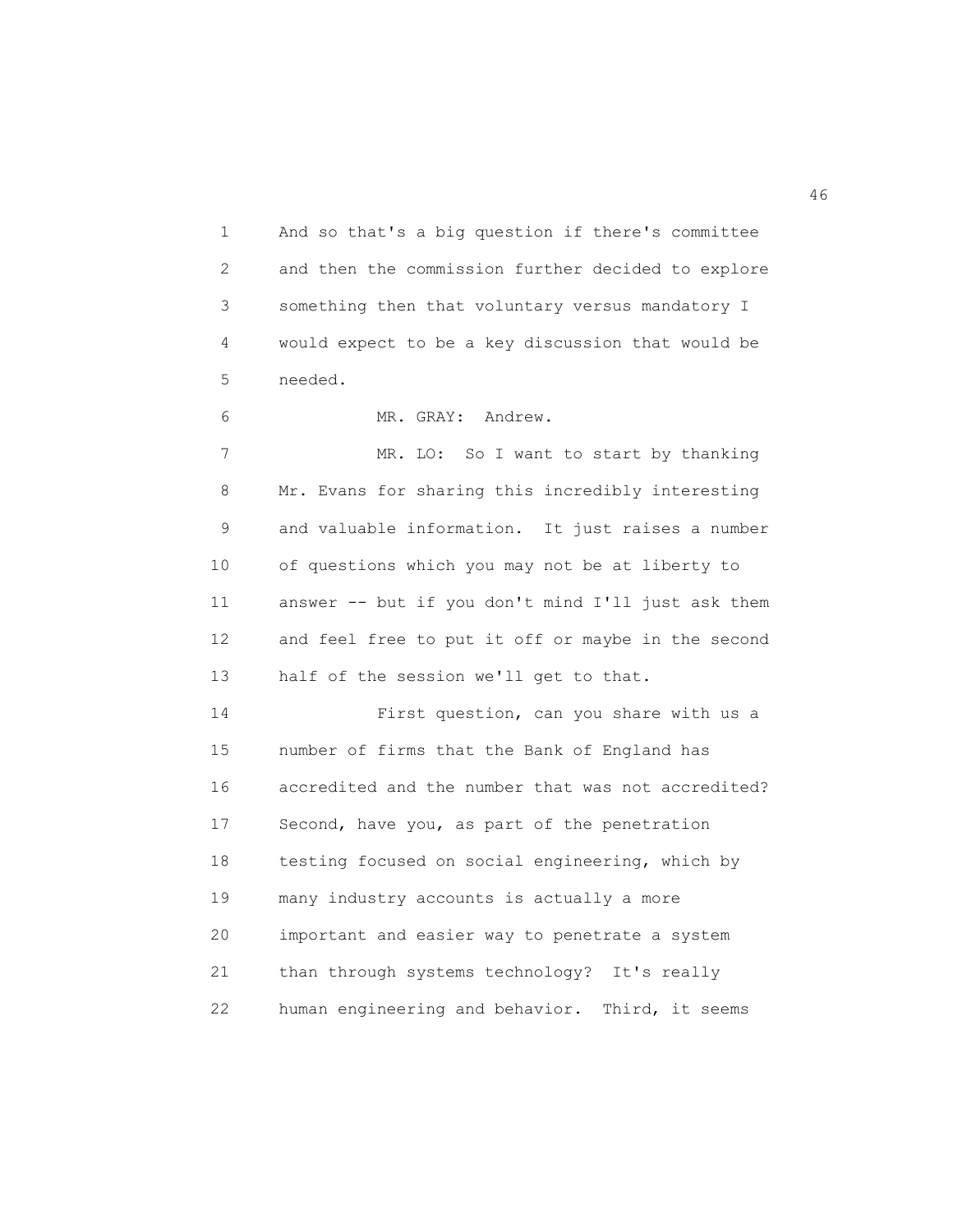1 like software vendors have to play a big part in 2 this because the threats often come from gaps in 3 software. So have the software vendors agree to 4 collaborate? And then fourth, what is the cost of 5 testing and is that something that is going to be 6 an issue particularly if you're going to have 7 smaller firms having to participate. And finally, 8 can you talk to us about the nature of the 9 penetration and threats that you've examined? It 10 seems like there are two classes. One is threats 11 to disrupt market activity. And the second is 12 threats that attempt to extract client information 13 for purposes of fraud and theft. So I'd be 14 curious to know what kinds of threats you focused 15 on. Thank you. 16 MR. EVANS: So in terms of the number of 17 firms accredited -- I believe we have in the 18 region of six penetration testing firms and four 19 threat intelligence providers that have been

20 accredited. And we have rejected applications 21 from three to five organizations. Some of those 22 organizations that were accredited benefitted from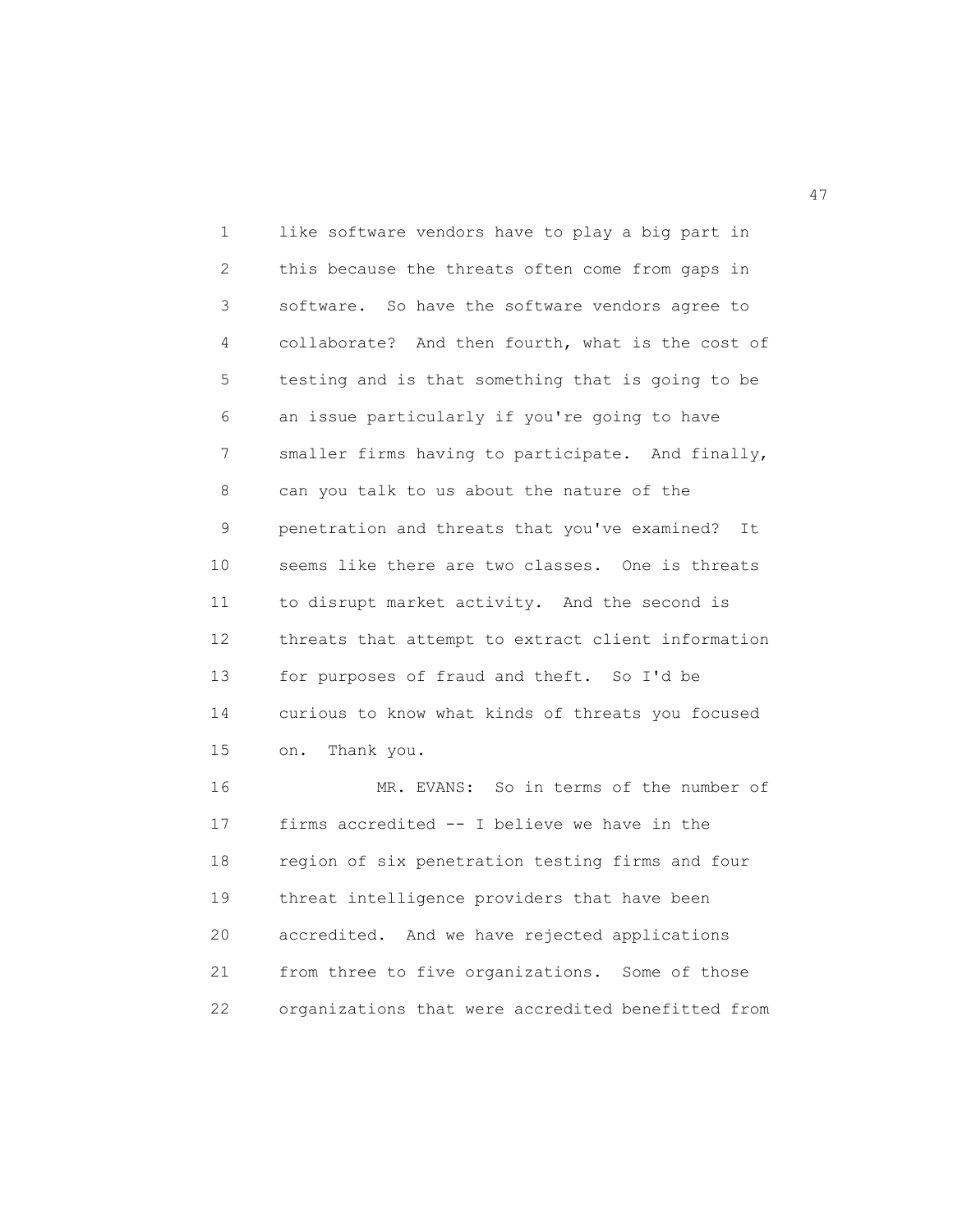1 -- I was giving what we called grandfathered 2 rights. So they weren't quite fully where they 3 needed to be, but they provided us with sufficient 4 assurances that by a specific date they would have 5 everything in place. And in the interests of 6 having a market for our organizations to go and 7 receive tenders from, we felt that was an 8 important process. But we find that that's 9 moving. We've got information on which 10 organizations are putting personnel through the 11 relevant examinations which are a key part in 12 order to receiving accreditation and the list of 13 firms putting people through the examinations is 14 much larger. So by the end of the year we'd 15 expect there would be far more firms accredited. 16 Moving onto your second question -- so you asked 17 about social engineering. So social engineering 18 has been used in some of the CBEST engagements to 19 date, but social engineering will only be used if 20 that's a technique used by the threat actors 21 identified. So it's plausible that somebody might 22 use something different in which case social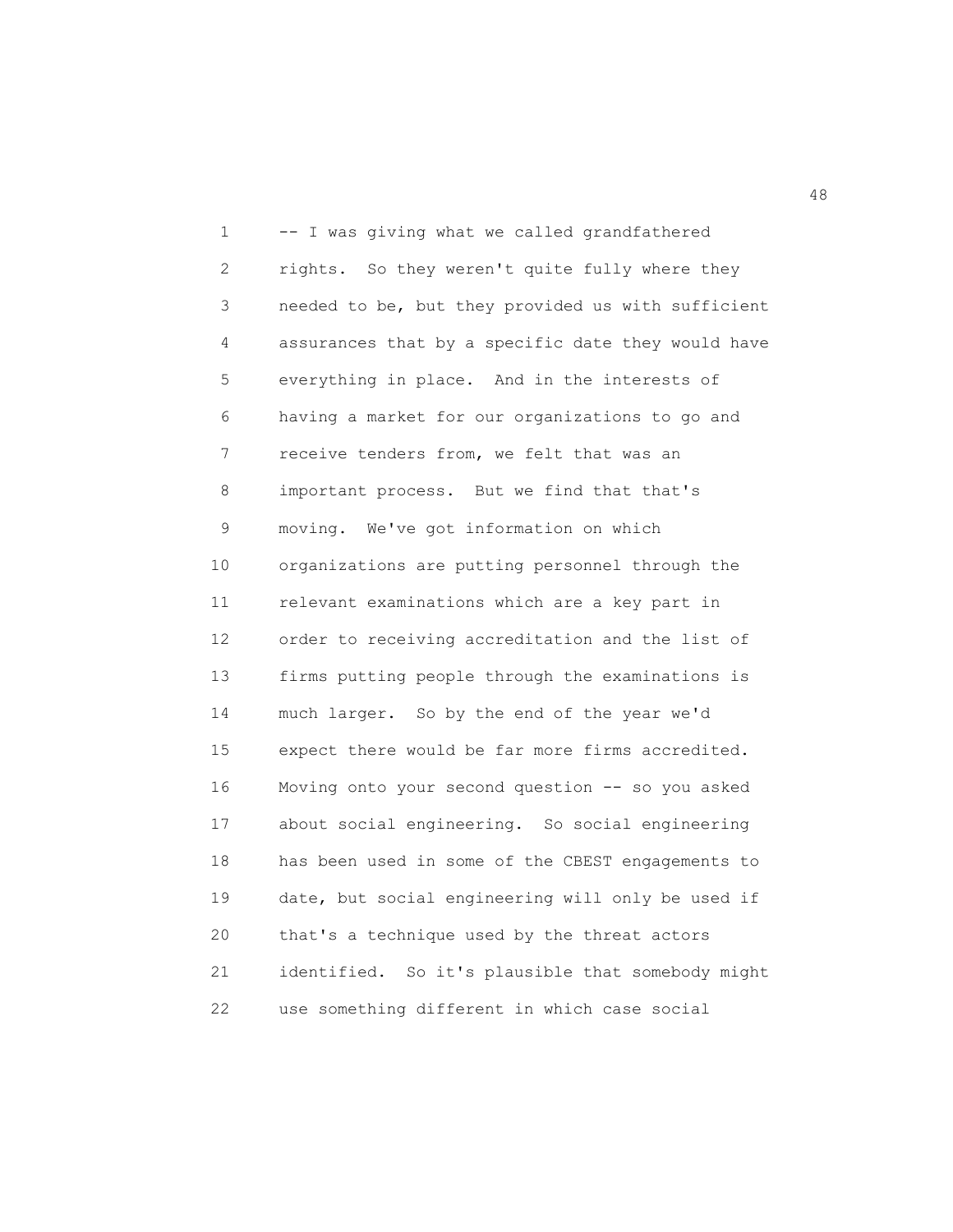1 engineering would not be part of it. But social 2 engineering -- if that used -- (inaudible) spoke 3 about it as one of the examples that we've seen. 4 And people see through that testing mechanism that 5 actually including social engineering as part of a 6 wider test enables them to take away much more 7 than if they just did an isolated social 8 engineering component test. Because yes, you get 9 a body of results -- but you can't see it in the 10 context of -- so X number of staff were either 11 misusing social media sites or they were 12 spear-phished successfully or whatever it is. You 13 just end up with a bunch of data that has no 14 context. Taking that compromise and then using it 15 to gain further access into the networks --that's 16 when people start sitting up and realize that 17 actually -- as you put it, the social engineering, 18 the human engineering is really important. So we 19 use wherever it's appropriate to use it. Software 20 vendors is a really good question. So at the 21 minute we don't have the data to support the 22 software vendors and I use it in (inaudible) are a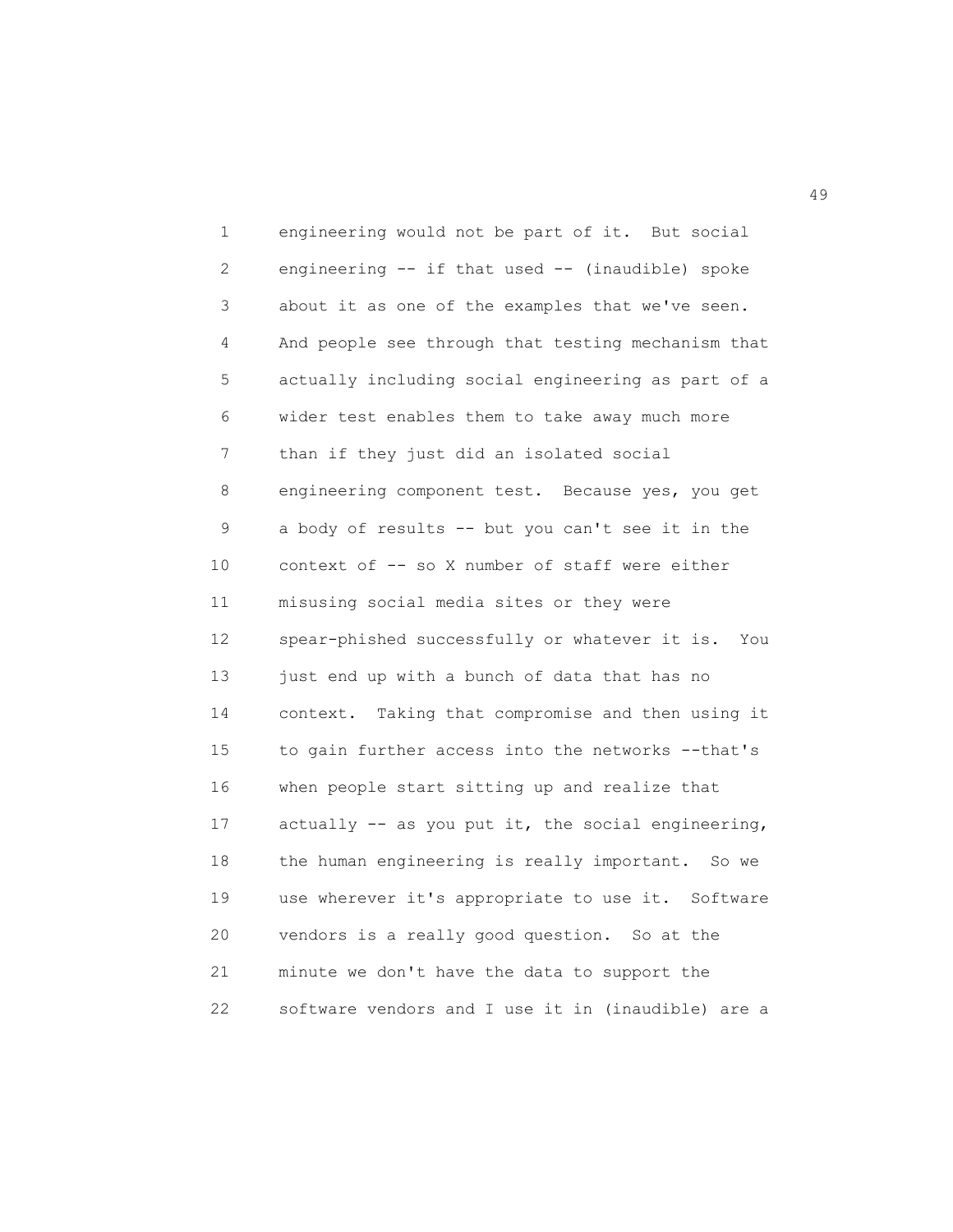1 weak link. But we've had plenty of discussions 2 that at some point if we start building a body of 3 evidence through the CBEST testing program or 4 other initiatives. But if we can evidence that 5 50, 100, 200, 500 financial institutions in the 6 U.K. are all suffering from software deficiencies, 7 that's a really useful body of data to then take 8 to those vendors. And it becomes a different 9 conversation. We've got 500 of your largest 10 clients are being compromised due to your software 11 having deficiencies in it. Many we just hope the 12 data is going to have those conversations -- but 13 hopefully we'll reach a point where we will. 14 So the cost of testing -- it varies 15 depending on the organization and the duration of 16 the test. We think it to be broadly in line with 17 a more sophisticated penetration test. So it's 18 not an astronomical amount of money -- so it's in 19 line with what organizations are already spending 20 in their penetration testing regimes. The more 21 people we have accredited of course market forces

22 should come into play and costs should come down.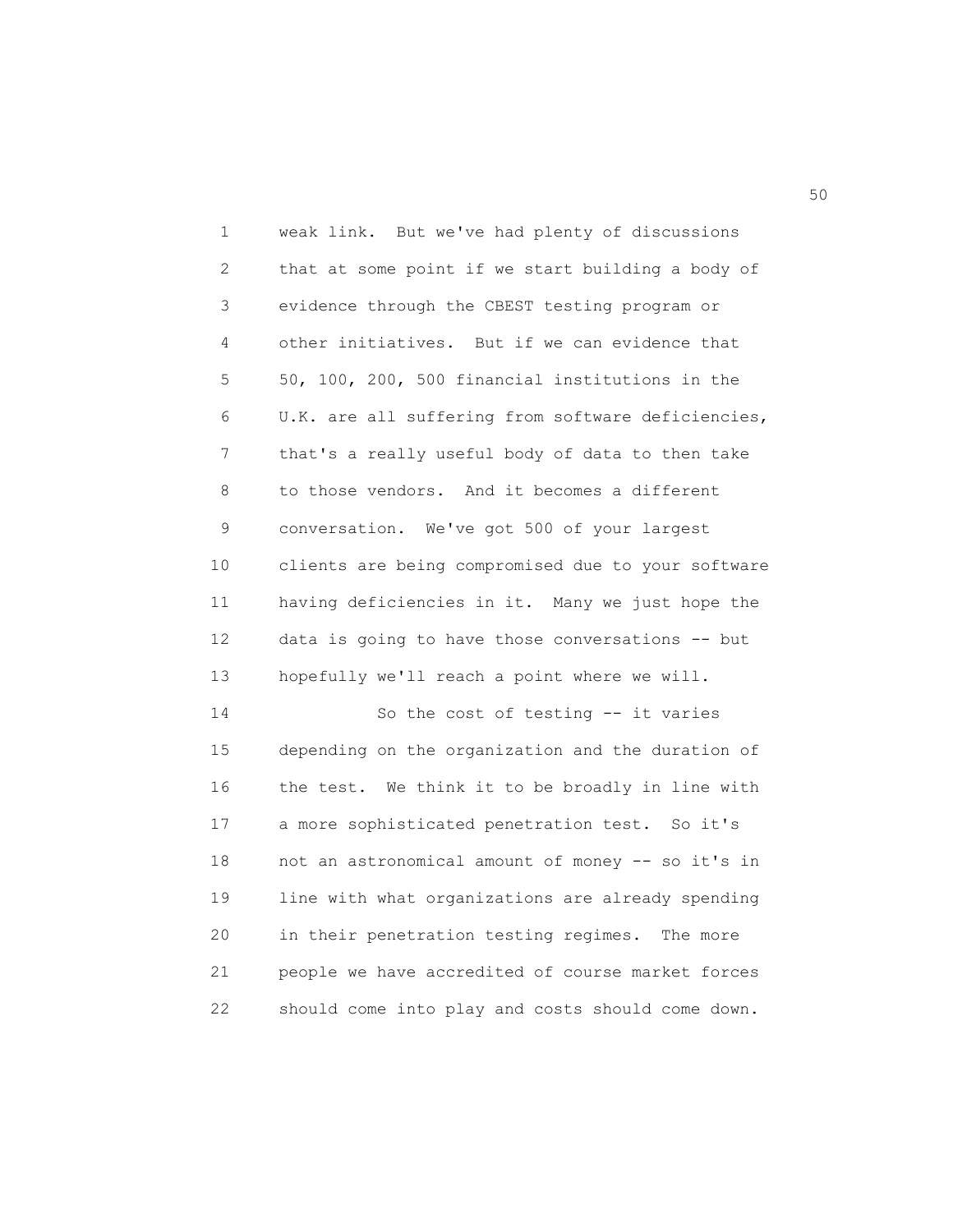1 If we want to build something that's more 2 accessible for smaller organizations then that's 3 where we need to look at which bits can we trim 4 down, so that the costs can come down without 5 losing the effectiveness of the testing program. 6 And types of threats -- you're going to 7 have to remind me what you meant by that. 8 MR. LO: One -- outright fact of 9 (inaudible) information. The second is disruption 10 market activity. 11 MR. EVANS: Thanks for that. One notes 12 when comprehensive enough. So predominantly we're 13 looking for threats that can undermine financial 14 stabilities. That naturally takes you into the 15 destructive types of attack, either an attack that 16 could destroy software and hardware -- or an 17 attack that can compromise data in such a way that 18 you no longer trust the data source. So they're 19 the types of attack. We have looked at other 20 parts of industry, and beginning to explore with, 21 away from CBEST. And particularly this placed to 22 insurance companies where personally identifiable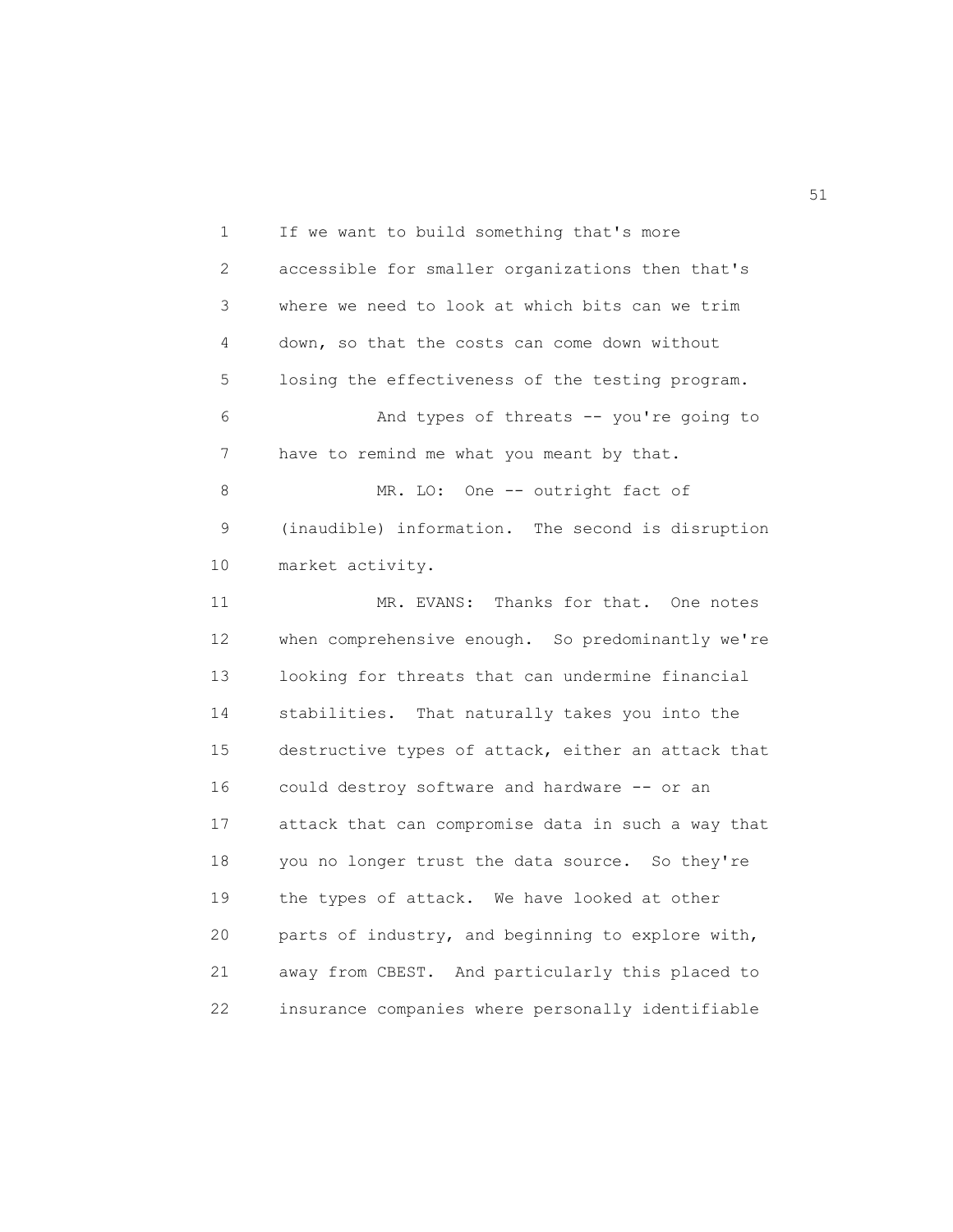1 information is really very key to them. So while 2 CBEST from a financial stability perspective 3 wouldn't look at personal identifiable 4 information, there is still a very serious 5 potential and threat that organizations holding 6 that type of information may need something that 7 can act in a CBEST like fashion. And we're 8 beginning to explore what that might look like. 9 MR. GRAY: Glen, did you want to ask a 10 question? 11 MR. MACKEY: Thank you. David, my 12 question then -- you answered parts of it already. 13 It's really two- fold. One, is CBEST exclusively 14 oriented towards penetration testing or are there 15 other sort of controls or control categories that 16 are considered and if so which? And then how 17 dynamic is that testing as we see the type of 18 threats evolving more and more often and more 19 frequently than six months in duration? 20 MR. PERULLO: So CBEST is only 21 penetration testing. In theory I suppose we could 22 change that. We then need to look at which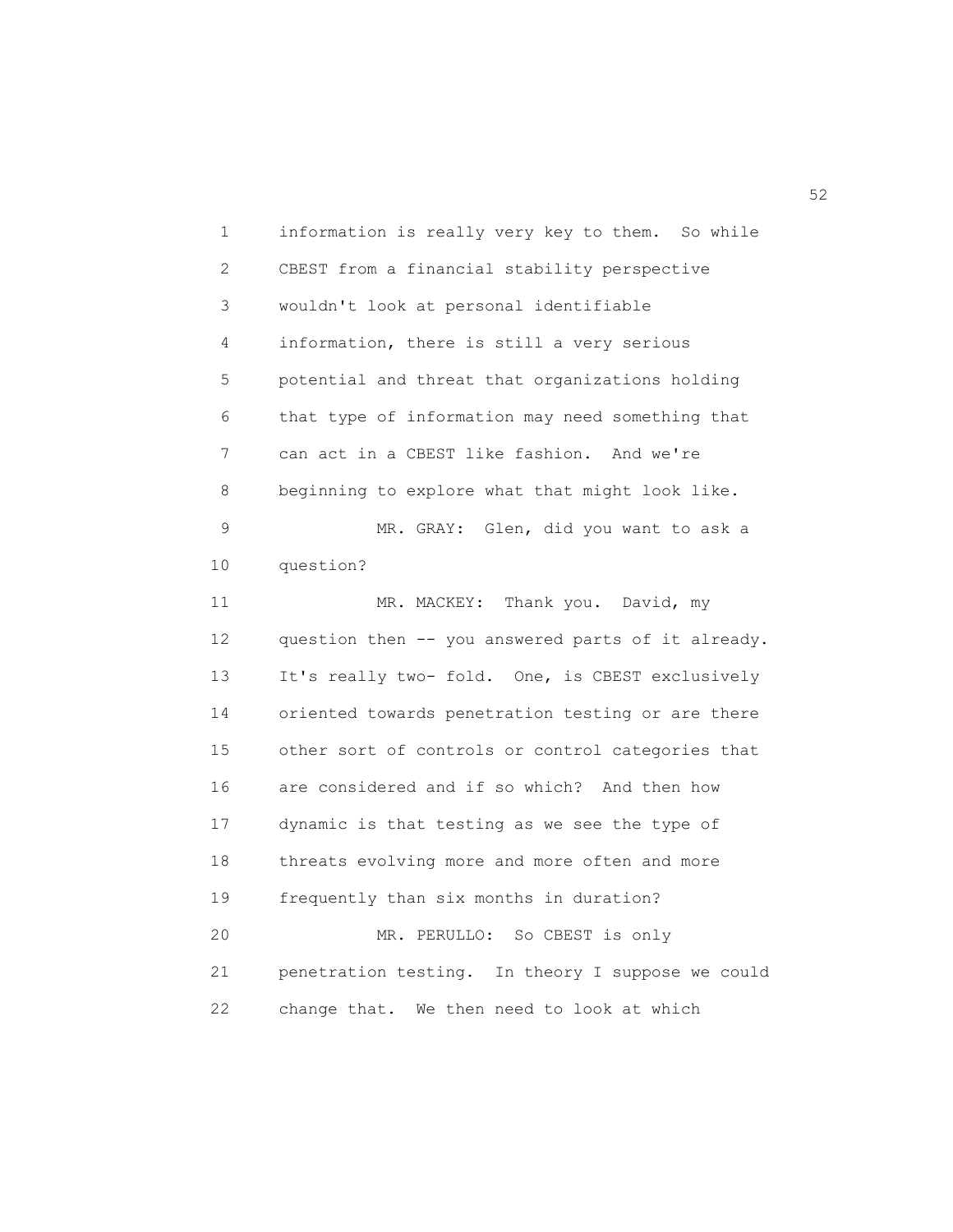1 organizations could provide those services. But 2 at the minute it's penetration testing. And then 3 in terms of -- I suppose it's back to the 4 evolution of threat really, and how do we keep up 5 to date with the threats? It's early days. It 6 takes us right back to the question on frequency 7 of testing. We need a number of organizations to 8 go through this process so that we can start to 9 get a better handle on threat intelligence, threat 10 information, the evolution of threats -- as we go 11 through this first cycle and get all of the core 12 institutions through CBEST, that should give us 13 some indication of how can we keep on top of the 14 threats. And maybe that's where we break the 15 components down, and the minute we have threat 16 intelligence and penetration testing just 17 following each other maybe we look to break that 18 down. It's just something we can do in the 19 intelligence space that gives us a better 20 indication of when the frequency of the retest 21 needs to be. But really we just have to get 22 through this first cycle and that will help give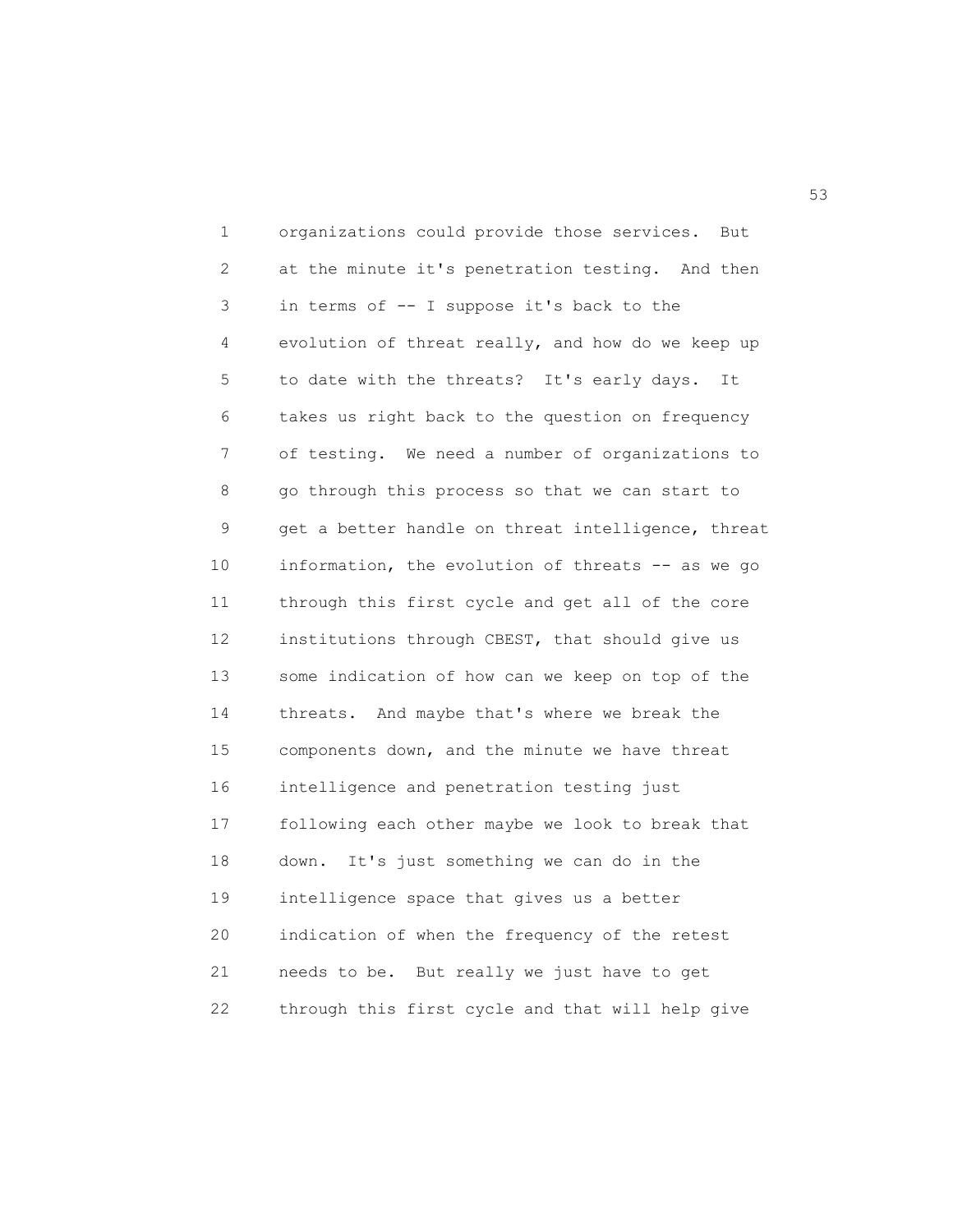1 answers to those questions.

2 MR. GRAY: Jerry.

3 MR. PERULLO: Thanks, I'm Jerry Perullo, 4 I'm the Chief Information Security Officer for 5 Intercontinental Exchange. So in addition to 6 several registrants under CFTC, my team is also 7 responsible for information security over several 8 U.K. subsidiaries. At least two of which have 9 been deemed core. And so we certainly have a 10 close relationship with the CBEST team, and are in 11 discussions about the CBEST program. And we took 12 off what we would call an arguably -- a CBEST 13 light at the end of last year. Where we decided 14 it's a great program and I still hold to that. 15 And the methodology for a penetration test is 16 really stellar. And the idea of incorporating 17 threat intelligence and really gearing attacks 18 that are modeled after those that have taken place 19 in sectors really valuable.

20 We had some questions and I'll present 21 some of the challenges with having a regulator at 22 the table for that. And I'll throw them out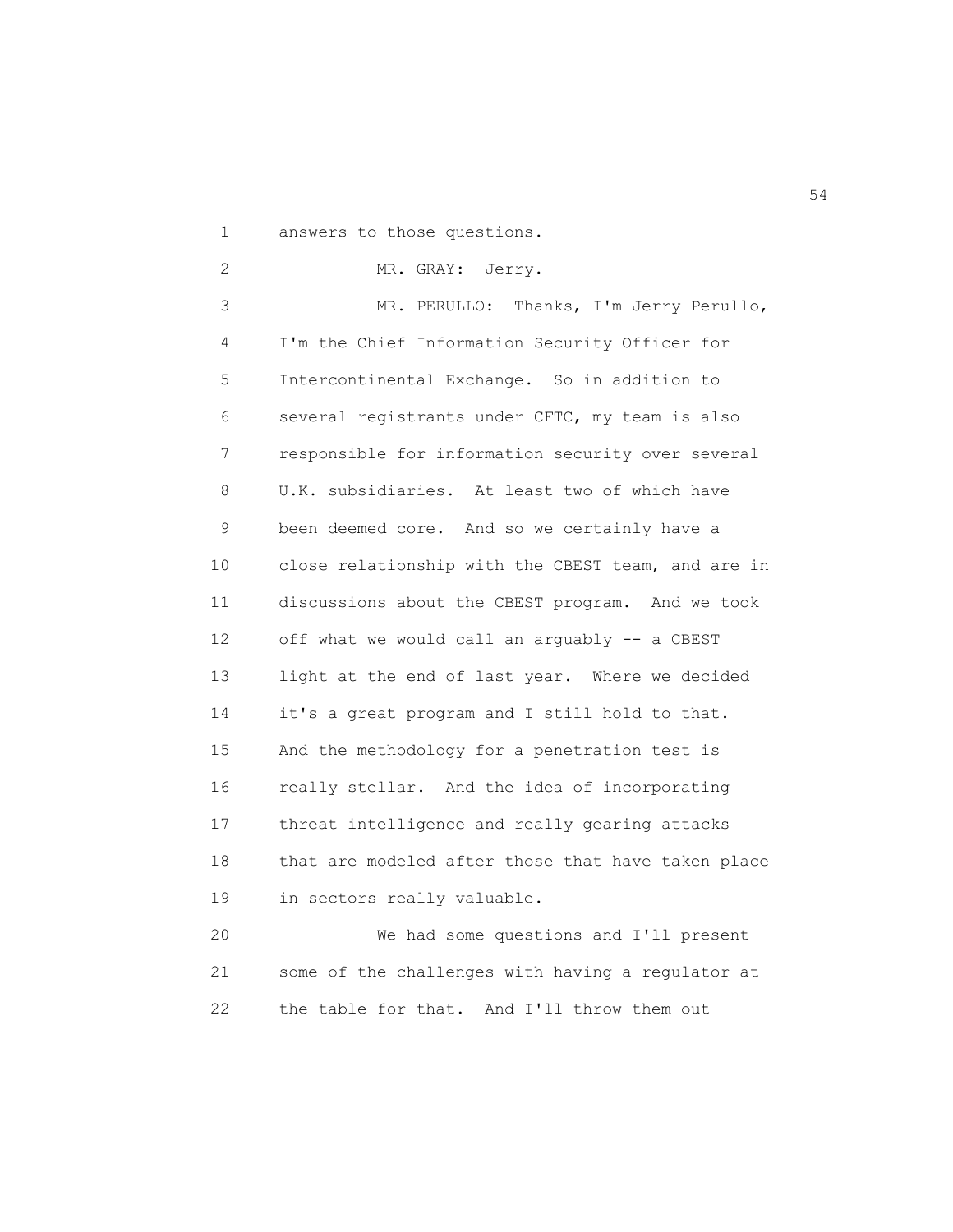1 there, if nothing else there's a bit of devil's 2 advocate, not that it's an indictment of the 3 program. But what our experience was -- so we 4 went through this. We contracted with a private 5 company that was at the time one of the accredited 6 providers. And we used the folks there that had 7 been working on CBEST projects to conduct a 8 penetration test. And it did take the full six 9 months and it was very valuable and we received a 10 lot of findings out of that have really directed 11 our controls and changes in our program. And I 12 encourage every organization that's serious about 13 cyber security to do that. And that didn't 14 require direct regulatory environment -- although 15 we do appreciate that they codified a testing 16 methodology and we certainly benefitted from that. 17 So some of the challenges that we identified, and 18 the reasons why went the route that we did and 19 challenges are still ongoing today with the bank 20 and will be with any other regulator, include the 21 scoping, so with vulnerability assessment you 22 scope the targets -- you say what entities do we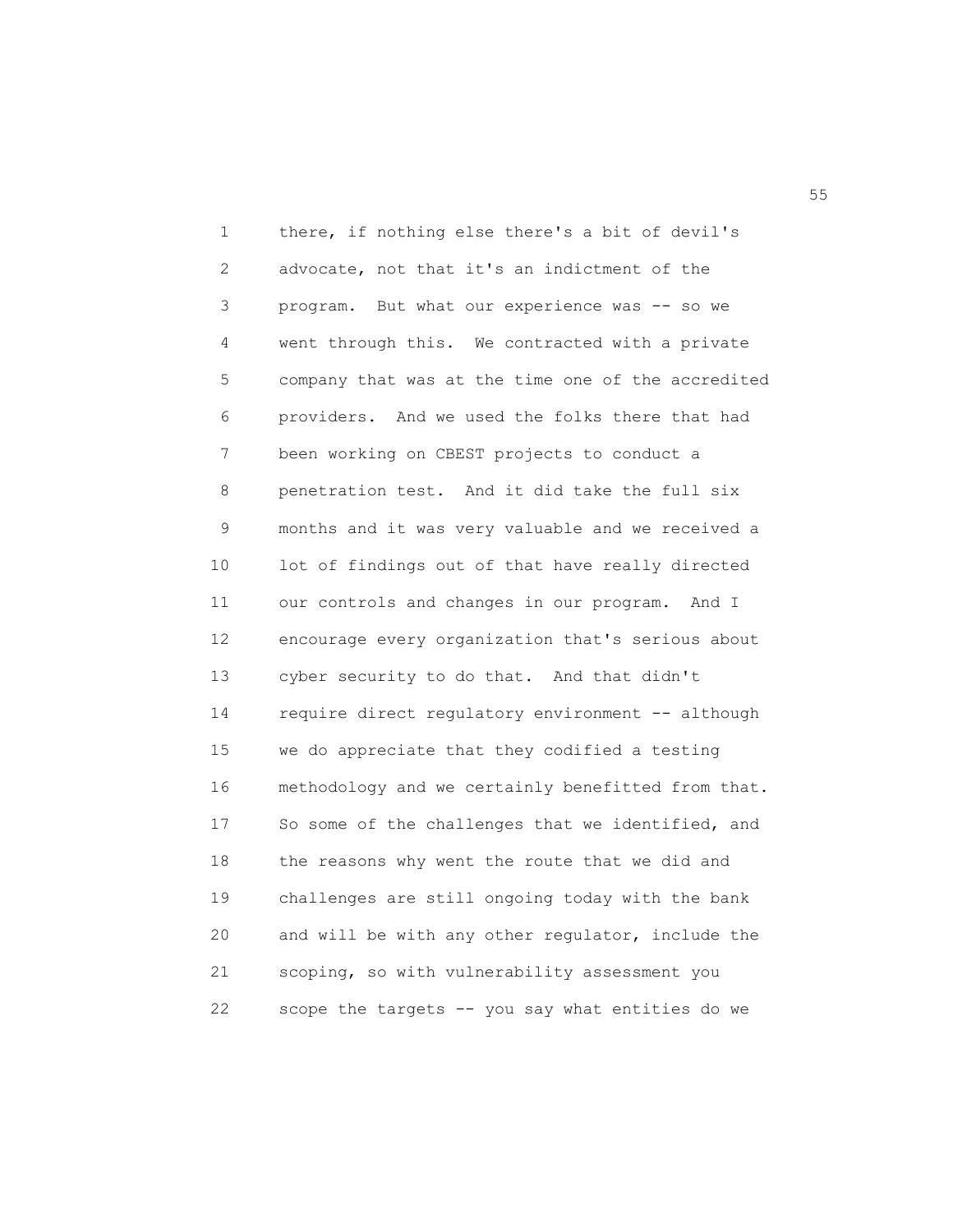1 want to learn about or ask questions about. With 2 penetration testing on the other hand, you really 3 just scope the sources. What are the types of 4 threat actors we want to model our actions after? 5 But the destinations you cannot scope very well at 6 all, because as Dave mentioned, if someone were to 7 try to target any of your organizations, they're 8 going to go through any means necessary. And that 9 means they're going to come in perhaps on a 10 beachfront that's under a different regulatory 11 jurisdiction. And we as a company can empower and 12 contractually allow a private sector company to 13 break into say, a Singapore subsidiary or a Dutch 14 subsidiary. But when I invite in a regulator as 15 well, a government entity in a specific 16 jurisdiction, that presents some challenges. 17 Another general issue is that, we've 18 mentioned the holistic nature of the program. But 19 on balance, penetration testing is not holistic. 20 It's akin to trying to seeing what doors are 21 unlocked in your house or what windows might be 22 able to get jimmied open or can be broken. What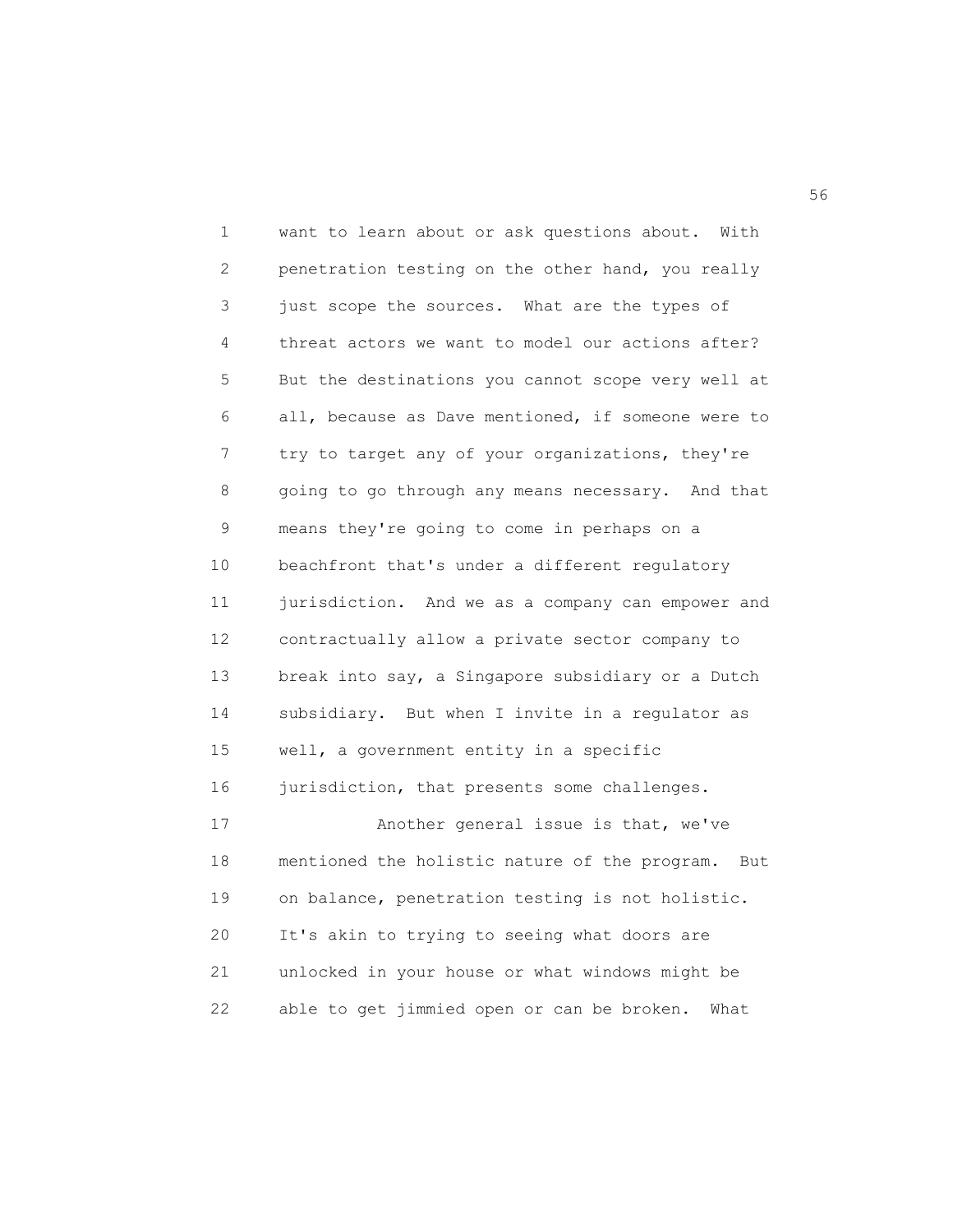1 you end up with as a result is not a holistic 2 picture of the entire information security 3 program, but rather specific issues. And so 4 talking to the shelf life of it -- it's really an 5 invalid concept, because it's not a blessing of 6 the entire program. It's seriously three things 7 that you need to fix. And then you do it again, 8 and you'll find three different things. And you 9 will every time. And that's a good thing but it's 10 not meant to be a complete assessment of the 11 security program. Then there's also some 12 commercial challenges with this, when you have a 13 government entity. You've heard about blessing 14 specific private sector firms to perform this 15 testing. I have some concerns about where that's 16 going to head down the road. If some of the firms 17 that are not blessed, they may have some very 18 legitimate claims about a government endorsement 19 of their services. And if not the actual testing 20 providers, then what about the accreditation 21 service itself. Why is that one better than 22 another -- we haven't had issues of that yet and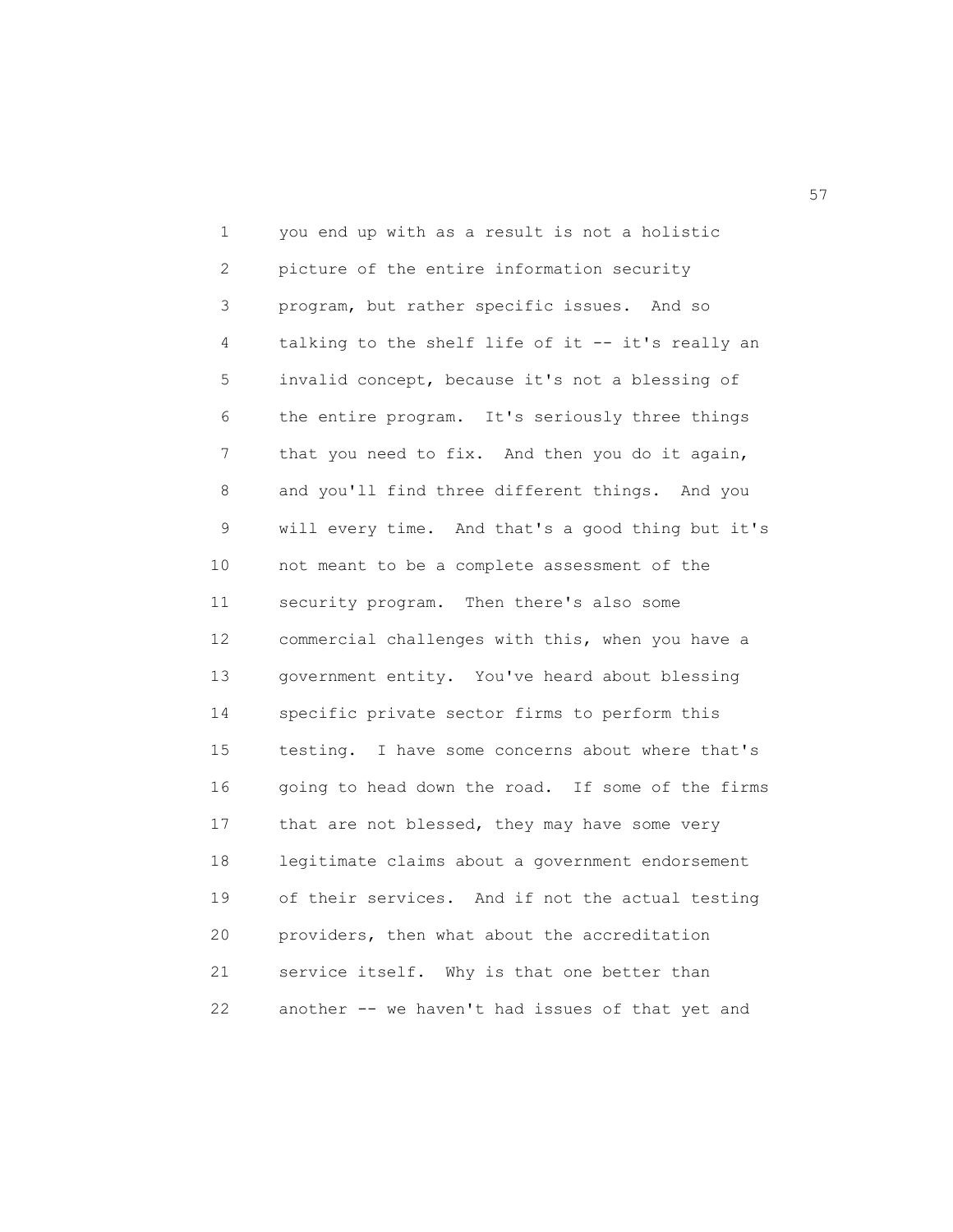1 the firms that we have been working with are 2 certainly of quality but I could project that, 3 that could be a potential issue.

4 And then lastly I'll note -- and I think 5 this is a concern that's close to home for all of 6 the regulators. Going through this exercise, we 7 create a very high risk asset. We will create a 8 scoping document that lists all of the critical 9 functions of any given critical infrastructure 10 entity. How to get in, what the capture the flag 11 moment is. That's part of the CBEST parlance. 12 And exactly what we would consider success for the 13 bad guys. And does the CFTC want to be 14 impregnated with that document. We certainly 15 don't want any of our vendors to have any more 16 information than necessary. We hate bringing 17 regulators into that. And that doesn't 18 necessarily even exist at this point, and when it 19 does I'd really like to keep it under lock and 20 key. 21 MR. GRAY: Thanks Jerry. Any reactions

22 to that, Dick? Before I turn to Jeremy?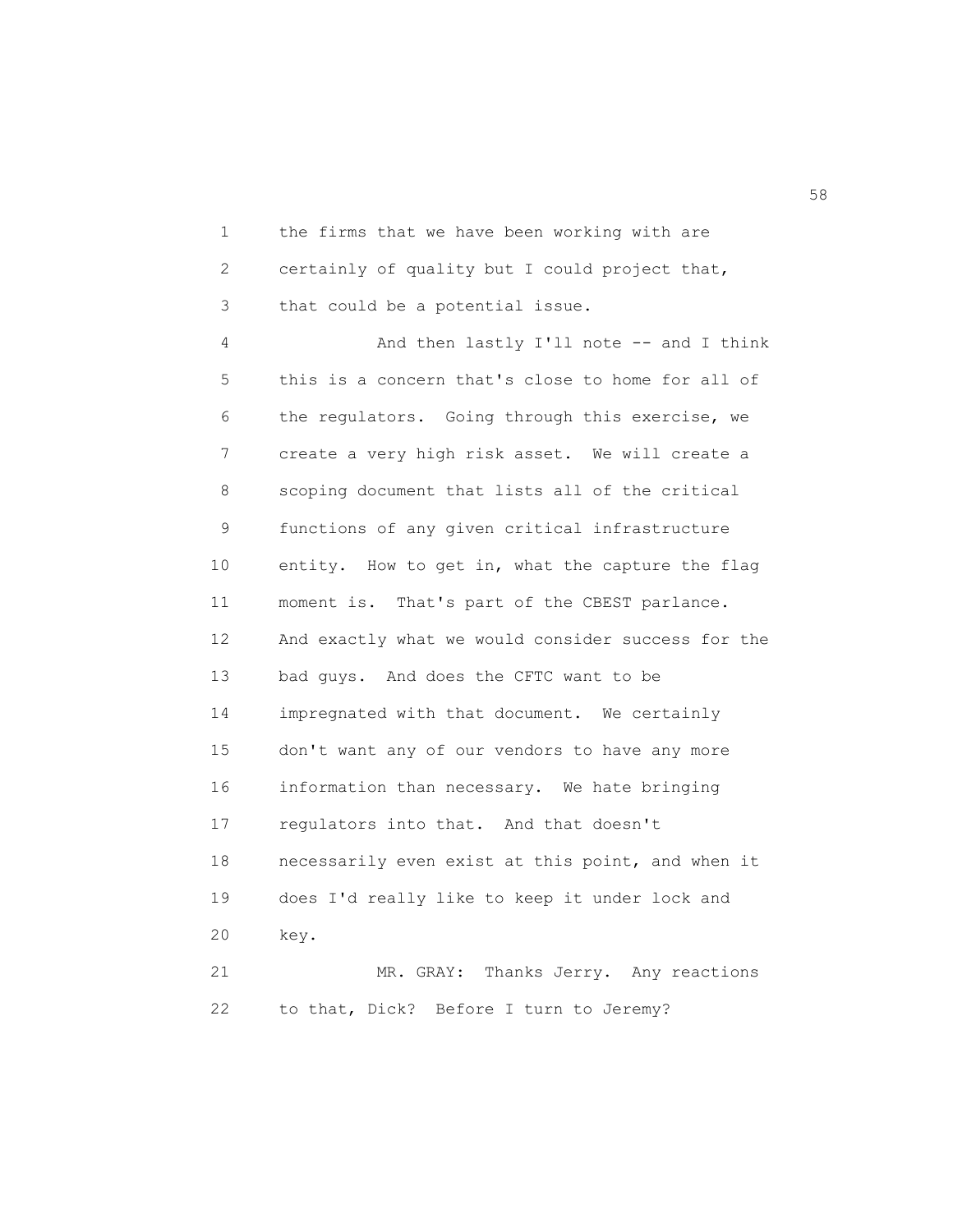1 MR. EVANS: So thanks Jerry. I 2 preferred the first half of what you said to the 3 second, (laughter) but that's fine. And the 4 challenges are all, as Jerry has laid them out -- 5 they are all very valid challenges. I won't 6 address all of the points that Jerry has made, but 7 in terms of accreditation for commercial 8 companies. I think Jerry's point is very valid. 9 We went with CREST, we discussed with a few of the 10 accreditation bodies with the U.K. as to what they 11 could provide. We're still having discussions 12 with other accreditation bodies. So at the minute 13 we went with CREST, they're a means to an end. We 14 needed somebody to do the accreditation for us. 15 If somebody else comes along and they provide a 16 better service then we will go for them. We're 17 all about making sure that -- or wanting to ensure 18 that CBEST really is best of breed in terms of 19 testing. So we won't be married to CREST if they 20 no longer provide the service. We try and be as 21 impartial as we can when it comes to accrediting 22 individual organizations. As Jerry mentioned, I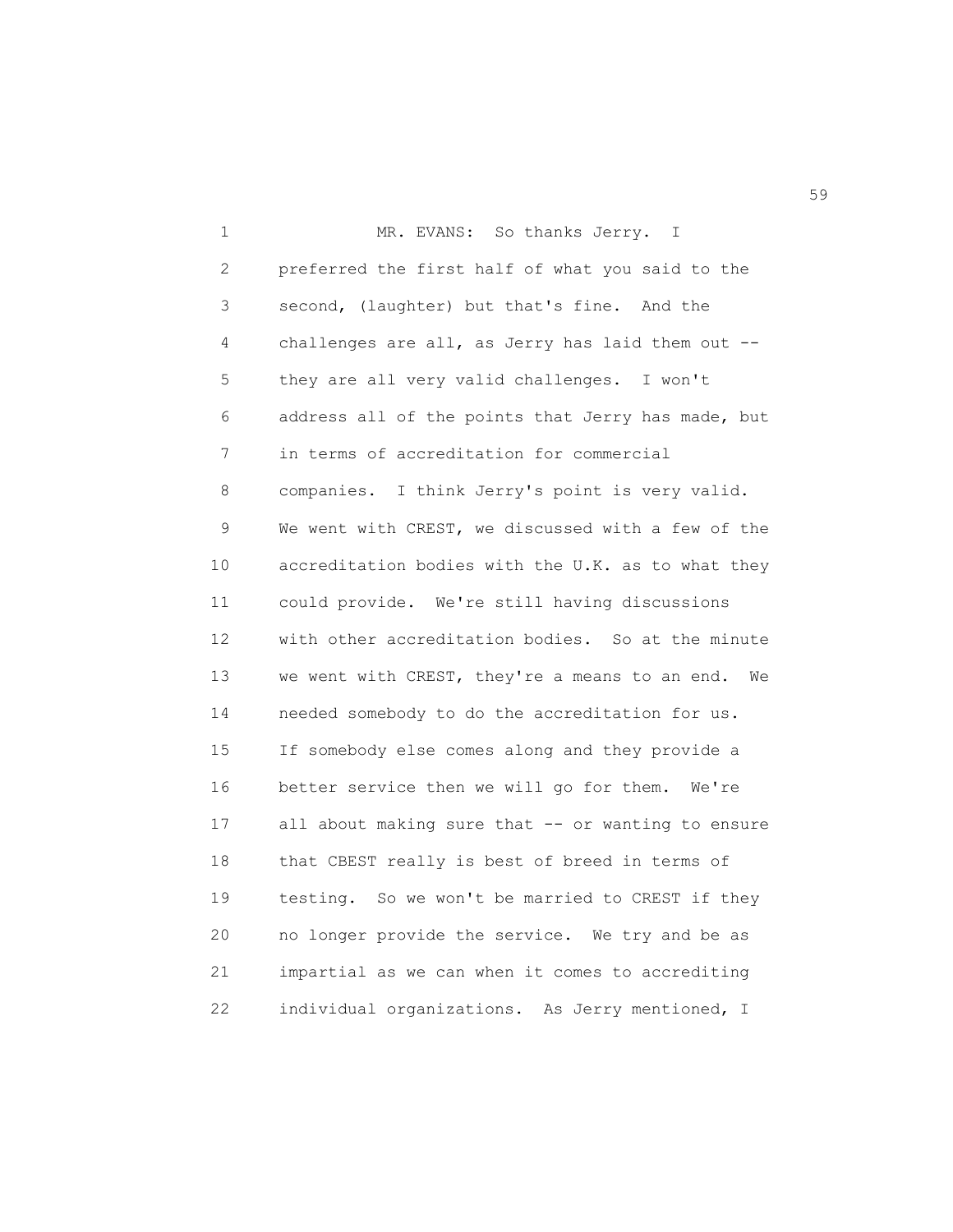1 don't think there's any issues yet, but you can 2 see in a world where you don't accredit somebody 3 for whatever reason and that has a knock on effect 4 for other parts of business they do. But maybe 5 that's not our concern, provided we can put our 6 hands up and say -- we have acted with full 7 impartiality and organization X just didn't quite 8 make the grade. Well then we need to stand by the 9 process. But it's certainly a challenge.

10 And then really almost echoing what 11 Jerry does is what Jerry said. CBEST is not 12 holistic as in giving you a full assessment of all 13 of your security capabilities. It's a methodology 14 that looks at the holistic nature of an attack 15 profile. People refer to something called the 16 kill chain, which was coined by Lockheed Martin I 17 think several years ago. And that is all the 18 processes that a threat actor would undergo to 19 carry out an attack on a system. The holistic 20 part means just that. We're looking at the whole 21 of an attack from start through to finish. Not 22 holistic as in the whole of your defensive posture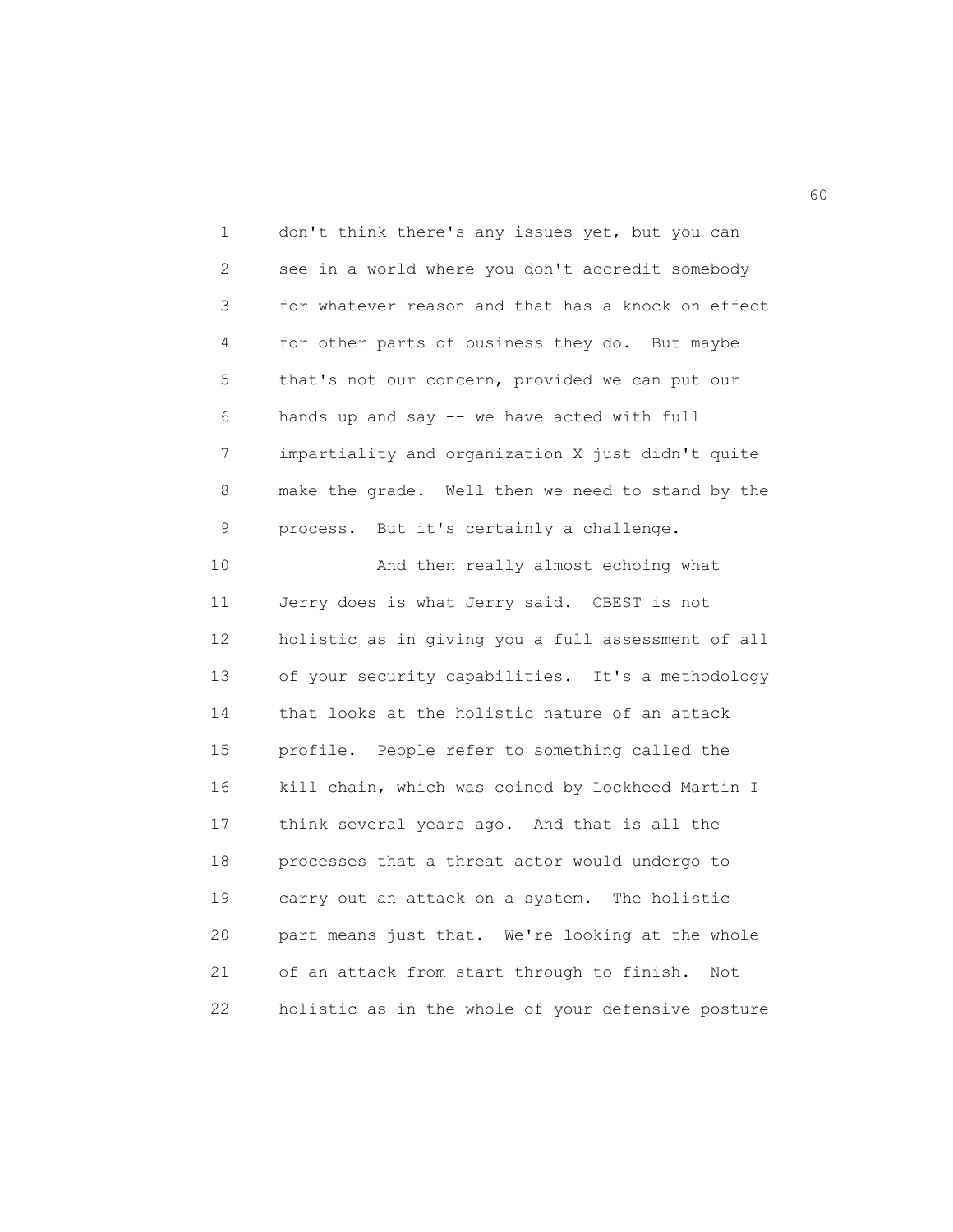1 or the whole of your network. And then just to 2 finish on a final point on that holistic nature, 3 is we fully accept that many global organizations 4 operate in areas around the world that could be 5 used as a back door. It's the weak entry point 6 and they won't be included in a CBEST test. That 7 is an anomaly of the testing process. We can only 8 engage with the subsidiaries of who we discuss 9 with their regulators. And at the minute we just 10 don't do that with everyone. Trying to do a 11 global CBEST, I don't even know where you'd start. 12 We're doing okay with U.K. U.S. relationships with 13 some organizations. Expanding that globally, I 14 don't know where we'd start and maybe that's a 15 long term goal that we need to look at how to do 16 that, but not one for the short term. 17 MR. MUSSAD: Thanks Andrew. The United 18 States has certain mechanisms for sharing threat 19 intelligence among industry participants. We've 20 got the FSISAC I guess. We've also got a financial

21 sector body. That sharing isn't tied to a 22 specific testing regime, but I wonder if I could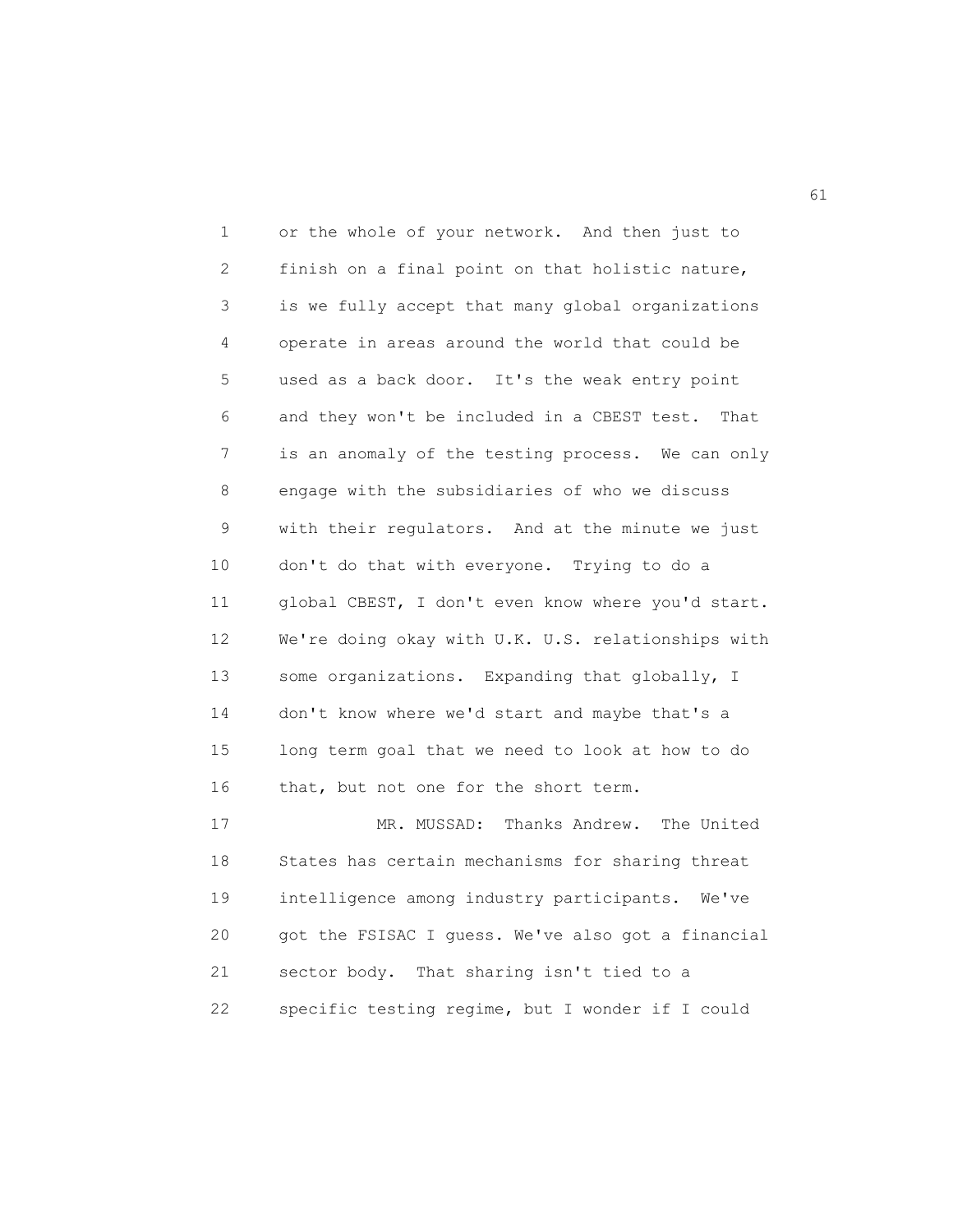1 ask you David, as well as maybe David Taylor and 2 Bob to comment on, or just contrast the sharing 3 that goes on in those bodies versus what you're 4 doing through CBEST. Does that make sense? 5 MR. EVANS: Yes, so we have similar 6 sharing mechanisms. I think that's slightly more 7 advanced in the U.S. than they are over in the 8 U.K. but we have similar intelligence sharing 9 mechanisms. And that's really peer to peer 10 sharing of information that they've received that 11 might be of use to somebody they've allowed to 12 share it with or it goes into somewhere like 13 FSISAC, is potentially anonymized and sent out to 14 many people. And that's really invaluable and 15 CBEST is not in any way trying to either undermine 16 or replace or anything. This is all about looking 17 at what information is out there in the wild, 18 which threat actors are discussing you as an 19 organization. What are their stated goals, their 20 stated aims? How do they actually go about 21 compromising entities and what would that look 22 like if it was done against you? You could see in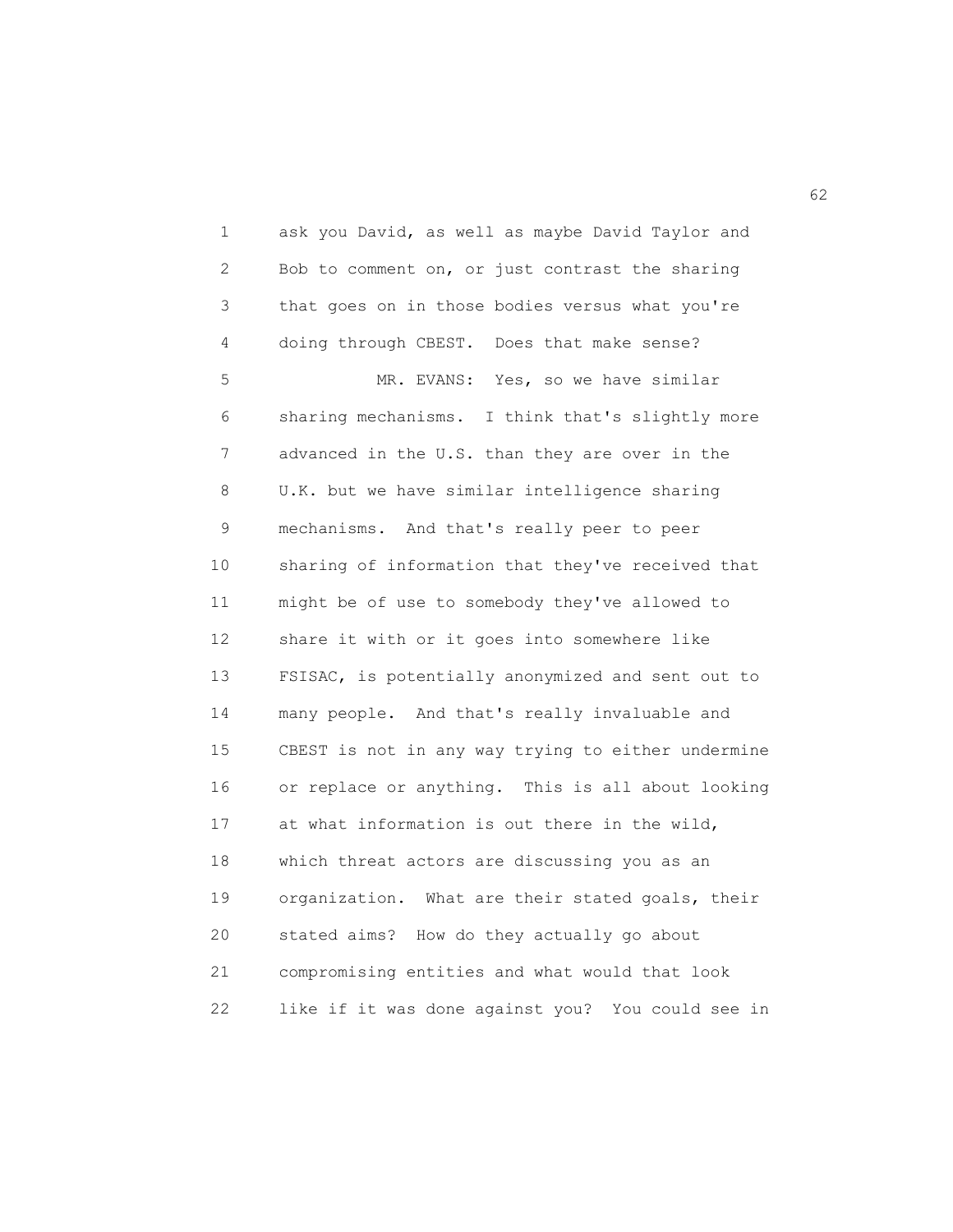1 a world where -- I'd love for organizations to 2 receive the threat intelligence product as part of 3 CBEST and then decide that they're going to share 4 some of that information through those sharing 5 mechanisms. So I can only see that it could add 6 to it rather than either undermine or detract from 7 it.

8 MR. MUSSAD: Maybe just to clarify David 9 -- is more going to the quality of the threat 10 intelligence that someone who is going through the 11 CBEST gets by virtue of CBEST versus maybe the 12 quality of the intelligence that you get through 13 FSISAC -- if we can make a judgment about that. I 14 don't know.

15 MR. WASSERMAN: So on that point, I 16 think I have a limited understanding of what's 17 done on CBEST. I think on the one hand the CBEST 18 is probably a bit more tailored to the individual 19 organization getting the information -- whereas 20 the FSISAC is a much more of a broad distribution. 21 That said, one thing I should observe having been 22 doing this now for, gosh, since 2001 -- the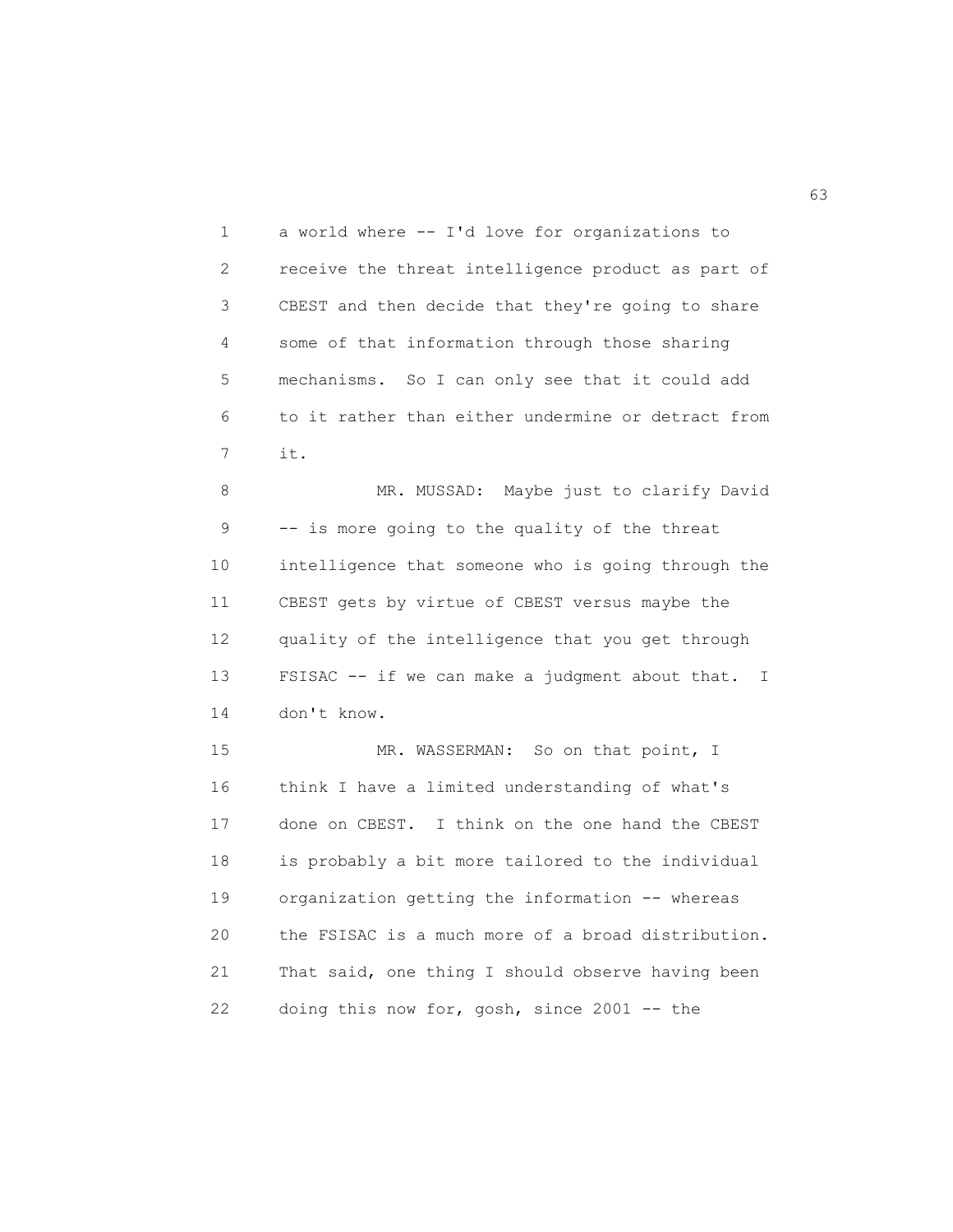1 efforts that the US intelligence community have 2 made to be able to get information -- actionable 3 information in a form that it can actually be 4 shared with the private sector, as opposed to 5 merely shared among those with security 6 clearances.

7 So the ability to process then get it 8 out has really in the past year or so grown by 9 leaps and bounds. And so the efforts that have 10 been made in that regard have been truly 11 extraordinary and I think very successful as well. 12 MR. WASSERMAN: I would add to that -- I 13 think the two types of intelligence involvement 14 would be mutually beneficial. It may be easier, 15 Bob is quite right that getting actionable 16 intelligence has vastly improved in just the last 17 year. It might be still easier aimed at a single 18 institution and the threats to that institution 19 then trying to anonymize it enough to go more 20 broad and another benefit of doing something like 21 this in my view would be increasing the 22 intelligence community's understanding of the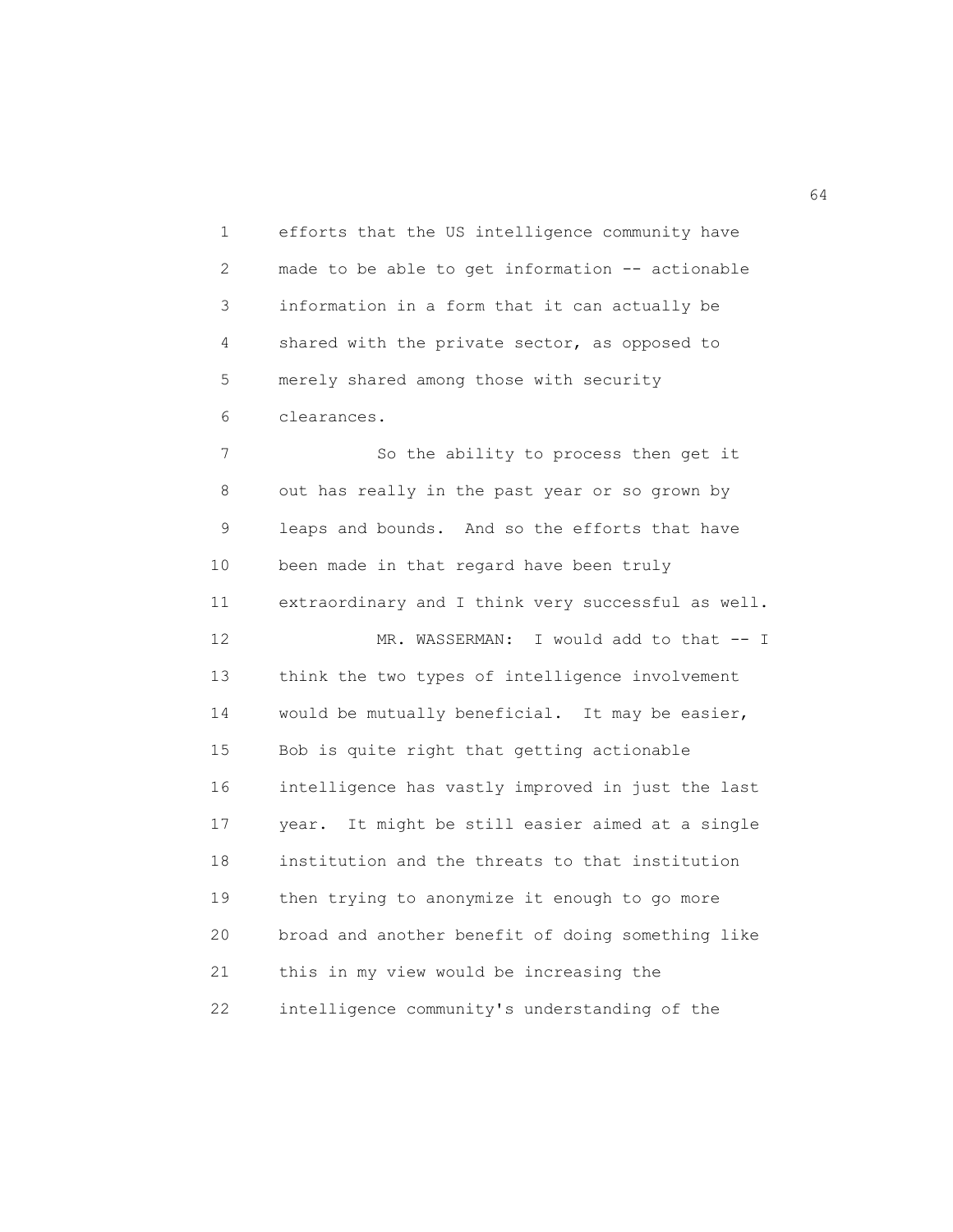1 financial sector and how it operates and the 2 threats to it and increasing cooperation in that 3 regard. 4 MR. EVANS: Thank you David. Bob did 5 you have another question as well? 6 CHAIRMAN MASSAD: Yeah, I wanted to 7 react I guess to two of Jerry's points very 8 quickly. And the first is in terms of regulatory 9 scope. And obviously, just because you have a 10 number of affiliated entities does not mean that a 11 regulator of one entity has jurisdiction over 12 other affiliated entities. 13 On the other hand, regulated entities 14 frequently engage in outsourcing and have some 15 very critical functions that are undertaken not 16 within the regulated entity by -- by an 17 outsourcing firm. Sometimes that outsourcing firm 18 is external. Other times it may be an affiliate. 19 And certainly the regulators' interest in how well 20 the outsourced functions are being performed does 21 not change because they're being outsourced, and 22 does not change because they're being outsourced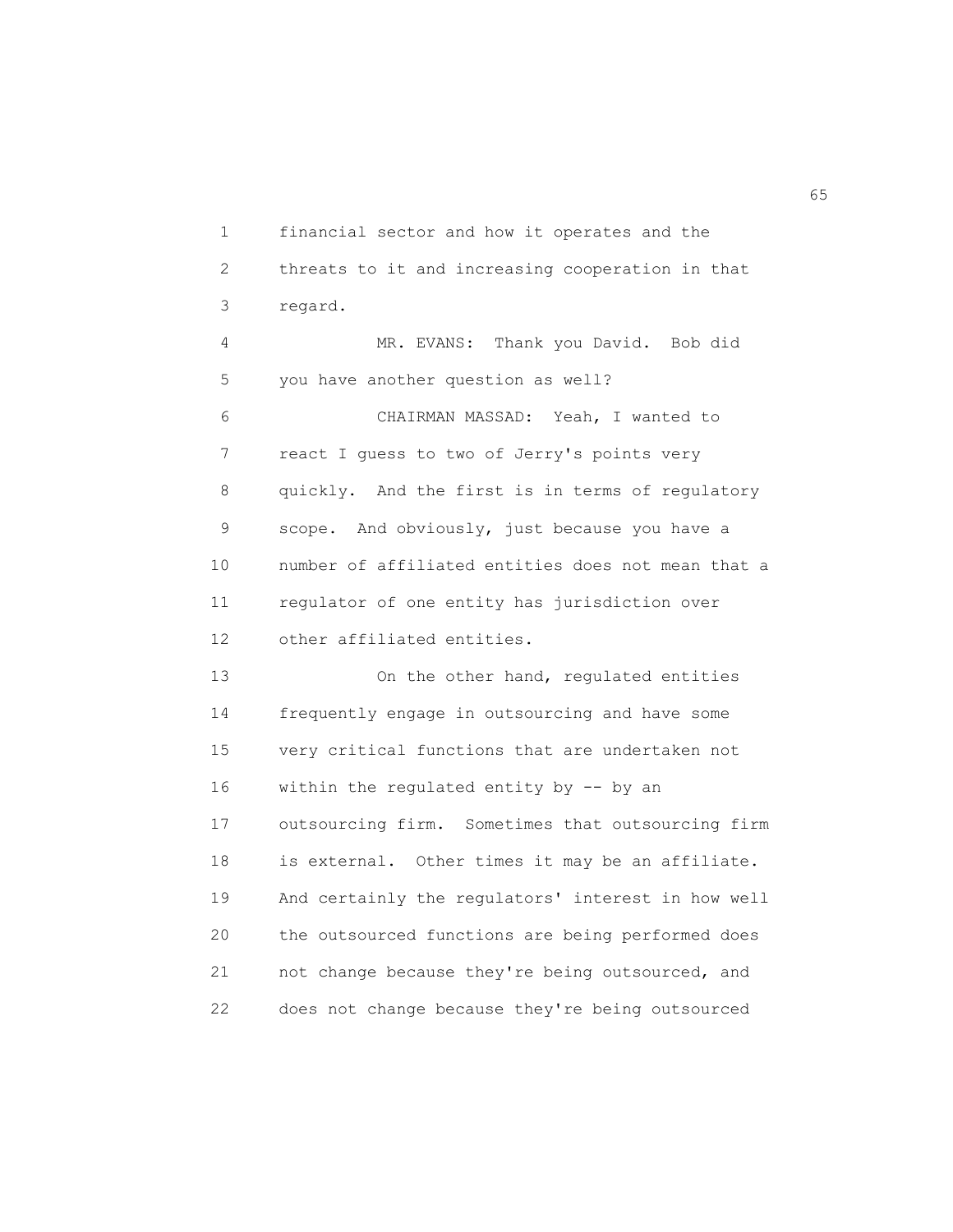1 to an internal versus an external firm. 2 And so I think there is in fact 3 regulatory scope for understanding if penetration 4 could be taking place through outsourced 5 functions. And with respect to the critical 6 functions document, that is quite important. 7 Obviously the more -- the better it is, the more 8 sensitive it is. That said I think it's fair to 9 say that my colleagues who engage in examinations 10 and other colleagues are very well aware of this. 11 And we are here at the CFTC very well aware of the 12 importance of security and keeping these kinds of 13 critical information secure. Thank you. 14 MR. EVANS: Thanks, Bob. So I'm just 15 looking at the time and I think we're just over 16 the time that we had allotted so. I know we had 17 two more questions. Perhaps, Joe, Mahi, we can 18 follow up separately, afterwards with those 19 questions, unless you felt there was a burning 20 desire to share something with the group? No? 21 Okay, all right, great. So with that, I'd like to

22 thank everyone for their participation, I'd like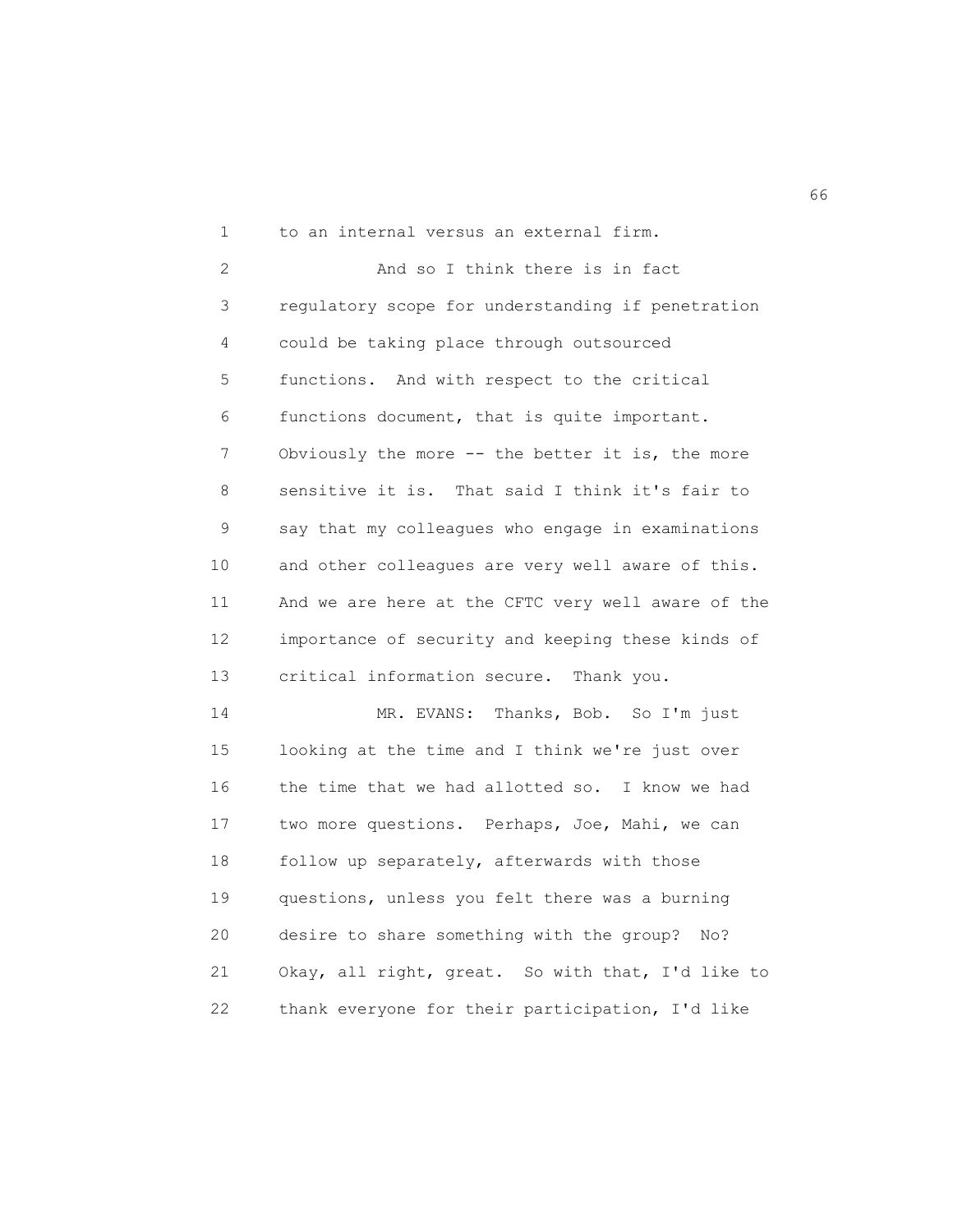1 to thank Dave again for being here and presenting 2 the CBEST framework. Joe this was very very 3 helpful, a very critical topic for the industry. 4 And I'm sure it will generate additional dialogue 5 beyond this meeting. Commissioner, I don't know 6 if you had anything else you wanted to say? 7 COMMISSIONER: No. 8 MS. WALKER: At this time, in keeping 9 with the meeting agenda, we'll take about a ten 10 minute break and resume at 11:25 for our second 11 panel. 12 (Recess) 13 MS. WALKER: I would like to call the 14 MRAC meeting back to order. As noted in the 15 agenda, our second panel is on liquidity in the 16 derivatives markets. We are privileged to have 17 Susan McLaughlin moderating our next panel, who is 18 Senior Vice President at Federal Reserve Bank of 19 New York. With decades of experience in these 20 markets, Susan has had a variety of analytical, 21 operational, and managerial roles in the markets 22 group, spanning the Foreign Exchange Portfolio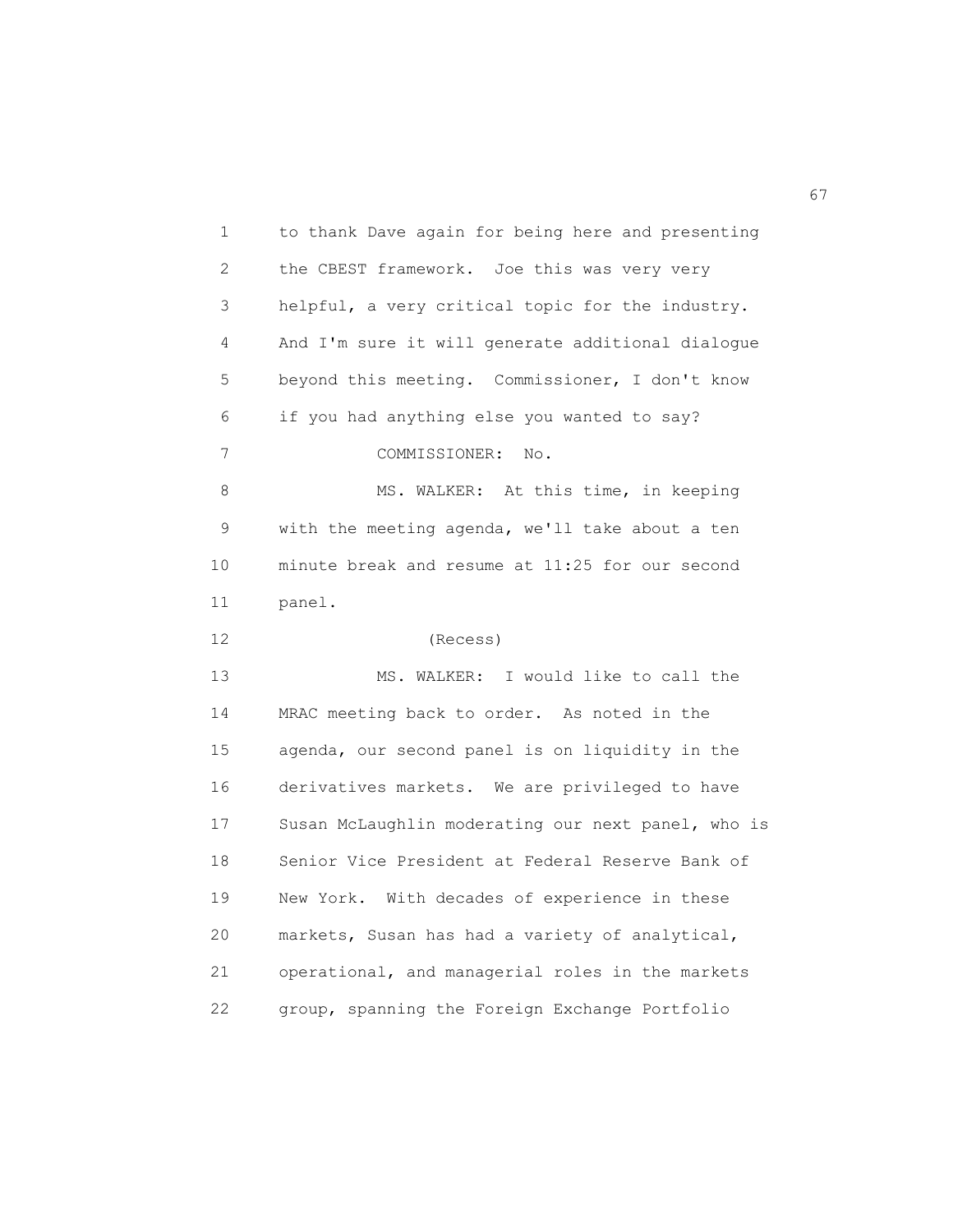1 Management and Open Market Desks, as well Central 2 Bank Services. Susan has also led the Federal 3 Reserve's Efforts on tri-party repo market reform. 4 Thank you Susan.

5 MS. MCLAUGHLIN: Thank you, Petal, can 6 you hear me okay? All right so, today's 7 discussion on market liquidity is going to focus 8 on understanding the state of liquidity in the 9 derivatives markets that are overseen by the 10 commission. Our specific focus is on commodity 11 derivatives -- on agricultural products, metals 12 and energy, as well as fixed- income products, and 13 credit default swaps. However, to the extent that 14 the developments in other markets beyond those 15 bear on liquidity in these markets, we want to 16 wrap those into the discussion as well.

17 We have three very distinguished guest 18 panelists with us today, who bring considerable 19 insight into this discussion. The way we will 20 format this is, they're going to take the lead on 21 each of the discussion questions, and then we'll 22 open it up to the broader committee. So, first we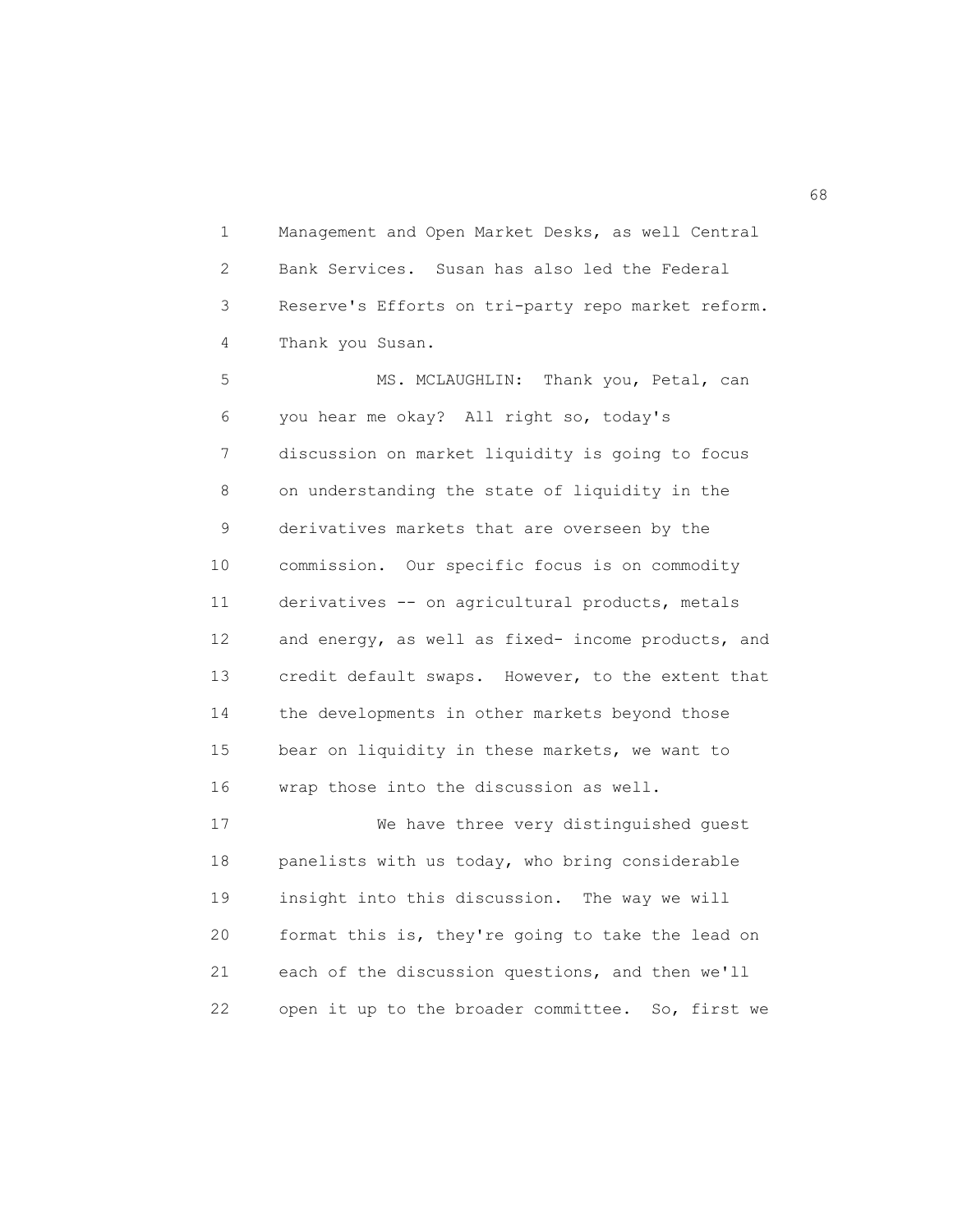1 have Isaac Chang, who is Global Head of Fixed 2 Income at KCG Holdings, which is a large 3 independent market-maker and provider of execution 4 services to clients across equity, fixed-income, 5 foreign-exchange, and commodities markets. Isaac 6 is responsible for both the on-exchange and the 7 client facing, fixed-income market-making business 8 at KCG (sic). Prior to joining KCG, he held a 9 number of senior roles in both Treasury and 10 Derivatives trading in the interstate products 11 group at Goldman Sachs. Welcome Isaac. 12 Next we have Piers Murray, Managing 13 Director and the global head of OTC clearing in 14 prime brokerage at Deutsche Bank Securities. 15 Prior to joining Deutsche Bank Securities, Piers 16 headed OTC clearing in prime brokerage at J.P. 17 Morgan. Piers has extensive experience across 18 prime services, FX options trading, credit risk 19 management, and credit portfolio management 20 including unwinding derivatives portfolios in

22 And Finally we have Tom Wipf, a managing

21 times of market and credit stress. Welcome Piers.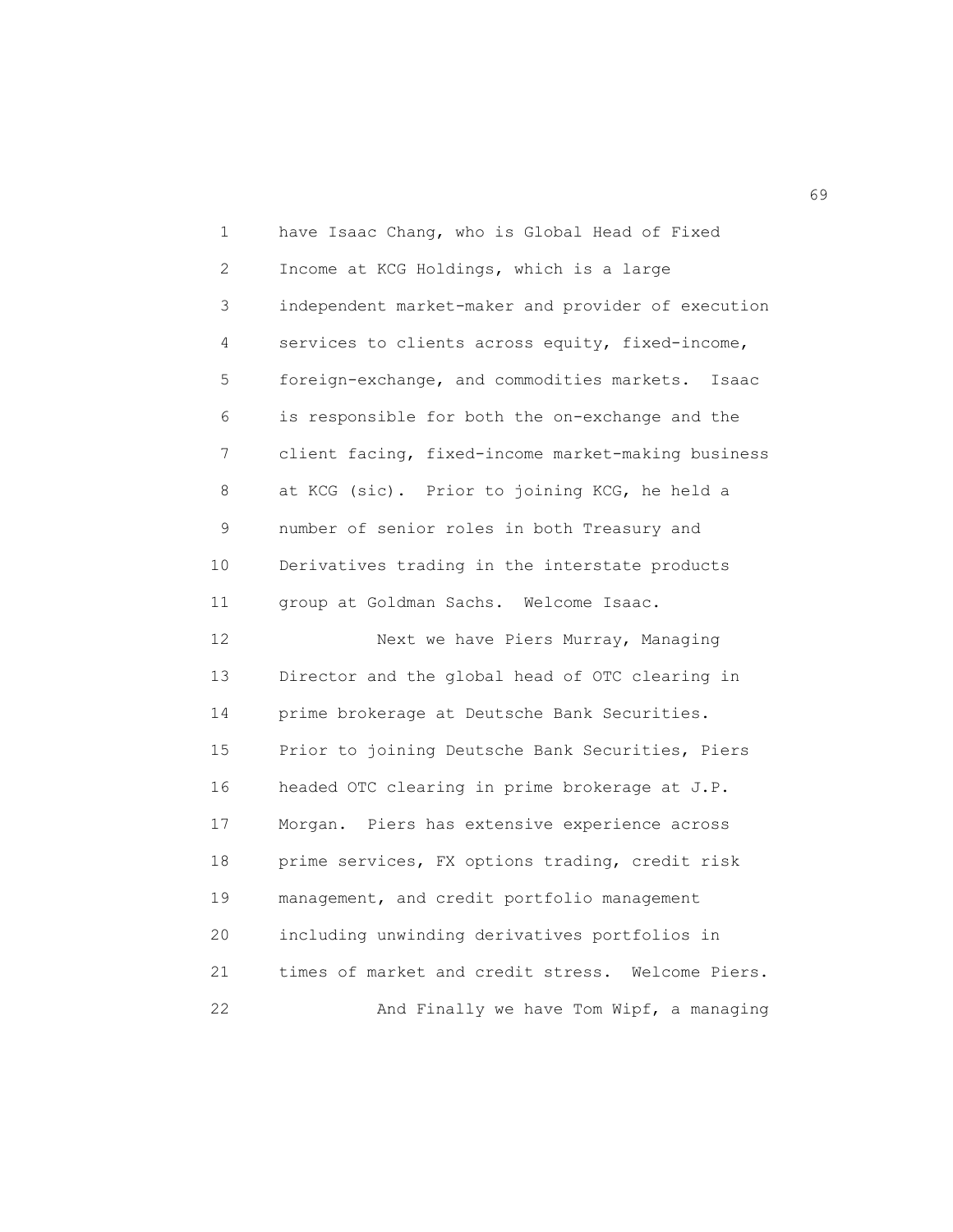1 director and the global head of bank resource 2 management at Morgan Stanley. Tom is responsible 3 for the firms secured funding, securities lending, 4 collateral management, and counter-party risk 5 management businesses. Tom also serves on the 6 firms risk committee, as well as the operating 7 committees for the institutional securities group, 8 and the finance division. Welcome Tom. 9 So thank you, all the panelists for 10 being here today, and let's get started. As a 11 first question, I thought maybe we could start 12 with Piers and then Isaac, and then open it up to 13 the committee. Could we just talk a little bit 14 about what we mean by market liquidity? 15 MR. MURRAY: Certainly, first of all I'd 16 like to thank the commission for inviting me to 17 the panel and giving me the opportunity to present 18 our views on this. I'm sure it will be an 19 engaging dialogue. And as we discussed earlier 20 I'm sure that the definition of liquidity could 21 take many hours to finalize, but we don't have 22 that much time so I'll try and be quick. One view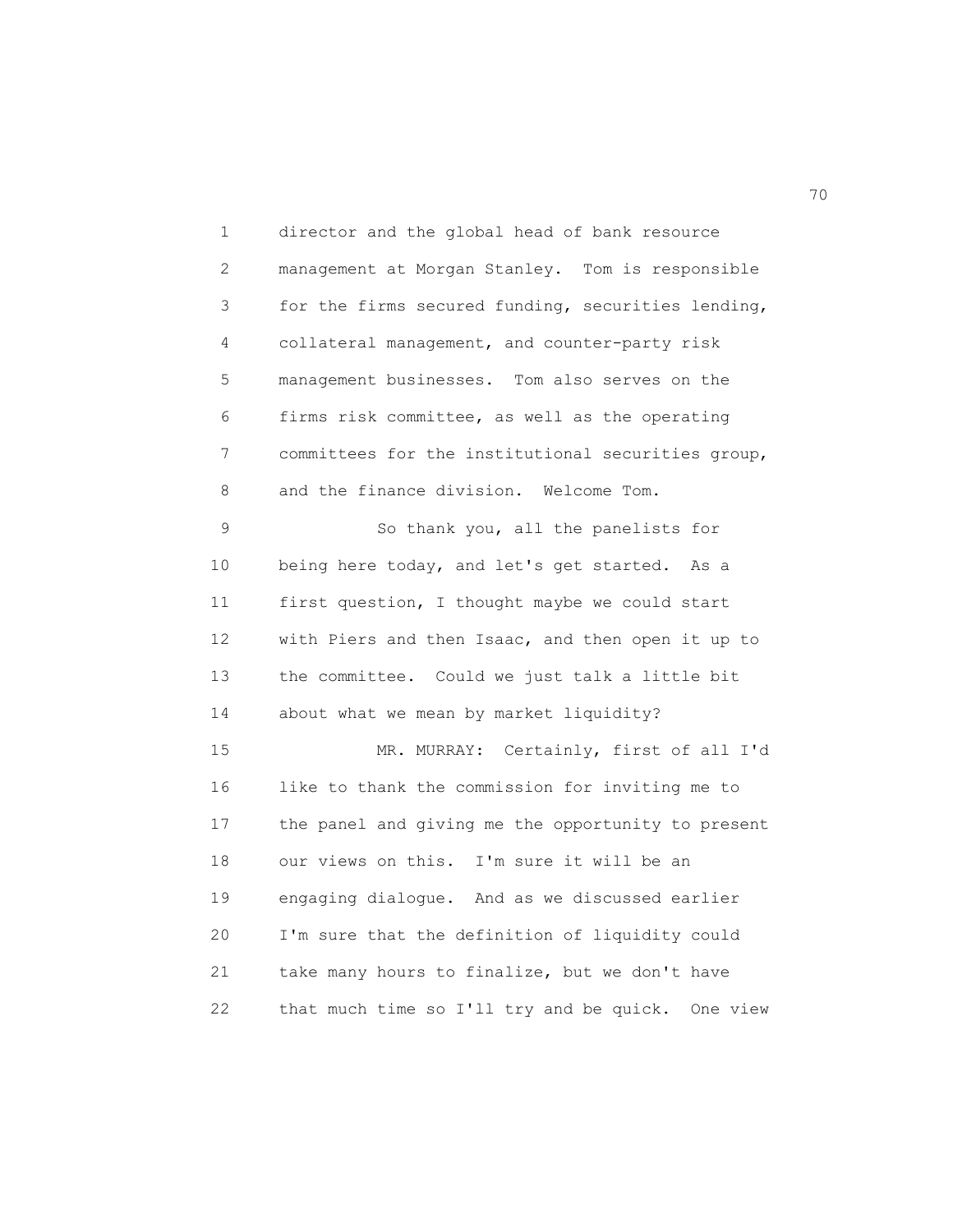1 of the standard definition of liquidity is to say 2 it's the ability to transact an asset without 3 affecting its price in a public marketplace. 4 Another way of saying that, it's an asset with a 5 high turnover, or a market that exhibits liquidity 6 is a market that has high turnover of an asset 7 within a narrow price band with a little bit offer 8 spread. Another definition is the ability to 9 trade blocks at discreet blocks without moving the 10 market.

11 Liquidity though, is in the eye of the 12 beholder. I would say that someone who is 13 transacting blocks is going to have a different 14 perspective on liquidity than somebody who's 15 trading single size transactions. And if you look 16 at different types of markets, the FX and equity 17 markets for example where liquidity is materially 18 different from interest rate markets, partially 19 because of the duration of the assets, but also 20 because electronic markets have enabled additional 21 pools of capital to access the market at 22 relatively low cost.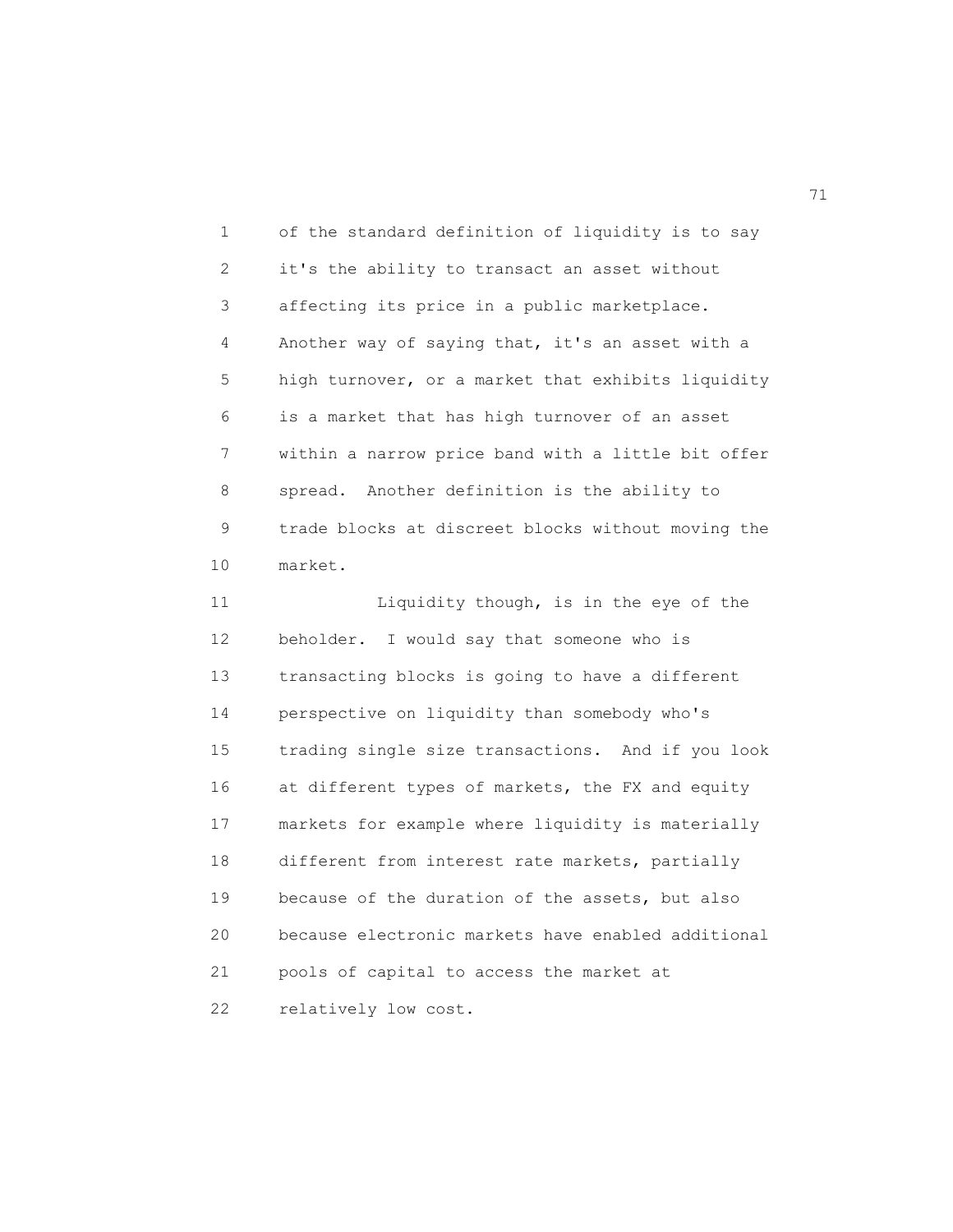1 So you have different definitions of 2 liquidity I think by the different types of 3 market. I think it's probably important therefore 4 to try and define the characteristics of a liquid 5 market. Number one I'd say is low friction costs. 6 And friction costs you can bundle up into a number 7 of things. Another one is the availability of 8 risk intermediaries to smooth timing differences 9 between buyers and sellers. A third would be low 10 barriers to entry. A fourth would be dispersion 11 of positioning views in the market place. Another 12 one which is partly topical and we'll discuss I 13 think excessively at this meeting is the idea of a 14 single market place for a certain type of asset. 15 And the final one is a market that has few pricing 16 constraints that have distorted the impacts. And 17 I would describe those as, among those as the 18 following -- a limit up or down, a type of feature 19 in a market place, intervention, and of course I 20 think again, topical is a zero-interest rate 21 boundary. I think those are potential assets that 22 has distorted, or potential features that have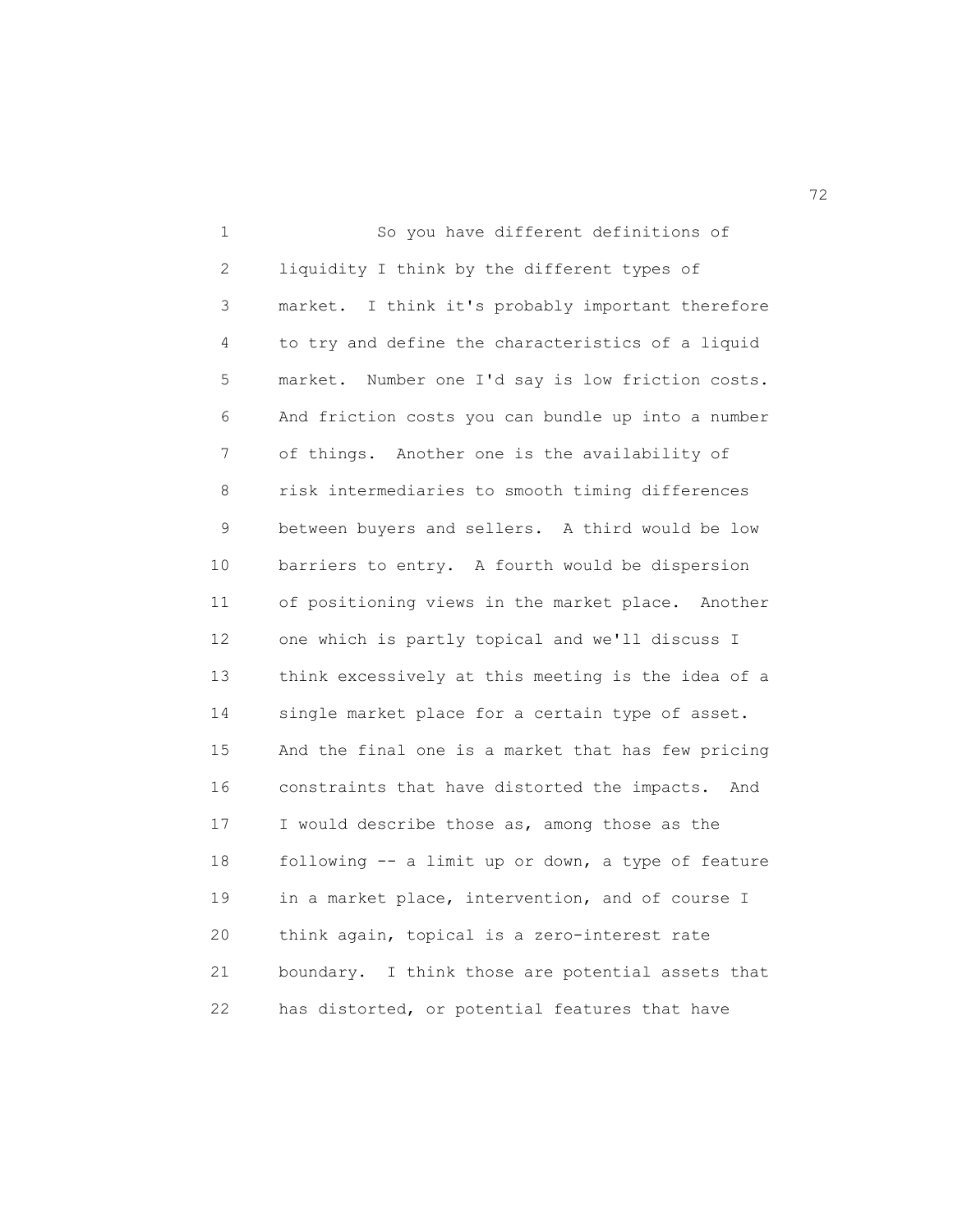1 distorted impacts on liquid markets.

2 MS. WALKER: Thank you Piers, Isaac 3 would you care to make some comments? 4 MR. CHANG: Sure, and I don't want to 5 repeat what Piers went through. I think he 6 certainly presented a very good conceptual 7 framework for thinking about liquidity. Maybe let 8 me address sort of the idea what metrics can exist 9 to measure or monitor market liquidity. At the 10 end of the day, the question I actually I would 11 pose to the group is how can you make a statement 12 about liquidity unless you can measure it in some 13 form? 14 And so, I think one of the points which 15 is maybe obvious to market participants but is

16 worth bearing is, those metrics then change based 17 on the market structure, maybe broadly speaking of 18 any particular asset class. And I also think it's 19 worth noting particularly in the fixed income 20 space, but this is true in other -- certainly the 21 linkage between underlying and futures market -- 22 list of futures markets and cleared swaps markets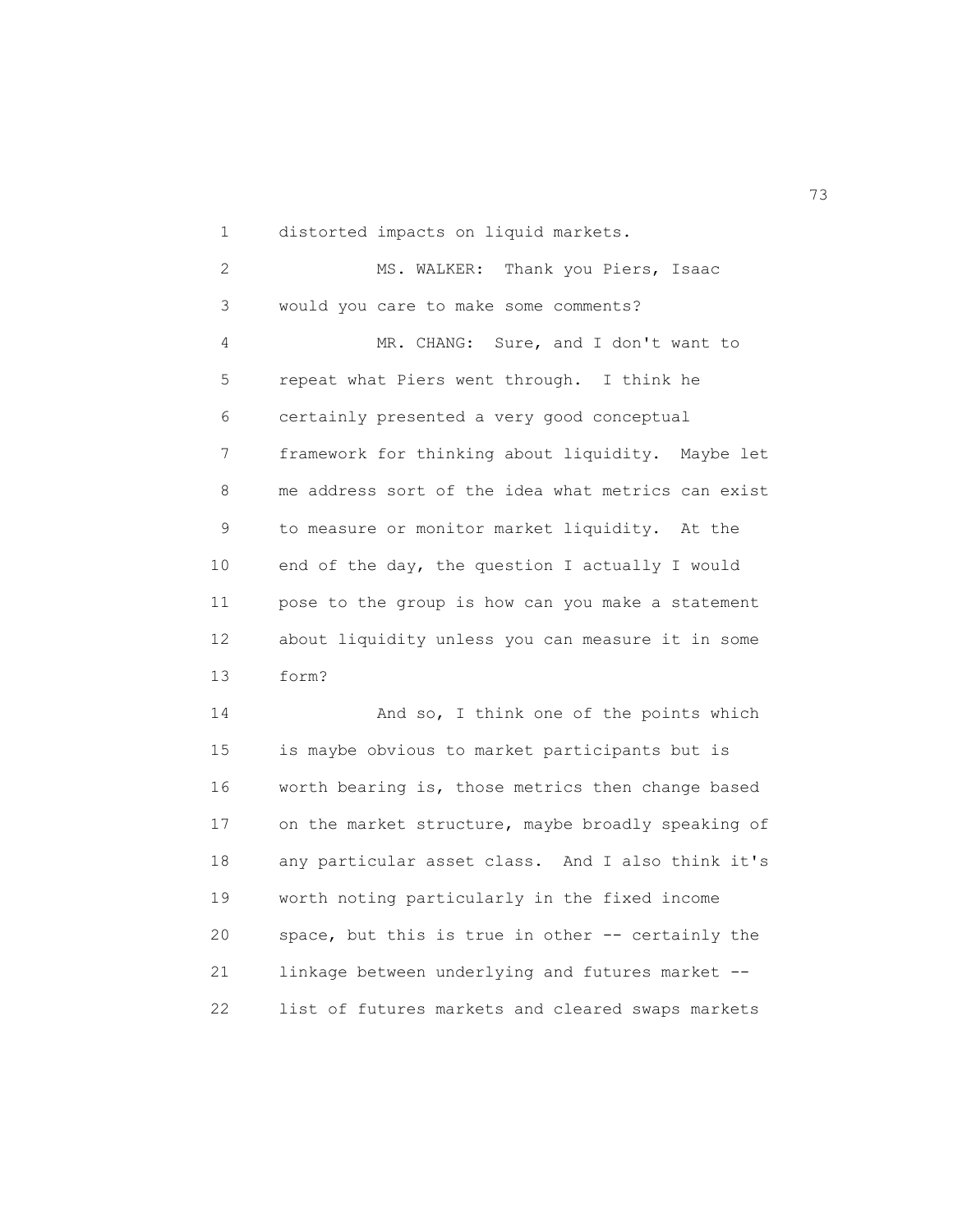1 broadly. You can't look at -- I think it's 2 misleading to look at liquidity of these products 3 in isolation. And so, you know -- and the example 4 I'm going to go through is -- maybe is a compare 5 and contrast, let's look at the treasuries future 6 market and then let's look at the OGC cash 7 treasury market.

8 So, in the listed treasury futures 9 markets, market participants can observe and 10 measure a variety of instantaneous quantities. 11 You can measure the size available at the best bid 12 and ask, the bid-ask with between those prices, 13 the instantaneous price charged by the market for 14 a given size, so if you wanted to trade size S, 15 how far through the book would you need to go to 16 transact that size? You can measure the volume 17 traded over any given particular period of time. 18 So, you can -- or at a particular price point. So 19 for a given period of time, over these five 20 minutes, how many can your contracts trade it? 21 You can measure that and you can measure 22 that on an ongoing instantaneous and historical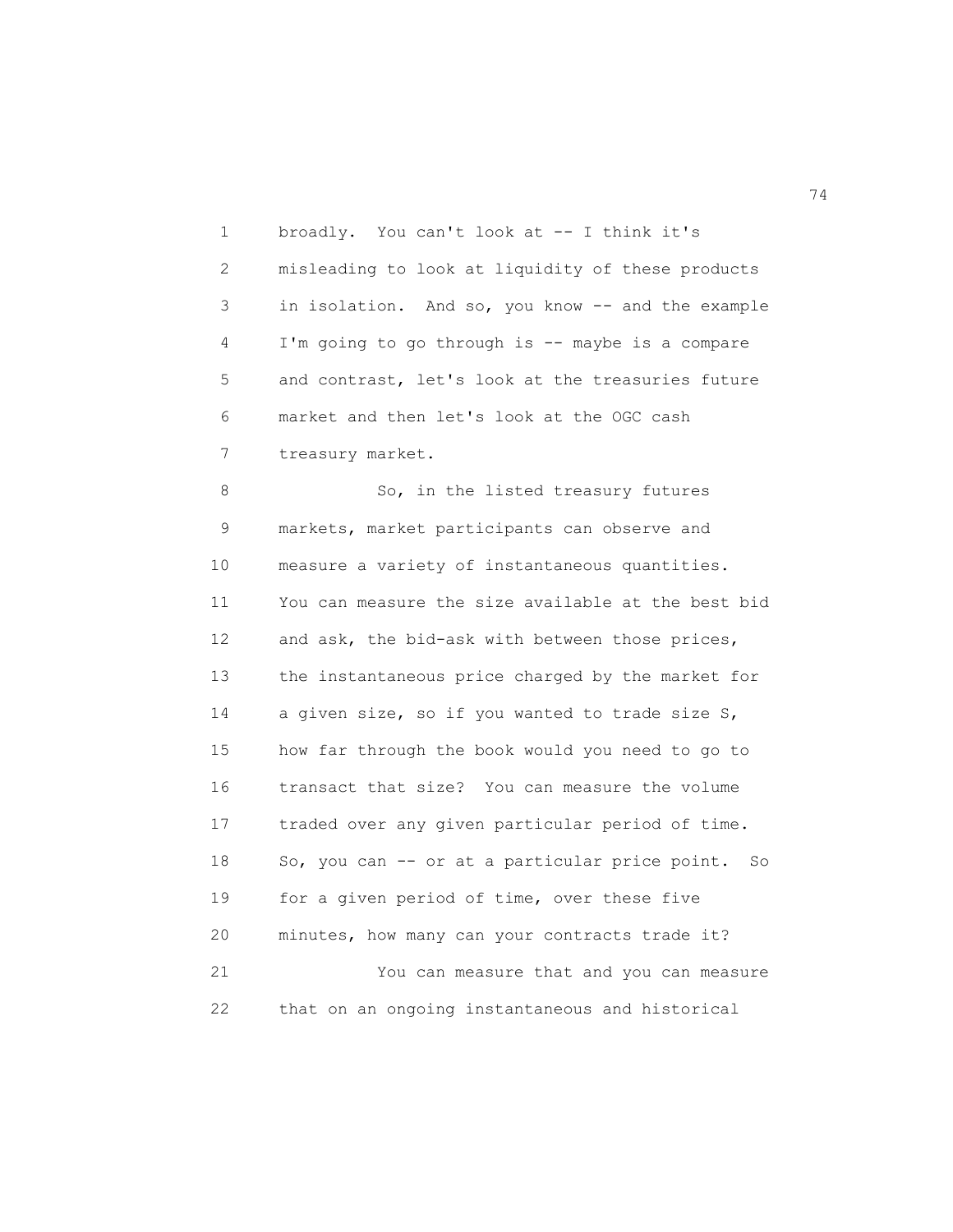1 basis. You can also measure at this price level, 2 you know between -- between 20 and 22 on ten year 3 contracts, how many traded? So, that gives you a 4 sense for the quantity of risk that's being 5 transferred between buyers and sellers. 6 So, in contrast, and maybe this points 7 to the challenges of actually I would say, not 8 just defining but more accurately measuring 9 liquidity. Let's examine the cash on the run U.S. 10 treasury market. Which is, at least by popular 11 media counts, and frankly I think market 12 consensus, one of the most liquid markets out 13 there, again, for some definition of liquidity. 14 But let's think about the different ways that you 15 can transact in the U.S. treasury market and how 16 would you then gauge liquidity, depends on how you 17 transact and what information you have access to. 18 So, some market participants have access 19 to platforms in the inter dealer space, like 20 Broker Tech or eSpeed. These platforms provide 21 participants market data in trade executions for

22 on-the-run treasury trading similar to say what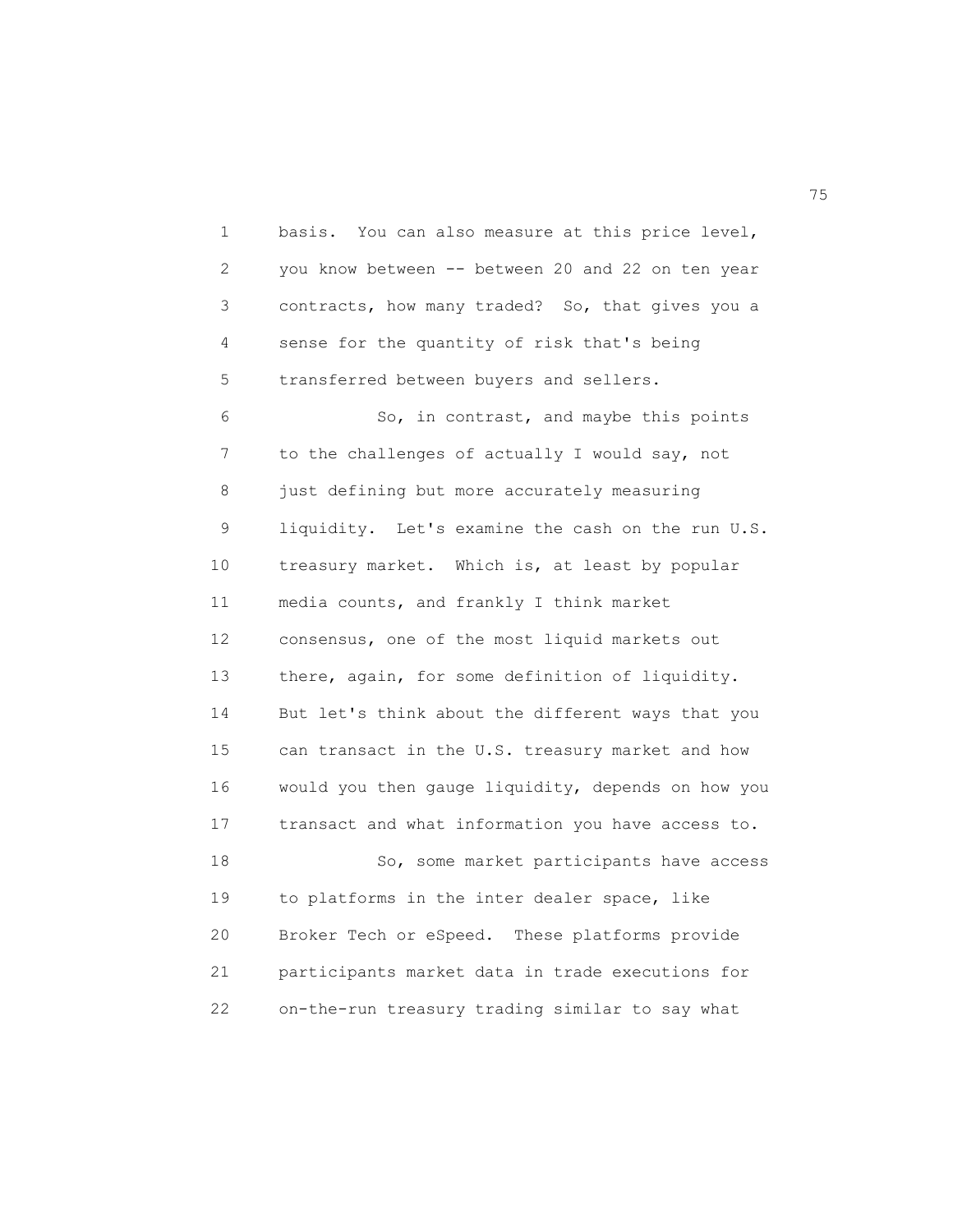1 the CME provides for treasury futures, and similar 2 metrics can be computed. Other participants have 3 access to platforms and there are representatives 4 from those firms here today like Trade Web and 5 Bloomberg either as providers or takers. These 6 platforms provide indicative prices prior to 7 initiating a specific trade and the execution 8 protocol is a one sided request for quote. So as 9 a result, I'd argue, market participants that are 10 limited to transacting on these platforms, 11 liquidity is -- the way to measure liquidity has 12 to be different. You just don't have the same 13 information available. I'd actually argue it 14 makes it more difficult. On one hand yes, you can 15 transfer, you potentially can transfer a specific 16 quantity of risk at a single price at a single 17 chosen time, which is a convenience that has some 18 value. But on the other hand, when computing, for 19 example how far from the prevailing market price a 20 trade occurred, one can only approximate that 21 market price with the given platform's indications 22 of interest, which are not actionable prices.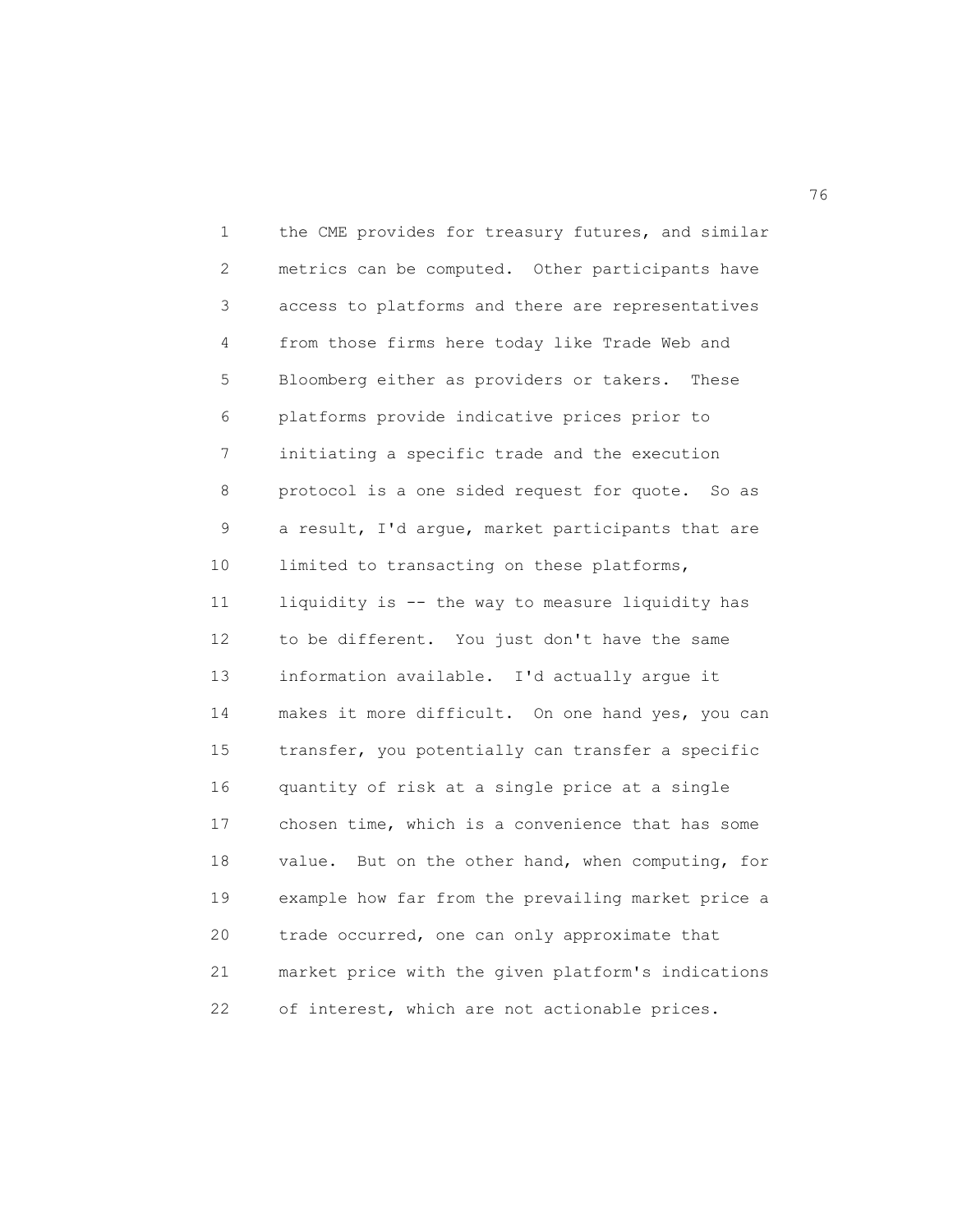1 Or, based on the responses from their 2 RFQ, which are actionable prices, except that they 3 have an embedded last look option for the 4 liquidity provider. So, and those quotes, which 5 are limited generally under five or under market 6 participants, may or may not be representative of 7 the marketplace as a whole. Then you throw in the 8 added complexity that others may choose to deal 9 via voice in which case they may rely on some 10 market data feed or indicative price feed as a 11 gauge for what the market price is, but not 12 necessarily have the ability to trade on those 13 platforms, and then -- and execute a trade in that 14 manner. I think it also should be noted that 15 those trades aren't disclosed to the broader 16 marketplace as a whole, they're bilateral 17 transactions. And then when you take a step back 18 and then say ok, let's monitor the liquidity 19 market in the treasury market -- cash U.S. 20 treasury market as a whole, I'd say given all of 21 this, it's at best complicated, I'd even argue 22 potentially impossible to do given the limit --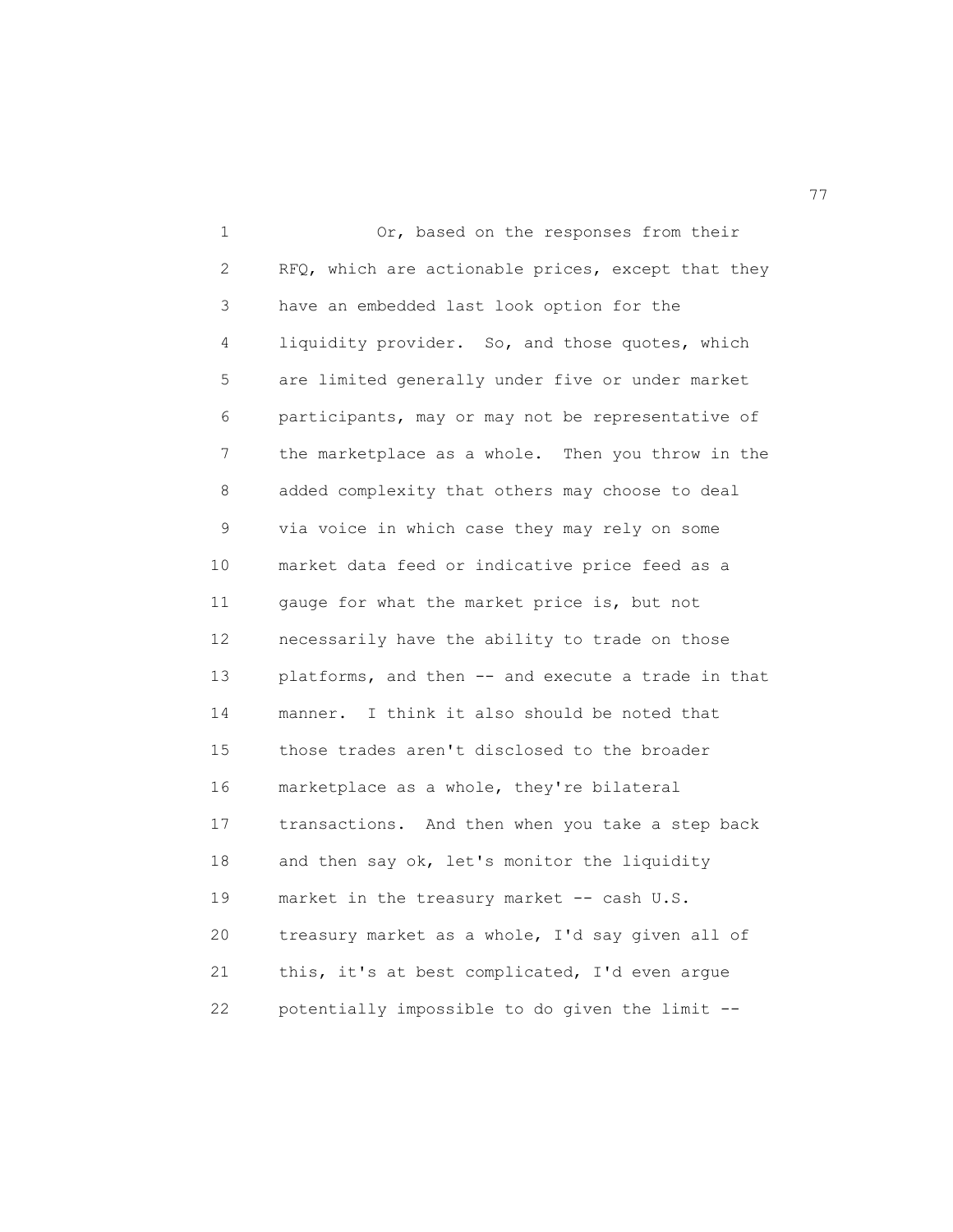1 the lack of publicly availably pricing and 2 transaction data.

3 And so, while on one hand there's the 4 treasury futures market which has a certain market 5 structure for which there's a lot of information, 6 on the other hand that's broadly -- strongly 7 affected and influenced by the cash treasury 8 market in which there's a completely different 9 information structure. I would actually throw up 10 my hands and say from a regulatory perspective, 11 you're extremely challenged in being able to think 12 about how to even measure or monitor liquidity in 13 these marketplaces as a whole. And this is a 14 theme I think that's going to pervade all of the 15 questions that we'd ask. But this is you know -- 16 I've said enough for now we should go on.

17 MS. WALKER: Thank you, I'd personally 18 agree with that last statement you made. Before 19 we move on to the next question, is there anyone 20 on the committee that would like to add these 21 remarks? Okay seeing none, the next question I 22 wanted to pose is just about the current state of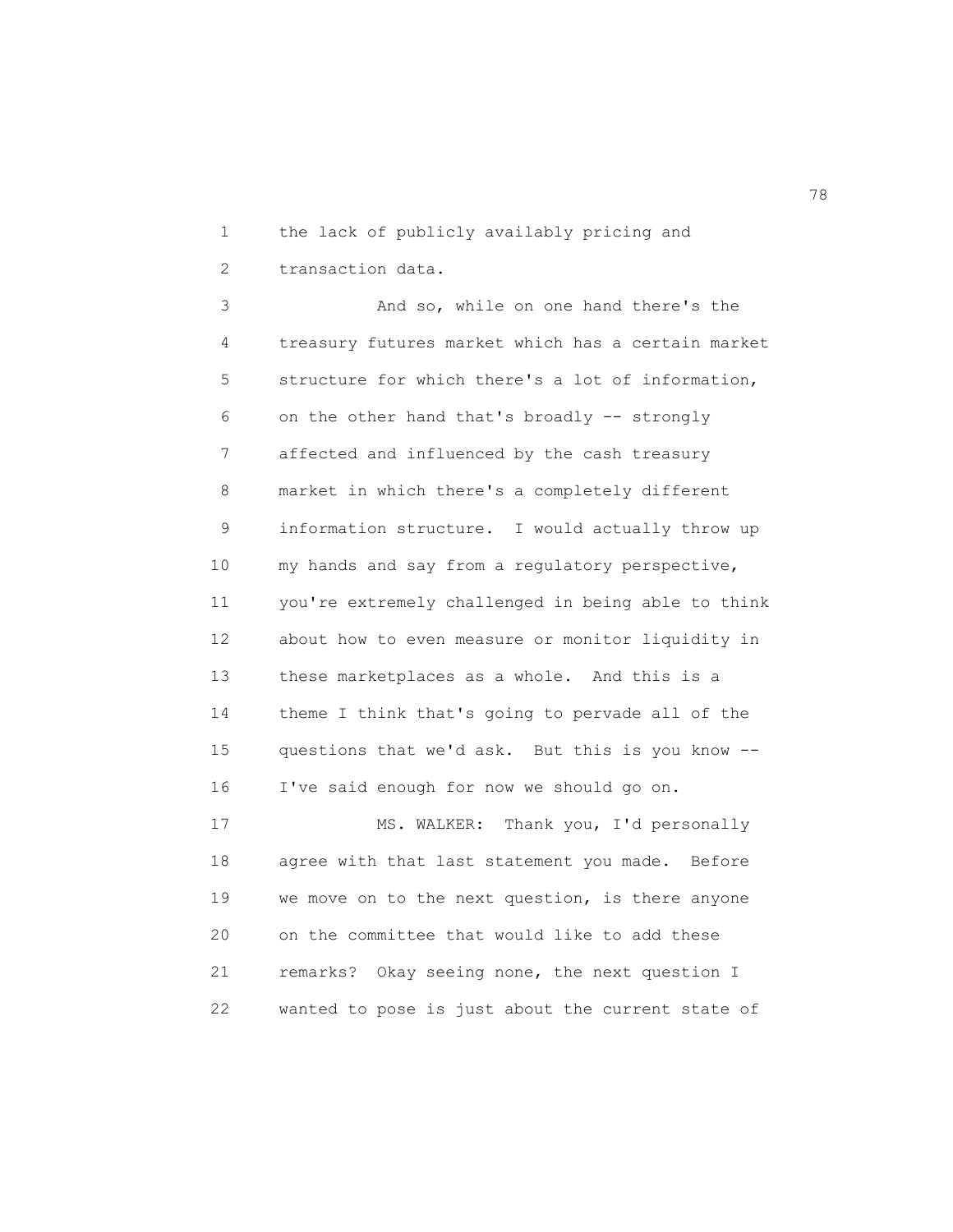1 liquidity in the markets that the commission 2 specifically oversees and I wonder if we could 3 begin with remarks by Tom and then we'll go down 4 the panel.

5 MR. WIPF: All right there we go, you 6 know, I do, Susan, as well I think I would like to 7 add in terms of the -- also in just the construct 8 of liquidity, is I think it's very important to 9 note that there's also from a plumbing perspective 10 when we think about the infrastructure also on 11 clearance and settlement as well and the financing 12 markets and so I think as we proceed in this 13 discussion I think we're going to see some pretty 14 meaningful lines drawn between the effectiveness 15 of clearance, settlement, central clearing, and 16 the financing markets in these collateral markets 17 as they feed upward through the assets into the 18 cash and derivatives markets.

19 So one thing we would note as an element 20 of liquidity, it's very relevant to bring this up. 21 I think we could draw on the example of the agency 22 mortgage back market several years where there was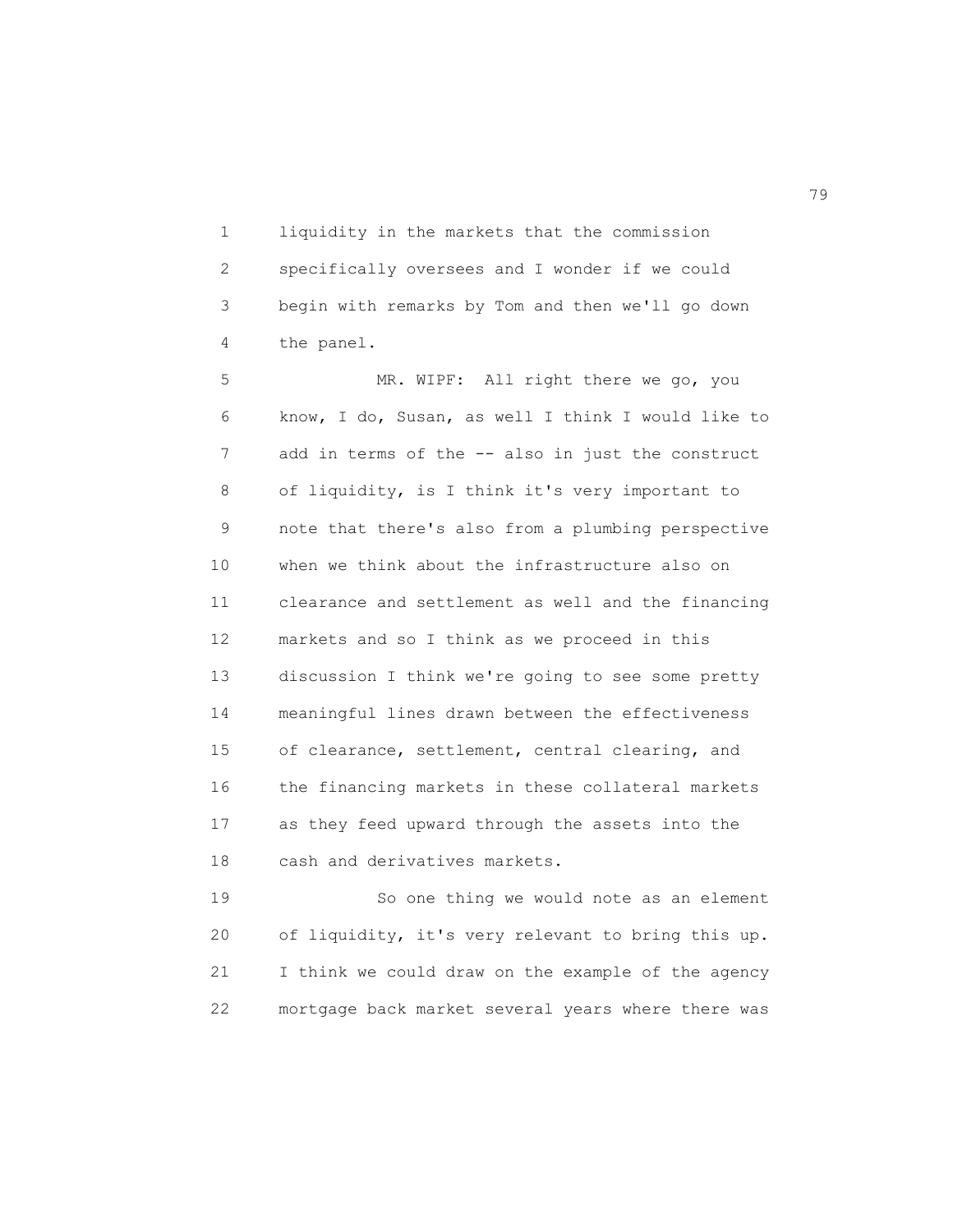1 certainly a perception of liquidity if you just 2 looked at price. But with the amount of 3 settlement fails that we were seeing, it clearly 4 was just an exchange of price for systemic credit 5 risk or counter party exposures. And I think when 6 we look at this in today's discussion we can take 7 that example as really where below the surface are 8 the things that potentially could be driving some 9 of the things that we're seeing upstream. So for 10 example mostly, what we're seeing in the financing 11 markets or the SFT markets and repo and securities 12 lending, as the market begins to transition 13 through the aggregate of regulation around some of 14 these products and begins to optimize around these 15 products on their balance sheet, what really will 16 be the outcome and what does that mean to the 17 assets that are being financed. So, when we look 18 at what the -- what we're seeing in terms of that, 19 there's a general reduction, and I think heading 20 into some of these events we would have thought 21 that perhaps there might have been price 22 adjustments. But I think it's been a real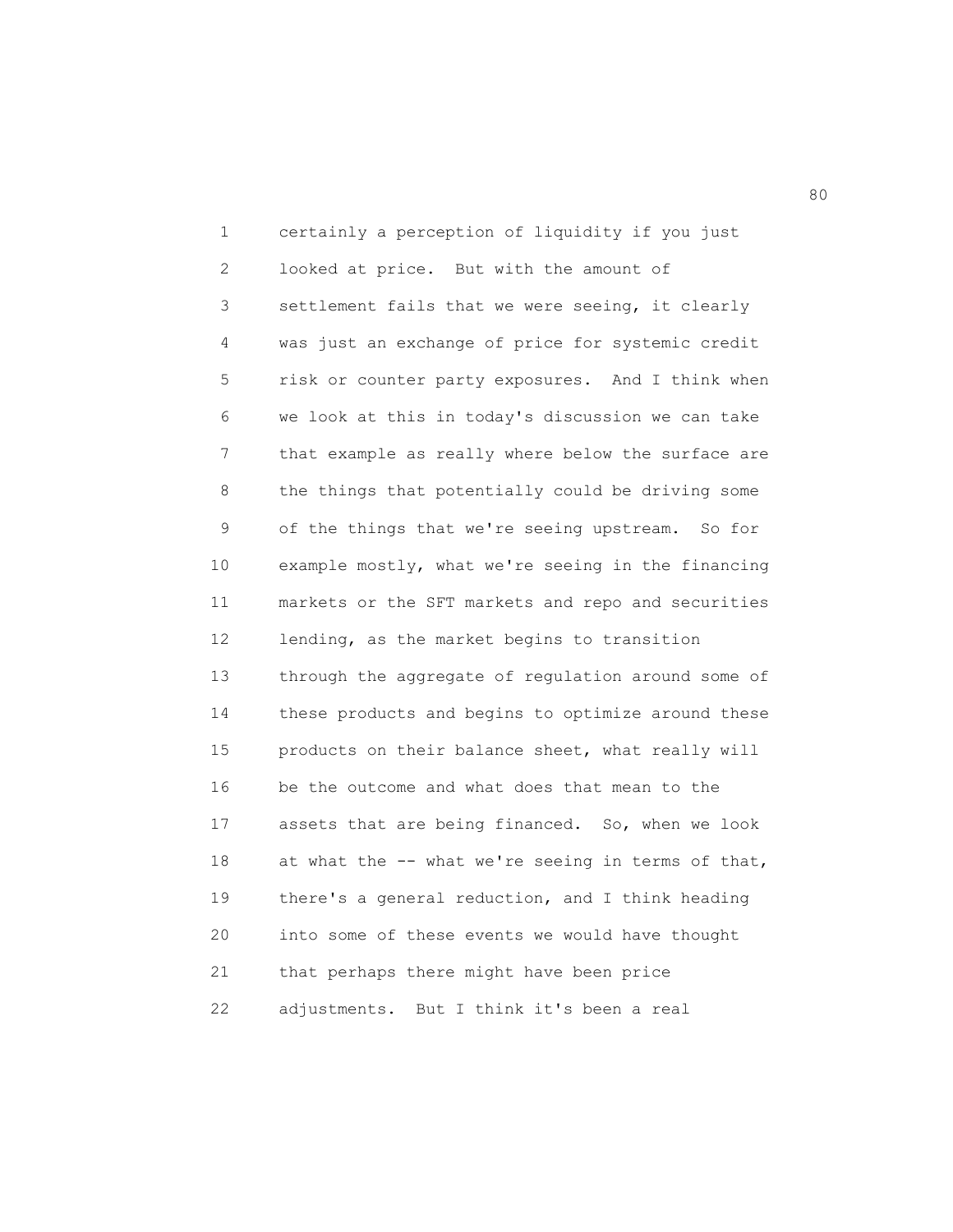1 trade-off between price and access and I think 2 what's happening quickly as intermediaries are 3 adapting to this, they're seeing a general rush to 4 meet these optimization hurdles and in so we're 5 probably going to capacity first before prices are 6 being adjusted. So that's what we would call up. 7 But definitely when we think about liquidity as a 8 measure, clearance, settlement, financing and 9 central clearing are very very relevant points. 10 MS. WALKER: Thank you. Piers, any 11 comments on this? 12 MR. MURRAY: Turning mine off seems to 13 have had a permanent effect. (laughter) So, in 14 terms of the current state of liquidity, Tom's 15 points are very relevant. I think there are some 16 examples that we have seen in the marketplace 17 recently where, for example in the aftermath of 18 the Swiss devaluation we saw a number of clients 19 reduce their risk taking appetite across multiple 20 assets rather than just in the FX space. And 21 there was certainly model recalibration at that 22 point. I do think it's important, as I mentioned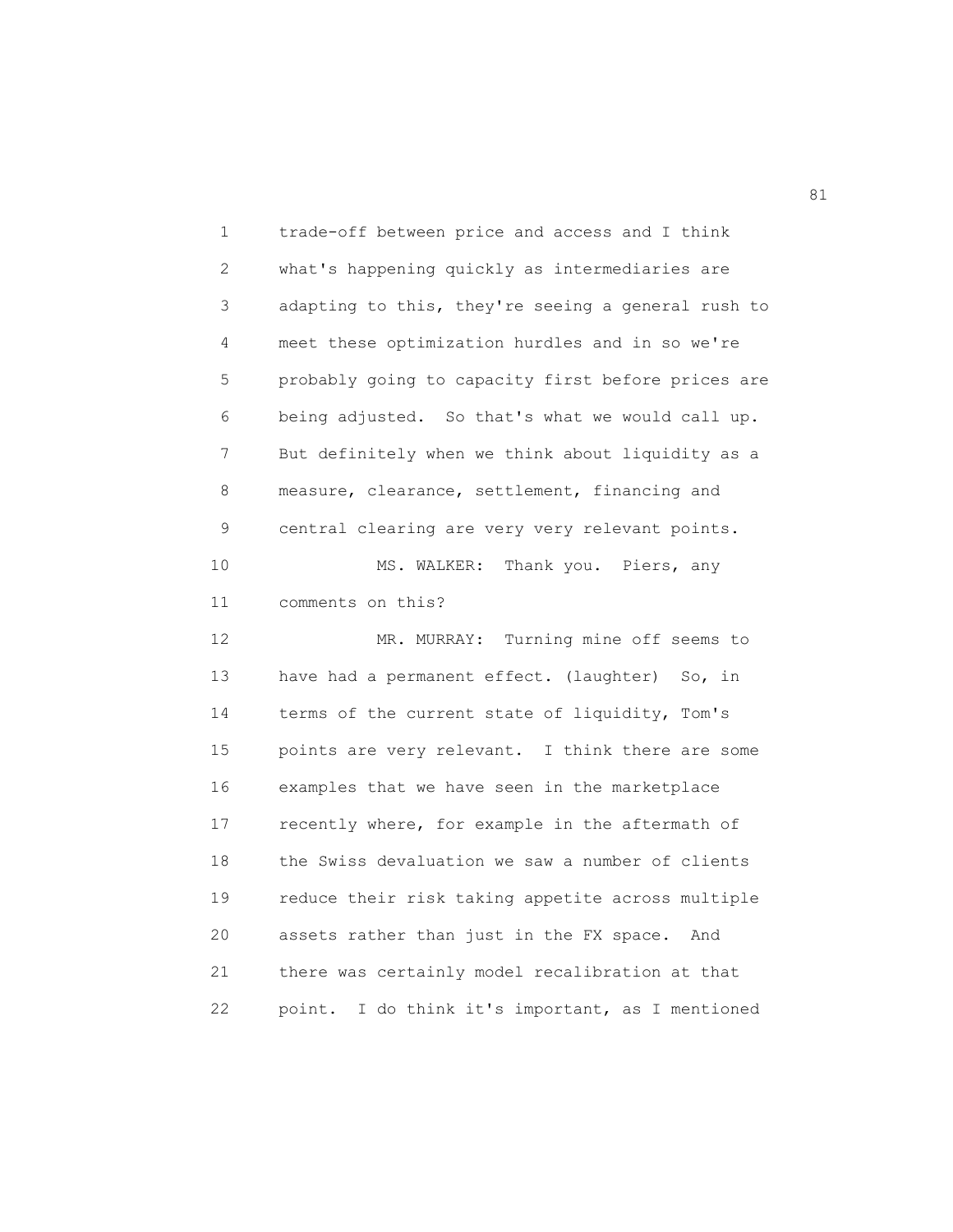1 earlier, to emphasize that we've seen what I'd 2 call a seminal shift in market views on the single 3 pricing of the interest rate markets with the 4 broadening of the spread between CME's prices and 5 interest rate swaps and LCH's prices and interest 6 rate swaps. And we need to really think about why 7 that has happened. Pricing is a function of --8 MS. WALKER: Piers I'm sorry, if you 9 could bring the mike a little closer -- 10 MR. MURRAY: A little closer? 11 MS. WALKER: I think some of us are 12 having trouble hearing, thank you. 13 MR. MURRAY: Pricing is a function of 14 positions. It's also theoretically a function of 15 margin costs including the availability of cross 16 margining and it's a function of clearing costs. 17 And so we see that -- we see all of those having 18 an impact in the current differential of pricing 19 at LCH and CME. So I think it is as-we're all 20 learning, I think all the market makers present 21 are learning about the cost of dislocations like 22 the one that we've seen rise in the past couple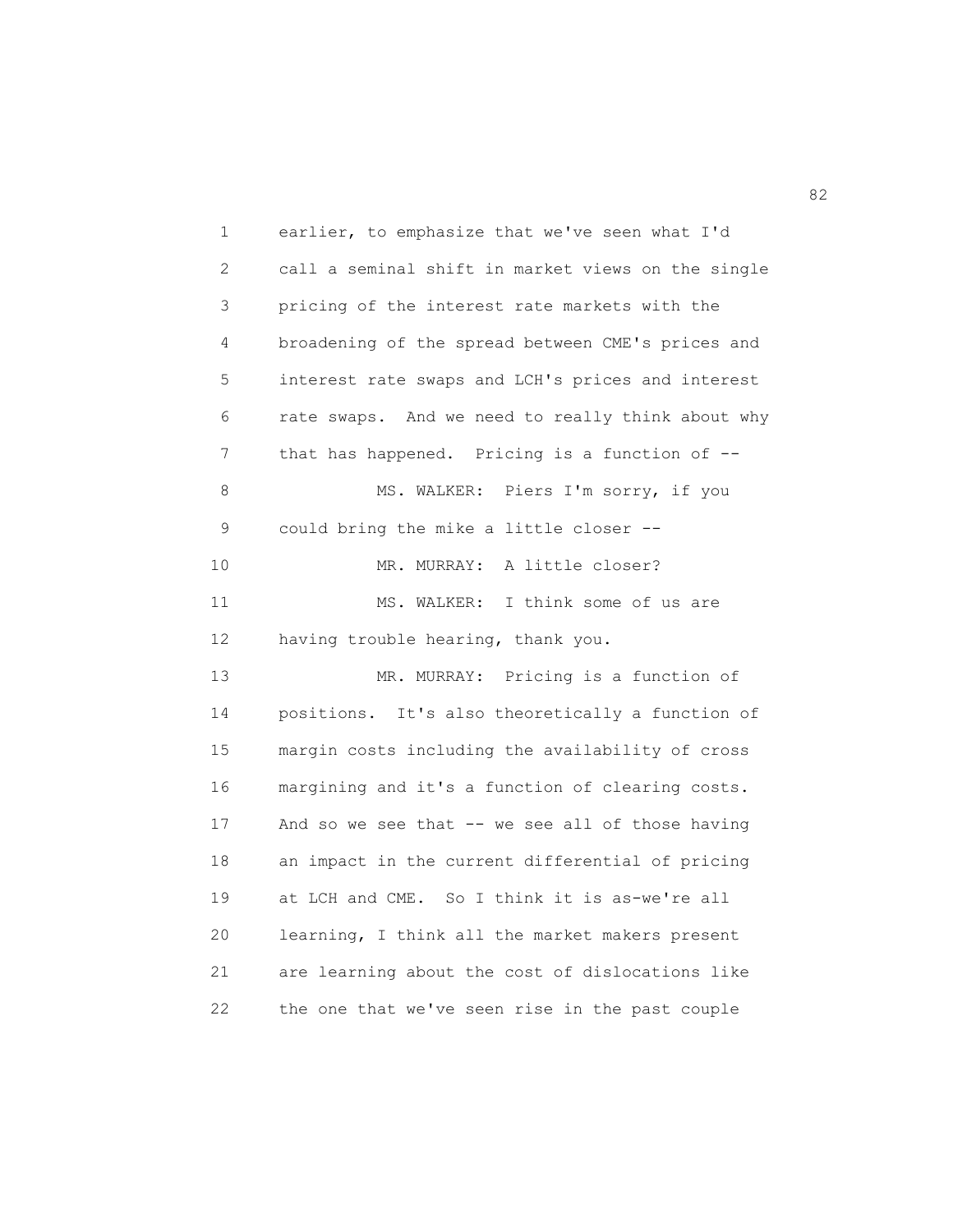1 weeks. And I think another element is really to 2 focus on the macroeconomic differences versus the 3 micro -- what I'd call the micro differences. So 4 we have in the macro sense an improvement in 5 credit market quality, which has driven spreads to 6 lows. We have a zero interest rate which has 7 driven the absolute market cost of financing to 8 lows and we have supply. Those are all macro 9 circumstances that are unique or certainly 10 relatively unique to the current state of markets. 11 From a micro perspective I'd say the 12 interest and CDS markets are still in evolution. 13 Traders are still learning how to cope with these 14 differential prices and that means that there will 15 be temporary dislocations as people try to figure 16 out the actual funding cost and whether there is 17 an exit strategy for an existing position at a 18 clearing house, or whether they can add new risk 19 in a somewhat insulated fashion. 20 I would say, a final point is that the 21 capital methodology which Thomas alluded to, 22 doesn't materially differentiate at this point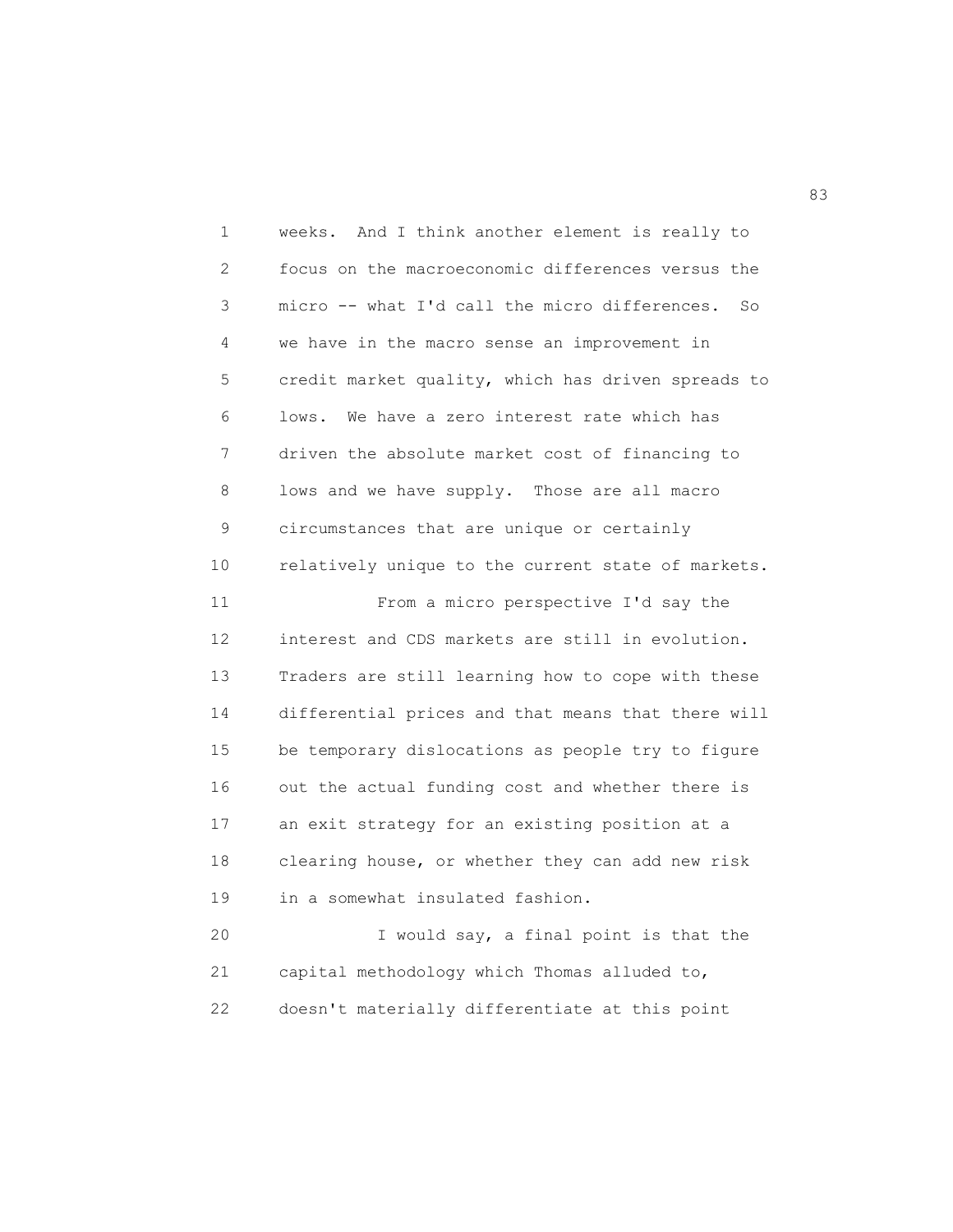1 between bilateral and cleared activity. So the 2 cost of clearing has increased materially against 3 the baseline forecast that we had in the industry 4 in 2009 and 2010. So clearing access is becoming 5 more expensive and balance sheets as Tom mentioned 6 are being rationed prior to the price behavior 7 actually functioning. So I think the important 8 thing to start trying to discuss in the context of 9 this meeting is not just the current state of 10 liquidity but knowing that these constraints 11 exist. What's a future state of liquidity and 12 what is the state of liquidity in a potential 13 stress event, both a macro stress event from 14 interest rates moving as well as micro stress 15 events from clearing members and others exiting 16 the marketplace.

17 MR. CHANG: So I'd like to give a 18 perspective from a market maker to answer this 19 question. So as Susan mentioned, KCG is a market 20 maker in not just fixed income products but many 21 products, which my (inaudible), but many products 22 across the asset class spectrum and if broadly you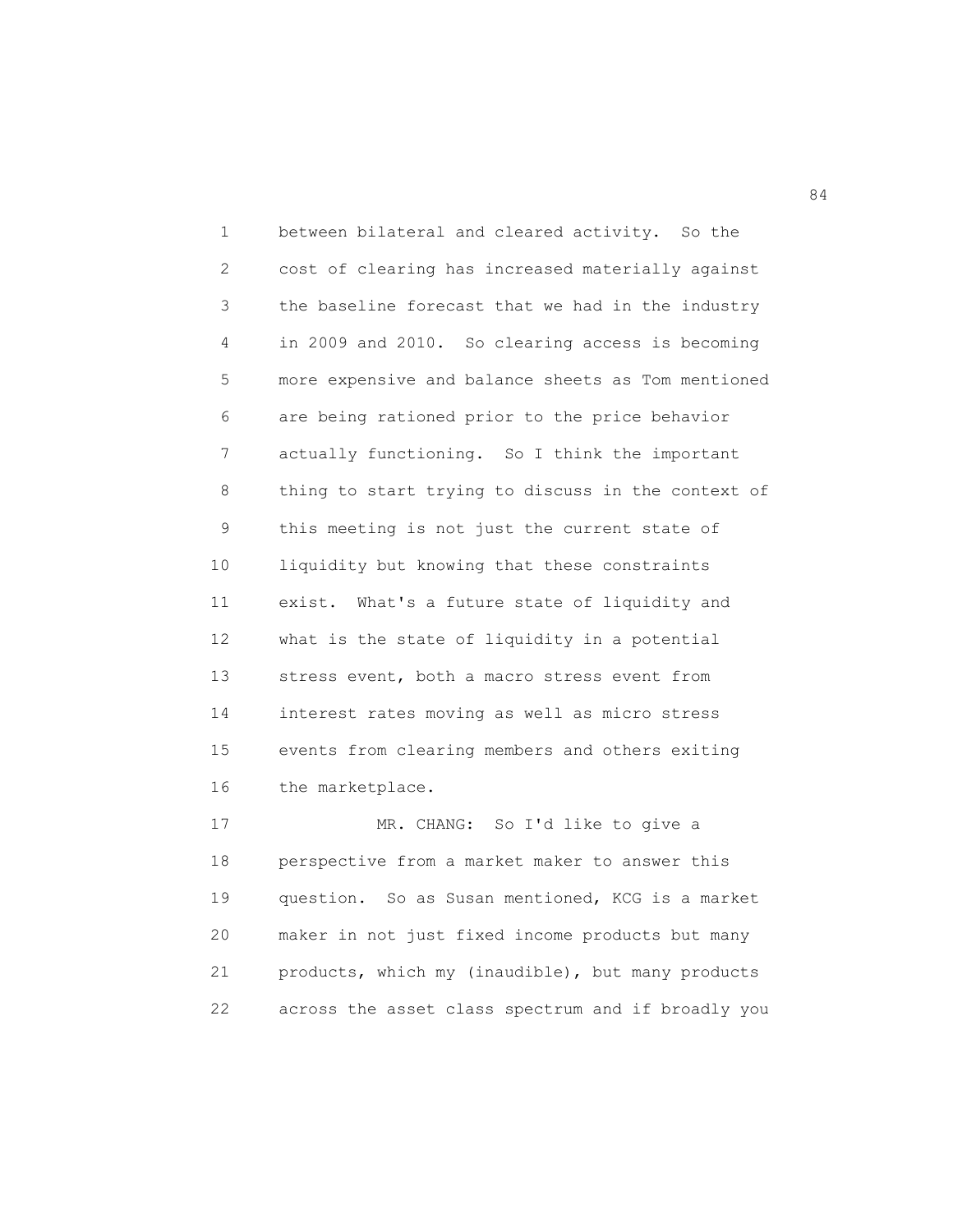1 think about what is the market making business and 2 what effects a market making business. I think 3 we've hit on a number of the points, but I think 4 it becomes fairly obvious from changes in the 5 market place what has to happen to liquidity or as 6 -- to the extent we can actually define it. I 7 guess which was the first question. 8 So as a market maker, as volatility goes 9 up, as a market maker we bear risk. We're not 10 long-term positional players. We're not betting 11 that the 30 years price is going to go up or down 12 over months, but we stand ready to buy and sell 13 and provide instantaneous liquidity, and we take 14 the risk of holding that transaction until the 15 opposite side appears in the marketplace. So, 16 what are the factors then that affect the return 17 that we need to generate for our shareholders or 18 for those who give us capital, as market 19 volatility has picked up, which over the last six 20 months it certainly has after I would argue a 21 pretty prolonged period of very low volatility. 22 It's natural to see that a lot of these liquidity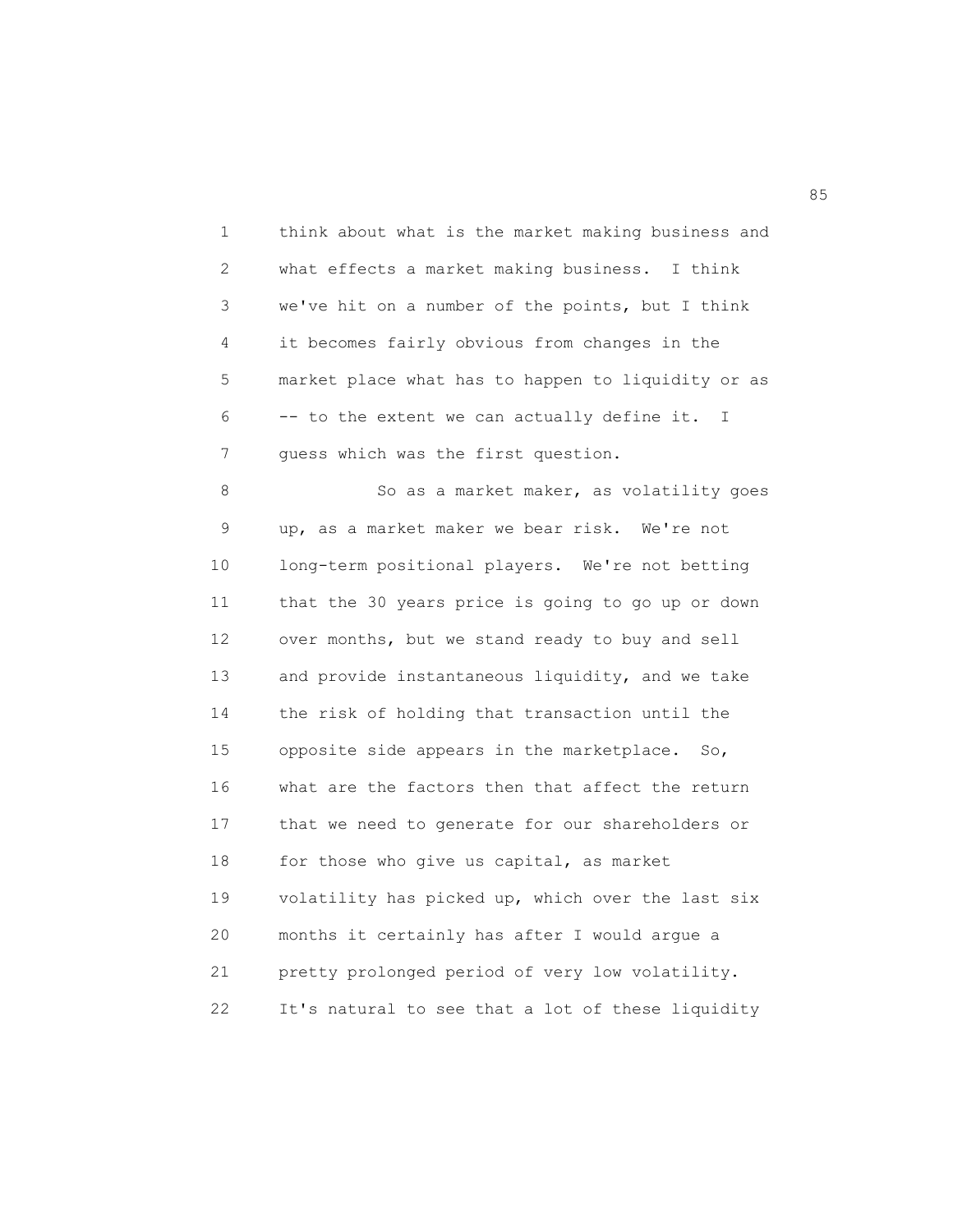1 metrics should change. You shouldn't, in a more 2 volatile period, you should not expect to see the 3 same size atop a book or the same effective bid 4 ask with.

5 I would also say that as capital costs 6 have gone up, and certainly, look from the 7 perspective of banks, I understand the regulatory 8 changes that have been going on. Consider KCG as 9 an independent market maker. A, we're not 10 investment grade rated and B, we depend on banks 11 for financing, so assuming banks are rational in 12 the way they allocate capital to their customers, 13 there is no way our cost of funding is going to be 14 anything but a lot more expensive than any of the 15 banks represented at the table.

16 So, so then, so, certainly as the cost 17 of capital goes up, again, liquidity as measured 18 either by -- has to go up, because, the returns 19 that a market maker has to generate, are constant, 20 but the conditions have changed. Right? 21 Fundamental liquidity is a dynamic property. It's 22 not something that is a static number I think that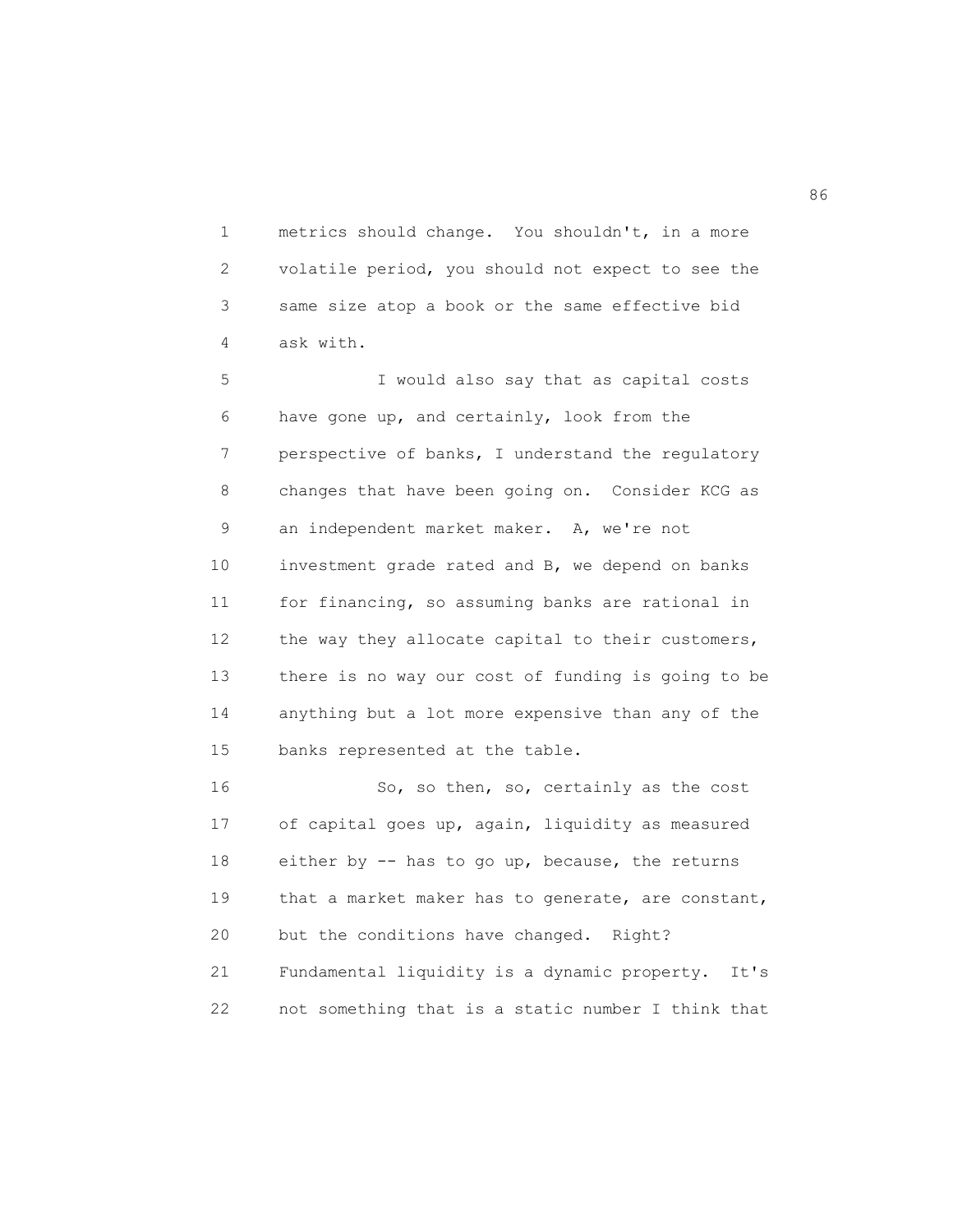1 we can expect to say the same over time. Anyone 2 who has lived in the marketplace for some amount 3 of time I think realizes that. But, and so maybe 4 that's belaboring an obvious point. But I just 5 wanted to make sure to mention that. It's not, 6 liquidity when the Fed is in play, potentially in 7 the next meeting or two, versus when the Fed was 8 on hold for seemingly forever could not and should 9 not be expected to be the same. That's a healthy 10 marketplace in my view.

11 The last thing I'd like to kind of maybe 12 address is just the CMELCH point that Piers 13 brought up, because it has gotten a lot of 14 attention in the marketplace. And as someone who 15 started his career on the trading desk as an 16 interest rate swap trader over 15 years ago. I 17 find it funny actually that the CMELCH basis 18 differential is getting so much attention now. I 19 would only go back pre-crisis when it was that 20 swap trading desk we're discovering that the 21 collateralization that you had against each 22 counter party actually determined the economic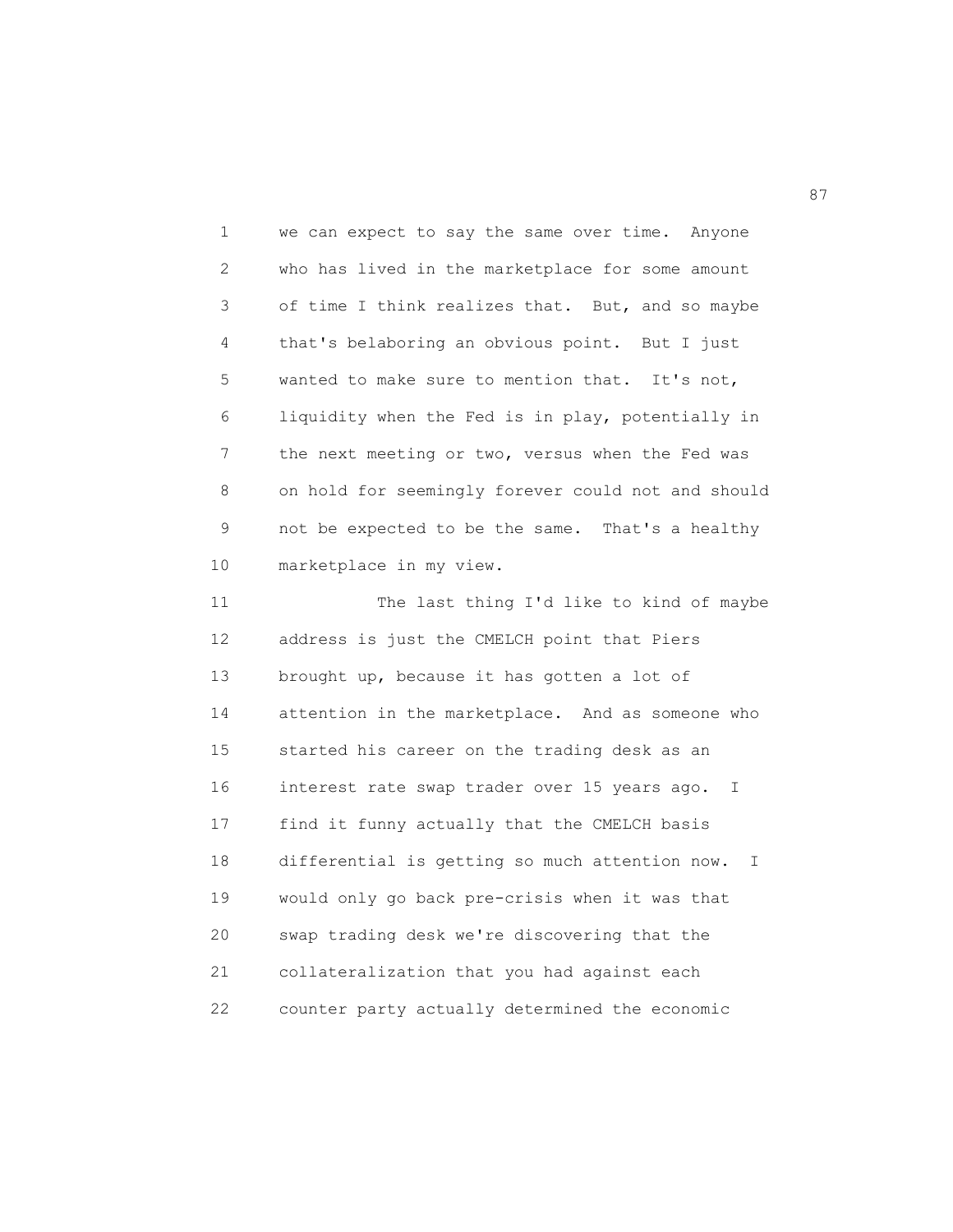1 price of that swap. So rather than having two 2 clearing houses where there were two, at least 3 only two capital and collateral, funding 4 differentials that you had to account for, every 5 single bilateral collateralized trade was a 6 bespoke instrument.

7 This was a huge shock to many people in 8 the interest rate swap market who thought that 9 swaps were fungible. Turns out, if you have a 10 different collateral agreement between counter 11 party A and counter party B, even if it's a ten 12 year swap with the same maturity, and the same 13 coupon, for you as a bank, they're different 14 instruments and they have different values and 15 when someone comes in to unwind that trade, you're 16 going to give a different price.

17 So I'd actually argue the CMELCH 18 differential, even though it does illustrate that 19 the market needs to recognize and introduce, 20 frankly is an improvement over the situation that 21 existed pre central clearing, before the crisis. 22 When actually, for people who really understood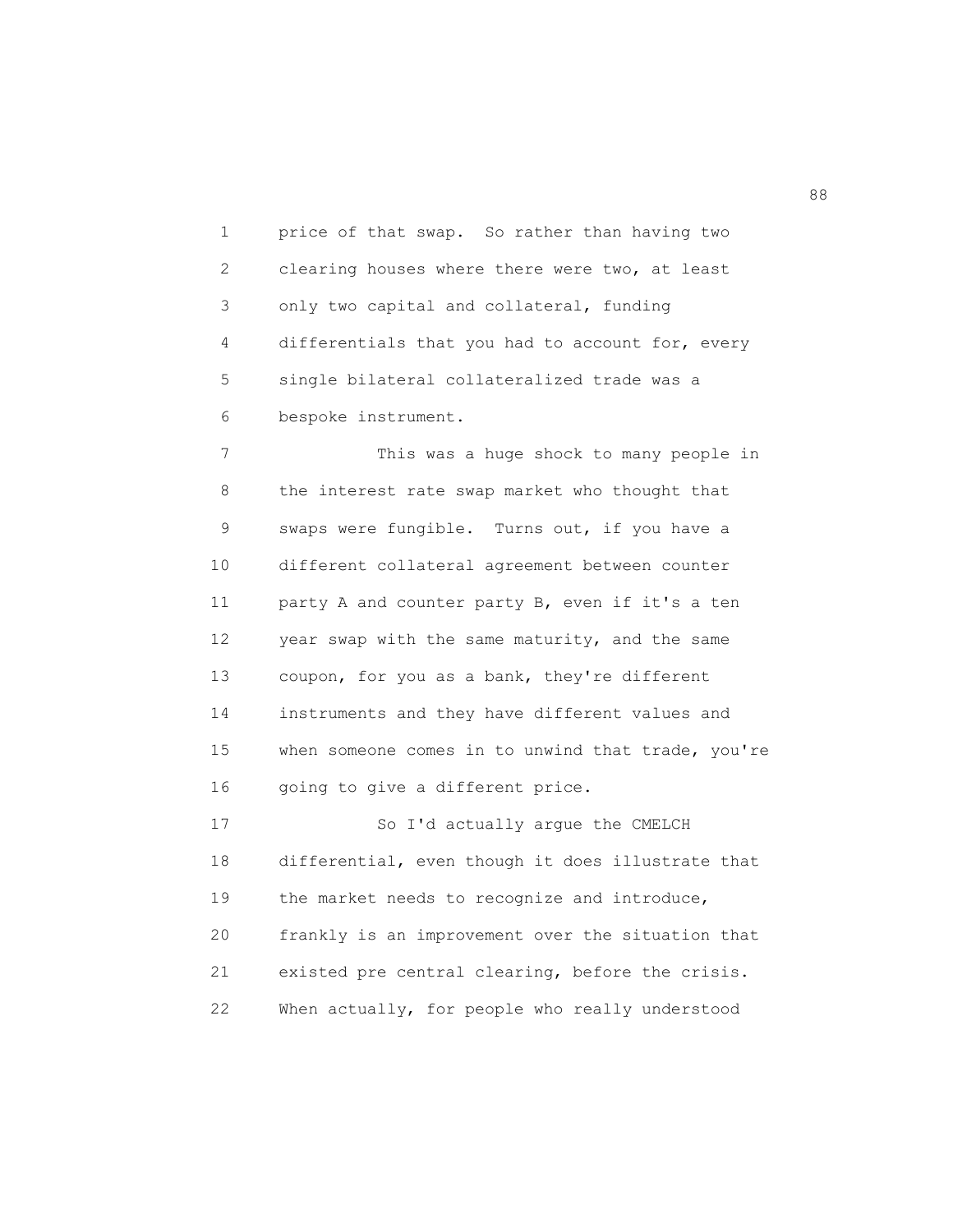1 what was going on in the interest rate swap 2 market, every trade with every counter party was a 3 bespoke instrument. And so I think we've actually 4 moved a long way and moved the market in a very 5 positive way forward since then.

6 MR. WIPF: Isaac, we certainly agree 7 with that, we think that this has actually brought 8 to the table an issue that has always been there 9 but has manifested itself in a meaningful enough 10 size now to get market participants to actually 11 look at the cost of collateral, make those 12 determinations at the point of execution and I 13 think what we have seen is this has actually 14 certainly created a general sense of good hygiene 15 around these practices that didn't exist across 16 many many bilateral counterparties, so the fact 17 that these imbalances are there and there's a cost 18 factor depending on where you determine to clear, 19 or where your clients determine to clear, we think 20 is actually-we agree with you, it's actually 21 something good to bring that to the surface. The 22 impact of that potentially will find its way into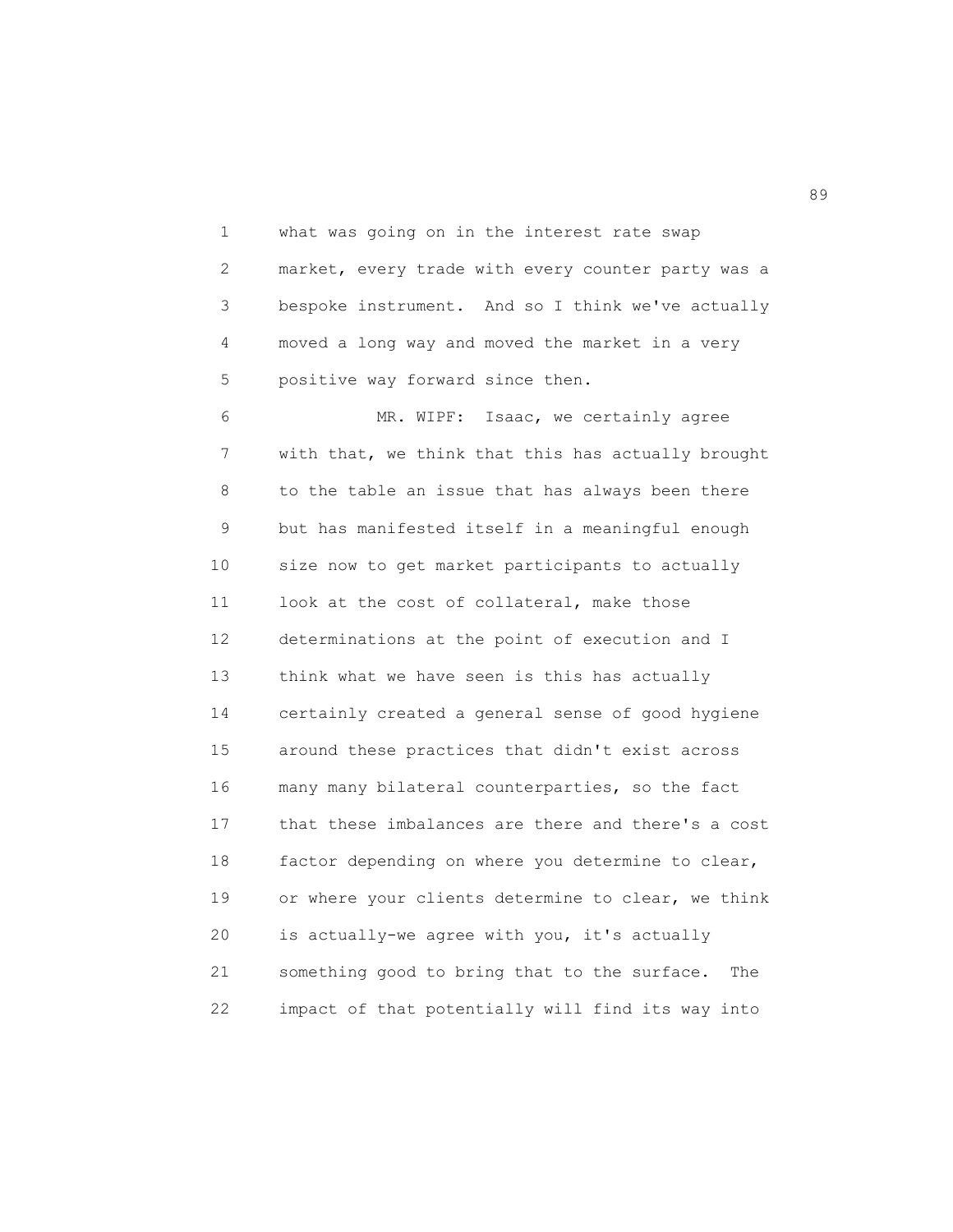1 pricing, and that's probably quite appropriate as 2 you mentioned. So I think the idea that that, 3 because of the general nature and the size and 4 scope of that collateral mismatch has brought real 5 focus to an issue. It's not a new issue-it's a 6 bigger problem, it's more centralized, but 7 certainly it will find its way into the pricing 8 models as we move forward.

9 MS. WALKER: Thank you, that's really 10 interesting and I think maybe we can open it up to 11 the committee now, and I guess you know this kind 12 of brings us to the issue of explainable versus 13 less explainable sources of liquidity and I think 14 one challenge we have as regulators is to 15 understand the difference and to kind of know what 16 we're seeing when we see it. So I'd be really 17 interested in any comments or thoughts that others 18 would like to bring, as well as the panelists. I 19 think we have Rana. 20 MS. YARED: Thank you Susan. I think

21 maybe to our starting with the comment that 22 liquidity in all the markets is not the same, so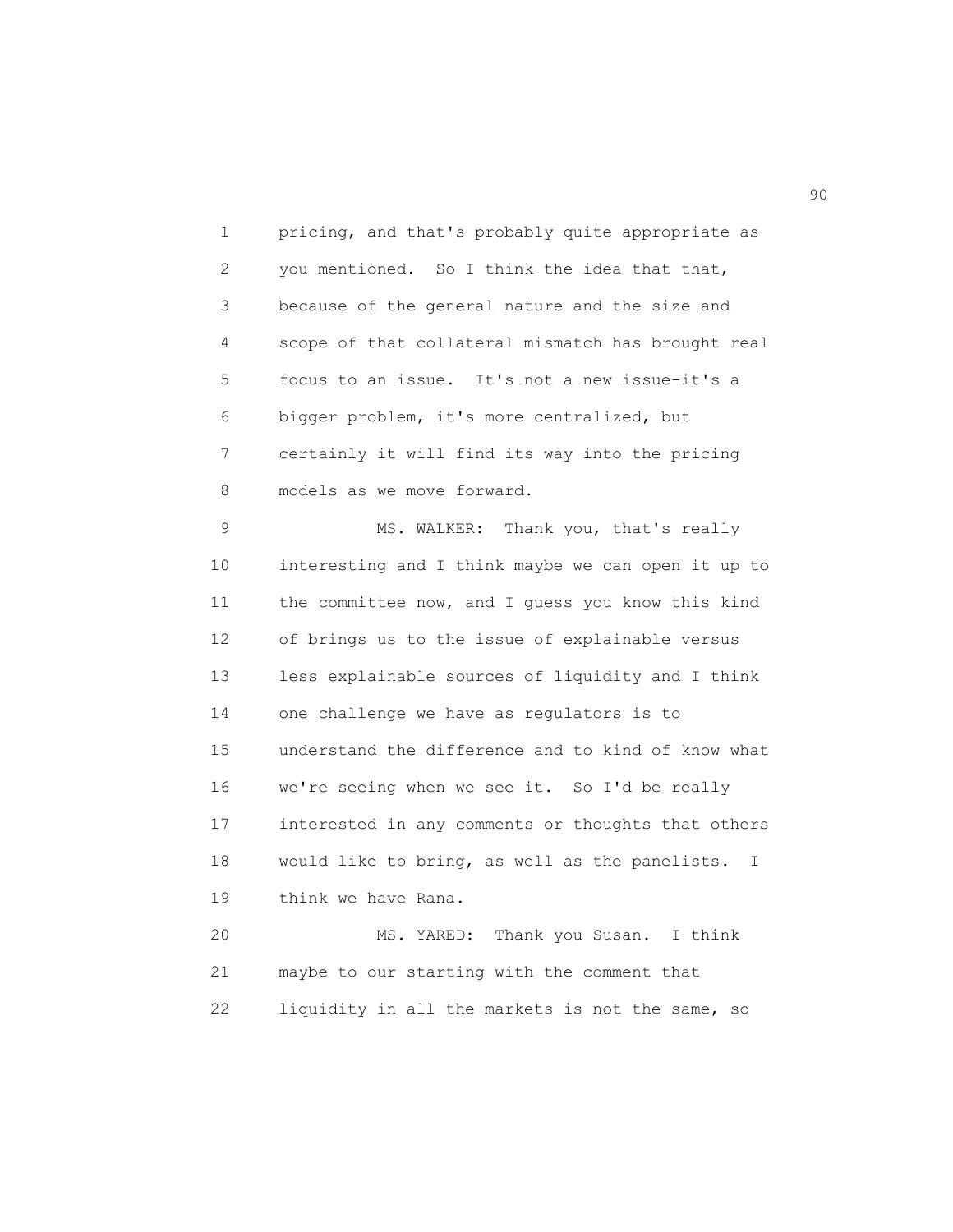1 you know in the credit market for example we've 2 noted that in the five year on the run index 3 point, liquidity has actually improved in the last 4 year, largely because of the structure of that 5 particular market, which is a market where the 6 congregation has happened around a particular 7 point, because the occurrence of structural 8 hedging, which we see in say the FX or rates 9 market have substantially lessened so the need for 10 a particular tenure or structure is less, thereby 11 facilitating with a more order book, ready 12 product. On the flip side of that we have the 13 interest rate markets where we have really a true 14 potential for a liquidity crunch based on a couple 15 of factors. The first is that we're seeing that 16 liquidity is really conditional, particularly in 17 times of high volatility, but even just in more 18 low or normal volatility moments.

19 We are finding that for people who are 20 trying to execute thematic trades, that getting 21 size done is actually very challenging. So by way 22 of a quantitative example, if a client or another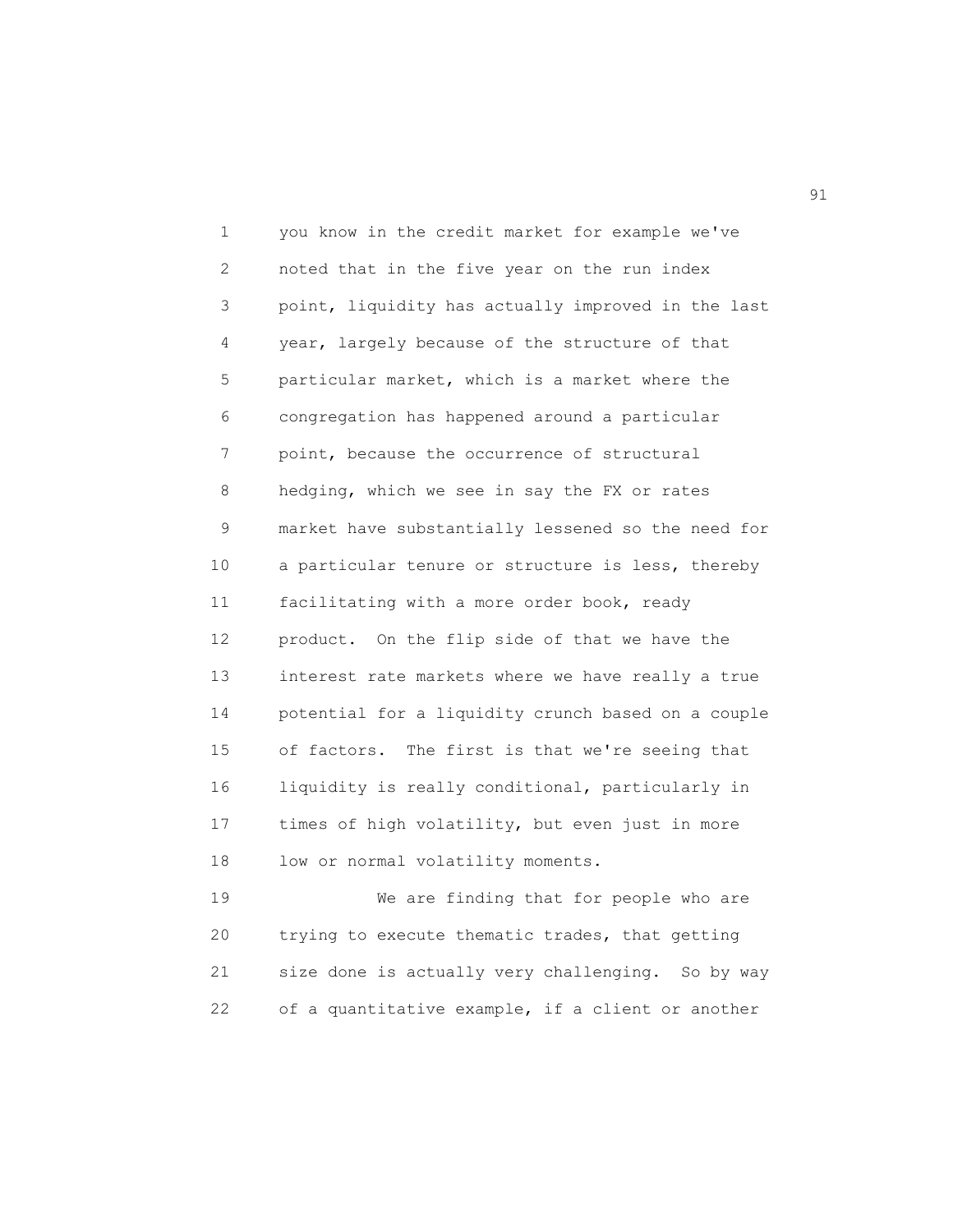1 dealer is trying to do 25k of DVL1 at any point, 2 what we're finding is that it's between 0.2 and 3 0.3 basis points across the spread and that that 4 client will have the luxury of having let's say 10 5 dealers in competition willing to show them a 6 price. That could be in competition in order book. 7 That could be in competition in RFQ.

8 Let's just take that one step further, 9 client wants to do 250k of DVL1, which you know, 10 Isaac, Piers, Tom, professional traders in this 11 room will tell you is not that big of a size, all 12 of the sudden our clients are relaying back to us 13 that getting that kind of size done is actually 14 pretty challenging. So that makes us think, 15 what's the cause here? And certainly from a 16 Goldman point of view, the cause has to be the 17 capital rules, SLR, and NFSR -- alphabet soup, 18 which are causing substantial challenges on both 19 the executing broker side and the clearing broker 20 side. So of course both sides of the house are 21 going through the logic -- where is the most 22 economically efficient place to deploy my capital?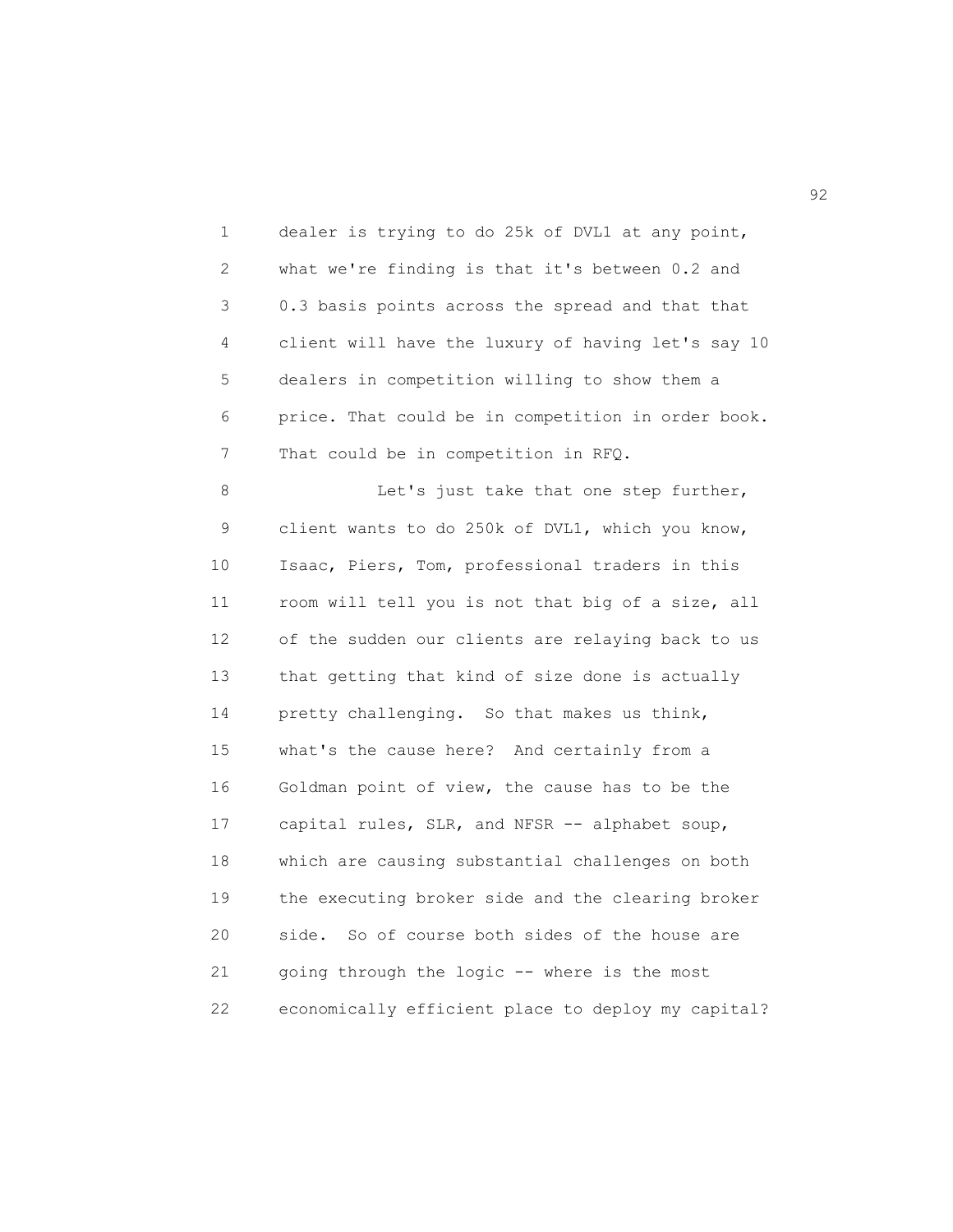1 And from our point of view one of the most 2 inconsistent places where that decision making is 3 taking place on the clearing side, and it's 4 inconsistent because the treatment of the clearing 5 -- cleared trades under all these capital and 6 liquidity regimes are actually in contravention to 7 the G20 desire to clear as much as possible.

8 So you have very punitive treatment for 9 clear trades against a desire to clear as much as 10 possible which is leading to liquidity crunch not 11 only in the executing broker side, but also a 12 liquidity crunch because people who are not direct 13 members of clearing houses are having to rely on 14 clearing brokers to make those same kind of 15 economic decisions. So that kind of underpins 16 what we think is the greatest cause of the 17 liquidity challenges in the market, and moving 18 away from the CFTC products, it's certainly the 19 repo and the funding markets that are having you 20 know the greatest challenges at this particular 21 moment as I'm sure Tom would elaborate in greater 22 detail, given his expertise in those particular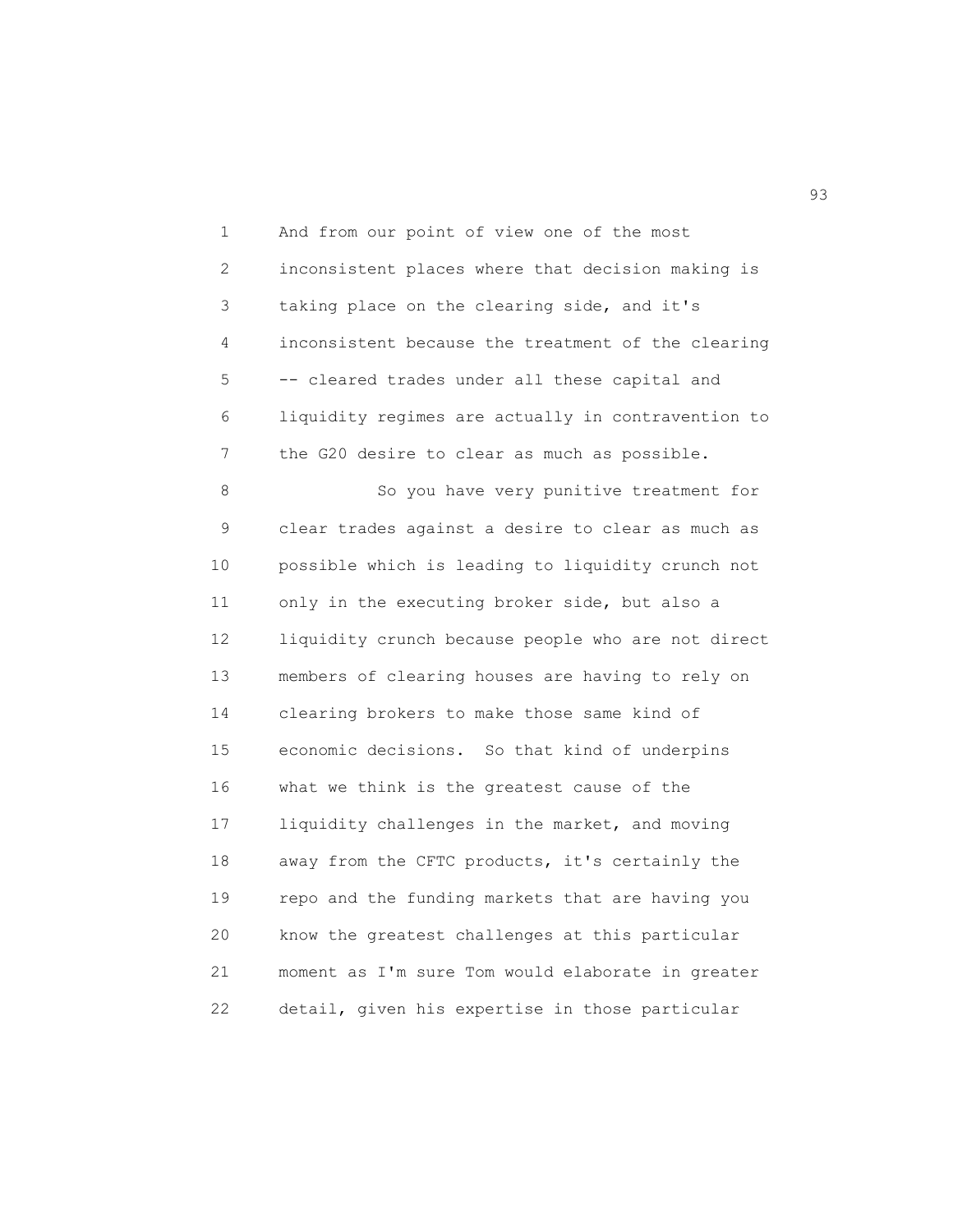1 markets.

2 And so against that backdrop, we're 3 seeing a couple things happening. One the market 4 is trying to aggressively lower the notional that 5 we have outstanding through you know various 6 mechanisms like those offered by tri-optima and 7 their nascent competitor locked markets that are 8 looking to do with multilateral risk reductions. 9 I'm sure there will be others that come out that 10 want to peddle those particular wares. On the 11 broad sense, unless there's a change to the way 12 that the capital treatment is done from any of 13 these trades, we're going to find that it's fairly 14 challenging and our greatest fear that two things 15 happen -- one, that significant hedging that 16 should happen remains undone in the market, 17 although I'll note that a lot of substitute 18 hedging is taking place, so if someone would 19 traditionally hedge with an OTC product, maybe now 20 the FY or the TY on the CME is good enough, and 21 two a significant bifurcation in pricing between 22 cleared and uncleared trades which could also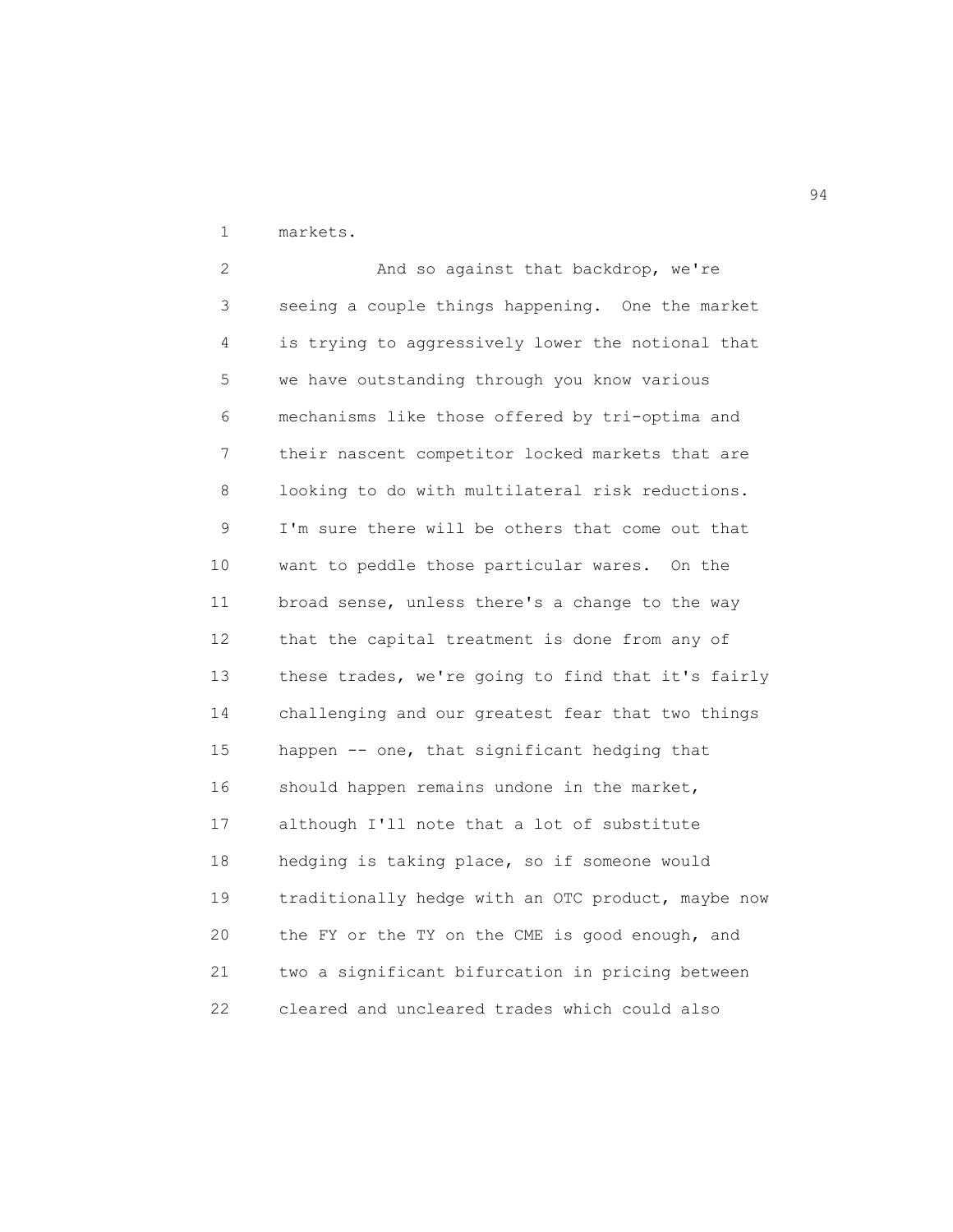| 1  | potentially impact liquidity in the markets, so    |
|----|----------------------------------------------------|
| 2  | with those comments I'd leave the overarching      |
| 3  | point that I think Isaac made which is liquidity   |
| 4  | is not point in time measurable, it's -- I'm sorry |
| 5  | it's not consistent, it's in fact point in time    |
| 6  | measurable and the greatest concern that has to    |
| 7  | exist is the ability to move risk and get trades   |
| 8  | done not only in times of normal market conditions |
| 9  | but in times of stressed market conditions, when   |
| 10 | it is inconvenient to provide the liquidity in the |
| 11 | balance sheets of clients and that's really kind   |
| 12 | of the overarching concerning question that we     |
| 13 | need to address.                                   |
| 14 | MS. WALKER: Great. Thank you Rana.                 |
| 15 | Luke did you --                                    |
| 16 | MR. ZUBROD: Yes thank you. I would say             |
| 17 | bringing the perspective of end users to the       |
| 18 | discussion, you know Chatham executes about a      |
| 19 | billion and a half notional each day of interest   |
| 20 | rate FX and commodity trades. And I would say      |
| 21 | broadly our interactions with banks are marked by  |
| 22 | what one colleague indicated to me was the absence |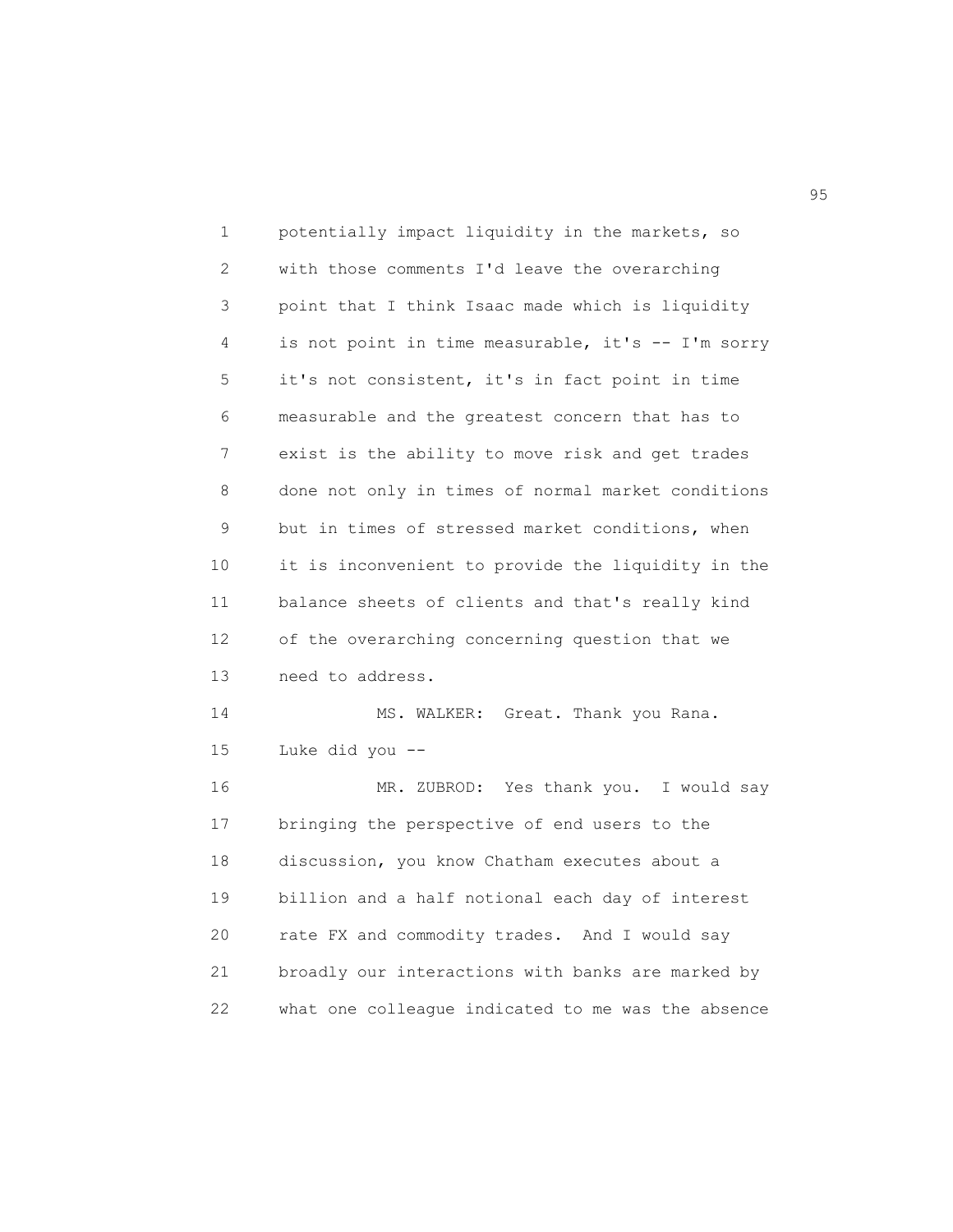| 1          | of an outright competitive drive. Whereas bank    |
|------------|---------------------------------------------------|
| $\sqrt{2}$ | marketers often used to tout their trader's       |
| 3          | ability to deliver efficient pricing on a trade,  |
| 4          | you know have conservations that revolve around   |
| 5          | sort of banks grousing about the various reasons  |
| 6          | why they can't deliver efficient pricing.         |
| 7          | I think the reasons for this are many             |
| 8          | fold, some of them perhaps regulatory, some of    |
| 9          | them not. I'd say the reasons tend to be more     |
| $10$       | anecdotal than quantifiable. And I certainly      |
| 11         | share Isaac's point that it's difficult to        |
| 12         | quantify the issue of liquidity. But certainly I  |
| 13         | think regulatory issues do play a role. The cost  |
| 14         | of doing business for banks has increased, not    |
| 15         | just as a function of capital requirements but    |
| 16         | also as a function of things like KYC and         |
| 17         | pre-trade documentation, those sorts of things.   |
| 18         | Now, if you're a large, corporate for             |
| 19         | example, that has established trading lines where |
| 20         | you do that process once and don't have to do it  |
| 21         | again, it's very easy to repetitively transact.   |
| 22         | But if you're a smaller or mid-sized entity that  |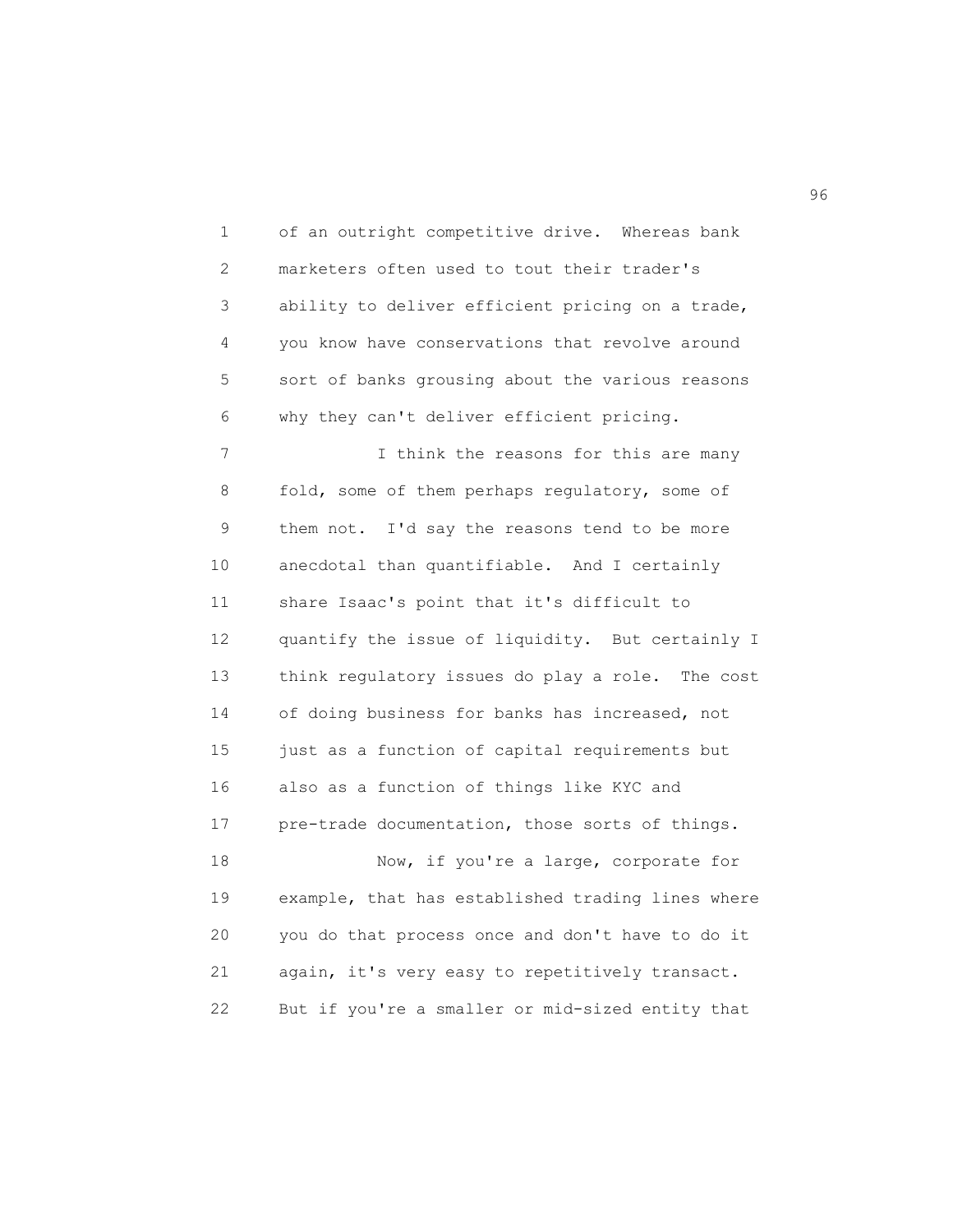1 needs to establish a relationship with a bank in 2 order to trade, that bank has to weigh the merits 3 of going through the process-the regulatory 4 process, the documentation, KYC process, LEIs, et 5 cetera. And if they think there's a reasonable 6 likelihood that they won't win the transaction, 7 they don't want to go through the burden of 8 getting that relationship established only to 9 lose, because there's a cost of establishing that 10 relationship. And so just yesterday on our 11 internal network, someone posted this comment. 12 Quote -- "Just spoke with such and such a bank. 13 They are no longer bidding on caps and other 14 options when they aren't the lender on the 15 underlying loan being hedged, color from the 16 marketer is they aren't winning enough. We're 17 making enough on those. They win to justify the 18 internal compliance, KYC exercises the trades 19 require. They'll let us know if this changes, but 20 for the time being they'll be passing on any such 21 deals we show them."

22 So this is fundamental. I think it's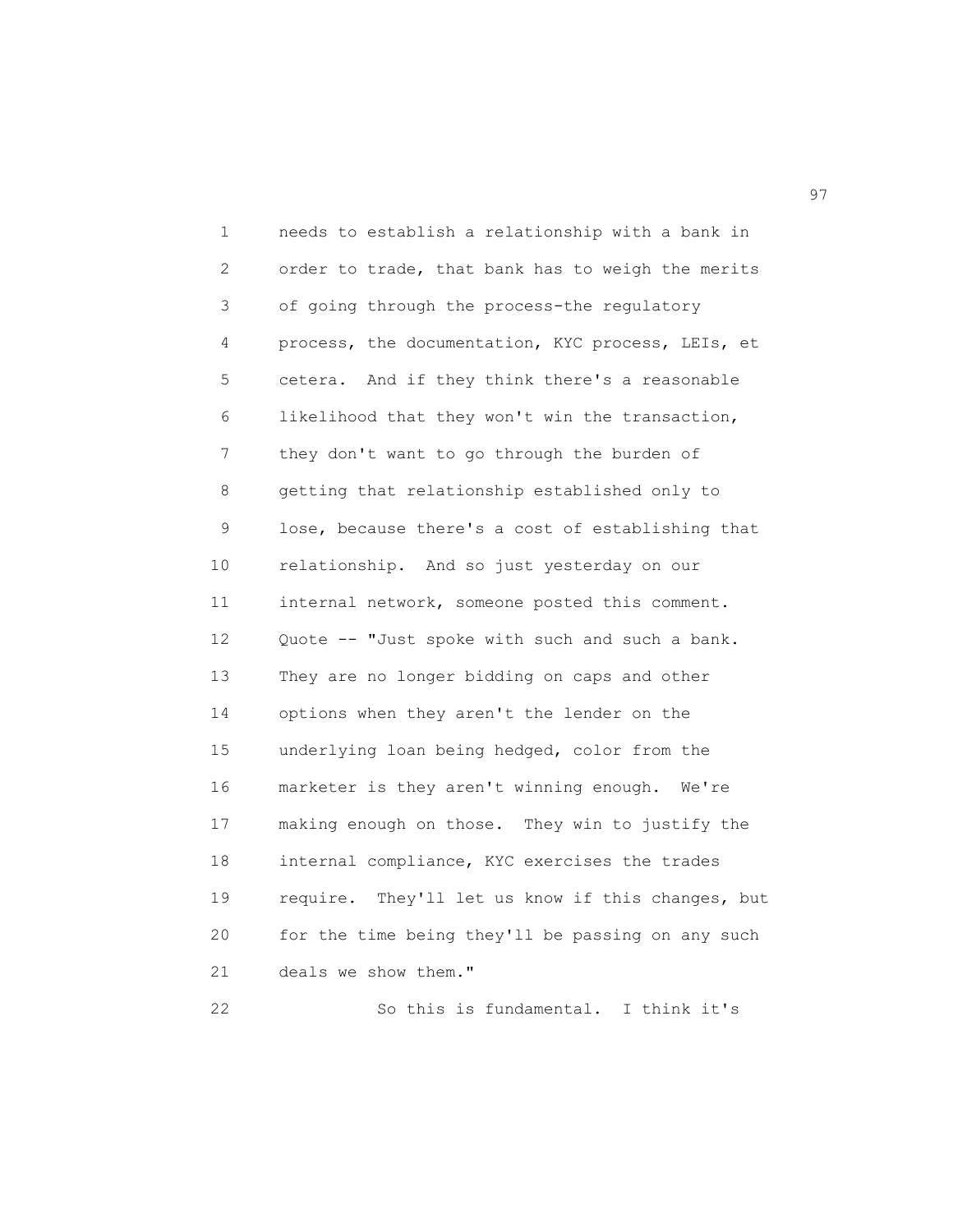1 difficult to measure liquidity, but I think we 2 know that it's not going to be there if the number 3 of participants willing to quote prices decreases, 4 particularly in times where markets are more 5 volatile or stressed. The absence of a robust 6 pool of counterparties will certainly adversely 7 affect pricing outcomes for end-users. So I would 8 say certainly for small and mid-size end-users, 9 these are issues, they're again anecdotal. You 10 know, it's hard to put numbers to them. And that 11 tends to -- the un-cleared market is one realm 12 where we're experiencing that. I would also sort 13 of jump into the discussion on cleared U.S. 14 interest rate swaps. We also work financial 15 end-users who are clearing their swaps. The 16 CMELCH basis -- the impact of that for an end user 17 is that to transact a clear USD interest rate 18 swap, a ten year swap would cost about two basis 19 points more today as a result of that basis if 20 it's cleared at CME instead of LCH. 21 And that's a very substantial cost.

22 It's a cost only for those who are subject to the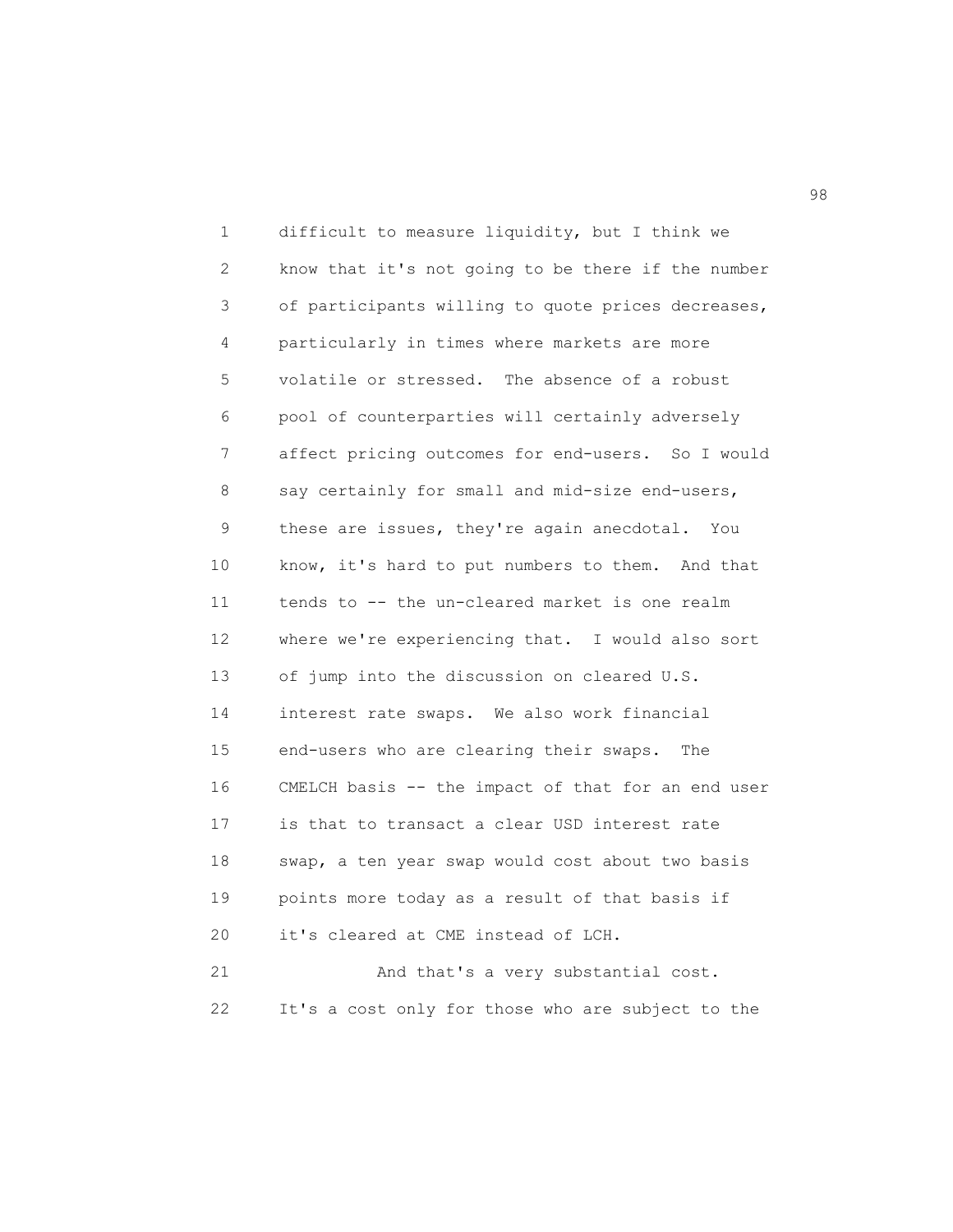1 clearing mandate and are clearing their 2 transactions, and it's arguable whether or not the 3 cost is necessary for all participants within the 4 clear-who have to clear whether it's necessary 5 that that cost should be borne. And so I think 6 the scope of the clearing requirement is one issue 7 that won't take the CMELCH basis away, but 8 reducing the scope of the clearing requirement, 9 which the CFTC has done in certain instances with 10 central treasury centers for example and the 11 clearing relief granted to such entities, but I 12 think it could look more broadly at whether all 13 entities who are subject to the clearing 14 requirement indeed contribute meaningfully to 15 systemic risk. Because if the conclusion is that 16 not all of them do contribute to systemic risk, 17 you can take that cost issue, that two basis 18 points away for some subset of the population 19 where arguably the clearing requirement is not 20 necessary for carrying out the CFTC's systemic 21 risk mitigation objectives.

```
22 MS. WALKER: John Nixon?
```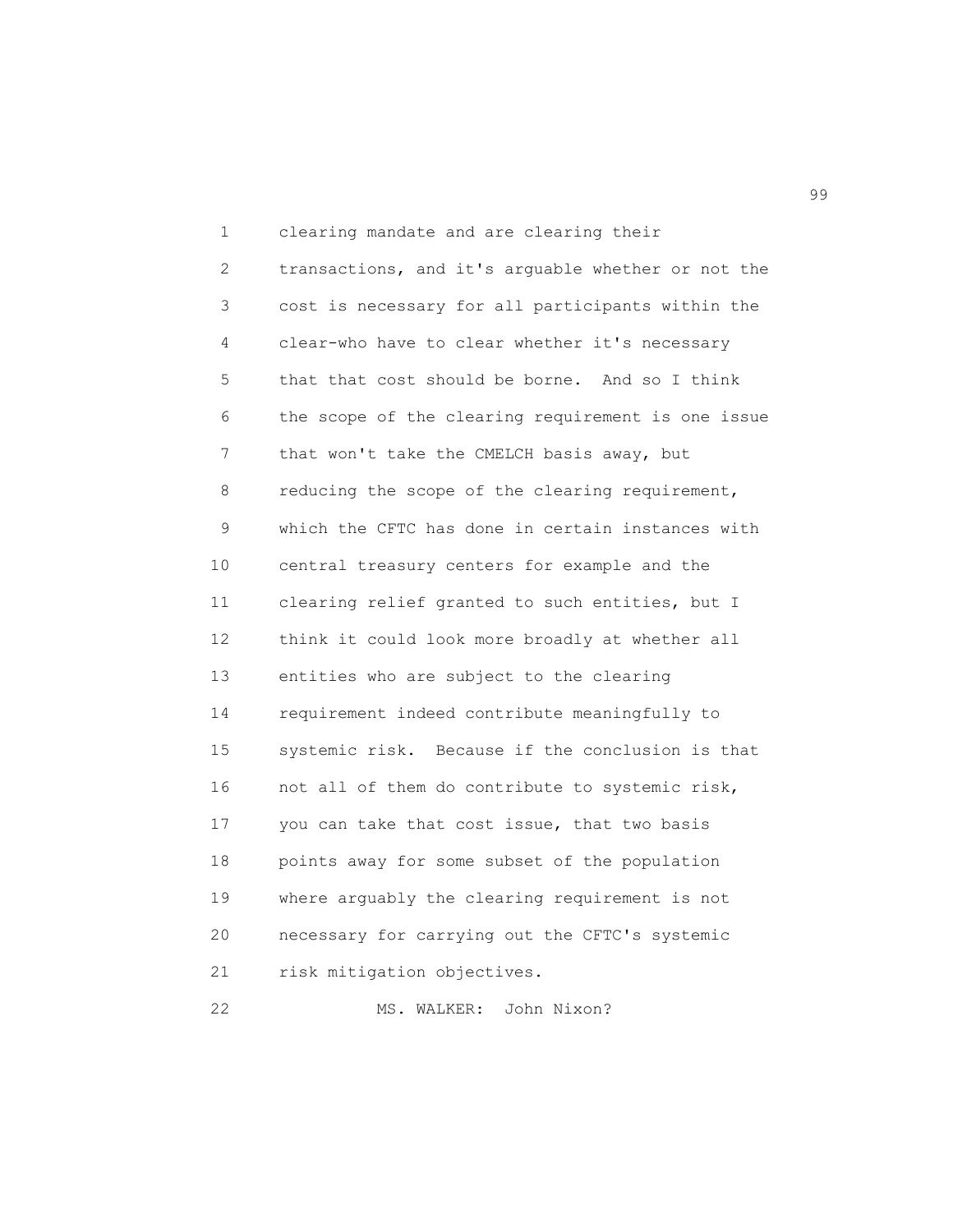1 MR. NIXON: Thank you. First of all 2 Sharon, I apologize for my tardiness, but one of 3 the embedded rules in footnote 88 is that Delta 4 doesn't fly in the rain anymore. (laughter) I'd 5 like to make two comments. Actually the first 6 comment I would agree with. I just make a comment 7 with what Isaac and Rana said. You know there's 8 no doubt that liquidity is episodic in every 9 single market. Whether it is 1995, 2005, or 2015, 10 you are not going to be able to come up with a 11 single definition of what liquidity is in a 12 marketplace. It changes every single second of 13 the day. And so it is very hard to measure it, I 14 think, from any quantitative perspective. But I 15 would say one other thing. That prior to the 16 financial crisis, I don't think that people 17 recognized just how big the banks were in trading 18 in the marketplace. I don't think people 19 recognized -- and I'm not saying this was a bad 20 thing, it was probably a good thing -- but they 21 were a big part of the marketplace. I'm not sure 22 we measured what that part of the marketplace was,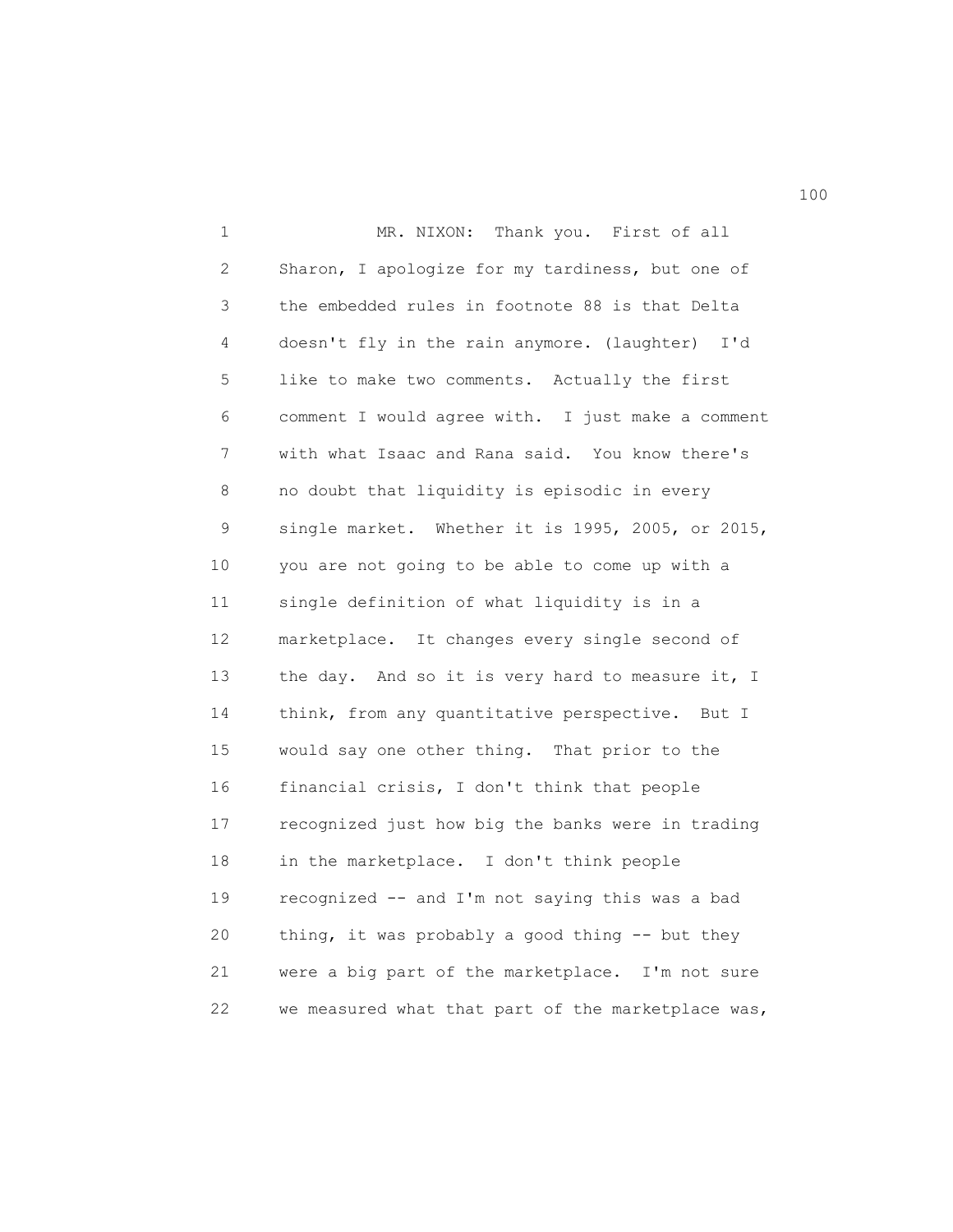1 but maybe it was 25, 30, I don't know what 2 percentage it was. But it was a big part of the 3 marketplace. And over the course of the last five 4 or six years with the financial crisis and the 5 changes that have come in place, and whether it's 6 the cost of capital or it's the rigor around 7 regulatory, legal and compliance, or whether it is 8 the fact that you know the Volker rule is being 9 implemented, or banks just do not want to take 10 risk, because they don't feel they're getting 11 rewarded for it. You have removed a big part of 12 the liquidity that was in the marketplace. When I 13 say -- the market is less liquid than it was 14 before because there is an absence of a major 15 player that was that there previously. If you 16 have five men on your hockey team and you're 17 playing against another five men, and you take two 18 guys off the ice, and play four on four, the game 19 changes. It gets faster. It gets more 20 unpredictable. And I think that we have to 21 recognize that the marketplace that you live in 22 today is not going to be as deep and liquid as the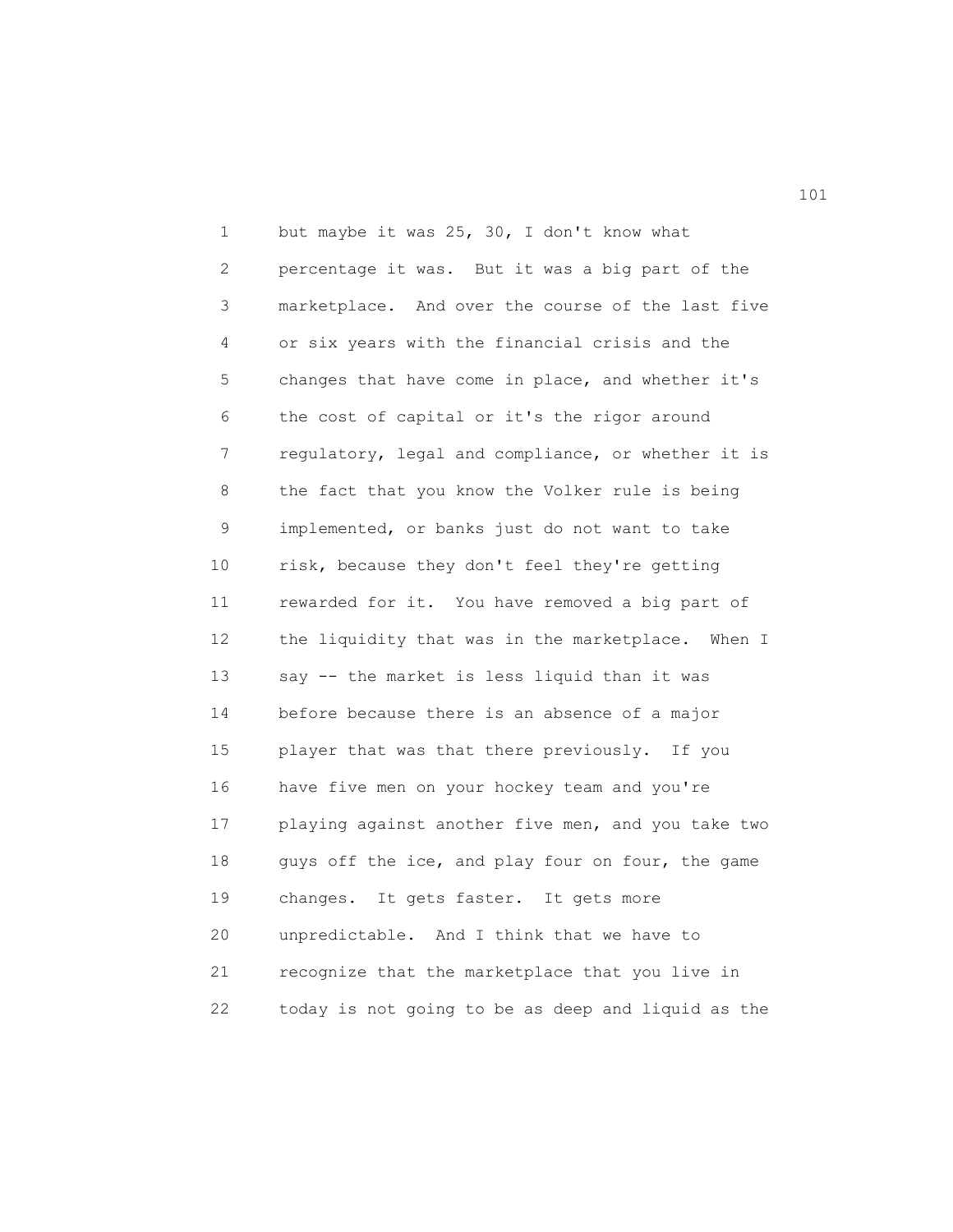1 marketplace that we lived in before, and the main 2 reason is, the components and the ingredients that 3 made that market liquid have gone. They've been 4 changed. And the introduction of some market 5 makers is very very welcome, as Isaac has said and 6 others that are there. But they're not going to 7 fill the void of what has been probably taken out 8 of the marketplace. And therein will lie the 9 problem, when you have to have hedging done over 10 the course of the next couple of years when 11 markets move. It will be more difficult than it 12 was before because there will be less people that 13 will stand in there and take the other side of the 14 trade. 15 MS. MCLAUGHLIN: Bill Hale? 16 MR. HALE: Thank you. I can't really 17 express the thoughts on market liquidity better 18 than John just did, so I don't want to attempt to 19 do that, although Delta does fly in the rain. It

20 just takes 12 hours to make a two hour flight. I 21 can tell you that from last night. (laughter) 22 The area that I'm most familiar with are really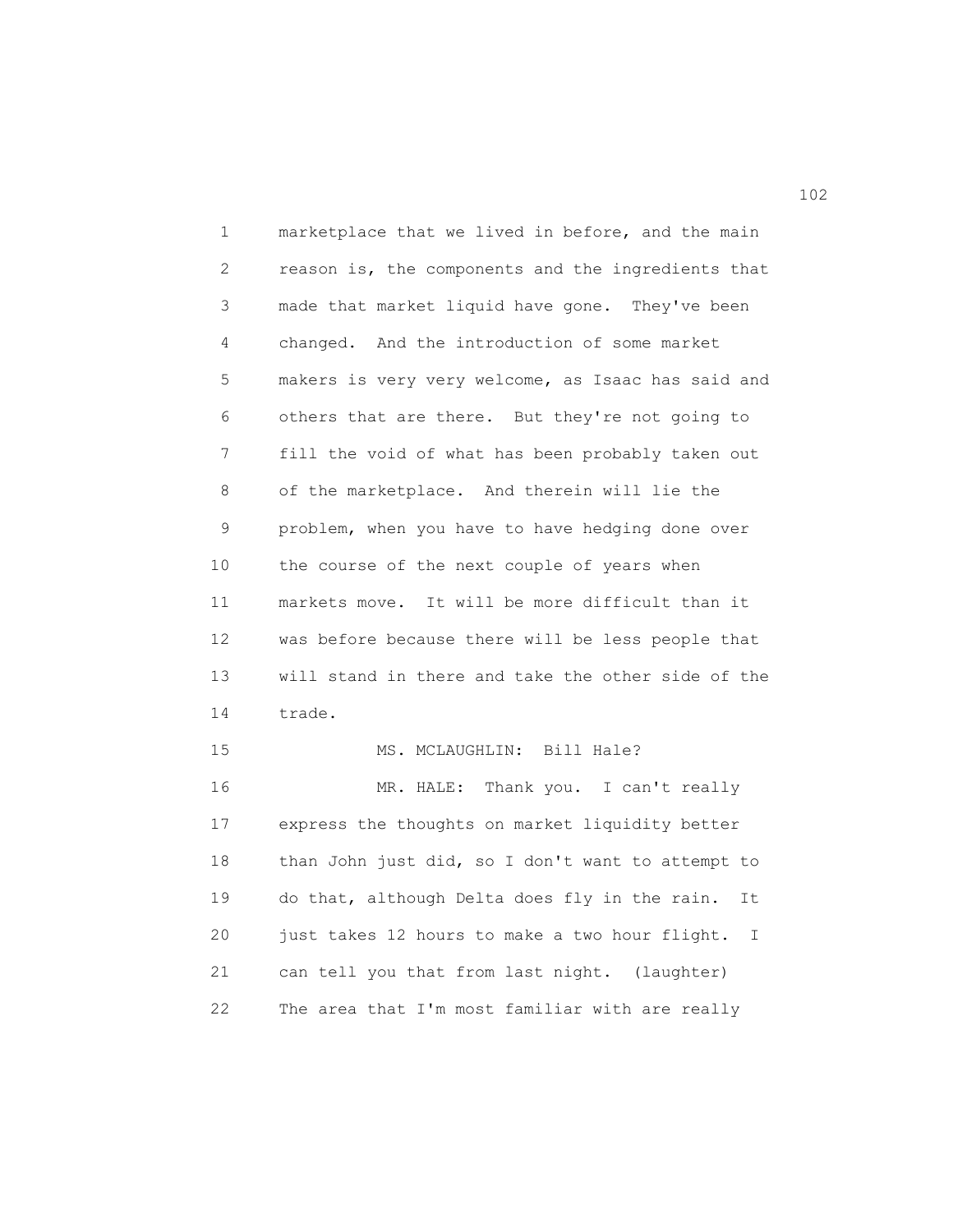1 the Ag markets and all I can say is, on a daily 2 basis, from how we're able to manage our risk -- 3 how we manage risk for our producers, or our end 4 use customers and also provide price discoveries, 5 I feel like the liquidity is there today in Ag 6 markets to really do that and in a fairly good 7 fashion. But we are becoming increasingly 8 concerned about a number of rules and regulations 9 that can affect liquidity of individual markets. 10 One of them is the issue of the FCM market and 11 Commissioner Giancarlo articulated very well -- I 12 read his remarks this morning. I couldn't have 13 written it better than he did. So that's a big 14 concern. We also have lots of unknowns on the 15 positional limits rule and some of the issues that 16 FCMs are facing on capital regulation. So I think 17 there's a lot of unknowns yet for the Ag market 18 that are yet to be seen but I think today we have 19 the price discovery and the ability to manage our 20 risk on a fine basis at the moment now. Is that 21 going to change? It's yet to be seen.

22 MS. MCLAUGHLIN: Andrew Lo? 4: So I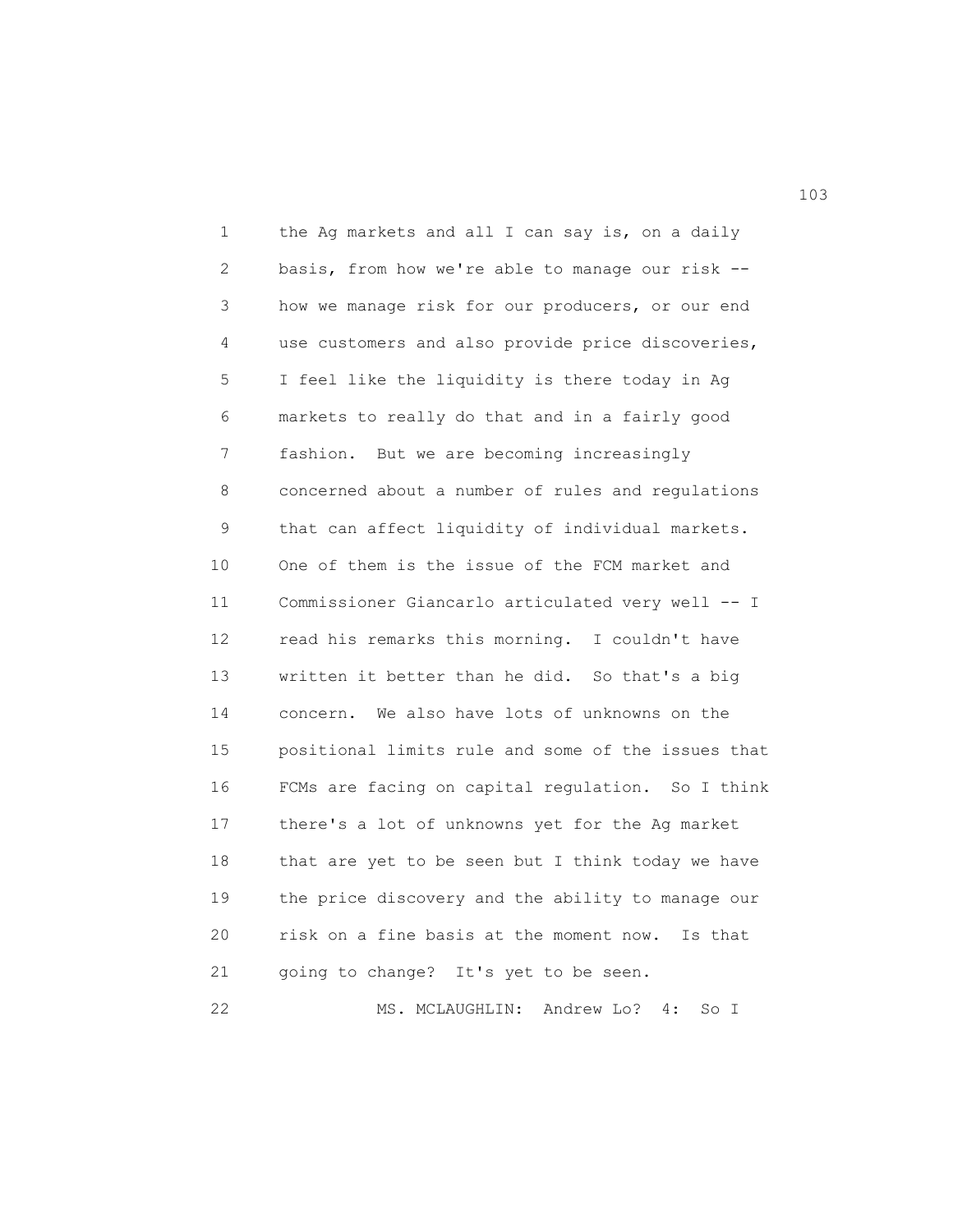1 want to comment on a theme that's been raised by a 2 few of the panelists as well as the committee 3 members, which is the fact that liquidity is hard 4 and perhaps impossible to measure. So I want to 5 first start by agreeing with Isaac Chang that you 6 can't manage what you don't measure. And so it's 7 absolutely of paramount importance to measure 8 liquidity, but where I'll push back on his and 9 other comments is the claim that you cannot 10 measure it. I strongly disagree with that and 11 would be happy to volunteer the services of my 12 students and colleages at MIT, if you send us the 13 data. We will come up with measures of liquidity 14 for you. The reason that I think there is a bit 15 of a misunderstanding about the nature of 16 liquidity is because liquidity is not a single 17 concept. It's much like personal health. A 18 person is healthy, is a very vague statement and 19 it's because, from the academic perspective, there 20 are three qualities of liquidity that really make 21 up the definition. A security is liquid if it can 22 be traded quickly, if it can be traded in large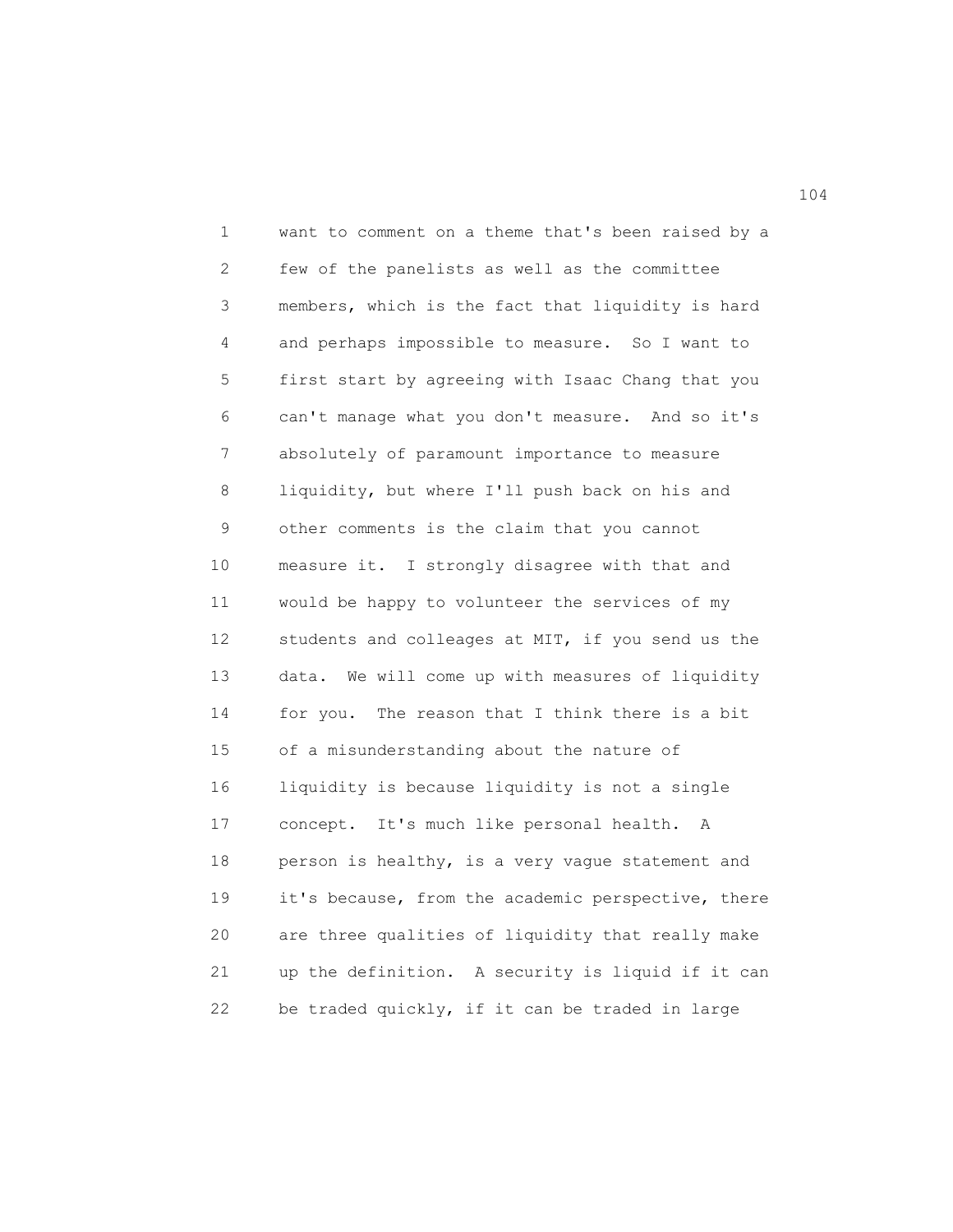1 size and if it can be traded without moving 2 prices. Those are the three characteristics that 3 define liquidity -- price, time and size. That's 4 it. And so, the reason that you have different 5 definitions for liquidity, or so it seems, is 6 because different markets have different 7 characteristics of price, time and size. But it 8 doesn't mean that it's hard to measure, it means 9 that you have to use a three dimensional object as 10 opposed to a one dimensional object. And it's 11 paramount to use those three dimensions in 12 different markets, because what we're seeing I 13 think, is a change in the ecosystem of the 14 financial markets with respect to liquidity, and 15 Rana pointed that out by observing that some 16 markets are becoming more liquid because other 17 markets are less liquid and the capital is flying 18 from one to the other.

19 So I want to first offer that we, I 20 think, can measure liquidity if we are willing to 21 be a little bit more expansive in how we think 22 about it. And if we have the data to be able to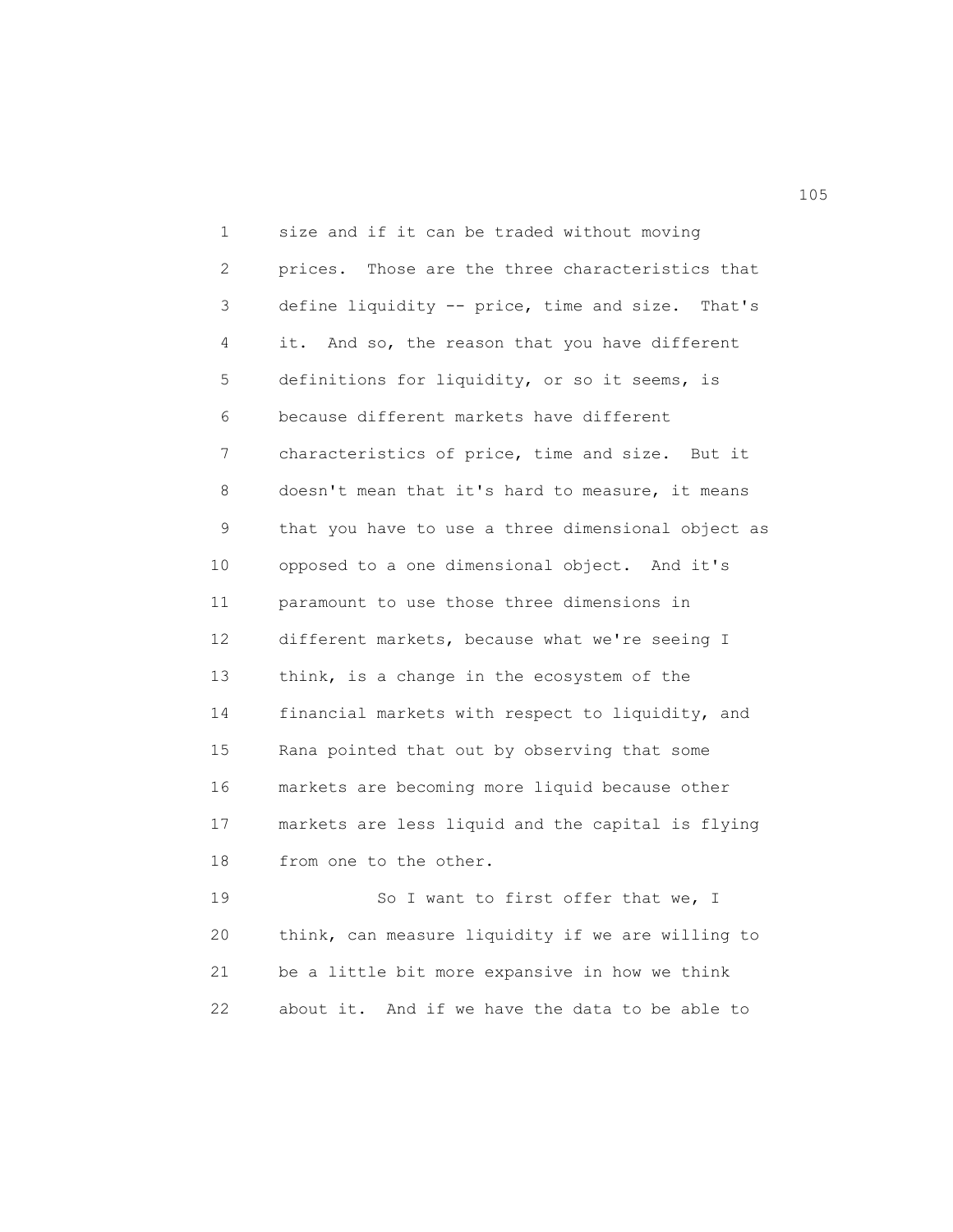1 apply to it, and that Tom's comment is absolutely 2 correct, that liquidity changes over time and 3 circumstances. It doesn't mean it's impossible to 4 measure. It seems that we just have to do a 5 little bit more work and I think there are a 6 number of us in academia that would be happy to 7 help out.

8 The second comment I want to make is 9 about that eco system. I think that the 10 characteristics of liquidity have changed. Part 11 of it is intentional. The fact that capital 12 requirements are higher, many would argue, is a 13 feature, not a bug. However, there are some 14 unintended consequences of the change in the 15 eco-system and we've already heard some comments 16 about how the sell side has changed thanks to 17 Volker and the fact that now, we no longer have 18 designated market makers. But I think a more 19 important confluence of events is the combination 20 of technology and how it's interacted with 21 participants in the marketplace. It's true that 22 we now have a larger proportion of counter parties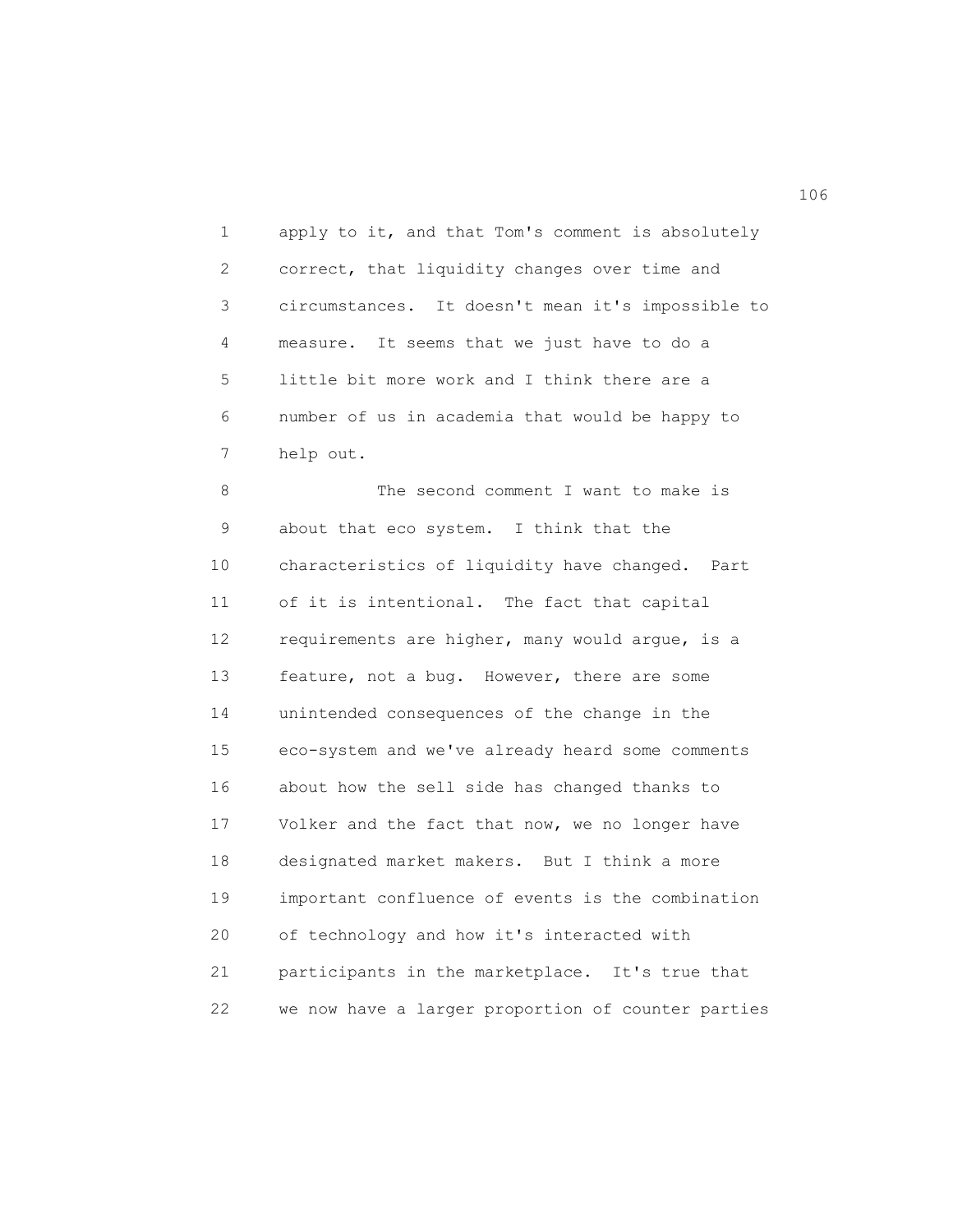1 that are trading as so-called fair weather 2 friends. They can pull liquidity at a moment's 3 notice. But part of the reason that that happens, 4 is because we've got technology that really has 5 facilitated the ability to be able to move 6 liquidity around much more rapidly. And just like 7 we have the flash crash, and now multiple flash 8 crashes in different markets, that's a symptom of 9 this fact that we can move liquidity at a moment's 10 notice. So I think that it's important for us to 11 study the entire ecosystem, to try to understand 12 not only how to measure liquidity but who the 13 participants are in the marketplace and what their 14 incentives are for providing liquidity and how 15 quickly they can withdraw it before we can 16 understand whether or not liquidity is something 17 that can be managed and what the appropriate 18 remedies are for dealing with regulatory 19 oversight. 20 MS. MCLAUGHLIN: Thanks. Just following

21 up on the point of the need and the importance of 22 measuring liquidity, for those of you who do think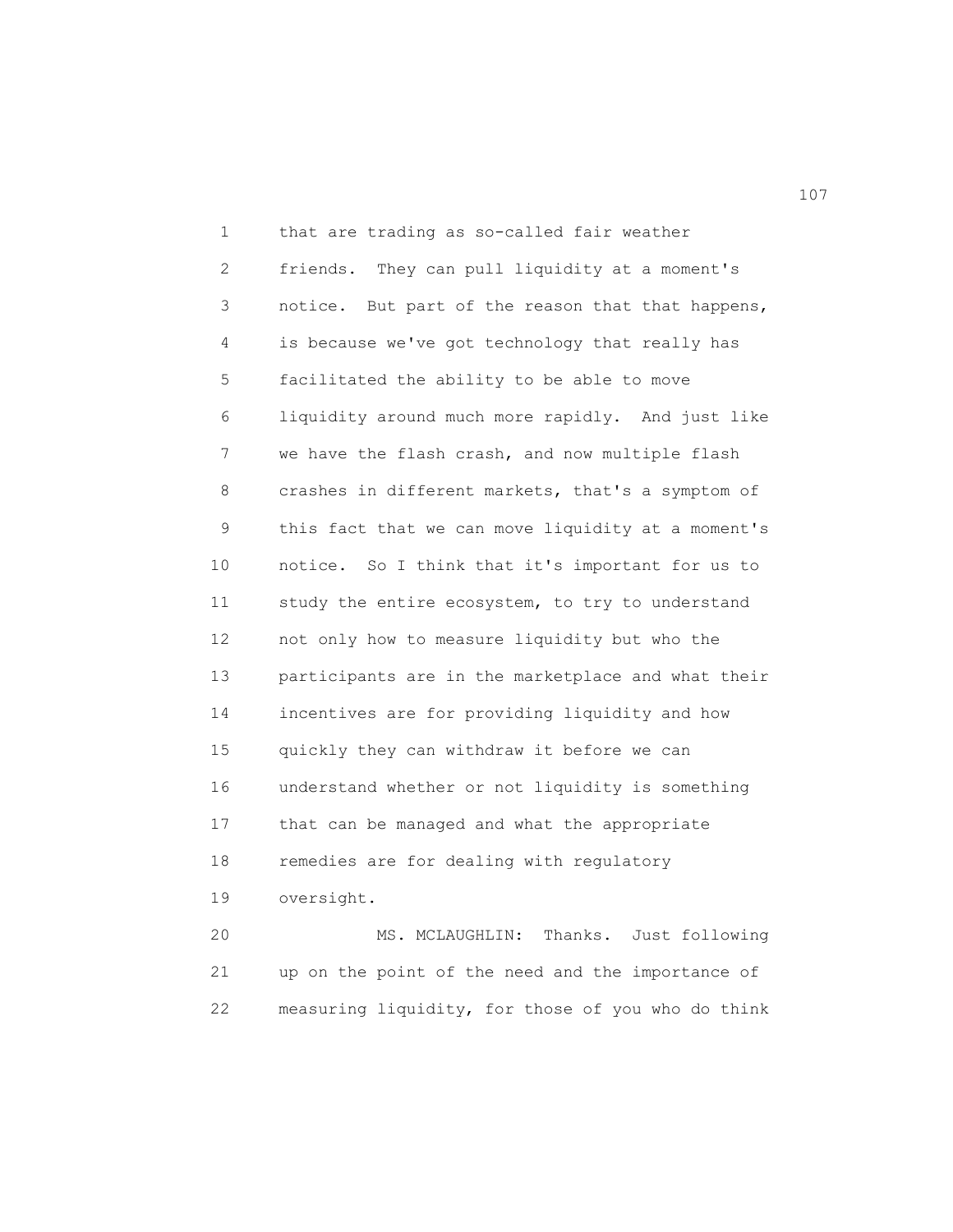1 about metrics of market liquidity in the markets 2 that you're active in, I think it would be helpful 3 for us to hear a little bit more about just the 4 fact pattern on the ground right now, in terms of 5 where is liquidity, maybe decreasing from recent 6 past, increasing, whether how you see linkages 7 between different segments of markets. So I think 8 I'd particularly welcome any comments on that, 9 because I think that's a question that we have, 10 and it's very difficult, not as a practitioner to 11 see exactly what's happening. 12 MR. CUTINHO: I'm sorry, my name is 13 Agenda for today (laughter) Because I don't have 14 a name card. That was my joke. I don't have a 15 Delta one. (laughter) So I don't think I -- 16 before I answer your question very directly, I 17 think I want to make a subtle point on two 18 perspectives. One is we, while Professor Lo and 19 his team are measuring liquidity, there's one

20 thing we all can agree on, is we need to make sure 21 that markets have a diversity of participants and 22 access for these participants. I think to Rana's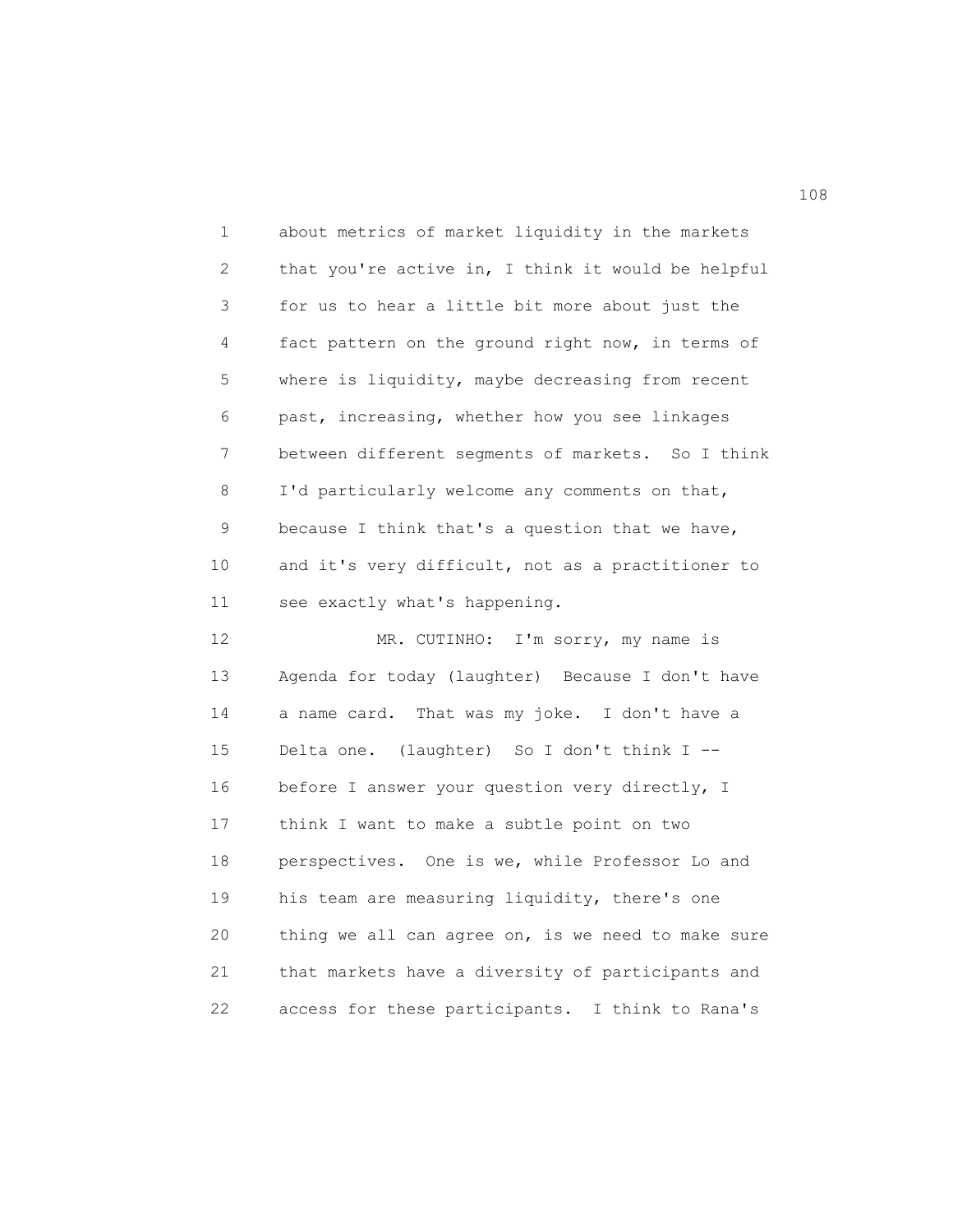1 point, what has happened with some of the rules -- 2 some are well intended, some have -- we don't 3 understand what the intentions are. Well, what 4 some of the rules have done is, for brokers or 5 intermediaries that provide market participants 6 access to markets, they have made it really 7 expensive. In effect, some of these clients are 8 losing their access to the markets. Now of 9 course, we are asked questions, can you quantify 10 it? There is news out there. There are changes 11 in prices, one. You know there are institutions 12 that have rejected about 100 of our hedge funds 13 from accessing markets. That's another anecdotal 14 evidence. Of course I think as a group we could 15 work and we could give you a list of market 16 participants who are rejected access, but that is 17 one thing that we all have to worry about. If our 18 intent is, you know, you want vibrant markets, 19 with broad diverse participation, okay, of course 20 you can measure these things, but we have to make 21 sure that we don't put in rules or structures in 22 place that limit participation. And we feel that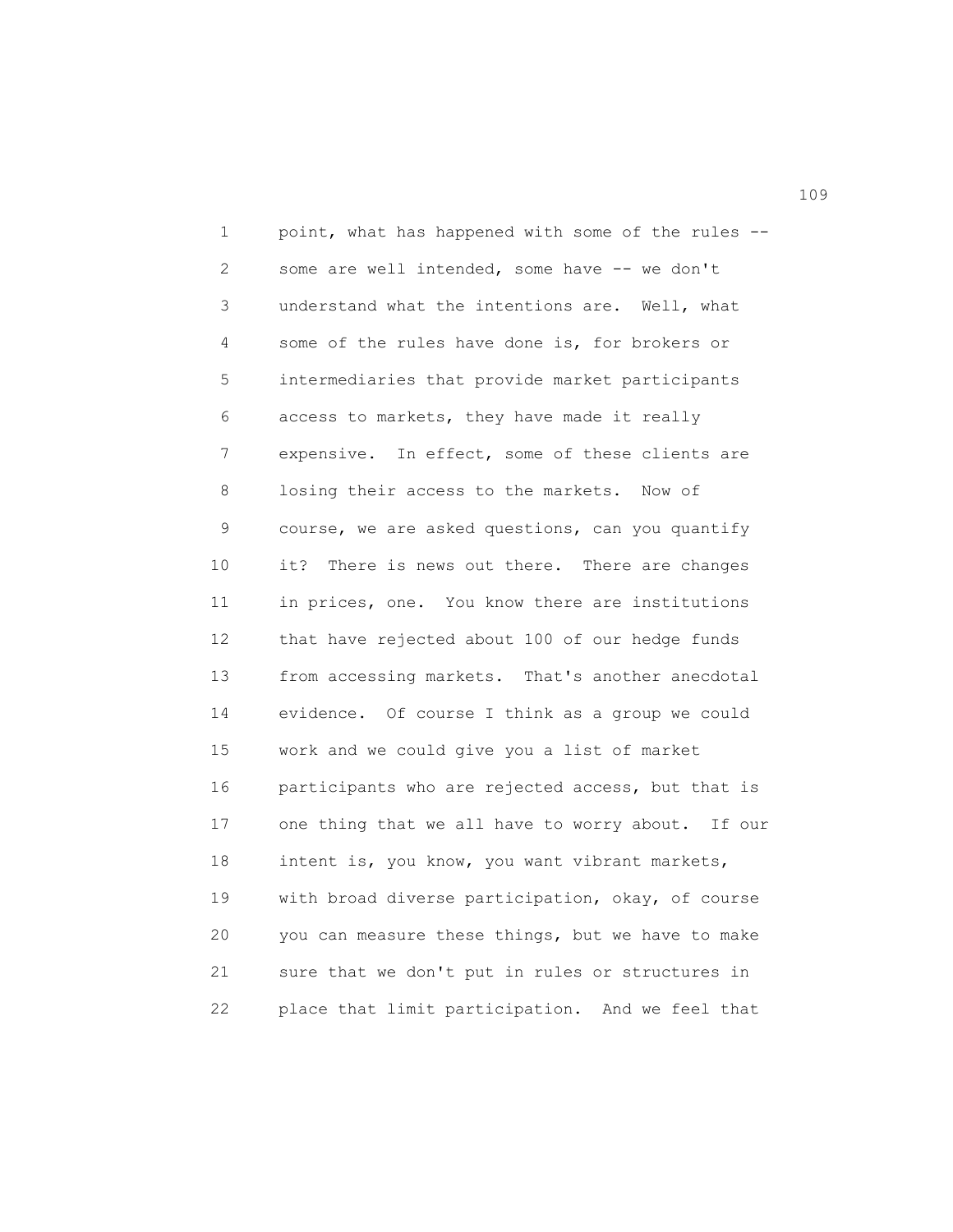1 some of the leverage ratio rules and the way it is 2 applied for client clearing really impacts that. 3 The second thing, I don't know where 4 this discussion about CME, LCH basis is going, but 5 some of this is an outcome and everybody is 6 looking for a cause, right? And we don't know 7 what the cause is. We've been told in some of our 8 discussions that there is a general imbalance in 9 clearing between payers and pay fixed and received 10 fixed players. So issuers of debt are natural 11 receivers of fixed rates. And one of the theory 12 goes that since these participants do not have to 13 participate in clearing, it creates a bifurcated 14 market, a cleared market and an uncleared market. 15 I don't know if that is the cause of this, but one 16 thing that we have to  $-$ - I want to speak to, is 17 essentially this. Client choice is of paramount 18 importance, okay? And it has led to 19 transformation in this market, as Isaac pointed 20 out. It is a much better place than it was in 21 2008. Even in the clearing world, things have 22 transformed. Real time clearing is in place, and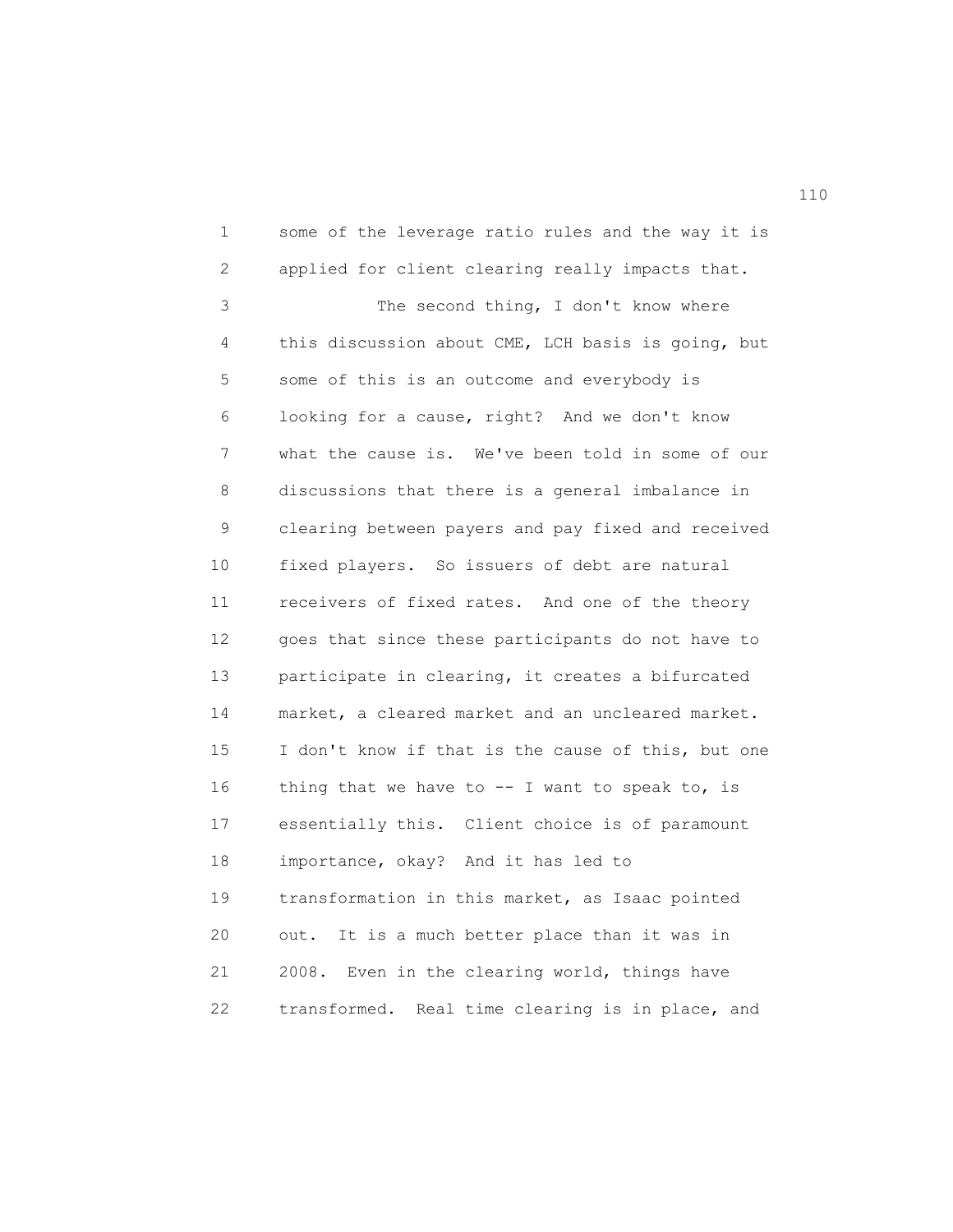1 non- enmity of execution code executing counter 2 parties to clearing members is in place, netting 3 compression or coupon blending, and transparency 4 in the market. So all these are good things. So 5 I don't think this should be a reason to start 6 discussing better client choice, is the problem. 7 So it is important for us to note that the basis 8 is just an outcome. It's important to understand 9 where it's coming from. I don't have all the 10 answers to look at it.

11 Now answering your question directly. 12 I'm sorry I'm taking such a long time. As far as 13 liquid central limit order books are concerned, 14 there are things that Isaac mentioned that can -- 15 that are measures. You have depth, size and 16 prices. You can see all of them. If you look at 17 all the three dimensions that Professor Lo pointed 18 out -- time, size and price, you can see that very 19 transparently in the market in real time. That, 20 and that is basically what is attracting a lot of 21 market participants. I think you have similar 22 structures in non-central limit order book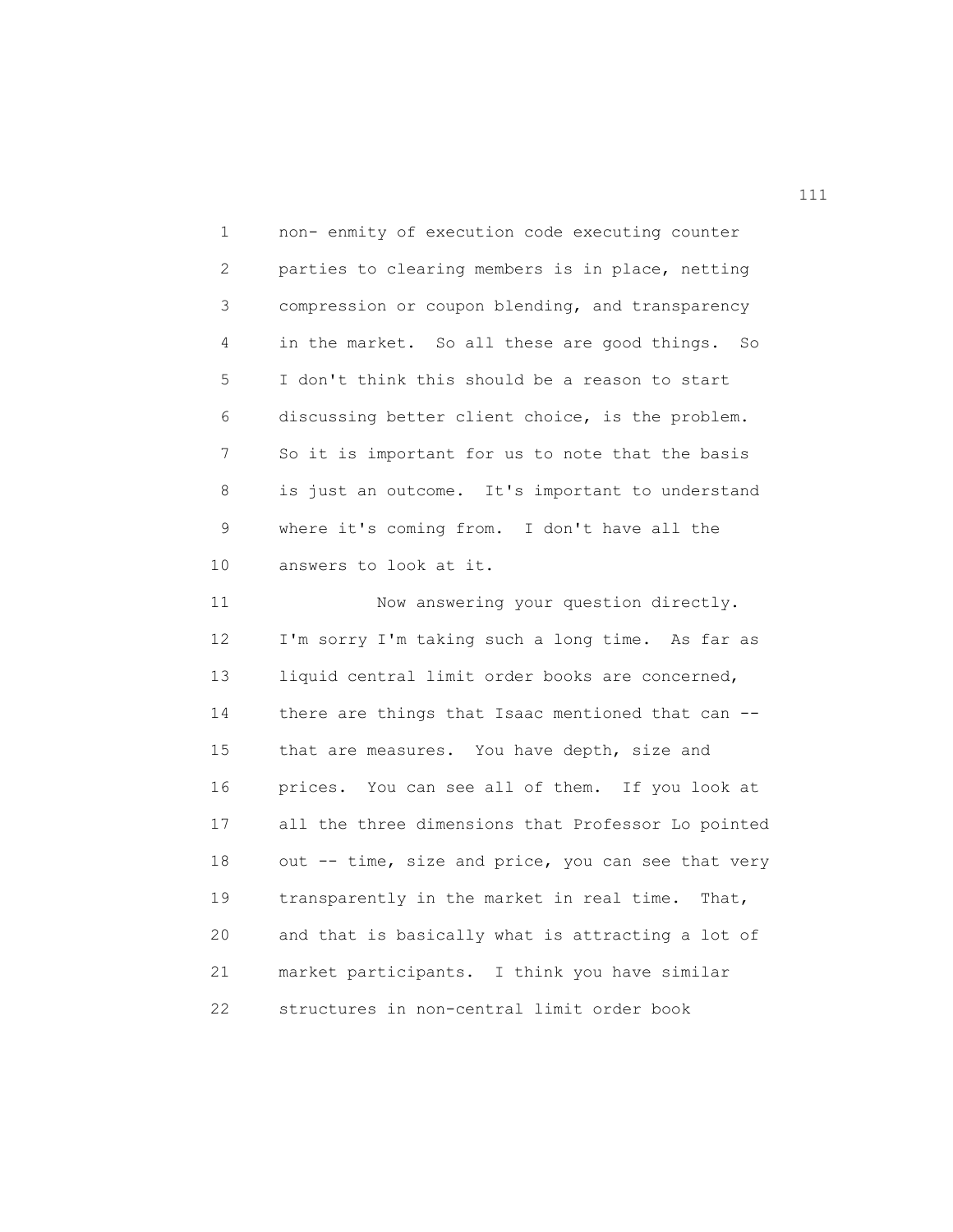1 markets. We are not suggesting that all the same 2 structure applies to everything. But the problem 3 with measuring the impact is the question you're 4 asking. The problem is, some of these impacts 5 have taken several years to play out. So you have 6 to go back in time and see what the implications 7 are, the changes and trends are. It's very 8 difficult to look on a real time basis and come up 9 with -- this is the impact to liquidity and this 10 is the cost. 11 MS. MCLAUGHLIN: Kristen Walters? 12 MS. WALTERS: Thanks, so just thinking 13 about liquidity. So certainly we've seen the 14 nature of liquidity change over time. I don't 15 think that we've experienced as an asset manager 16 significant changes in our ability to access 17 markets. But certainly the way that we do it has 18 changed. So in the context, while bid-offer 19 spreads may not have changed as materially as we 20 would have expected, we do have to transact in 21 smaller lot sizes, and there are pockets of 22 illiquidity and certainly vol a vol which is more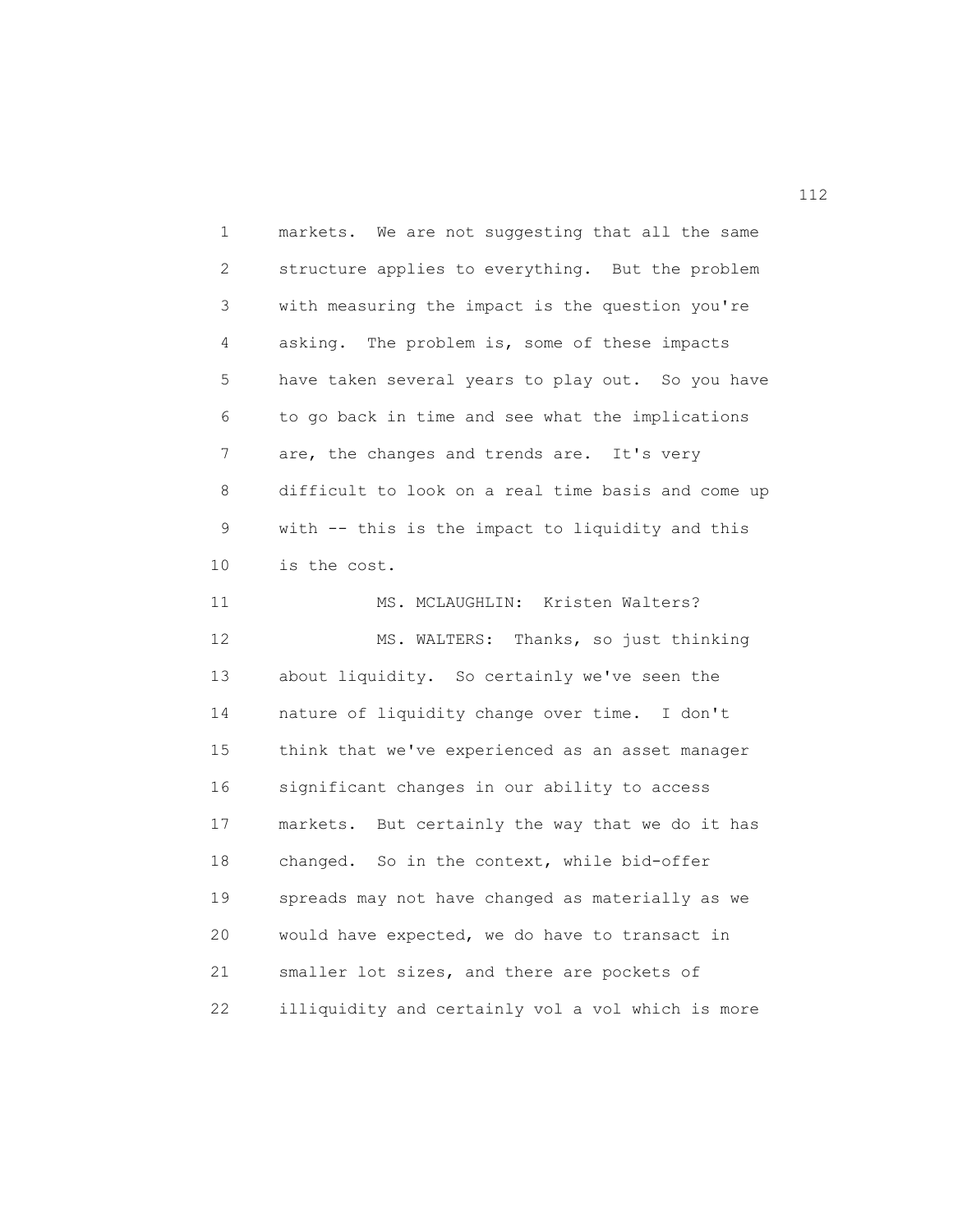1 difficult to measure as a significant issue. 2 We've adapted our trading infrastructure and 3 process to address this and it works largely well, 4 but I think it's very important to talk about 5 capacity. From our perspective I think we think 6 of capacity as being more of an issue than 7 liquidity.

8 So Andrew talked about kind of the 9 price, time, and size factors allowing you to 10 measure liquidity and that's true. And we use -- 11 you know we've developed transaction cost models 12 as have others to use that information to 13 determine market impact of trading, size that we 14 can move, days to liquidate and so-on and 15 so-forth. And those measures work very well in 16 what we've called in previous sessions kind of 17 peace-time or normal markets. What happens is 18 they don't work very well at all when the market 19 is highly illiquid. So, and at those times, 20 capacity becomes a very major and I think from my 21 humble perspective, difficult thing to monitor. 22 So when markets are no longer liquid,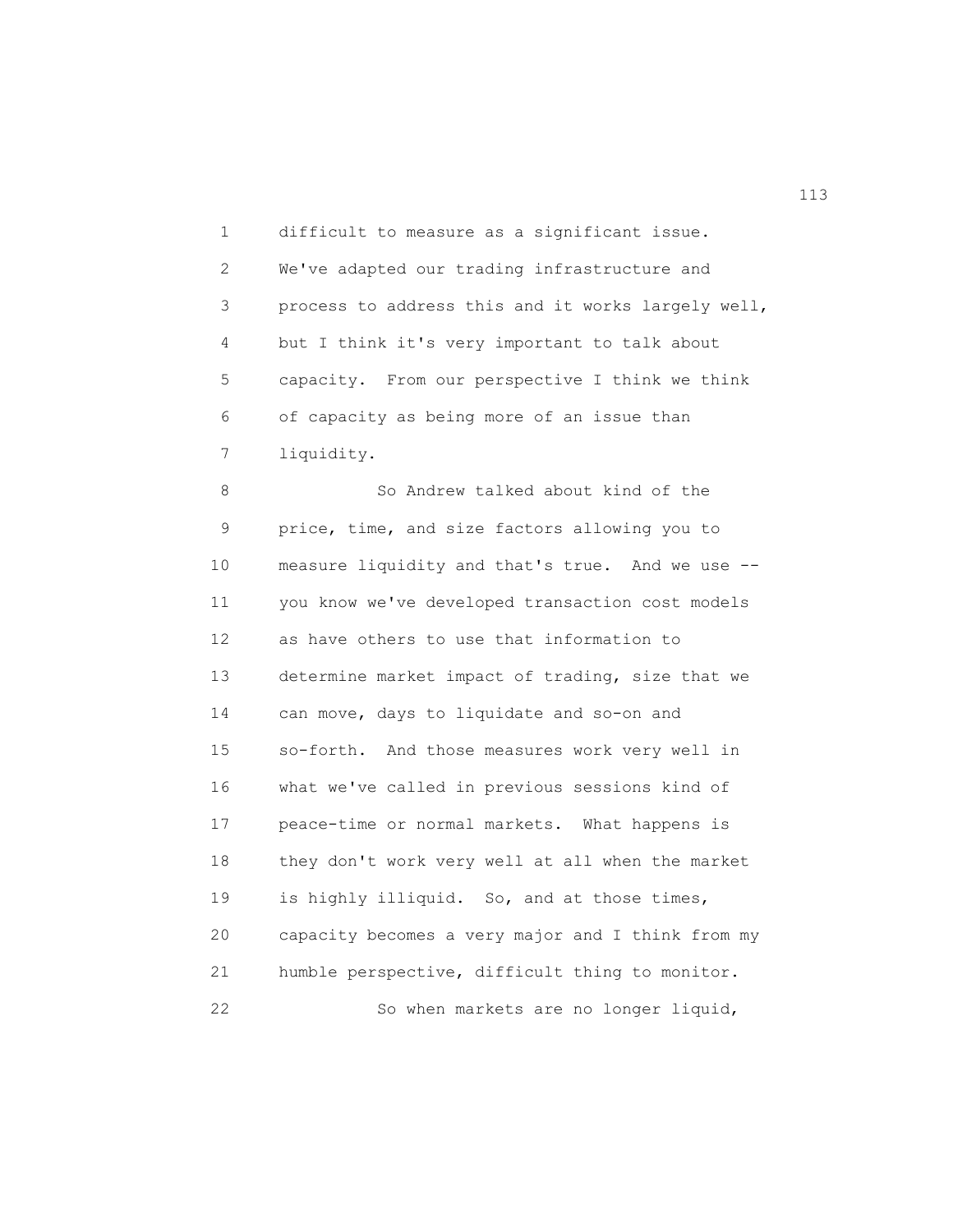1 and they're very illiquid, capacity is something 2 that is very difficult to quantitatively measure. 3 So Andrew, certainly, if you have any ideas on 4 that, we would welcome it. The other place where 5 I think we see capacity as an issue and we talked 6 about this in the inaugural discussion we had 7 about you know CCP risk. So, absolutely there has 8 been an impact on clearing members and FCMs from 9 the capacity perspective of increased regulatory 10 limits on liquidity, leverage, RWAs, and that 11 impact is very real. I think Emily talked about 12 the difficulty of a clearing member stepping in to 13 support another clearing member in the instance of 14 a default. Similarly, I think we believe there 15 are similar issues around concentration of FCMs 16 and the impact on liquidity. Absolutely, 17 regulatory capital and other requirements impact 18 the ability of large banks that are acting as FTMs 19 to function in the market in a way where they 20 actually earn sufficient return in capital to 21 their business and have the balance sheet that is 22 actually available and useable when there are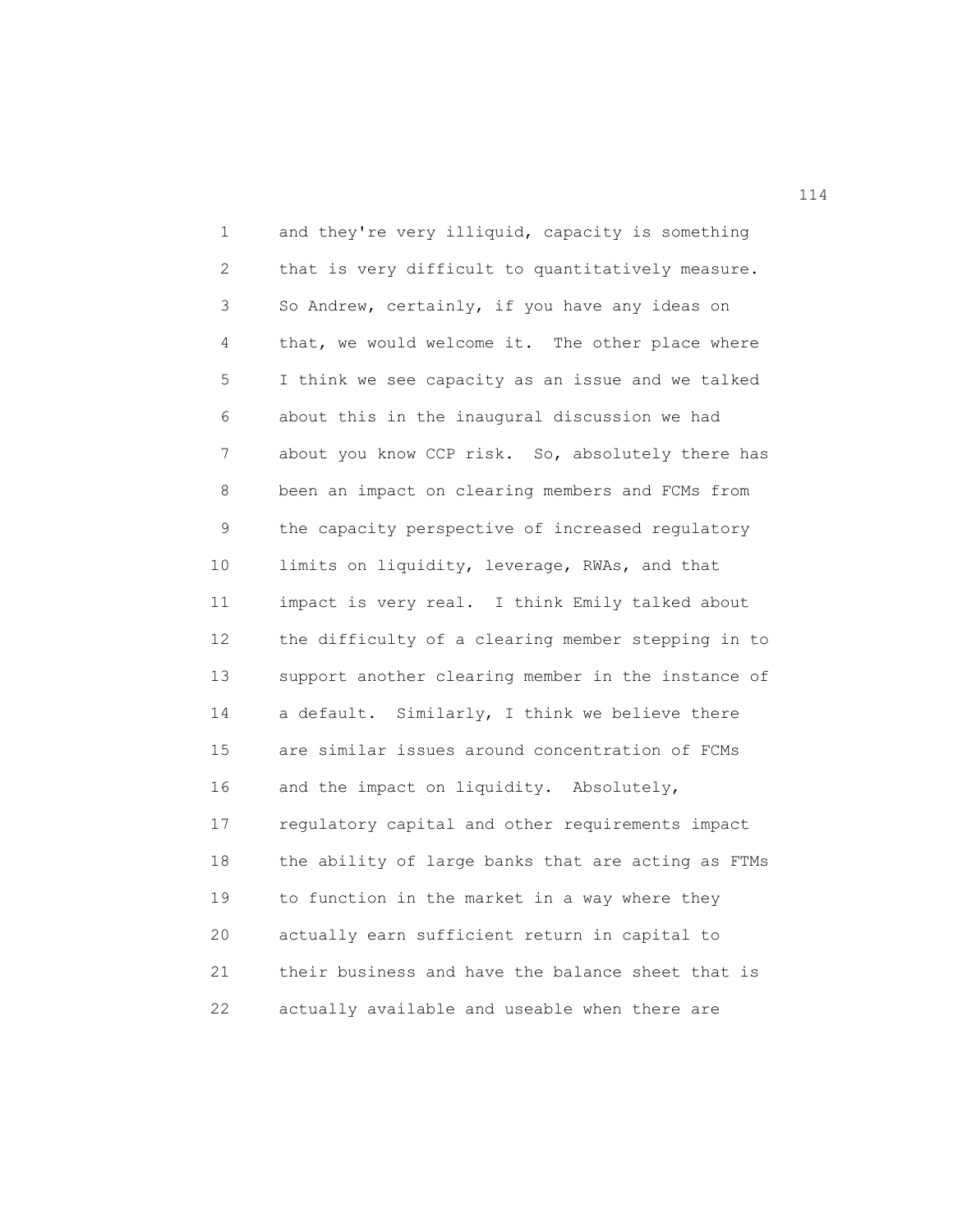1 liquidity issues. So I would welcome other's 2 thoughts on that, but it's certainly something 3 that we're concerned about and spend a lot of time 4 thinking about.

5 MS. MCLAUGHLIN: Anat Admati? 6 DR. ADMATI: Thank you, there are a 7 number of terms that have been thrown around here. 8 So I want to try and head back a few things. I 9 actually spent a lot of the first part of my 10 career thinking about market liquidity, and so 11 this word, that's thrown around and then you have 12 other related words, needs a little bit of a 13 clarification. Why is size mattering? Why all 14 these things? Well, the treasury market is very 15 different than other markets because there's more 16 uncertainty about the value, potentially by the 17 counterparty, there's more potential for 18 differences in beliefs. And stress time means 19 people might get nervous about asset or 20 counterparty and things change because there's 21 different information and so counter parties are 22 not willing to -- not agreeing quite on what the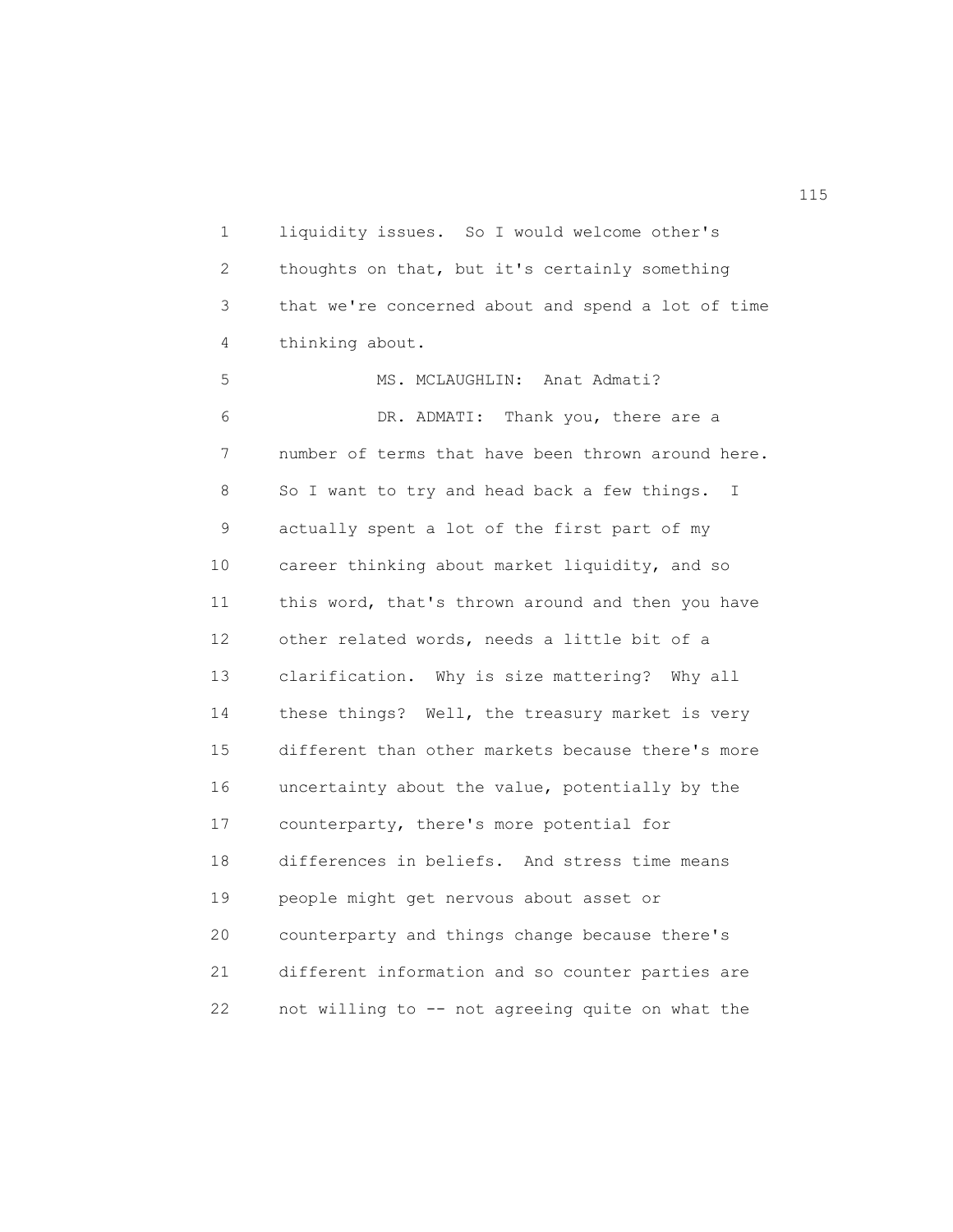1 thing's worth or having their own funding problems 2 or some kind of credit crunch.

3 So there are many reasons why liquidity 4 might evaporate in a market. And they go to some 5 level underneath some exogenous sudden thing. 6 They have an economic meaning. So liquidity is 7 something that everybody loves to have. But you 8 have to think about what it must be at a given 9 time, what it is, and it is what it may have to 10 be. So that's a little bit about market liquidity 11 and there's more there to discuss. Then you get 12 to the point of liquidity requirements. And 13 there, I'm not a big fan of those requirements. 14 There are a lot of assumptions that are made and 15 they're quite restrictive and costly. And so I 16 can see that they would potentially distort what 17 can happen in markets. One of the things that is 18 definitely wrong in this discussion is that 19 anything to do with leverage which is something 20 that I focused on very strong the last six or 21 seven years and actually beyond, which has to do 22 with capital. That if any of that interferes with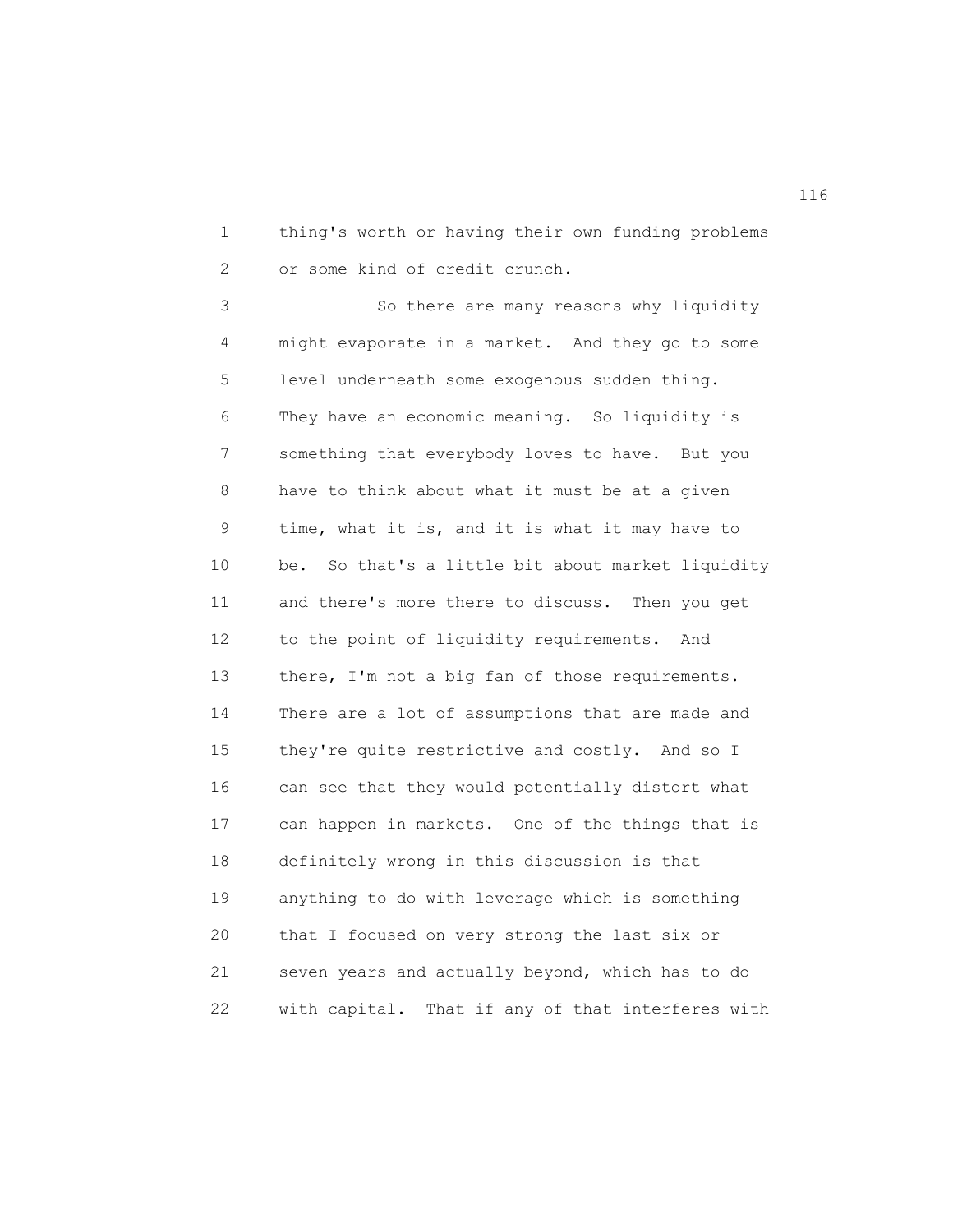1 liquidity at all, if anything that's done there is 2 somehow seems difficult it's because it corrects 3 something that was wrong before. Lots of 4 companies in this economy work with virtually no 5 leverage at all, but there's no reason that any 6 company needs to work at the levels that we're 7 talking about.

8 The fact that dividends are being paid, 9 rests the case entirely. There's nothing that 10 can't be done with equity funding, so any 11 connection that's made here between the ability of 12 the market to provide liquidity, and the leverage 13 of those providing it, is wrong to the extent to 14 the policy context. So on that, I think the 15 connections that are made are wrong. On other 16 things there might be some points, but I think 17 what we must recognize is that liquidity is not 18 something that is a birth-right, it's related to 19 something that we can just kind of demand the 20 world to have. It's about market participants and 21 how they're going to interact in a situation given 22 their information and given environment and we've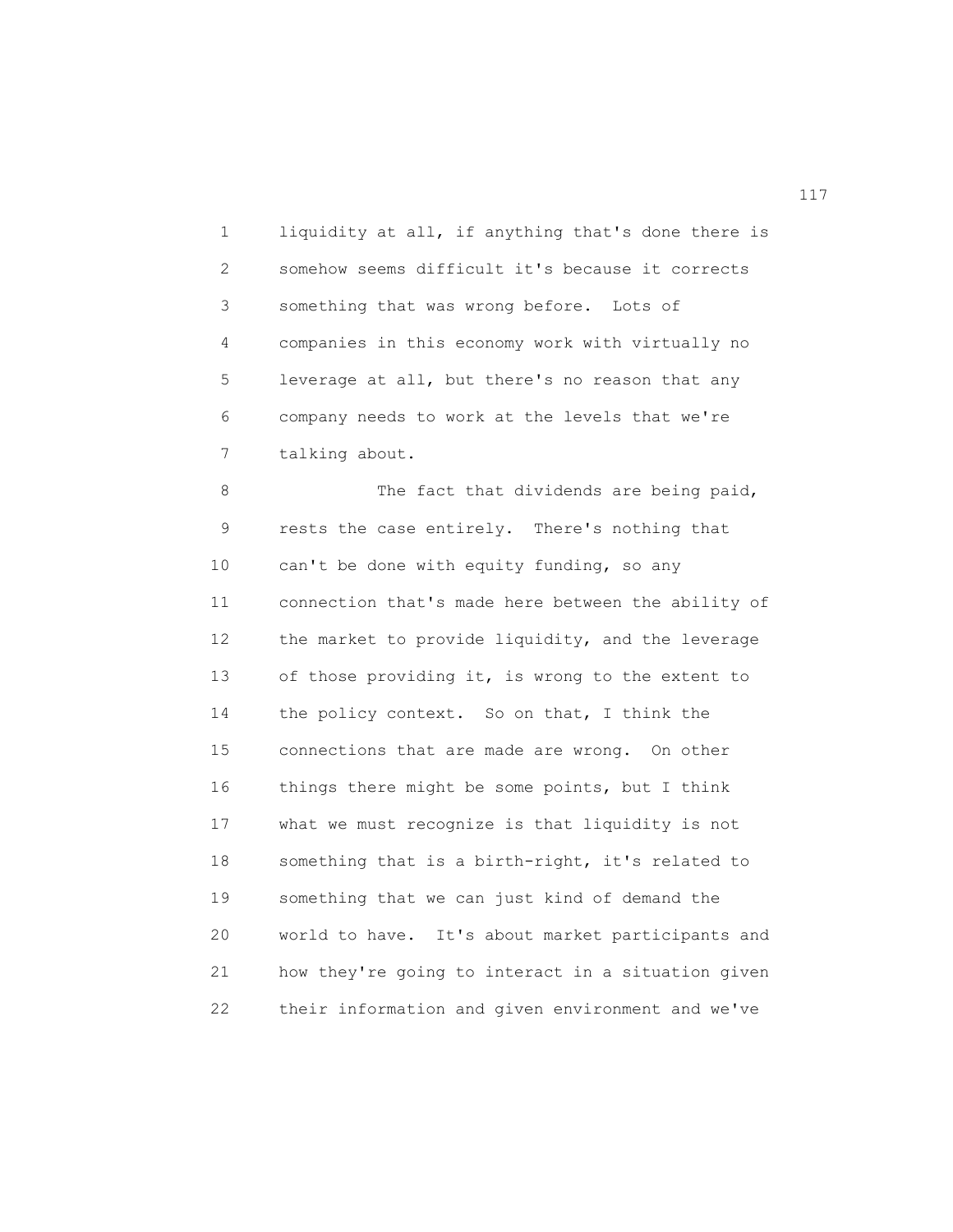1 got to treat it as something that does change with 2 the situation and that's just the way it's going 3 to have to be. 4 MS. MCLAUGHLIN: Jerry Jeske? 5 MR. JESKE: I'm here for the commodities 6 market council which is comprised of a group of 7 end users both in the Ag world and the energy 8 world. The discussion thus far has focused on 9 rates quite a bit and I know Bill mentioned the 10 agricultural world a bit but I'd like to mention 11 the energy world here for a moment and also speak 12 to terms of end user participation in the 13 liquidity pool. I think Susan, you asked a 14 question about linkage and I think it's very 15 important for the commission to see the linkage 16 between of course the listed futures and that 17 which they can't see which is our bilateral swap 18 activities. A couple folks have commented so far. 19 I think Isaac mentioned that linkage earlier, but 20 certainly what took place in the over-the- counter 21 market which today the commission still can't see, 22 is very relevant in terms of liquidity.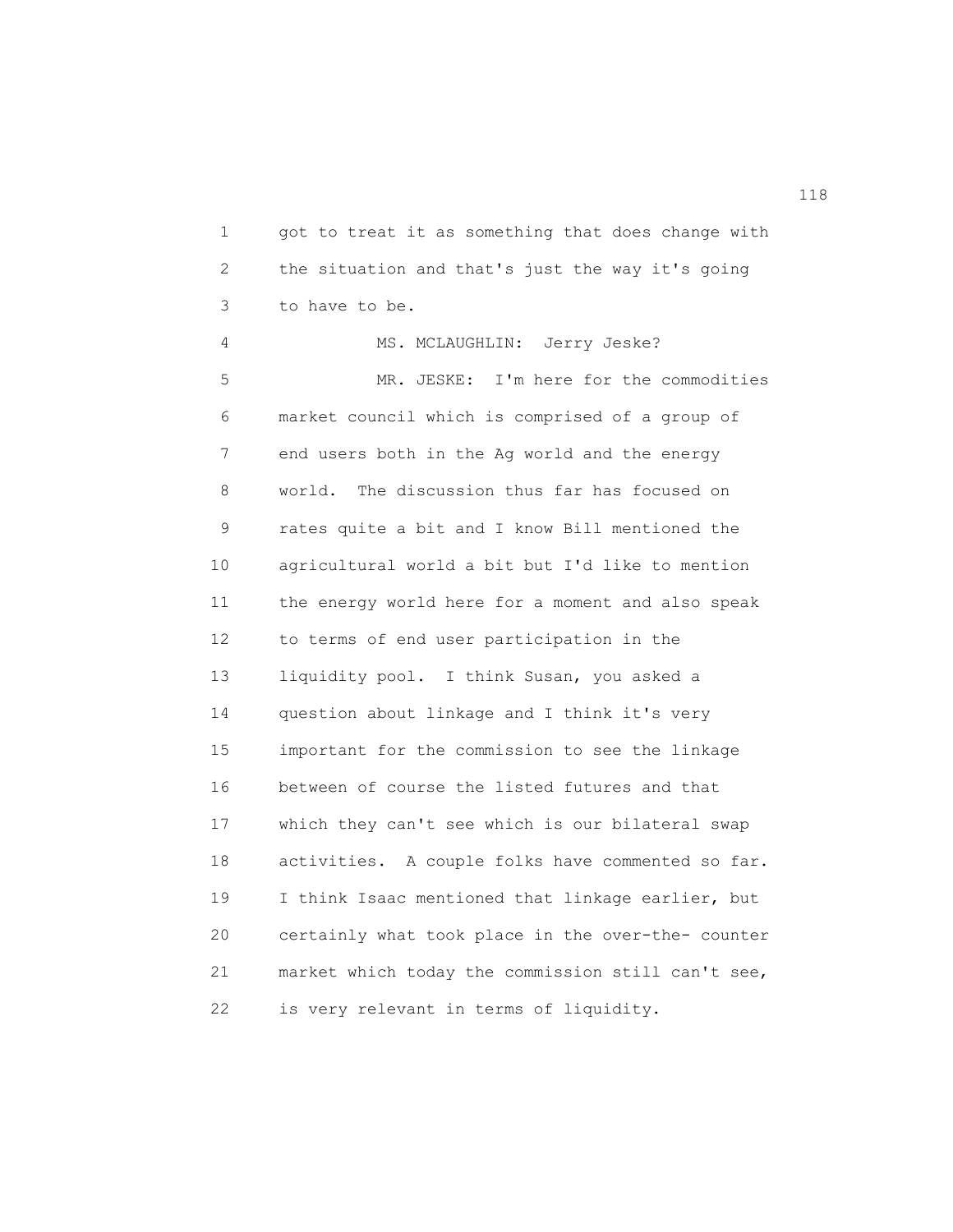1 Juxtaposed to what is existing in the 2 futures and I'll point specifically to Henry Hub 3 for as an example, you look at 2013 Henry Hub open 4 interest, immeasurable for our academics in the 5 world, open interest has fallen from 2013 and 6 Henry Hub to today. And you look at -- I don't 7 think it's any coincidence the regulatory regime 8 that has taken place, whether it's becoming a swap 9 dealer, whether it's becoming under the auspices 10 of the Volcker Rule, or our friends in the Basel 11 Committee who have now added some constraints to 12 the entire process. But that open interest figure 13 is reducing. There may be other reasons for it, 14 but I think that's just a fact that we have to 15 consider. When you couple that with the swap 16 activity which takes place down the curve, I'm 17 talking, 2018, 2019, 2025. It just isn't there 18 anymore. Talk to any of the energy participants 19 who used to make markets or otherwise were willing 20 to commit risk capital because oftentimes when 21 you're building a power plant or when you're 22 investing in infrastructure from the standpoint of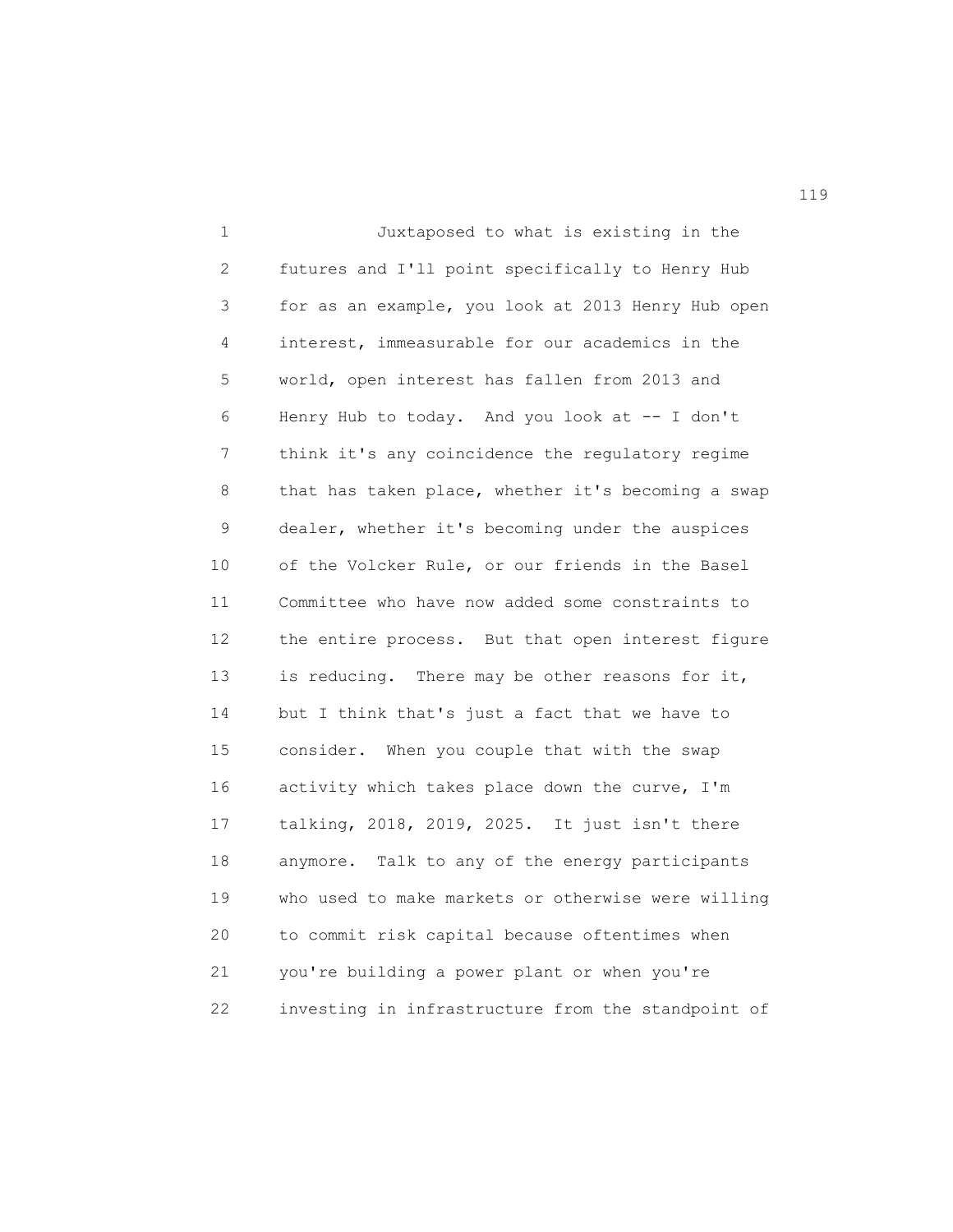1 storage facilities, you have to make these 2 long-term investment decisions. Certainly the 3 liquidity or the ability of folks to take risk in 4 that space is definitely impacted, over the last 5 6, 12 months.

6 I think a couple commenters mentioned, 7 Luke and John, specifically spoke to the lack of 8 bank participation. Well it's clear, many of the 9 banks are no longer in those markets at all. So 10 whether you're talking about long-term oil, 11 natural gas, power markets, all of these long 12 dated commitments that were out there aren't there 13 anymore. So in terms of willingness of people to 14 participate, I think the real concern then is how 15 do we move into a cleared environment? And with 16 the challenges and the lack of FCMs that are out 17 there right now, and the capital constraints, 18 there's some serious concerns I think and I think 19 they're valid concerns when you -- you know you 20 may have some opportunity to create access to 21 clearing facilities that were no longer viable 22 under the Basel Rules, sponsor principal is one,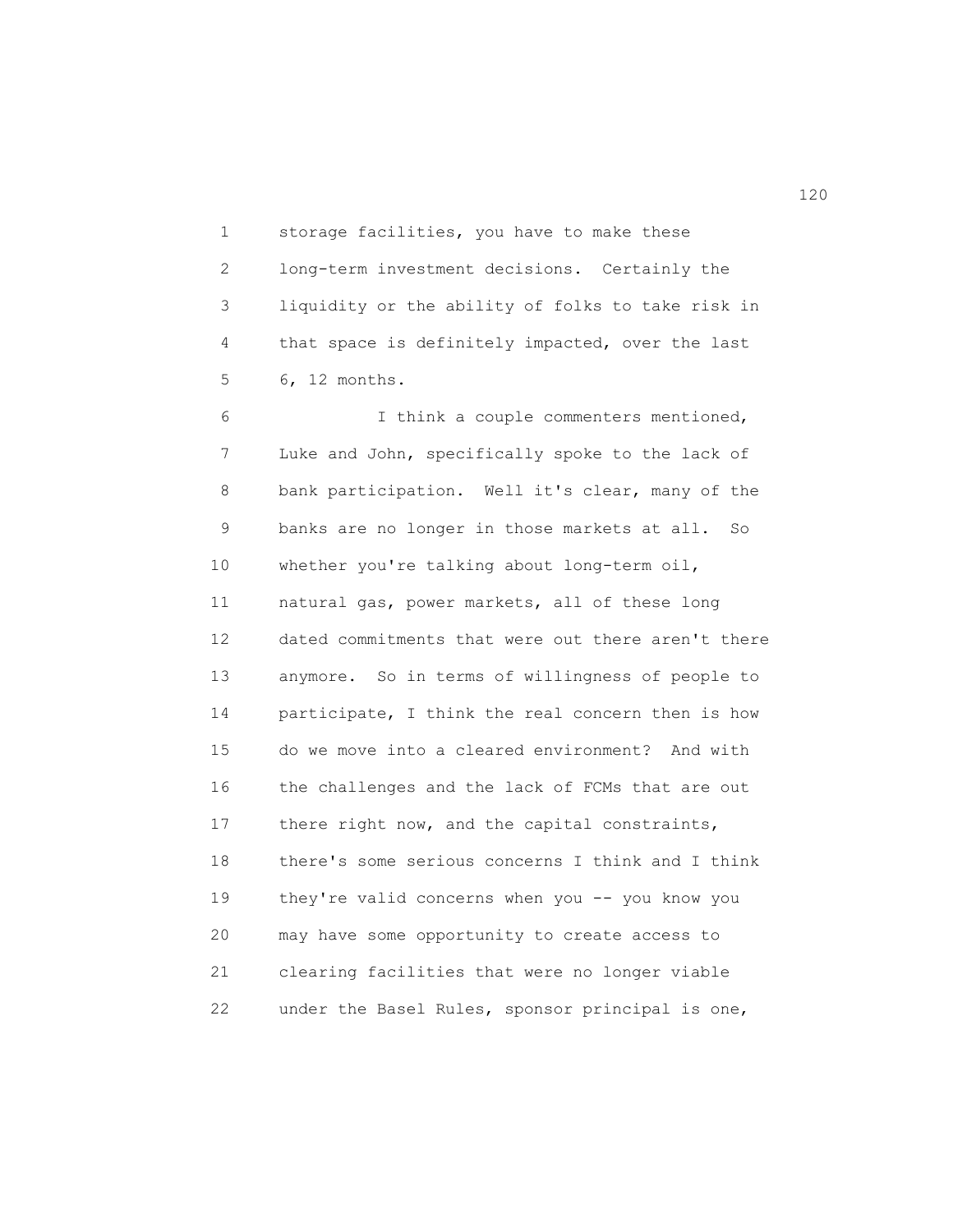1 maybe we'll talk about that a little bit more, but 2 certainly the market participants I think have a 3 need to find different avenues in to a clearing 4 house, and without the capital constraints. 5 MS. MCLAUGHLIN: Glen Mackey? 6 MR. MACKEY: Thank you, just to echo 7 Jerry's thoughts a bit, and I look at it very 8 simplistically. When and end user, whether it's a 9 producer or an end user in a commodities space, 10 looks at their hedging practices for example, 11 typically you have market risk, in the form of 12 price risk. You try to mitigate that, and 13 historically that's been done by essentially 14 transferring that to credit risk in a bilateral 15 swap market or something of that nature. And 16 then, typically if you're not comfortable with the 17 credit risk, you mitigate that by moving into a 18 cleared product where you essentially deploy 19 additional capital to remove the credit risk. 20 That's sort of the continuum of risk 21 mitigation from an end user's perspective. The 22 challenge is, is when we look at liquidity, as an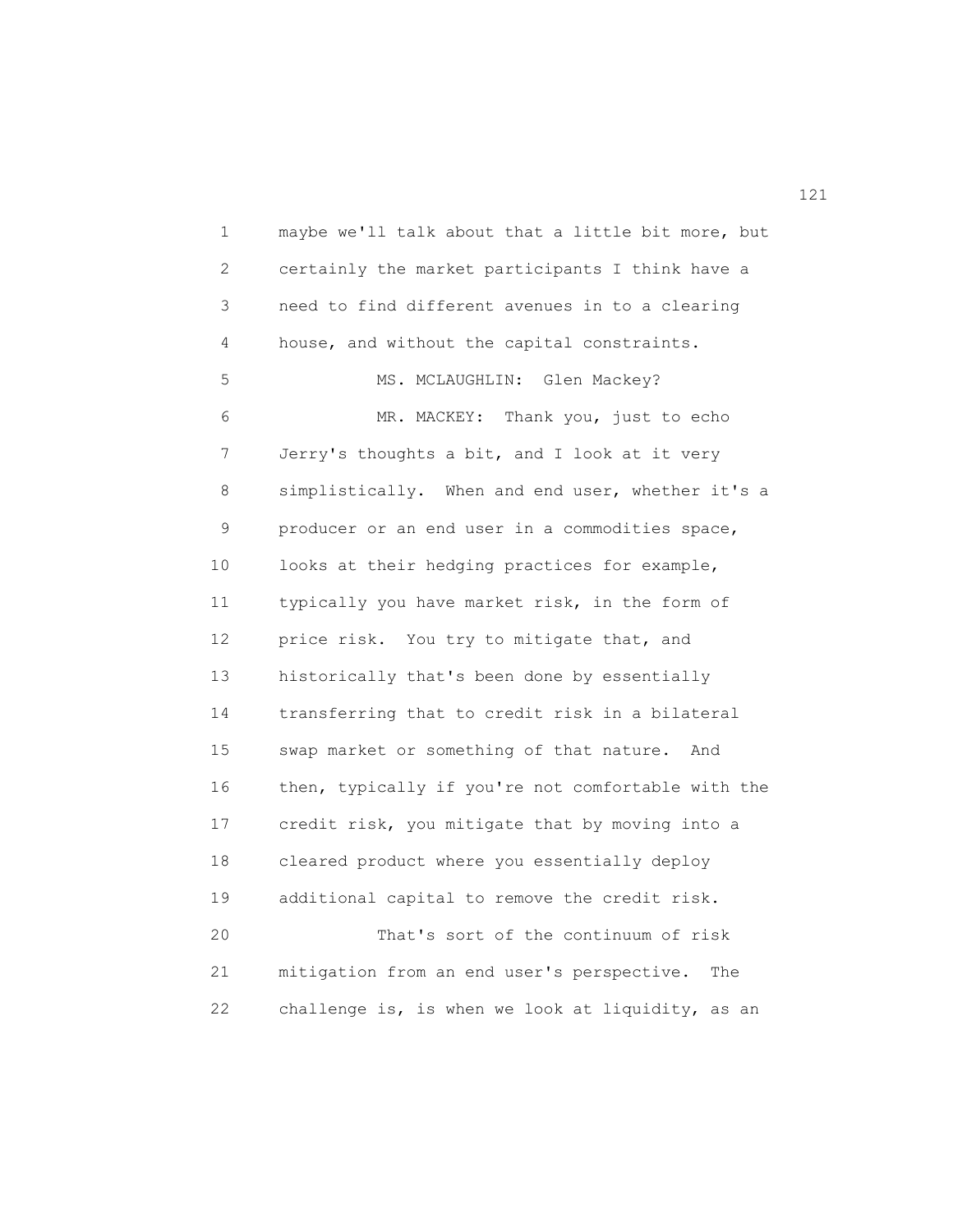1 end user, we don't look at just time, size, and 2 price. From a physical commodities perspective, 3 specifically in the energies and the soft 4 commodities, when there's a manufacturing 5 component, we look at location, we look at time, 6 we look at quality, because there's quality 7 differences between the various commodities that 8 we either produce or have to acquire as an input 9 into another product. And then we look at the 10 production or the production volumes. 11 And any time you have a reduction in the 12 number of market participants that will 13 participate in a market, typically what happens is 14 you find that you have to accept, as an end user, 15 more risk. Whether that's volumetric risk, 16 whether that's overall locational risk, because 17 clear products don't trade at generation nodes, or 18 at the wellhead for producers. So typically, it's 19 really a function of what risks are you trying to 20 mitigate and what are you prepared to trade off 21 against? So that's the continuum that we see. 22 The biggest sensitivity assets, and when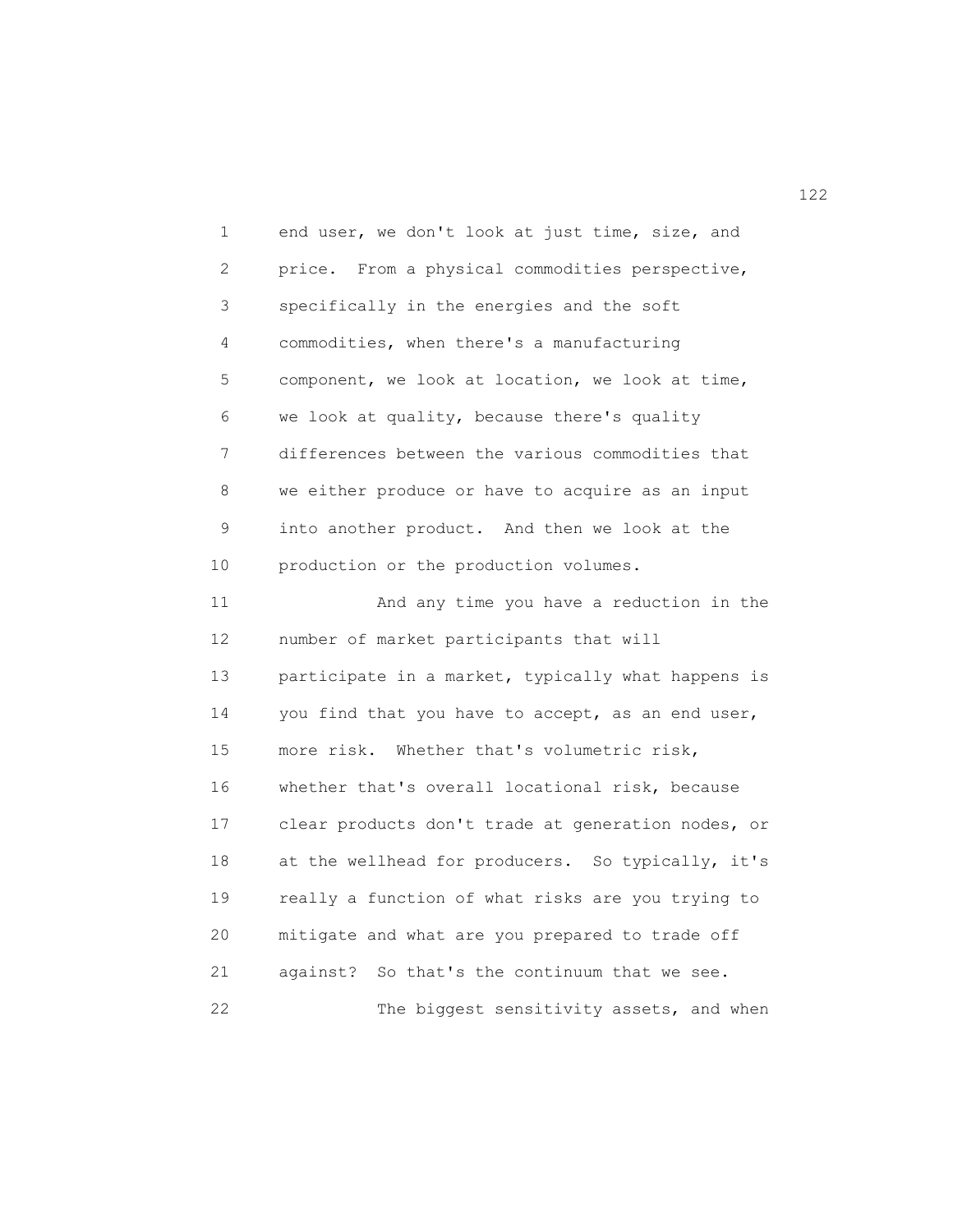1 we look at liquidity, it's the ability to execute 2 a hedge in a market at the location for the proper 3 time period and also in the proper quality.i.e., 4 in a light suite product, potentially not a WTI or 5 a Brent or at a physical location in 6 nonhomogeneous products. That's what we see 7 happening in the market is, whether it's banks or 8 other market participants or intermediaries that 9 wear the risk between the producer and the 10 ultimate end user, if they go away, liquidity is 11 harmed in some form or fashion. And you'd have to 12 take on other risk burdens to compromise for it, 13 or account for that. 14 MS. MCLAUGHLIN: Gerald Beeson? 15 MR. BEESON: There's actually two 16 different points I wanted to make. One was, and 17 in the point that John made around the fact that 18 the game is changing, I think actually ties in a 19 bit to Andrew's point on transparency. So first I 20 think when you look at from the changes in the 21 marketplace there's been a lot of discussion 22 around what's happened with capital rules, what's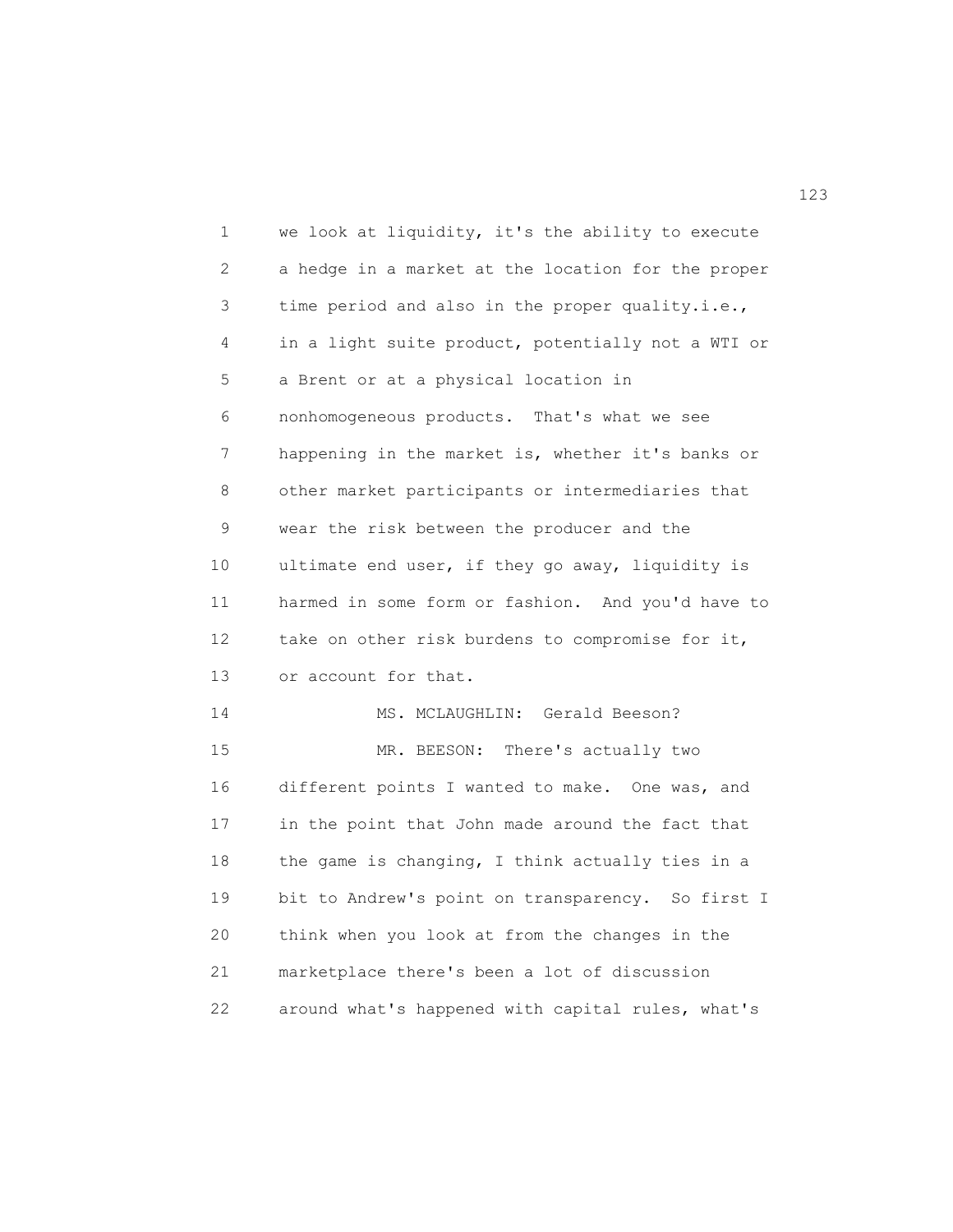1 happened with Basel, but the reality is there's 2 also a change of business models afoot as well. 3 So when you look at it in terms of the different 4 divisions within the banks, they're going through 5 this change from what was previously a voice 6 brokered market, you're removing a level of 7 opacity, spreads are compressing, and you have the 8 cost structures that are involved with those as 9 well. Because there's another component of 10 rationalization of balance sheet that's made 11 available on the back of looking at that, your 12 return on equity.

13 And so ultimately you've got this 14 seismic shift I think happening within the banking 15 community, but at the same time, with new entrants 16 coming to the marketplace, I think there is 17 technology available for newer entrants who are 18 able to quote tighter spreads, to quote risk more 19 actively, to be able to have more reliable and 20 efficient during tighter periods. So when I look 21 at our market makers, and example during the 22 monthly nonfarm payroll for civil securities, we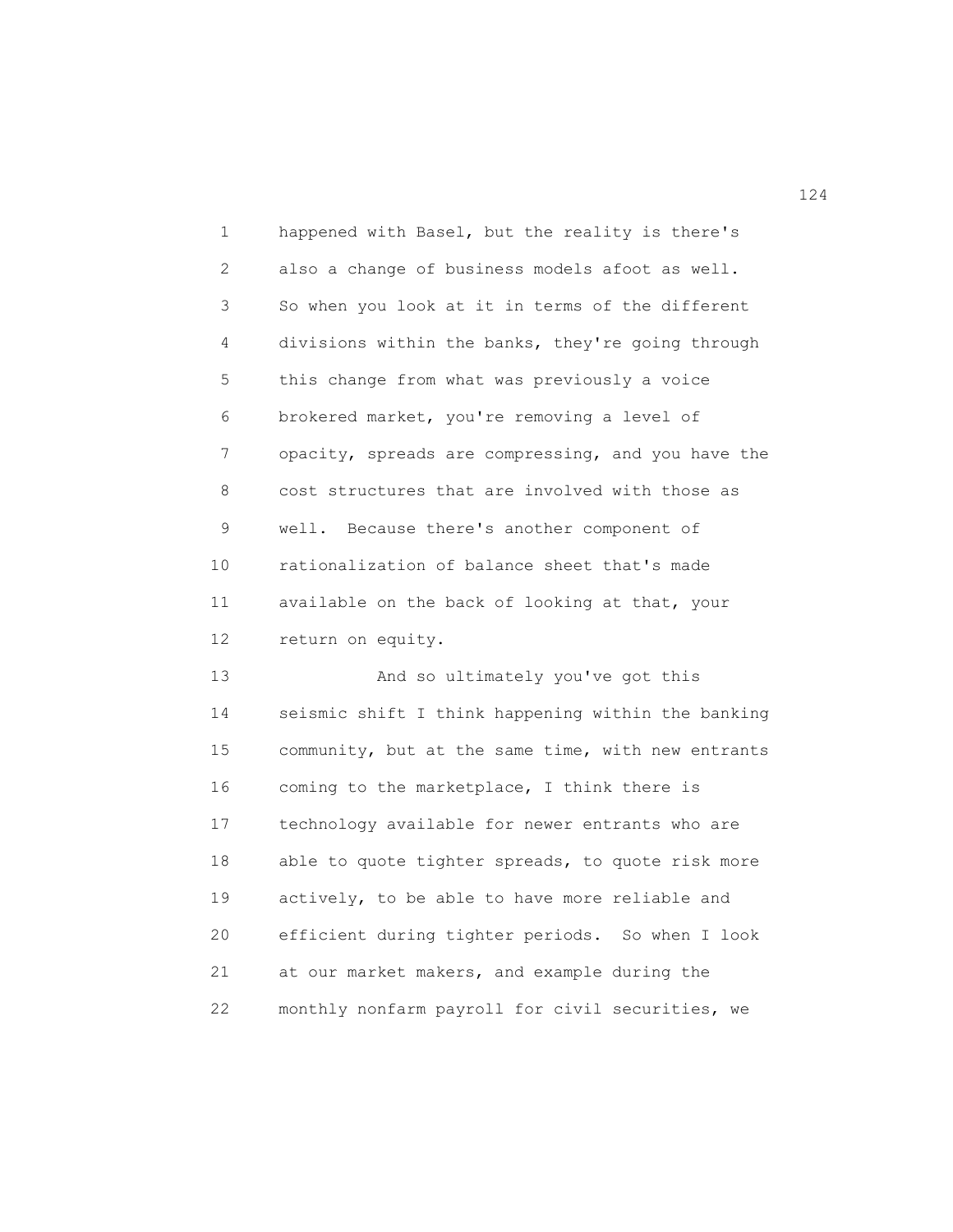1 will continue through those, those periods of 2 information to quote tight spreads on the screen, 3 we'll often see our future competitors either 4 widen or disappear. And some may argue it's 5 because of a changing market dynamic. I would 6 argue to Andrew's point, it's actually just what 7 used to be a more opaque happening in the 8 marketplace, now just happens on the screens now. 9 And so ultimately I don't think you can 10 just draw a necessary correlation that there's the 11 transparency is causing different changes in the 12 marketplace, ultimately it's just bringing light 13 to something that was likely a historical practice 14 in the past. The other point I think is that from 15 a participant's perspective, we talked a lot about 16 liquidity in terms of what's happening. I would 17 argue liquidity still is significantly fragmented 18 today. And so ultimately you have the dealer to 19 customer community which largely operates in the 20 same way it did before, just on an electronic 21 platform. So you still have the -- in terms of 22 multiple dealers to customers done through either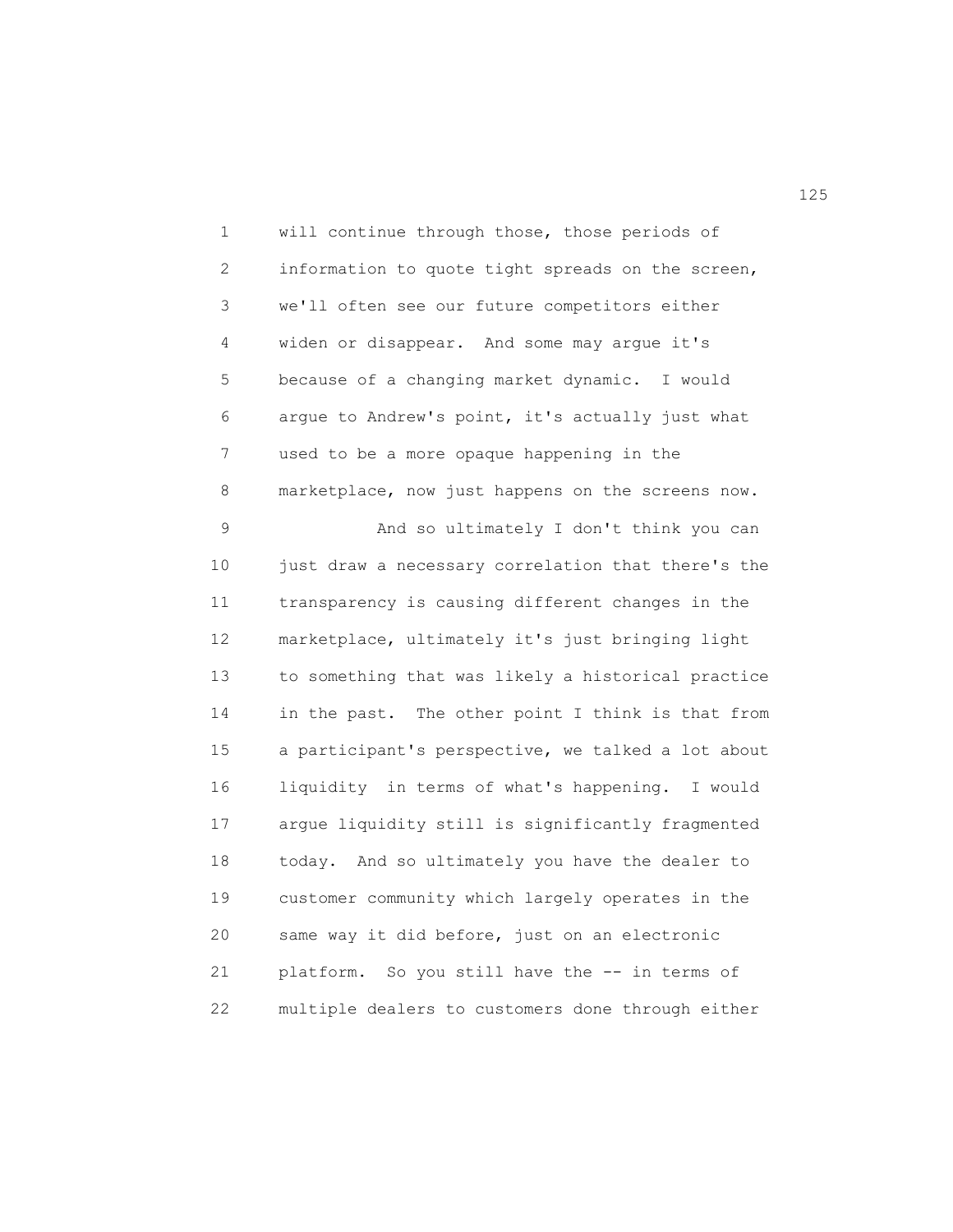1 Bloomberg or Trade Web and RFQ and you still then 2 removed from that have the dealer to dealer 3 community such as the two pools of liquidity 4 aren't necessarily interacting with one another. 5 And if the rules are designed to be able to have 6 this open access, ultimately I think they're 7 seeing more users have the ability to be in the 8 anonymous central limit order books, or to be more 9 involved and choose a trading across a broader 10 spectrum of these pools that will ultimately I 11 think give us a better measure as to actually how 12 liquidity can be measured in the marketplace. 13 I think with the current structure it 14 would be difficult to just say, what is liquidity 15 like when you don't have a true exchange of 16 liquidity between all participants in the 17 marketplace. 18 MS. MCLAUGHLIN: Marcus Stanley? 19 MR. STANLEY: Thank you, I feel like 20 it's always my role at these kind of events to 21 wave the bloody shirt of the financial crisis. 22 But since no one has done it and it is in fact the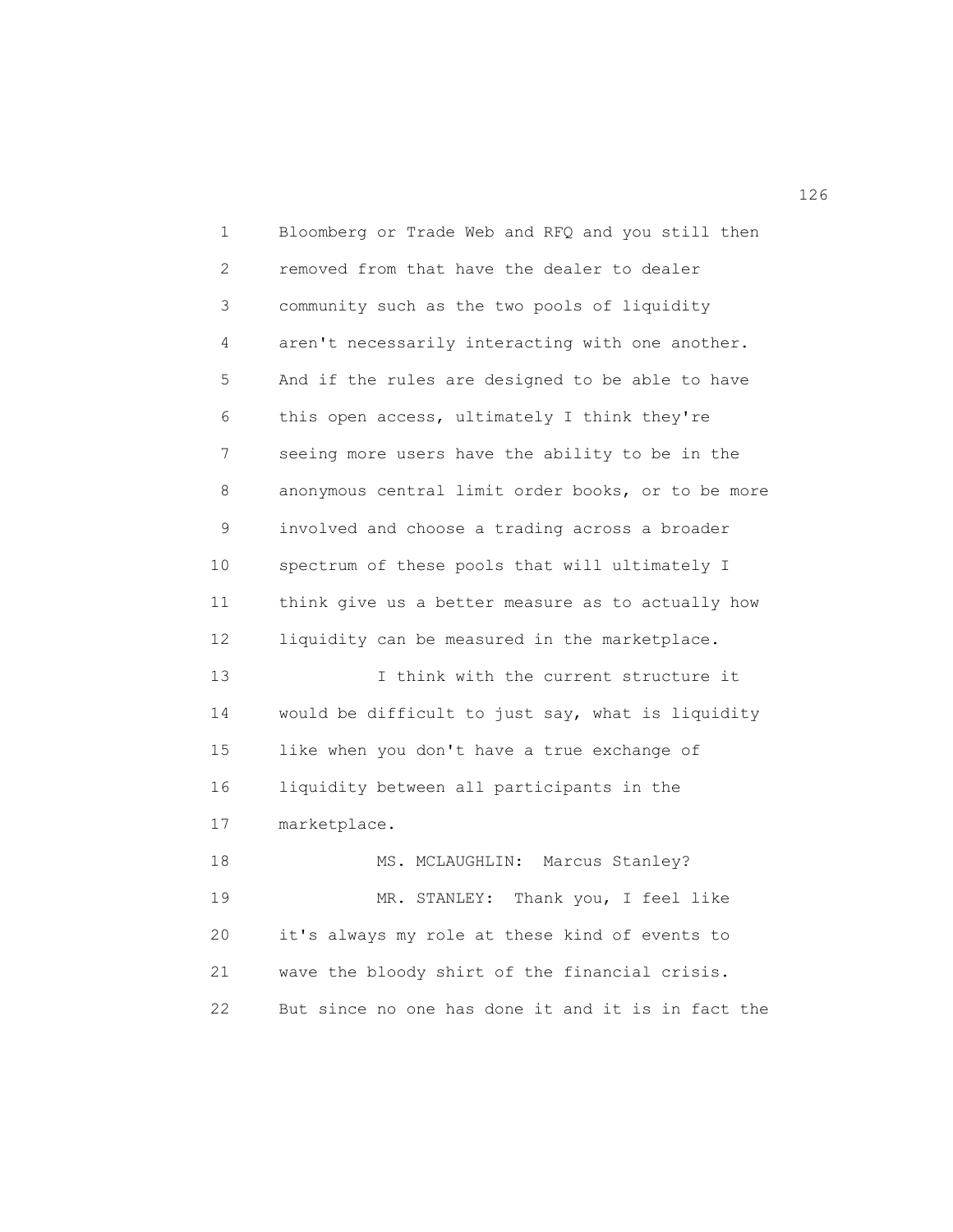1 reason and the motivation behind these new rules 2 we're making I'm going to do it here. Over the 3 period prior to the financial crisis we saw a 4 period of very rapidly declining transacting costs 5 and very rapidly increasing volumes. Someone 6 mentioned vibrant markets. Markets could not have 7 been more vibrant than they were over the period 8 just prior to the financial crisis. Now this 9 market vibrancy did not pay off in economic growth 10 or investment, even in the years immediately 11 before the financial crisis, and of course it 12 resulted in a cataclysmic financial crisis that 13 was marked by the very rapid disappearance of 14 liquidity. Liquidity that people had thought was 15 durable but was revealed as fragile. Why was it 16 revealed as fragile? Because market makers were 17 overleveraged and overexposed, and so they were 18 crippled in their response to pricing changes and 19 their ability to get into the markets and respond 20 when markets were dislocated and in fact they had 21 to contribute to market dislocation by selling 22 rapidly in order to pay back and respond to the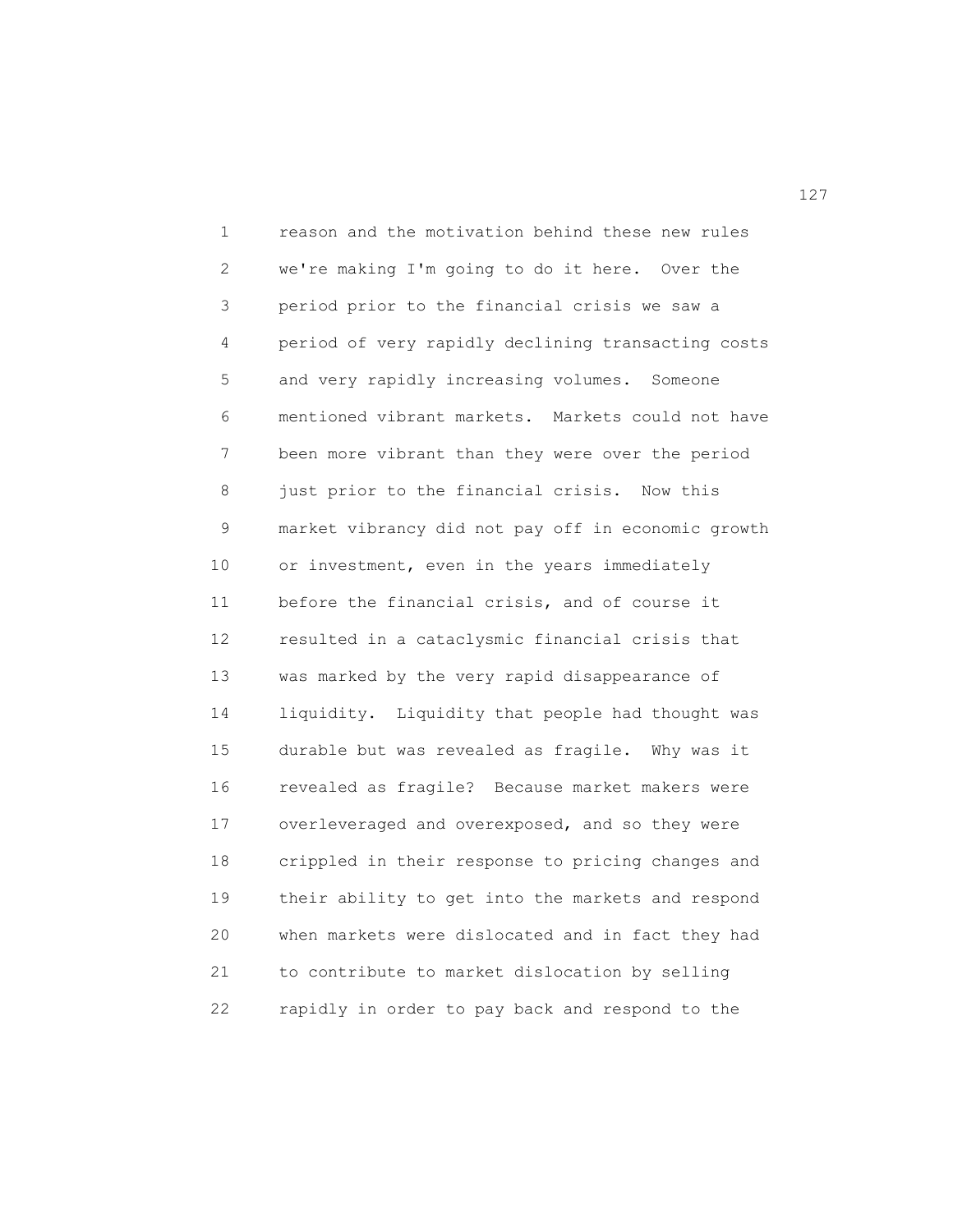1 leverage pressures they were under.

2 And these participants were frequently 3 major banks, and because they were major banks 4 their effective failure had disastrous effects on 5 our broader economy. And this is the pattern of 6 financial crisis. Financial crisis are not 7 historically linked to moderately higher trading 8 costs, or additional inconveniences for some 9 additional inconveniences for market practitioners 10 in normal times. They're linked to overleverage, 11 to excess leverage by key market intermediaries 12 and they're linked to fundamental -- to issues 13 with fundamentals.

14 So a number of participants actually 15 have pointed, we just heard from Citadel and I 16 think Isaac before that some of the things that 17 we're seeing now are the surfacing of risks that 18 were hidden before the crisis that the regulations 19 are now sort of forcing people to deal with it in 20 a more explicit manner. And I think that is going 21 to lead to changes in market patterns, but I think 22 it's healthy.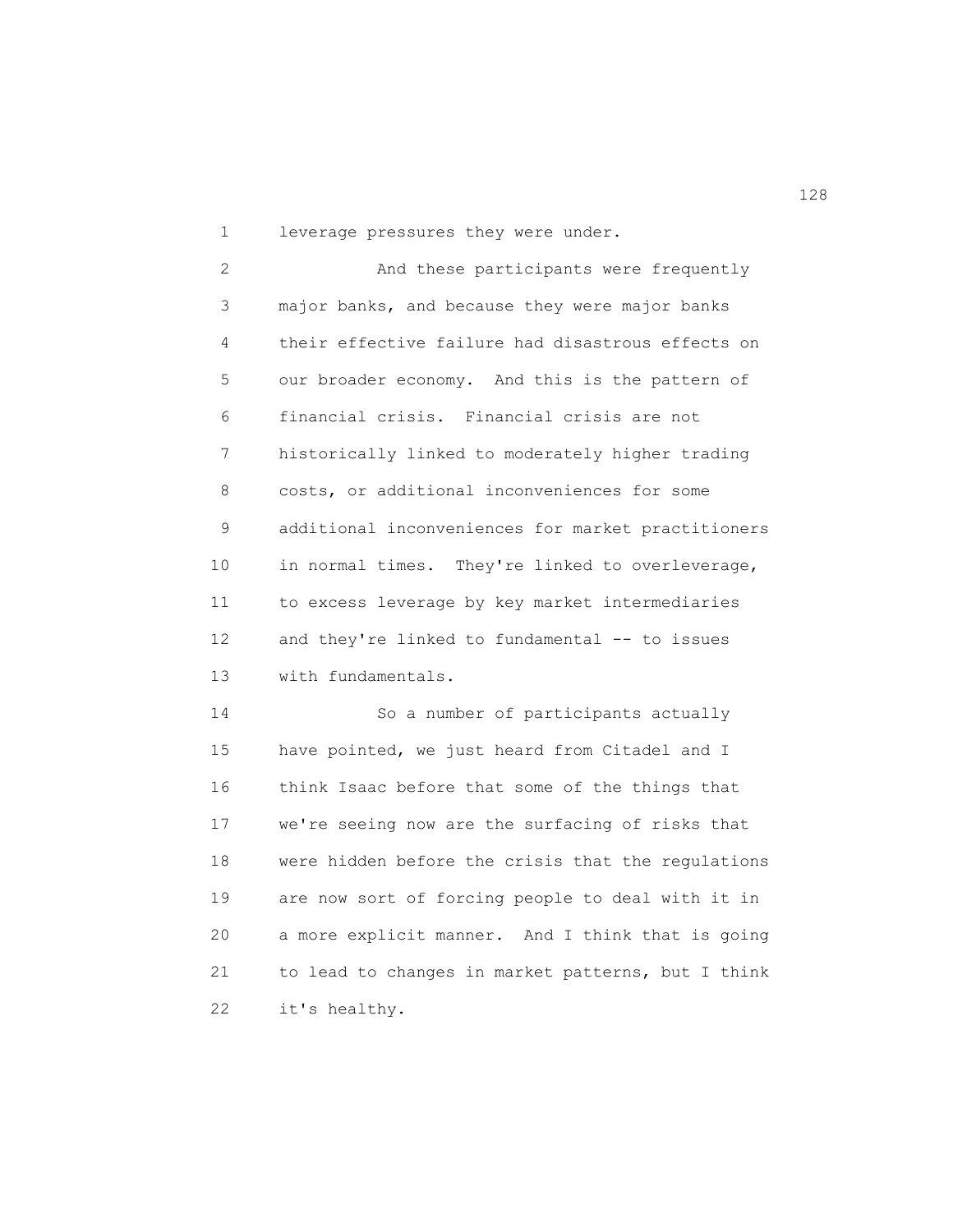1 A couple of other quick points, people 2 have talked about the capital costs associated 3 with clearing, I think that's a little ironic 4 given that our committee is so focused on the 5 risks to clearing houses. A very significant 6 amount, the bulk of the loss absorbency for 7 clearing houses is always going to have to come 8 from clearing members. The only alternative is 9 that it comes from client customers or it comes 10 from the public. So I think that to the degree 11 that capital costs associated with clearing are 12 about improving the durability and loss absorbency 13 for clearing houses I think that too can be 14 healthy, although we do need to look at 15 coordination of those costs. 16 Another point, I think we're seeing an 17 unfortunate sort of conflation here between the 18 debate over electronic trading and the debate over 19 bank capitalization and regulation of the big bank 20 dealers. We're being presented with what I think

21 is a false choice between the excessively

22 leveraged over-the-counter intermediaries that we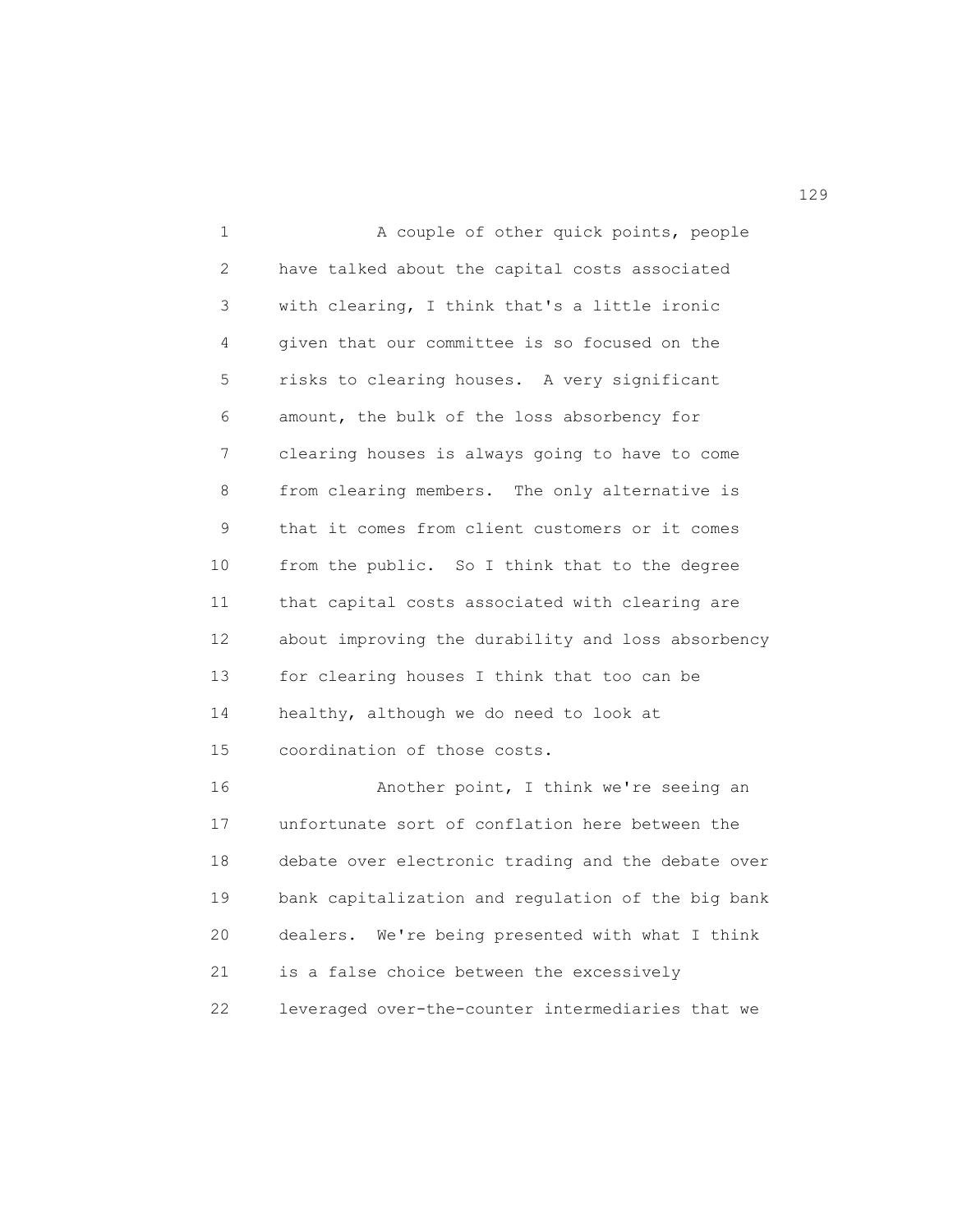1 saw before the crisis, and some kind of electronic 2 trading Wild West that we're being presented with 3 as potential evolution of these current markets. 4 I think regulators have got to be able 5 to respond to the problems revealed in the last 6 crisis, and regulate around new emerging issues 7 that may be coming from electronic trading and 8 computer technology at the same time. 9 MS. MCLAUGHLIN: Susan O'Flynn? 10 MS. O'FLYNN: Whoops, thank you. I just 11 want to tie back to you know what we've observed, 12 especially in the dollar rates market, and the 13 CMELCH imbalance. And I think I want to tie it 14 back to liquidity and capacity are effectively I 15 think absolutely, they're partners. Because 16 ultimately a dealer wants to create as much 17 capacity to continue transacting with clients and 18 that capacity will come from creating resource 19 efficiencies by how you execute your business, 20 clearing is obviously key to that. And obviously 21 since the mandate we've seen huge -- you know the 22 growth in clearing and the prime example being the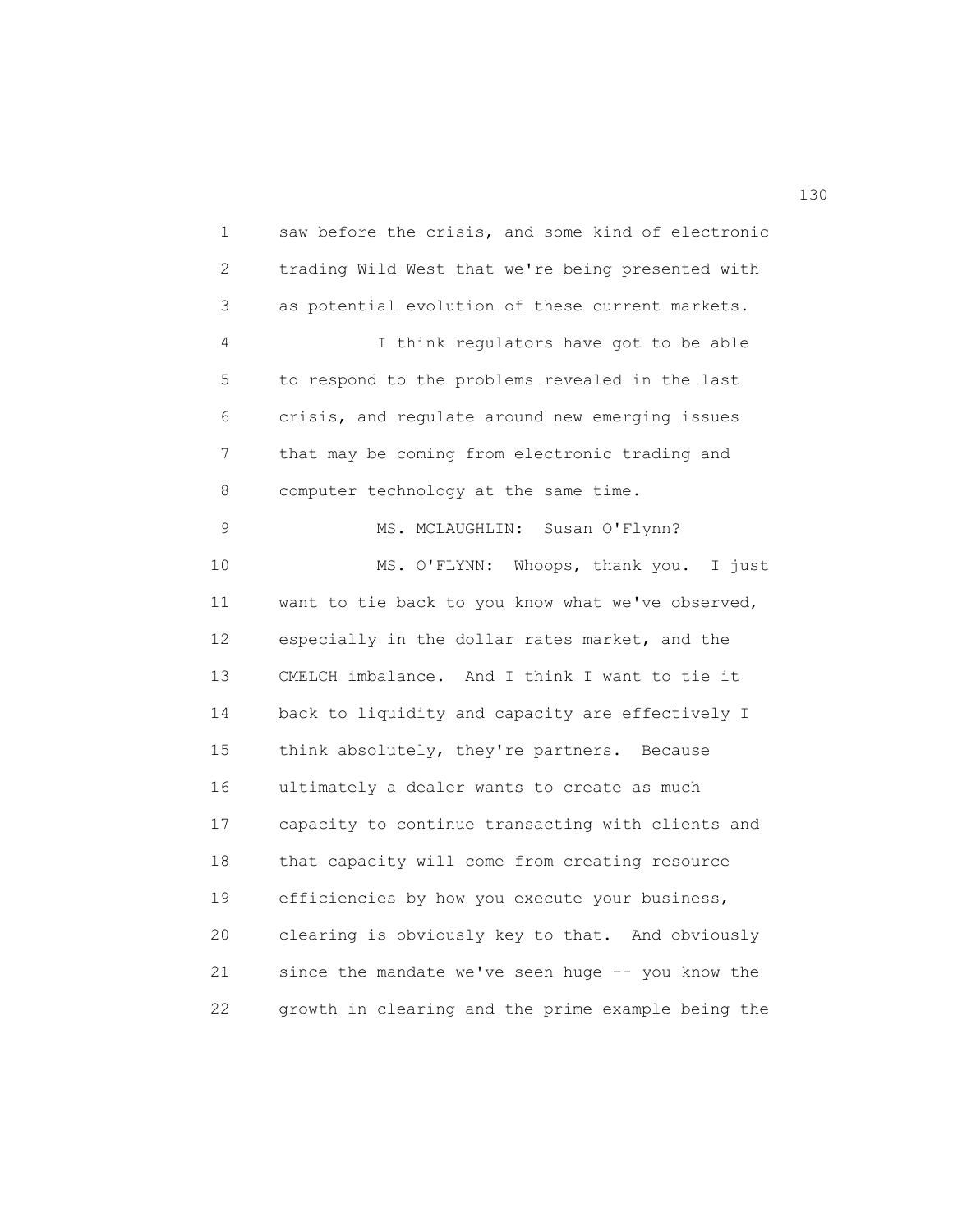1 dollar rates fixed float situation that we've seen 2 evolve between CME and LCH.

3 Now, the cost of obviously clearing are 4 obviously different at two different CCPs and it 5 comes back to Isaac, what you said at the very 6 beginning, there is a different kind of price for 7 each CCP, but historically that has probably not 8 been passed on by the dealers to their clients or 9 correctly assessed. So I think what you're seeing 10 now with the emergence of the basis is, is 11 reflecting how dealers are going to create more 12 capacity to continue be able to trade with 13 clients. And I think as well the market has its 14 own way of evolving. Because we've seen the 15 switch market evolve to effectively be able to 16 manage and be able to understand what those margin 17 costs are, and I think the market has a way of 18 creating liquidity in another product, and we've 19 seen the liquidity in that product evolve 20 materially in the last couple of months. And I 21 think that's an interesting thing to observe. 22 We've also seen that clients are now looking to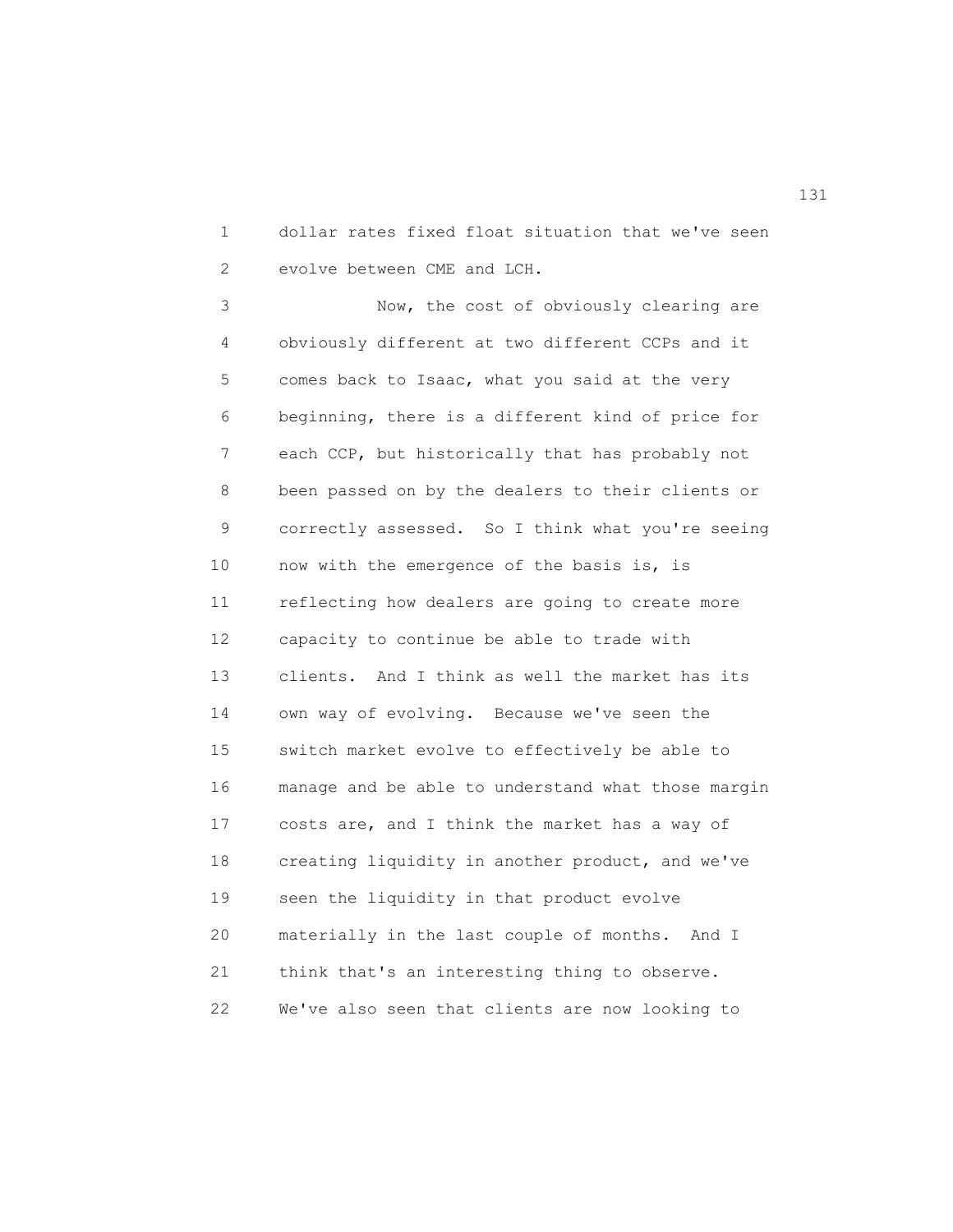1 clear at alternatives to CCPs so you know I think 2 it doesn't mean the shift of liquidity may be from 3 one CCP to another, or change the price of 4 executing swaps because there is a real liquidity 5 price to the institutions who are on the other 6 side of that trade. 7 MS. MCLAUGHLIN: Emily Portney? No? 8 Rana Yared? 9 MS. YARED: You caught me off guard 10 there. I want to pick up really on something that 11 Susan just said which is that capacity and 12 liquidity, they are sisters in this process. And 13 one of the things that we have to worry about is 14 that while liquidity, as Andrew has said is very 15 measureable, capacity is a very private choice, 16 right? Every bank makes a decision about the way 17 in which they want to allocate the scarce 18 resources which they have, and all kind of jokes 19 aside, we're ultimately in the client servicing 20 business, right? So we want to be servicing as 21 many of our clients as possible and as many market 22 conditions as exist.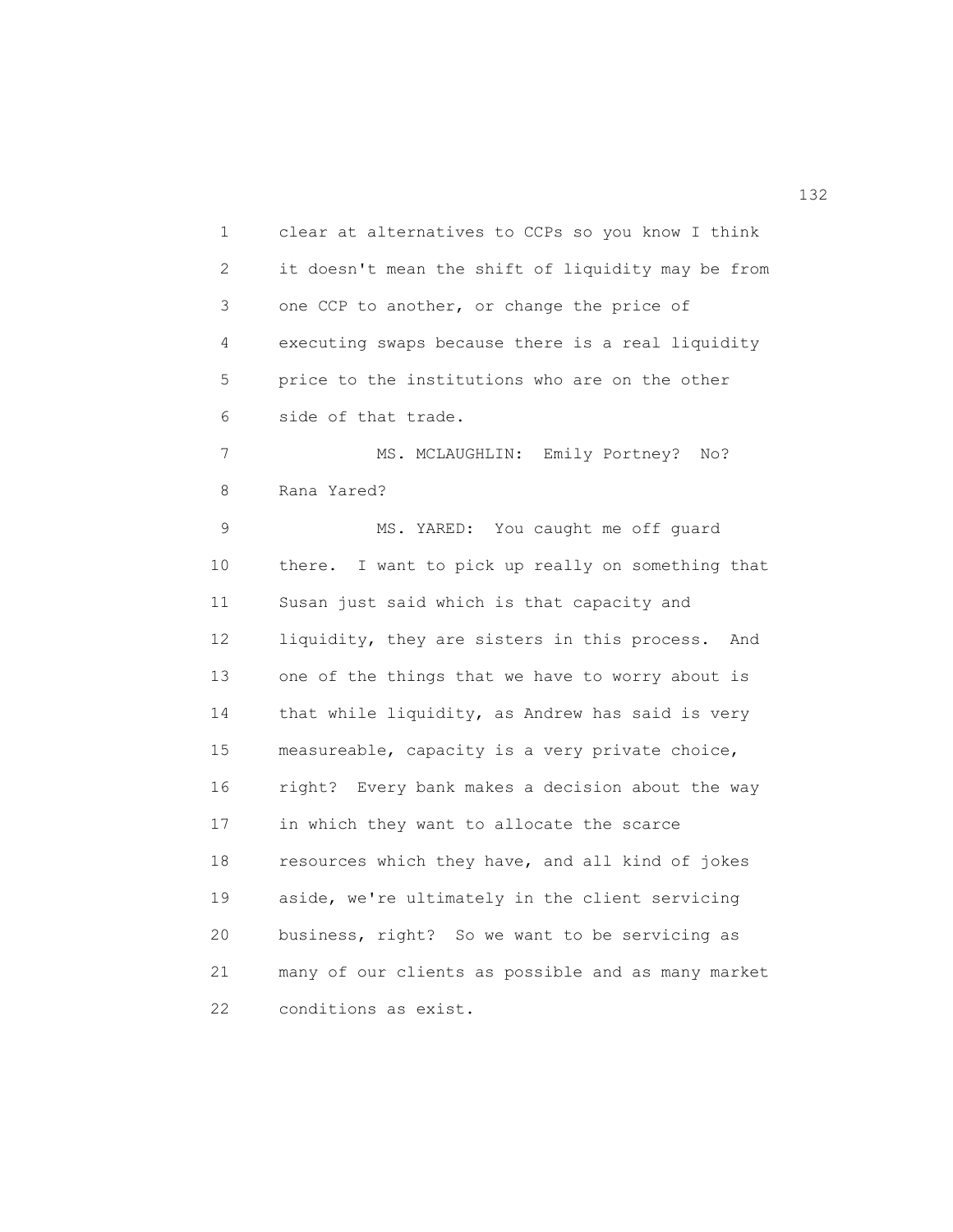1 But the reality of the market is that 2 diversity of views have gone down for all the 3 reasons John Nixon had mentioned, and finding 4 capacity has become increasingly challenging 5 notwithstanding the evolutions in the dollar rates 6 markets that Susan has just mentioned. And so one 7 of the things that we're faced with is potentially 8 different levels of service and different pockets 9 of client basis by the banks, and notwithstanding 10 the point that liquidity is not a God-given right, 11 we should as a group of market participants 12 trouble ourselves with the questions of do we 13 really want to be creating call it multiple tiers 14 of access in the market? 15 And the independent part of GS which is 16 our global institutional research arm, has spent 17 some time thinking about what they're calling the 18 tier, the two speed economy, which thinks about 19 some of the impacts of having different types of 20 access in different pockets of market 21 participants. 22 The last comment I just want to make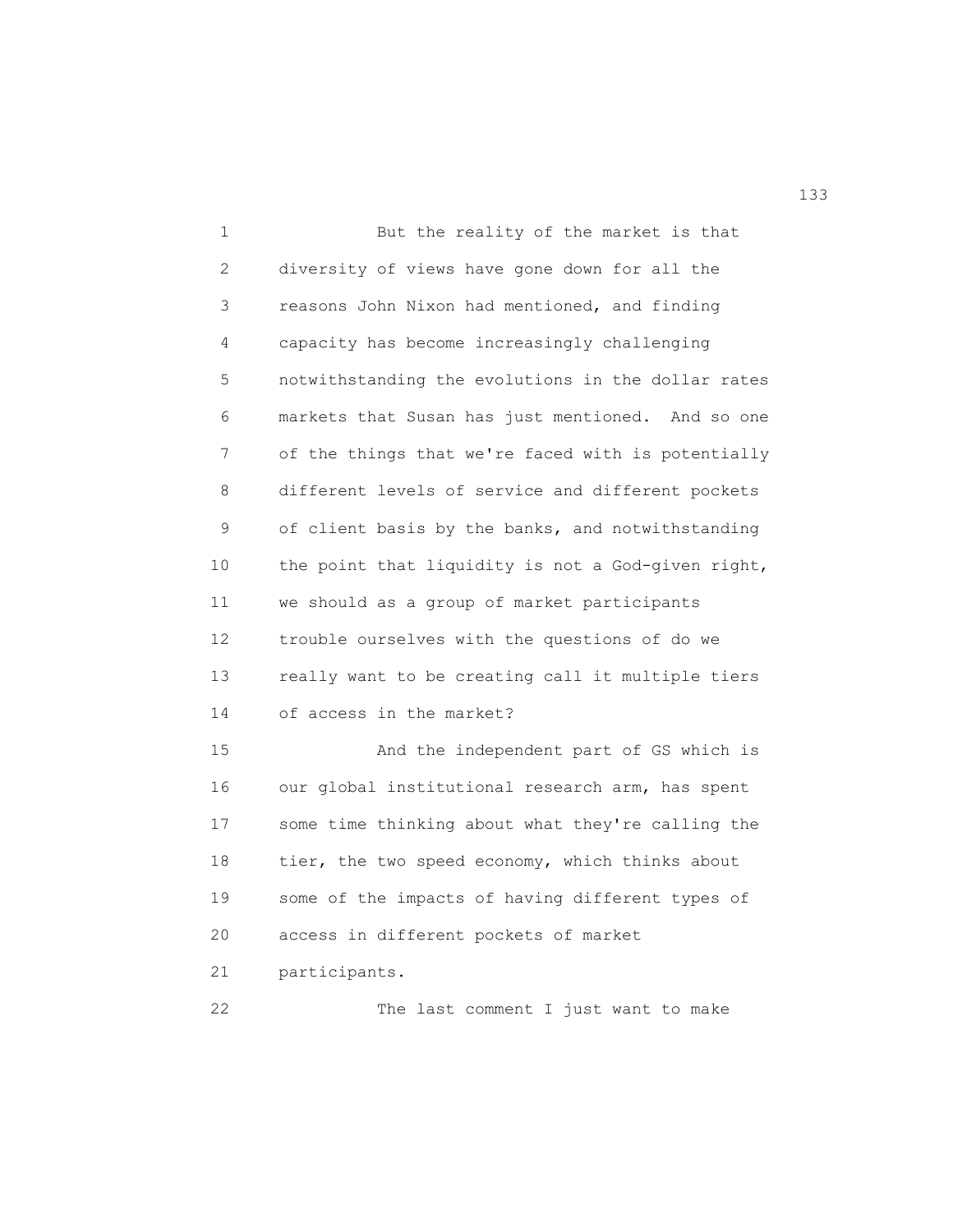1 before I close is that while we definitely welcome 2 the participation of Isaac, and Citadel, and other 3 market makers into the market because they are 4 replacing some people who have exited. I want to 5 emphasize that on a general basis, the compression 6 in spread in small trades, while welcome in that 7 particular segment of the markets, my earlier 8 point has actually not been indicative of an 9 increase in liquidity and greater access to 10 markets as the size of trades get larger. So 11 while the problem is being solved in smaller sized 12 trades, it's not being solved in larger sized 13 trades.

14 And while clients may choose to change 15 the style in which they trade as I think Blackhawk 16 had pointed out, trading in smaller sizes, 17 ultimately a lot of small risk equals big risk and 18 we need people in the markets who are willing to 19 take on the large risk of particularly structural 20 end users who need to hedge?

21 MS. MCLAUGHLIN: Thank you, Sebastiaan? 22 MR. KOELIG: Thank you, I wanted to echo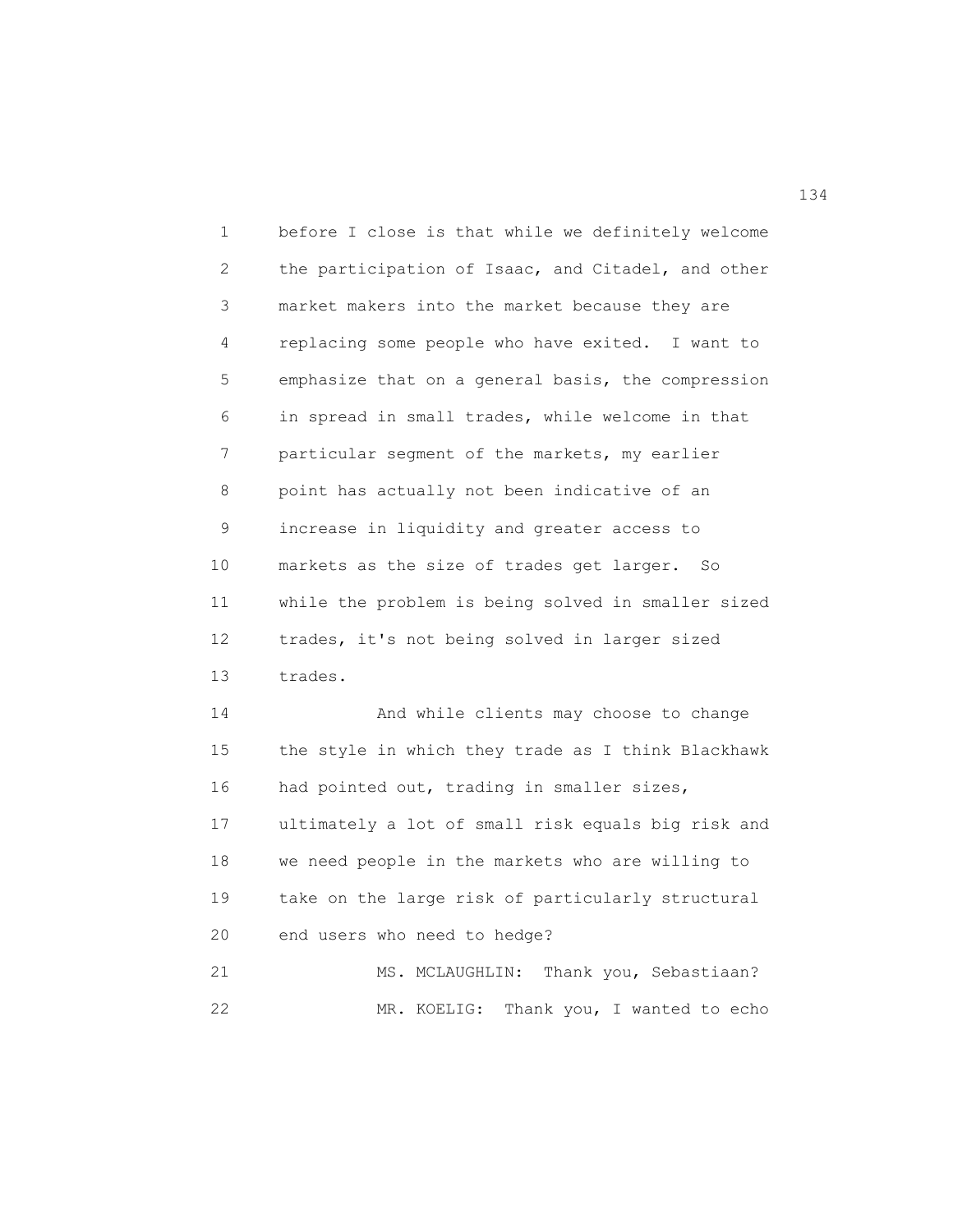1 some points that Isaac made at the very beginning, 2 I agree that actually I think measuring liquidity 3 is definitely possible, I do also think it's 4 different from a moment to moment basis. As a 5 market maker typically you try to find the 6 equilibrium, we're not taking positions for a very 7 long period of time, as Isaac said as well. 8 So you're trying to find an equilibrium 9 between buyers and sellers, and in a time of 10 uncertainty, it's harder to find that equilibrium 11 which means given the limited amount of let's say 12 capital and limits that we're allowed to work 13 with, we're going to have to spread that across a 14 larger amount of prices to provide the same amount 15 of liquidity. If we were to continue to do the 16 same amount of size on the prices that we show, if

17 the markets indeed have that uncertainty, we won't 18 be able to provide that liquidity any more once 19 the markets move further away from where we 20 started to trade at the time. So given that, if 21 volatility goes up, and Gerald also mentioned this 22 on nonfarm payroll figures. If there's less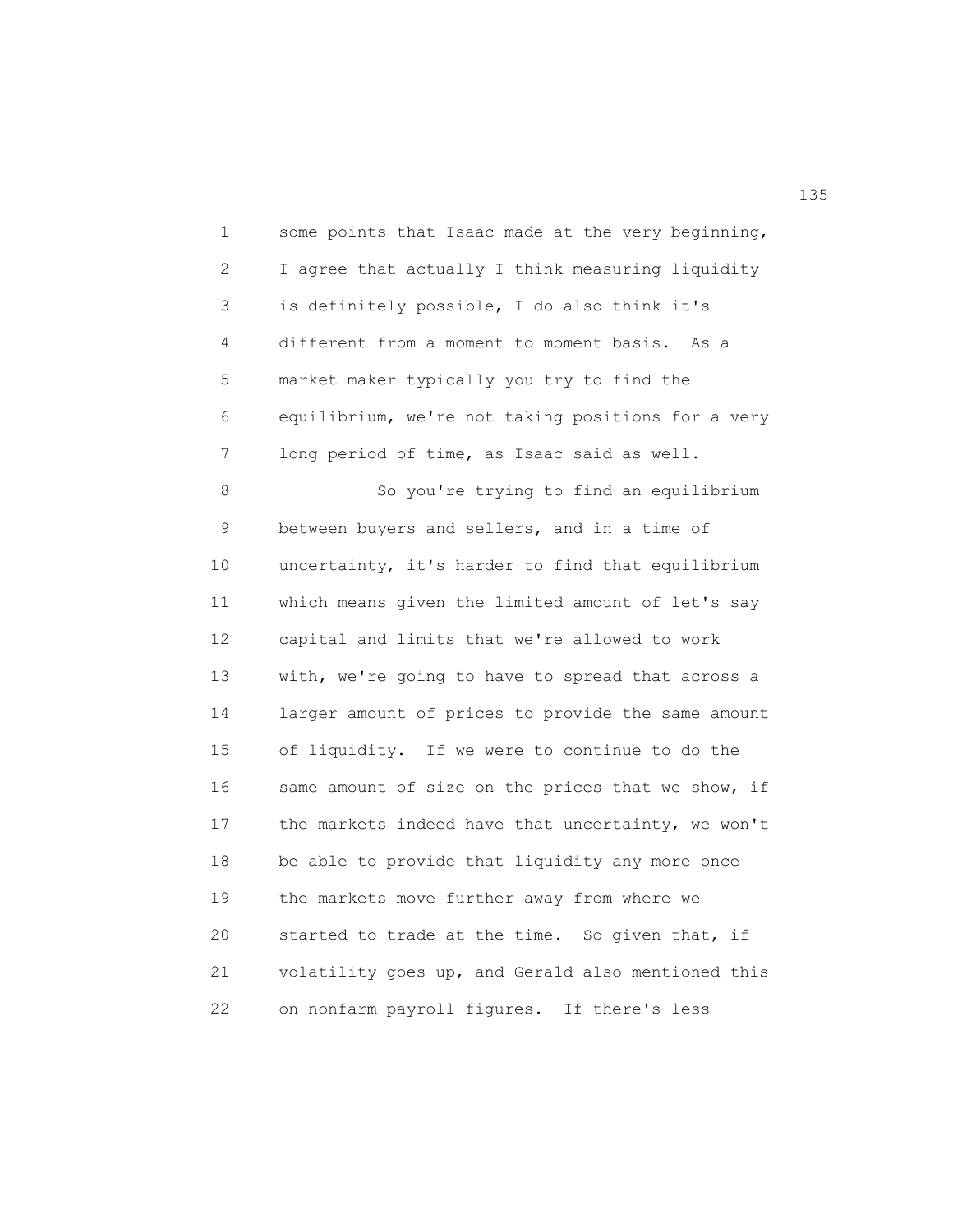1 certainty as to what's going to happen in the near 2 future, it's harder to provide the same amount of 3 liquidity given that there's a constraint on 4 capital as well as limits that you're available to 5 trade.

6 And I think to Dr. Admati's point, I do 7 understand that maybe the leverage ratios in some 8 of these markets might not have been where they 9 should have been according to you, the fact that 10 if they change, this is going to take away some of 11 our possibilities as well. And I think Rana just 12 pointed this out as well. If there's limited 13 resources available to do things, if we lower 14 those resources further it's going to be harder 15 for us to do the same thing.

16 MS. MCLAUGHLIN: Thank you, Commissioner 17 Wetjen?

18 COMMISSIONER WETJEN: I just wanted to 19 follow up on a point Rana made. Is there, are 20 there -- is there anything especially negative or 21 disadvantageous about having to execute at a 22 smaller size? Help us understand why that is an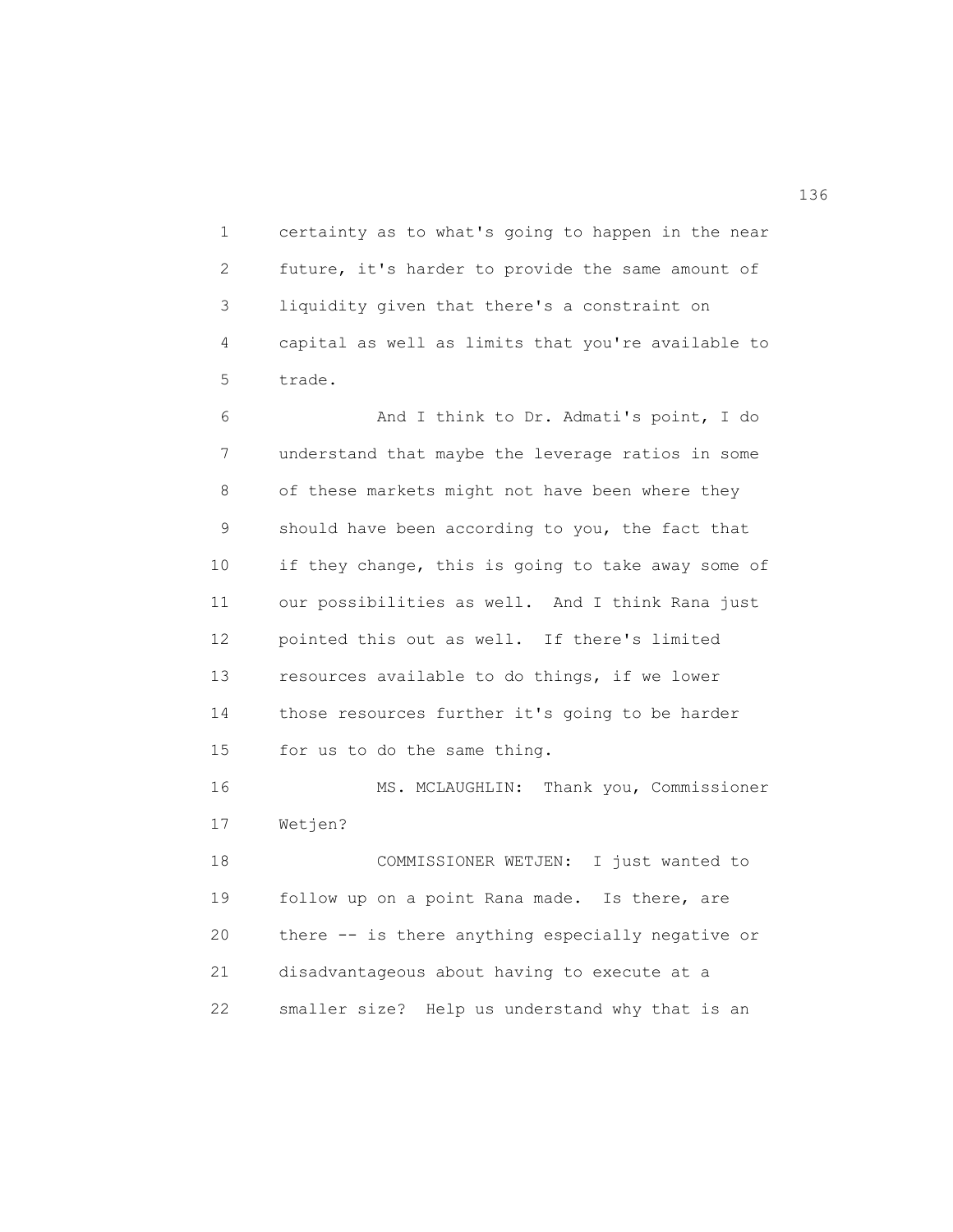1 evolution that might not necessarily be a positive 2 one, if I understood your remark correctly.

3 MS. YARED: Sure, so I think my remark 4 was that it's not prima facia of the positive one. 5 In certain cases, it can be. In other cases, it 6 cannot be. So some of the cases where our clients 7 have observed to us that that is a disadvantageous 8 moment would be in places where execution costs 9 are charged by numbers of times which you execute, 10 so let's say you have to execute 100 times to get 11 what you would have done one off, you're not only 12 paying the bid ask but then you're paying the 13 execution charge every time. In that kind of a 14 market it could be disadvantageous. It could also 15 be disadvantageous in a market where the client 16 wishes to transact in large size because they are 17 not actually managers of let's call them, active 18 moving markets. So they want the peace of mind 19 of, I've executed once, dealer, market maker, 20 whoever, has taken that risk off of my hands and 21 now they're the professional risk manager who's 22 going to manage the market moving because nonfarm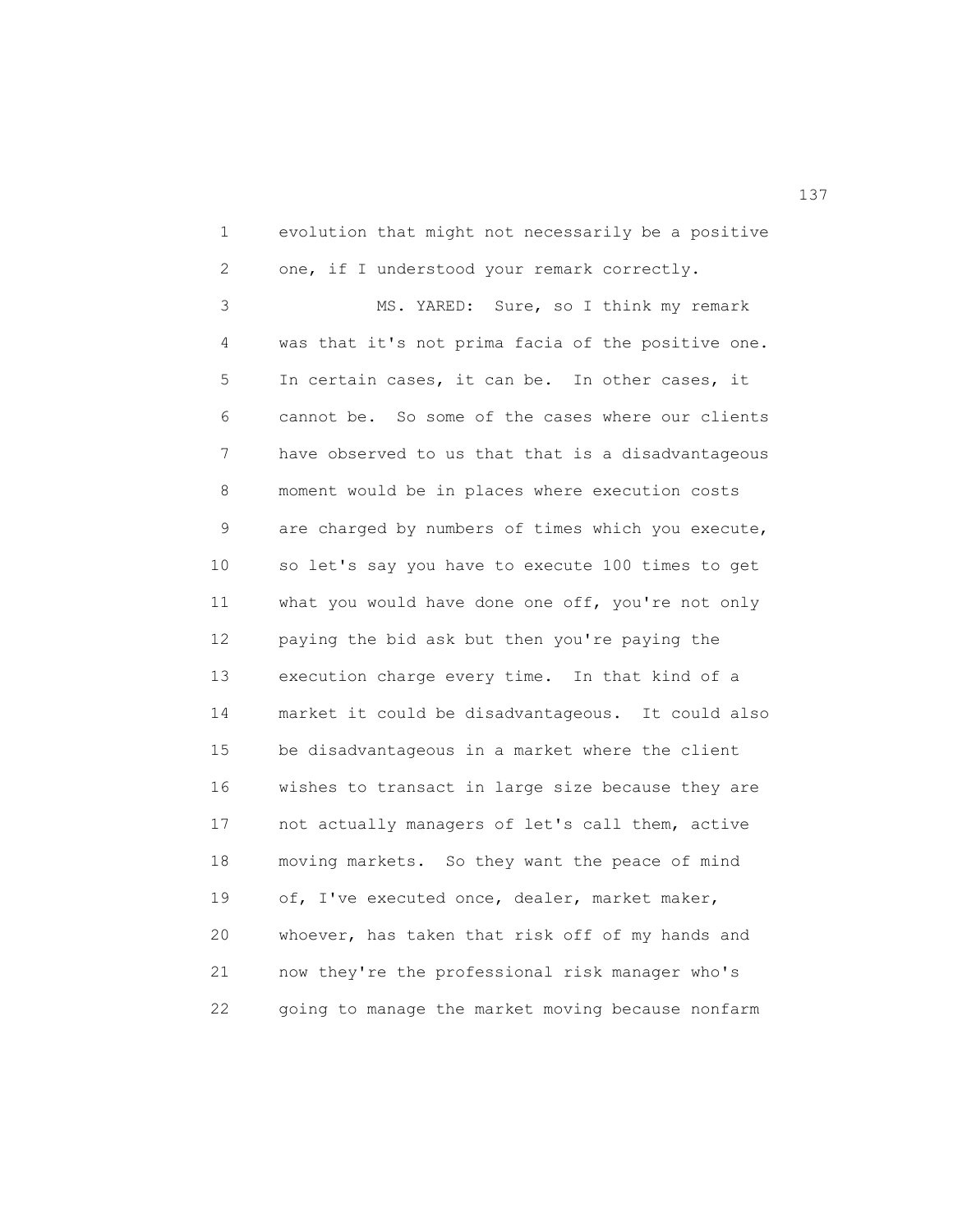1 payrolls happened, et cetera.

2 So for people who aren't professional 3 risk managers, being forced into a situation where 4 they have to deal with the friction or the 5 slippage as they dice up their order, could be 6 very negative for them. So again it depends on 7 the market participant. But we shouldn't rely on 8 being able to chop up the order as a prima facia 9 better way to transact, because again every client 10 transacts and has set themselves up in a different 11 way.

12 MS. MCLAUGHLIN: Thank you, I think 13 we're going to do one more question. I'd like to 14 give Dennis an opportunity to speak and then I'd 15 like to try to move to the next question, so my 16 apologies to those with their tents up, but maybe 17 you can get in on the next round.

18 MR. MCLAUGHLIN: Thank you. I just 19 might give the perspective from LCH on the 20 liquidity. Because we have about 150 billion U.S. 21 Dollars equivalent of margin that we have to place 22 because people give us margin. And we operate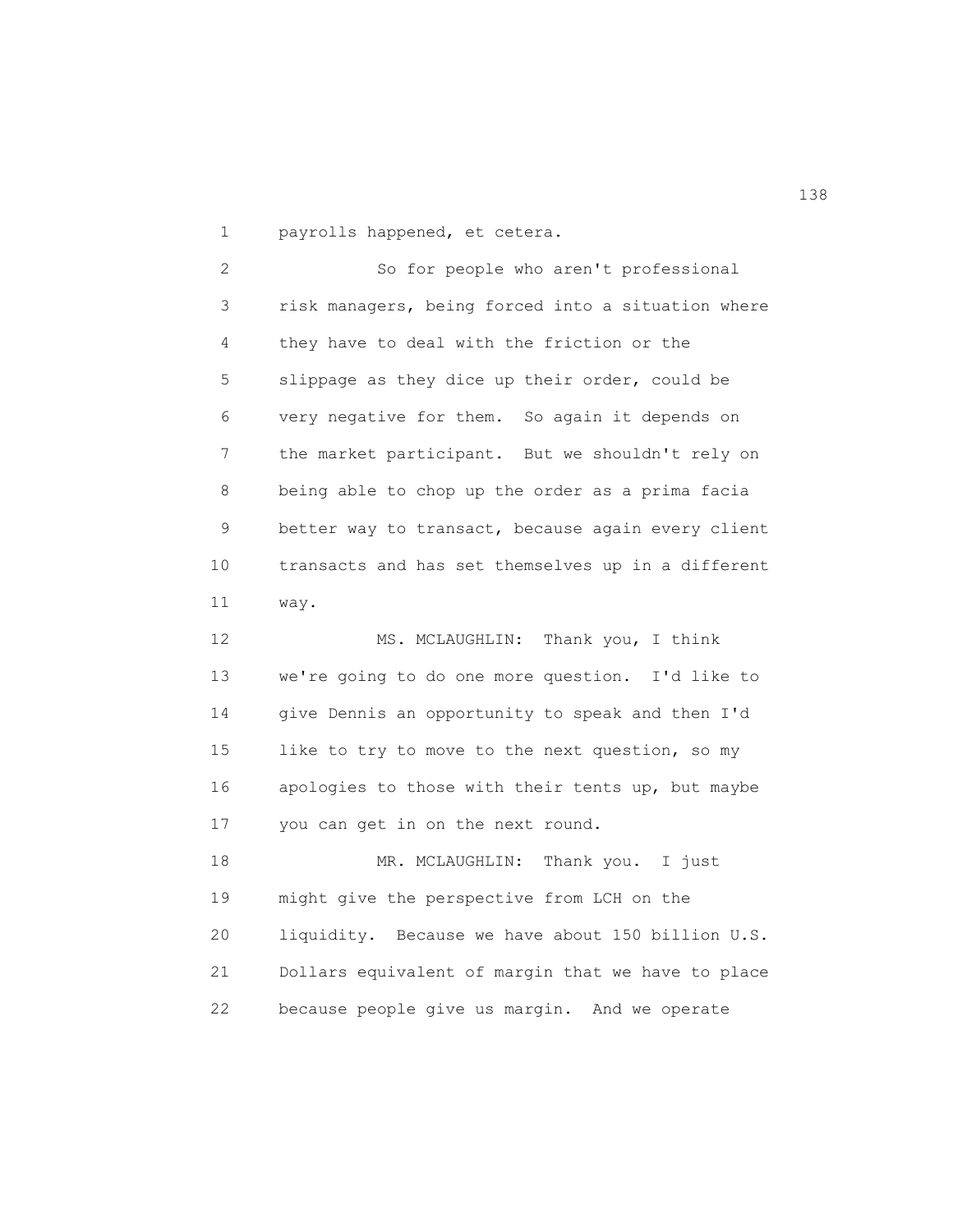1 under the Amir regulations, and the CFTC 2 regulations, but in particular the Amir regulation 3 says that no more than five per cent of that 4 number can be invested unsecured. So that means, 5 what do we do with the other 95 per cent. So that 6 forces us to be a large repo player in the market. 7 And we have found as well that the capacity for 8 repo transactions is getting less and less. 9 Obviously, this has been a theme that has 10 reverberated around this table, but we feel it 11 first-hand.

12 The other part of this is that for 13 client margins that come into us, they have to 14 come back every day. The cash has to come back 15 every day. Just the one day on it. So that puts 16 further pressure on our repo capacity within the 17 market. And as we all know, the regulations are 18 pretty punitive now in terms of liquidity ratios 19 and liquidity capacity. So that's drying up. 20 So what we've seen is pressure now 21 coming from end user clients to become members or 22 to try and access clearing houses directly. And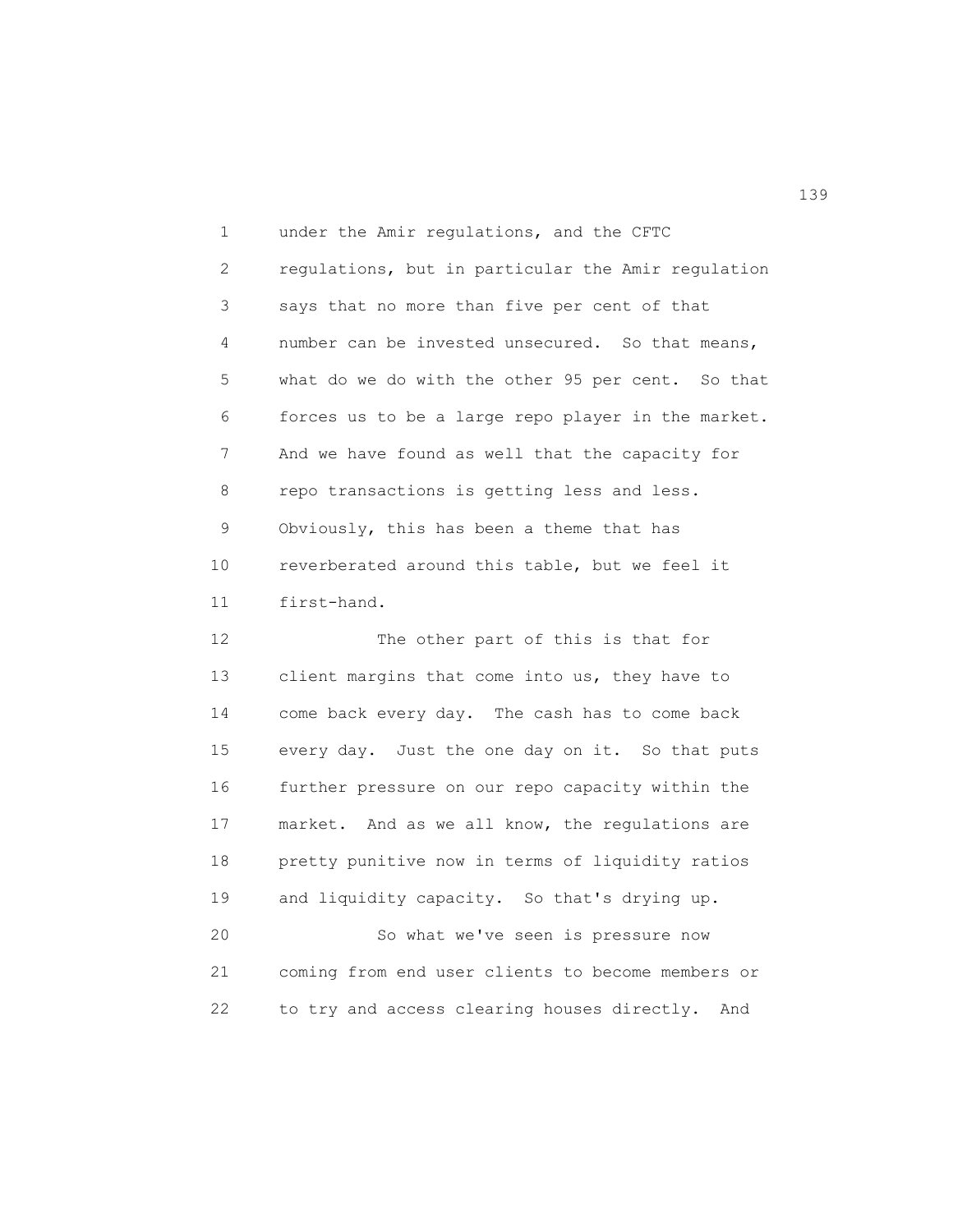1 that's created a few challenges because for one 2 you have the credit challenge that was mentioned 3 earlier. Because maybe not all of these people 4 are prime and that creates an issue of introducing 5 sub-prime risk into the clearing house which is 6 not optimal.

7 The second one I think is that, is a 8 deeper one, which many of these players and many 9 of these end users are not allowed to mutualize 10 their risk. Now, as we know, the clearing house 11 works on mutualized risks, which throws off a 12 certain cash balance which is used to manage the 13 liquidity. Should you then allow people to take 14 advantage of that mutualized liquidity, if they're 15 not actually mutualizing the risk -- that's a 16 conundrum that we have to face.

17 And the third biggest challenge I think 18 is that there are certain sectors which are 19 typically one directional. For example insurance 20 companies, where the clearing model doesn't really 21 work that well because they have -- if you to put 22 them in clearing just as they stand, they would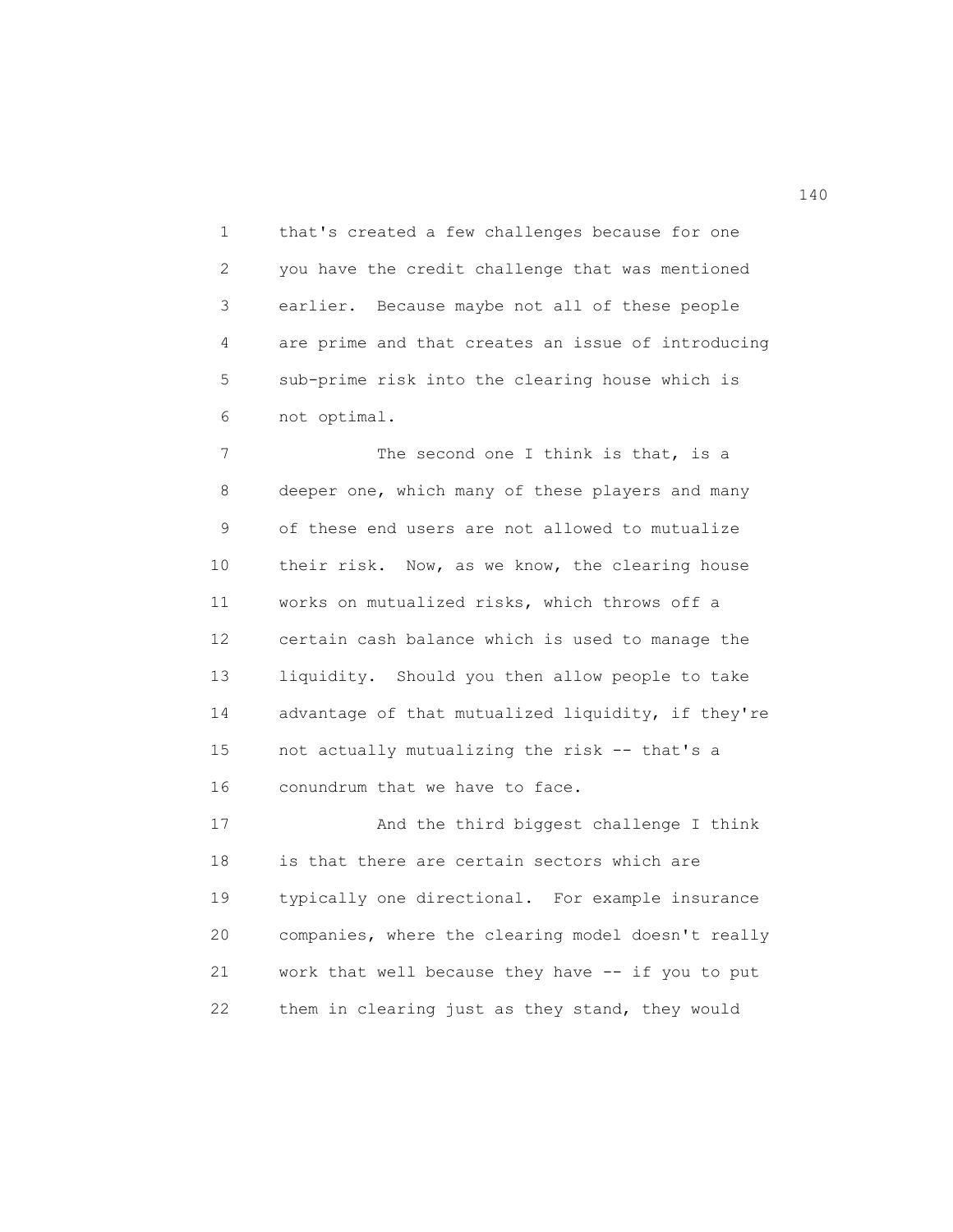1 have massive IM calls because they're not hedging, 2 they're just straight IM risk. So we haven't 3 really figured this out yet, but there are a lot 4 of challenges to allowing the end users to operate 5 and to try and compensate for the drying up of 6 capacity that we're seeing.

7 MS. MCLAUGHLIN: Okay, thank you. Just 8 in the interest of time I'd like to try to get to 9 our next question which is about the imp -- how 10 market participants have responded to the changes 11 that we have seen so far and I think any comments 12 on implications for market functioning and market 13 risk would be of great interest to us. Anyone? 14 Isaac do you want to take that?

15 MR. CHANG: Sure, first I'd like to 16 actually thank Professor Lo for clarifying my 17 comments. I hope -- perhaps it wasn't clear. My 18 thrust wasn't that we shouldn't be trying to 19 measure liquidity, I think absolutely we should, 20 the point I was trying to make in the opening 21 comment that I made is that we don't have the data 22 today to be able to accurately to do that. I'd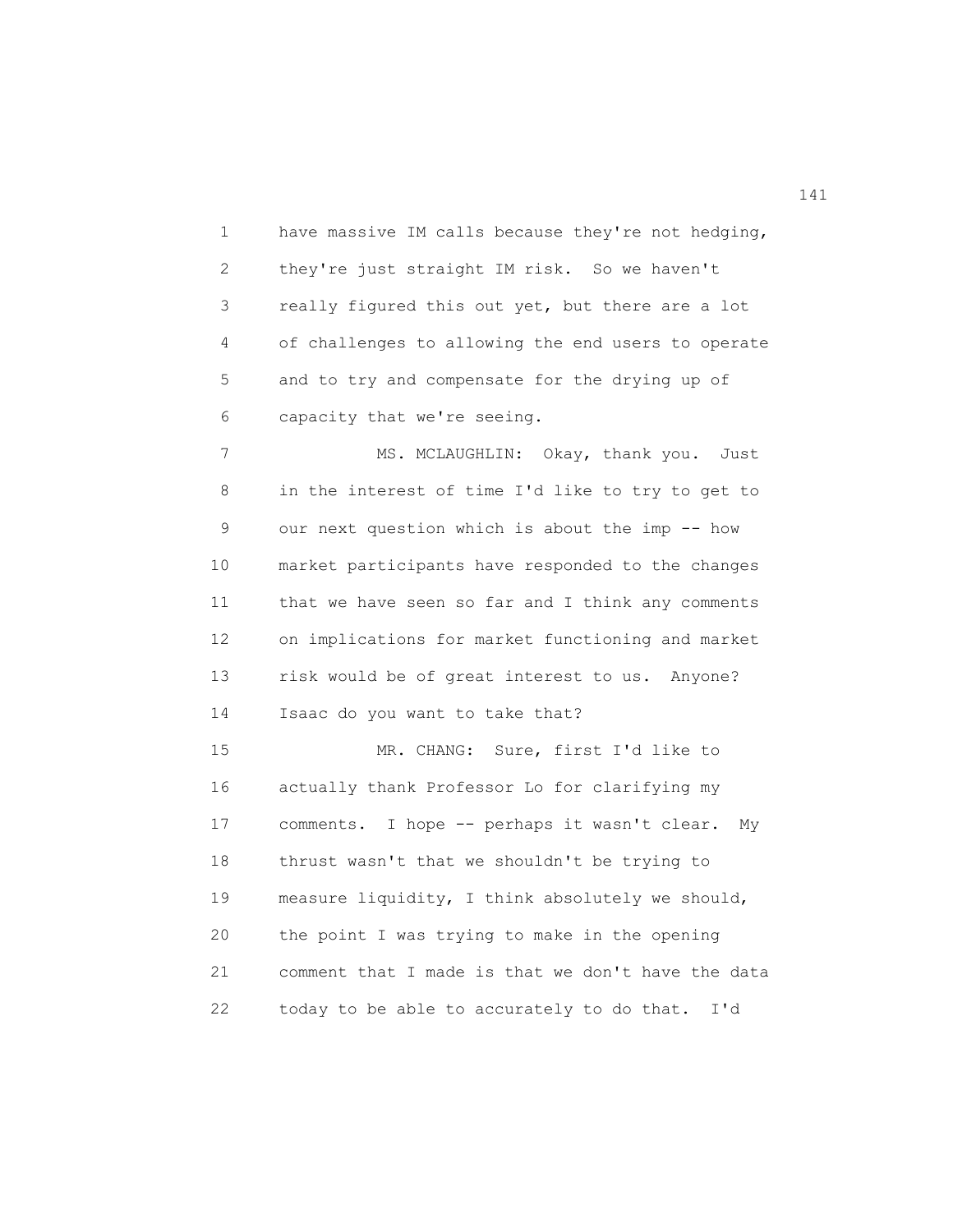1 actually, and I'm jumping the gun a little bit 2 towards the question towards the end of the list, 3 but I can see how engaged and how many questions 4 come up so I'm going to run the risk of jumping 5 the gun slightly and saying one of the things the 6 commission should be focused on is increasing the 7 level of market data, both on a pre and post-trade 8 transparency basis so that we can do things like 9 accurately and end-monitor liquidity.

10 Maybe because I'm in D.C., but this 11 analogy came to, but, echoing some of the thoughts 12 that some maybe has come up already. Liquidity 13 does not sit alongside life, liberty, and the 14 pursuit of independence in the Declaration of 15 Independence (laughter). Liquidity is, at the end 16 of the day, liquidity provision is a service which 17 needs to earn an economic rate of return. And as 18 a market maker, you know it's obvious to us but 19 sometimes when you talk about or where you hear 20 discussions about liquidity in the marketplace, it 21 sounds like almost as though it's somewhat of a 22 public good. And you know there is an economic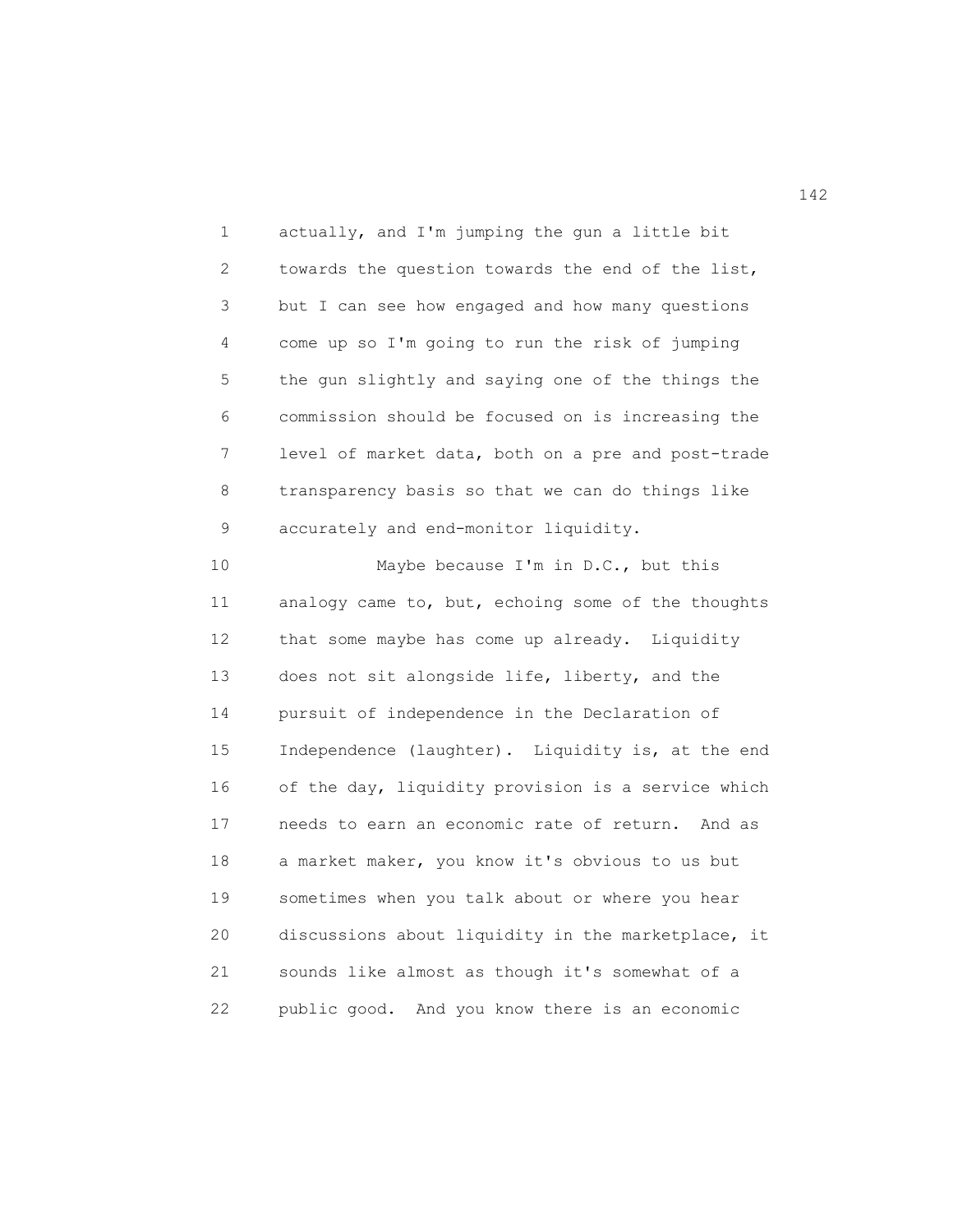1 rationale to say that maybe it is a public good 2 and then it should be just subsidized by the 3 government, and I'm not recommending that route at 4 all, but that's what economic theory would say if 5 it was a public good.

6 I think it's worth seeing, it's worth 7 pointing out that liquidity -- we need to 8 understand what it is and isn't and what behavior 9 can change and what can't change maybe to kind of 10 get to your point of your question. And this 11 comment hasn't come up but has come up a lot in 12 the press. There's probably a Bloomberg story 13 every other day about the oncoming onslaught of 14 fixed-income selling that's going to happen once 15 the Fed starts to raise rates. And certainly I 16 don't underestimate the capacity issues, the size 17 of issuance in the fixed income market, the 18 shrinkage of dealer balance sheets, the size and 19 asset managers. Assets and their management, 20 that's all out there and I think pretty public 21 information. My point is though that no amount of 22 liquidity provision, no liquidity provider who's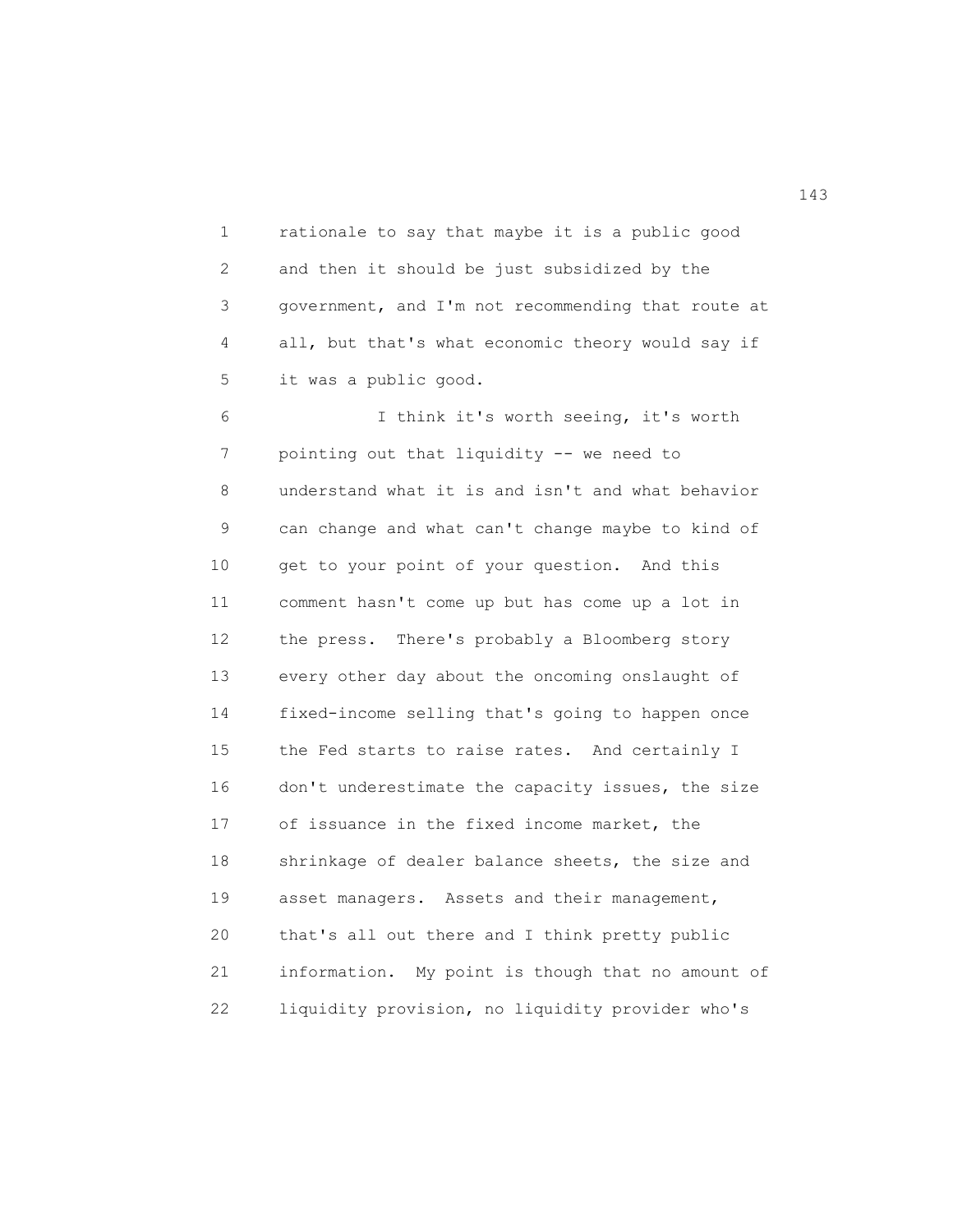1 economically rational is going to stand there and 2 provide continuous liquidity in the face of new 3 information which changes the fair value of an 4 asset and I think that needs to be recognized. 5 If, for example, the market prices that 6 the Fed is not going to hike in September, and 7 then all of the sudden new information comes out 8 which leads the market to believe the fed is going 9 to hike 200 basis points in September, no amount 10 of liquidity -- I can tell you I sat pre-crisis on 11 a bank desk. I would have gotten fired so fast if 12 as the market was selling off all I did was sit 13 there and buy from customers because we wanted to 14 watch the position ride against me as the market 15 sold off. 16 In the face of newer information markets 17 re-price, you can't avoid that. That's trading. 18 Losing money in that situation is not no

19 liquidity, it's you have a bad trade-on. I don't 20 know how else to put it. I don't want people to 21 think liquidity is a panacea that banks or frankly 22 even having spent time on a market making desk at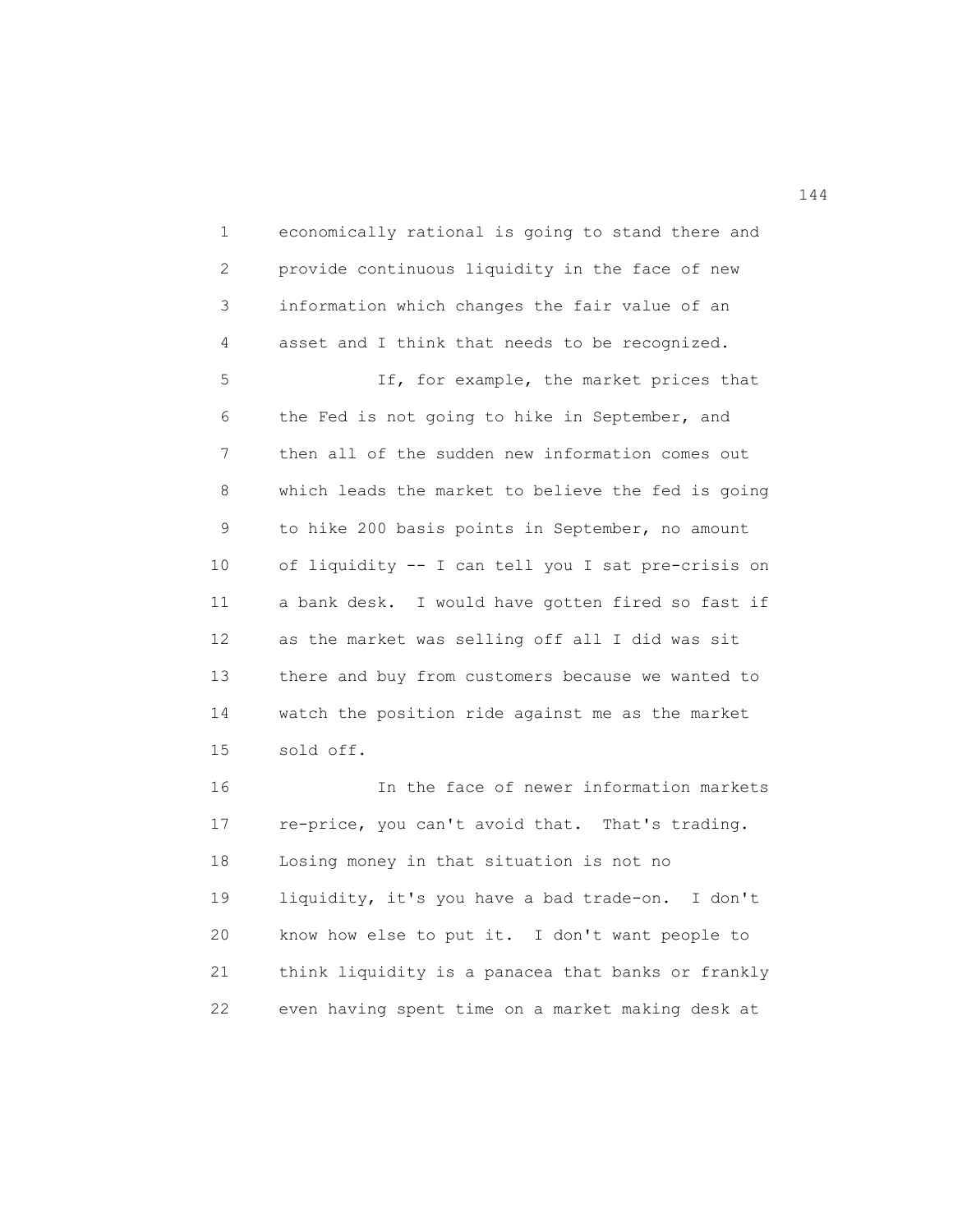1 a bank, even pre-crisis that that would have 2 changed. The role of a market maker is not to 3 stand in the way of a one-way freight train where 4 you know where it's going. Your job is to make a 5 market around where you think the fair value of 6 the asset is, and that changes as newer 7 information comes in the marketplace. So I just 8 wanted to get that out there because I don't know 9 -- I feel like sometimes I hear some of the 10 comments and it feels like liquidity is this 11 magical thing that's going to keep everyone from 12 losing money. I've never traded in a market where 13 that's the case. 14 I would just say, I think in terms, yeah 15 we are seeing changes in market behavior, I think 16 we're in a transition period in the market 17 structure, clearly, right? You have the 18 pre-crisis, most liquidity in the over-the-19 counter FIC markets were provided by a small 20 number of highly concentrated systemically 21 important institutions. Most of the post-crisis

22 have been focused about reducing leverage in the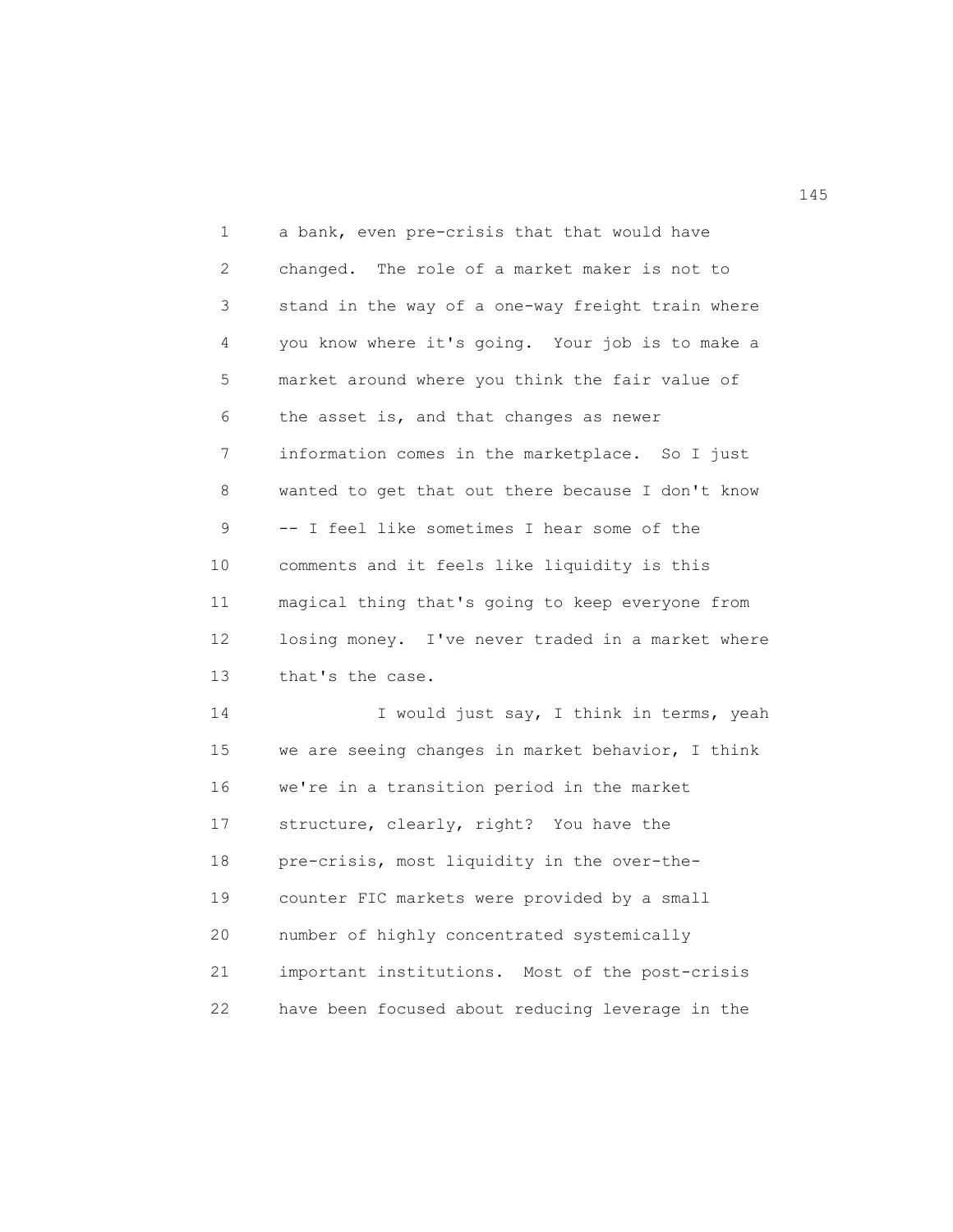1 system and reducing the systemic risk at the end 2 of the day to the taxpayer. Put simply, you could 3 argue I think, correctly that the liquidity that 4 was observed pre- crisis was subsidized by the 5 taxpayer. In our view it would be a mistake to 6 roll back those reforms for the sake of re-7 creating the same set of issues. That doesn't 8 mean every role's perfect, that we should be open 9 to modifying some of them as the panelists have 10 suggested.

11 But what I would say is we should be 12 focusing on evolving market structure so that we 13 have a broader and more diverse and a larger 14 number of smaller liquidity providers to, in the 15 system, where no one of them is systemically 16 important. None of us, well, I don't think any of 17 us want to go back to, who were active in the 18 markets back in the fall of 2008 want to go back 19 to what I think now is commonly referred to as 20 another Lehman moment. And the way to do that is 21 to encourage the development and the creation of 22 new capital, and the way to attract new capital is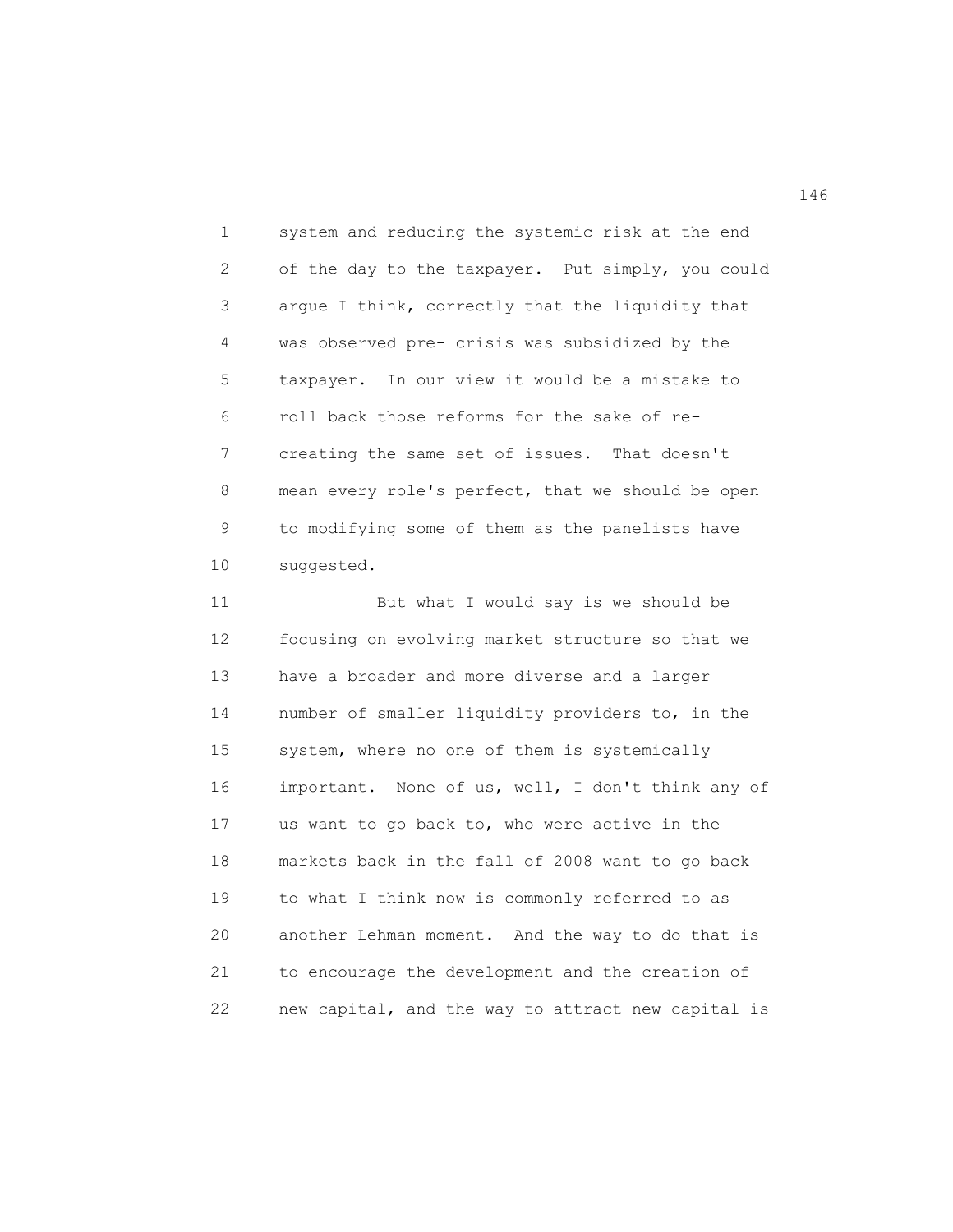1 to -- A, eliminate artificial, arbitrary access 2 criteria to the extent that Sneel already brought 3 that up. I think it's to increase pre and 4 post-trade price transparency so that there's a 5 more even playing field and access to information. 6 And it's to incentivize I think experimentation in 7 market structure. Because the American economy 8 over time has proven to be a largely free-market 9 system, when stripped of anti-competitive or 10 incumbent protecting type features, has generally 11 proven to be pretty amazing about evolving to meet 12 the needs -- a need in the marketplace. 13 And we should be encouraging new models 14 and new business models to spring up. Many of 15 them will fail, but some won't. And it's not our 16 job, or it's not the regulators, certainly the 17 role of regulators to define what those new 18 business models should be, but to set up the 19 environment such that these new models can 20 flourish. I'll give my other panelists a chance 21 now, to respond.

22 MS. MCLAUGHLIN: Thank you, thanks Isaac.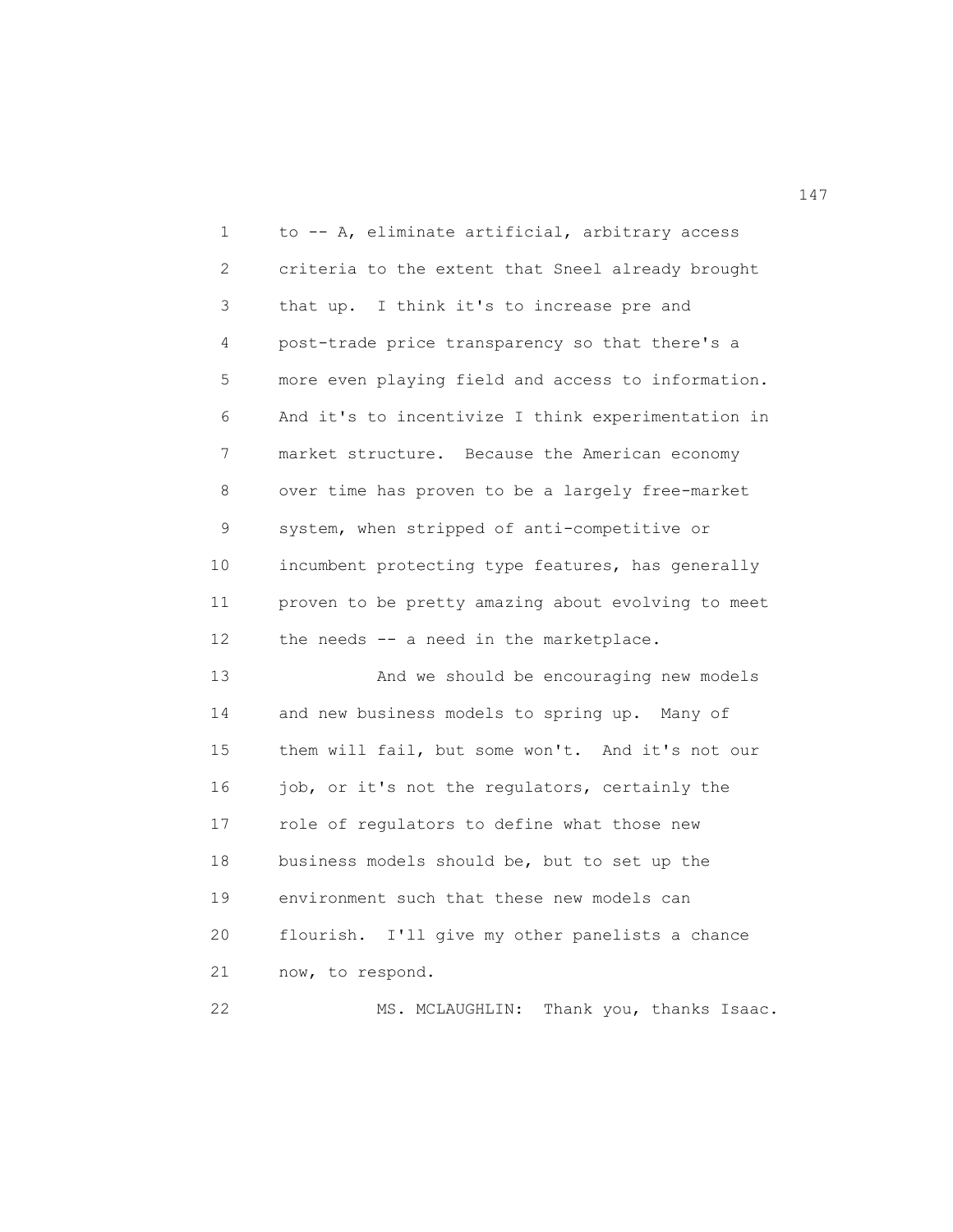1 No, I definitely think we're in a period of 2 transition and we're definitely seeing the smaller 3 pools of capital coming to the market. I think 4 the point that the FCM committee is trying to make 5 is, how do the FCMs support the market access that 6 those smaller pools of capital need to have in 7 order to be effective and that market access is 8 something that for the moment has, under the 9 current set of Basel capital rules, has some 10 significant implications for the capital footprint 11 of the FCM business and the ability to absorb, 12 especially incremental activity, as a function of 13 stress scenarios, so one of the questions later on 14 in the discussion, if we end up having time is the 15 concentration among the FCM community. 16 I think by definition as you've gone

17 from an FCM community of over 200 to something 18 south of 100, definition- ally that means that the 19 absence of one will incur a greater stress risk to 20 the remaining community. And so I think the -- 21 and if you look at the OTC markets, generally the 22 concentration of FCM participants is that much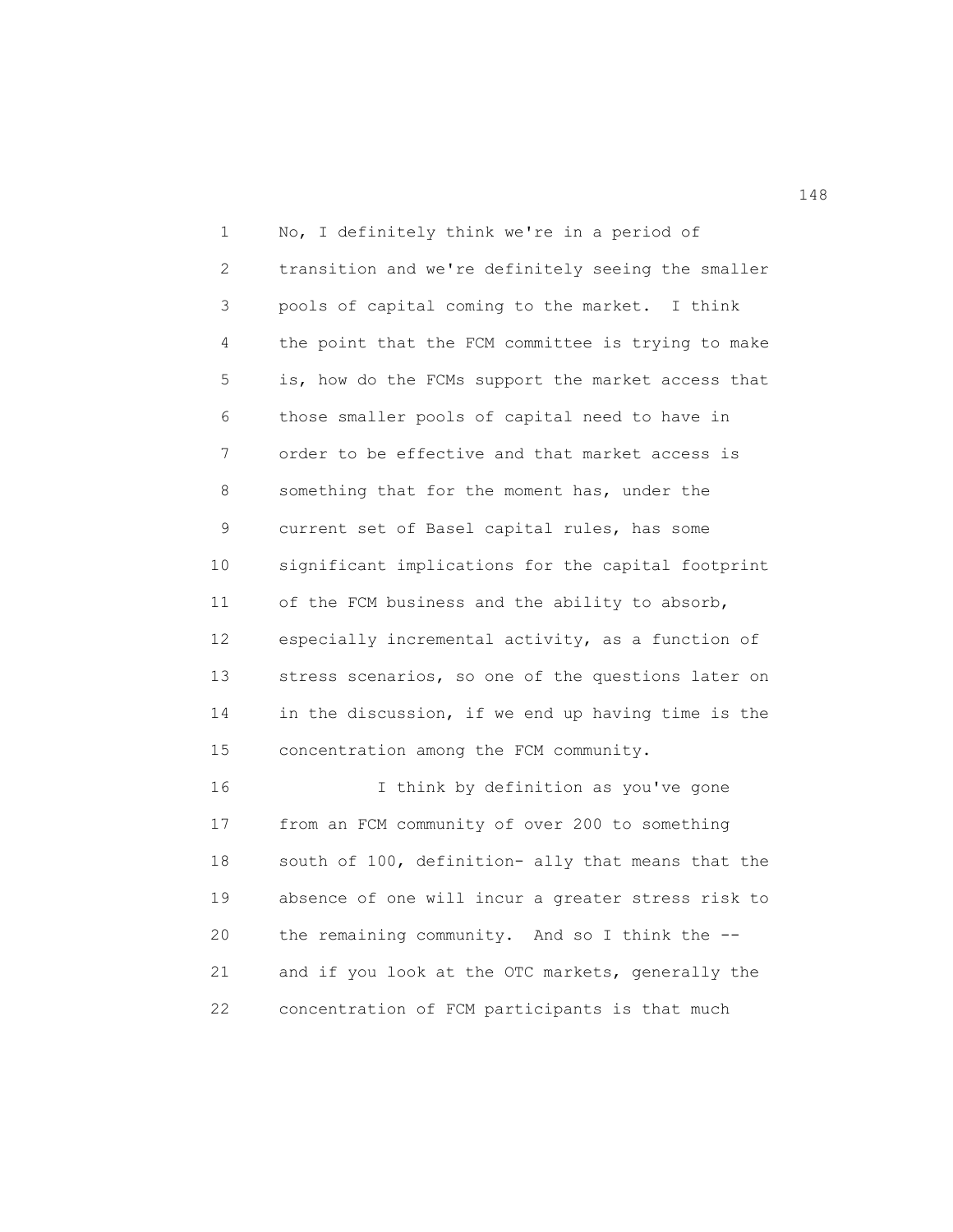1 tighter, or narrower, than the participation in 2 the futures markets generally. So when you're 3 looking or planning for a stress event, as an FCM, 4 how do you apportion the appropriate amount of 5 capital, put that appropriate amount of capital 6 aside for a stress event, if you're operating on a 7 fixed amount of capital. And so, as you analyze 8 the risks associated with future crises, if your 9 client community's already using a good portion of 10 your asset and balance sheet, a capacity at a time 11 of normal market conditions, as you enter a period 12 of stress, the availability of additional balance 13 sheet and additional capacity to give to clients 14 who want to bring in additional business from 15 their at-risk clearing member, is an unpleasant 16 circumstance to have to face. So I do think that 17 we need to very carefully look at some of these 18 alternative models that are being highlighted by 19 the clearing community. I think the sponsored 20 access model which doesn't entirely eliminate the 21 capital footprint that the clearing members have 22 to provide but does mitigate to some degree some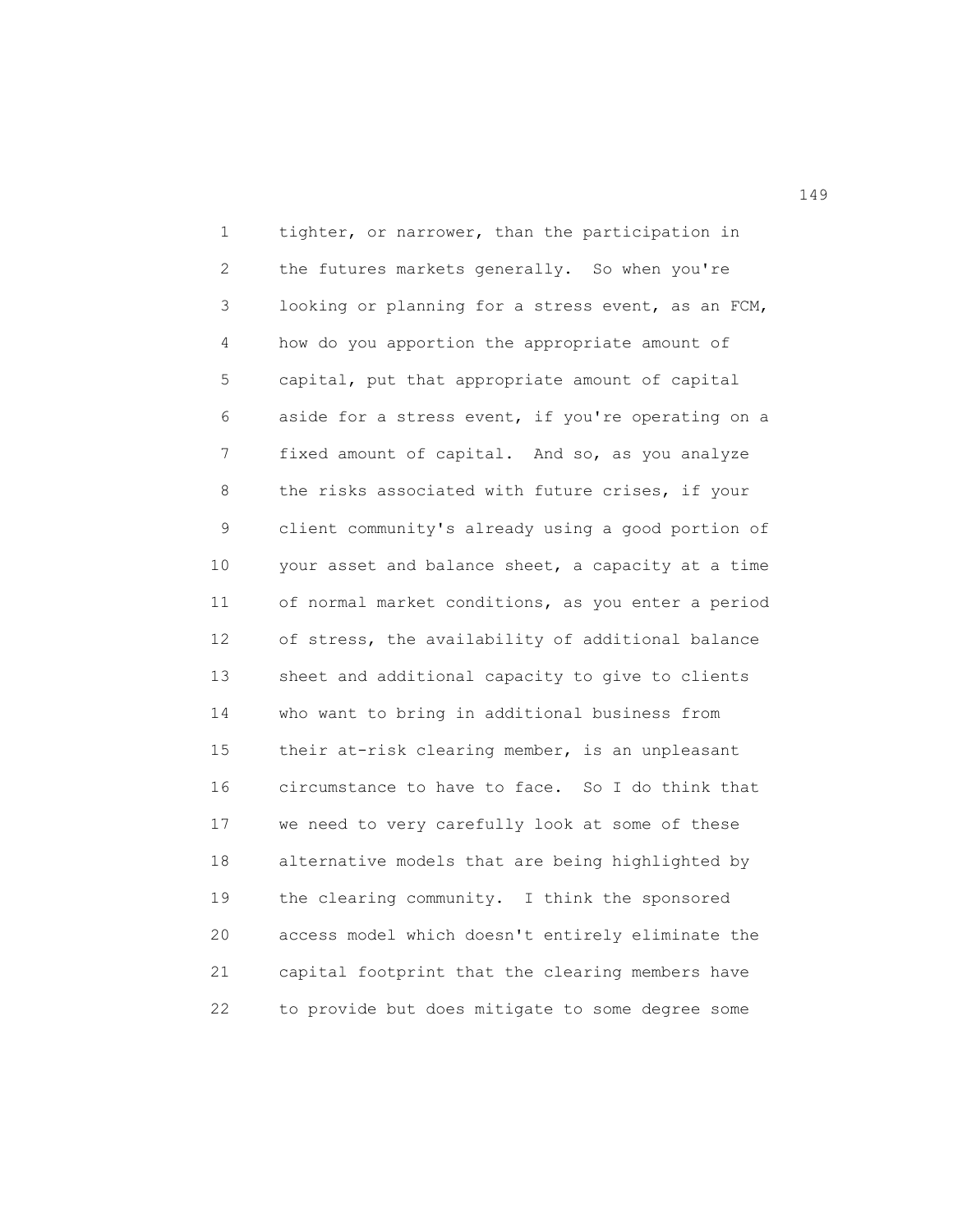1 of the capital issues that clearing members have. 2 I think those broadening -- those methods of 3 broadening access do need to be looked at in the 4 light of current constraints.

5 MR. WIPF: And touching on market 6 structure I don't think we can overemphasize the 7 current impact on the collateral markets and how 8 they flow through here. I think if we agree that 9 some of the basic underpinnings of the liquid 10 market are resilient clearance and settlement 11 system and a durable financing market, I think 12 that looking at the output of regulation it just 13 means there's just a new framework. If we think 14 that the LCR and the NSFR which do incent better 15 asset liability management, although somewhat 16 blunt and could be a bit more granular are 17 absolutely fundamental to creating that durability 18 and ensuring that there's not an over reliance on 19 short term wholesale funding and you put that 20 together with what the output is -- the fact is 21 that under the SOR these intermediation activities 22 for high quality collateral are treated very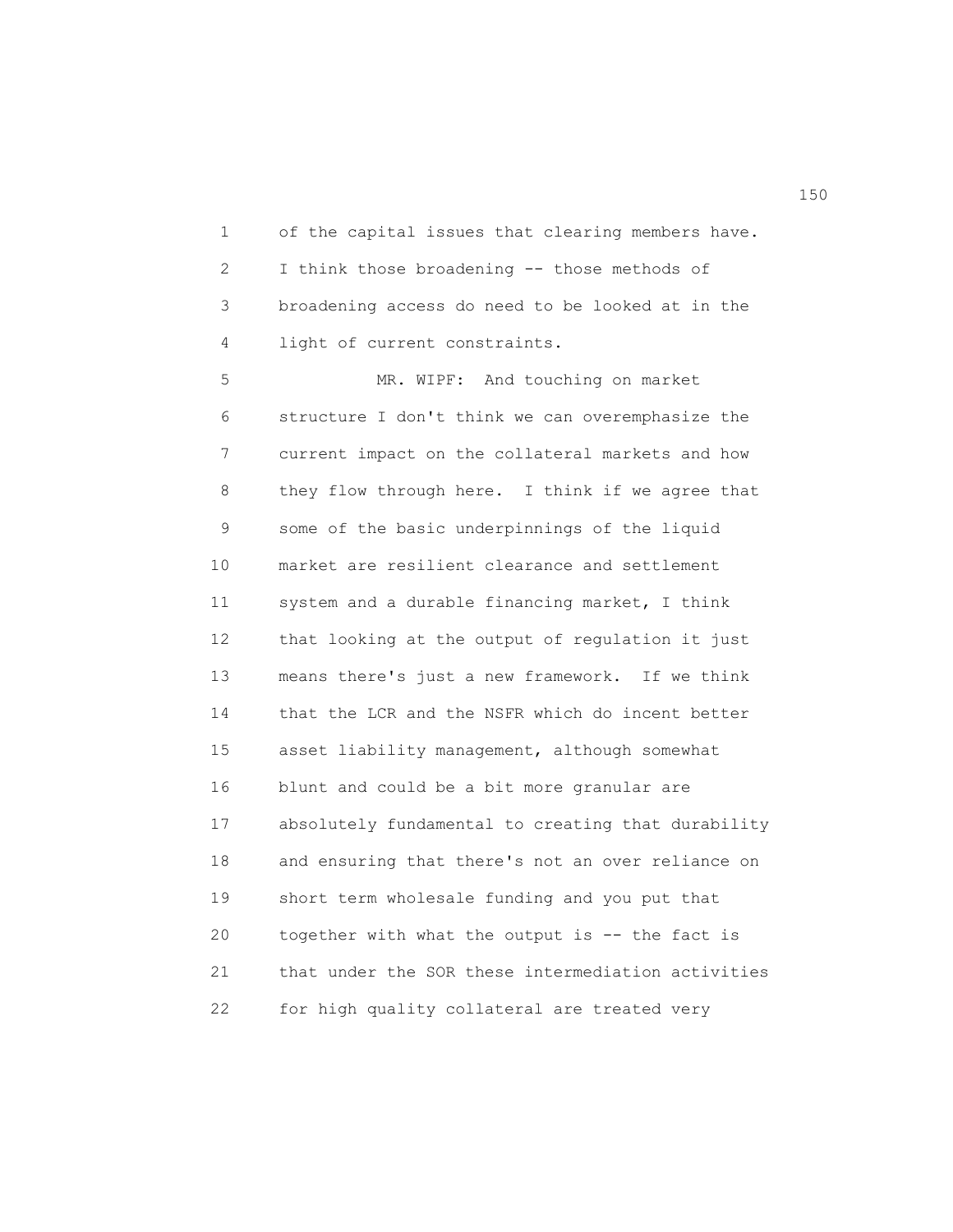1 differently. And that's just a fact. And I think 2 that's what the industry needs to think about is 3 how do you address that particular item, 4 particularly when we think about the need for high 5 quality collateral. The requirements for that are 6 going up while the intermediation capacity is 7 going down. And I think that's just -- I think 8 that what needs to be addressed really is in the 9 construct of that framework what are the solutions 10 that could get around that? And we think there's 11 a fairly straightforward win as it relates to 12 central clearing of securities financing 13 transactions -- a very very reasonably vibrant 14 interdealer market in central clearing for 15 securities financing both repos and stock loans, 16 and but the remainder we don't have an active 17 participation from the buy side and that's been 18 for a lot of reasons. That's particularly the 19 sell side and the buy side failed to find middle 20 ground on how to actually get into those settings. 21 But that actually could create reasonable capacity 22 in the current framework -- where to the benefits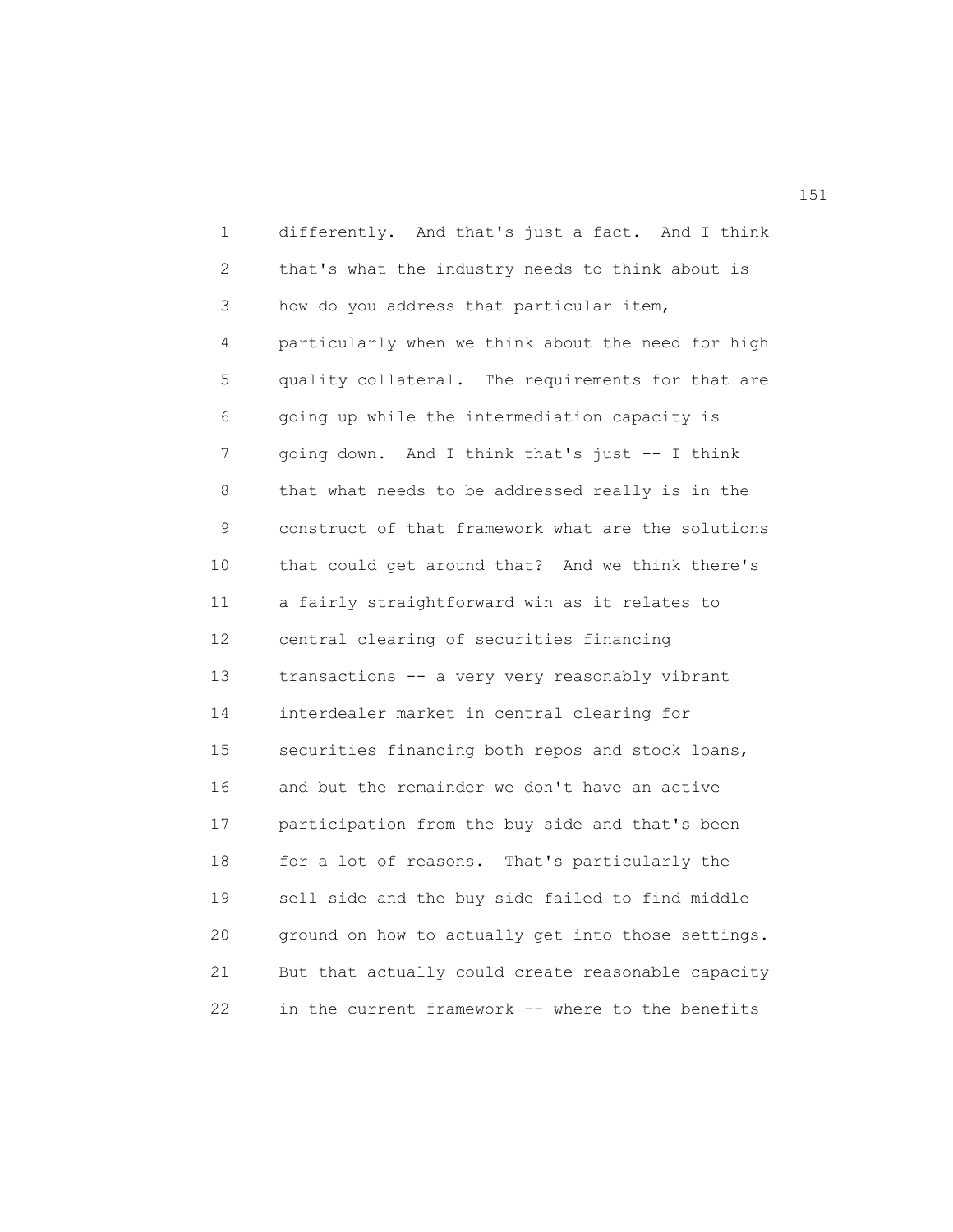1 of netting, there will be some opportunity to 2 replace some of the capacity that's being taken 3 out of the system. The fact is that at the 4 current price levels the intermediation of high 5 quality collateral doesn't meet anyone's cost of 6 capital. That's just a fact. But there are ways 7 to actually recreate that capacity through things 8 that actually are generally accepted as really 9 good practices which is to get this activity into 10 central clearing, free up that capacity and be 11 able to intermediate what I think where the demand 12 is coming from. Which is going to be continued 13 demand for high quality collateral as it relates 14 to the changes in money market regulation, as it 15 relates to the demand that's going to come from 16 the posting collateral on a cleared margin. So 17 there's this increased demand -- it's just a 18 reality of reduction and capacity. But there are 19 things that are actually in the realm of the 20 possible and there are some things well underway 21 that could actually begin to free up some of that 22 capacity. But I think when you take that through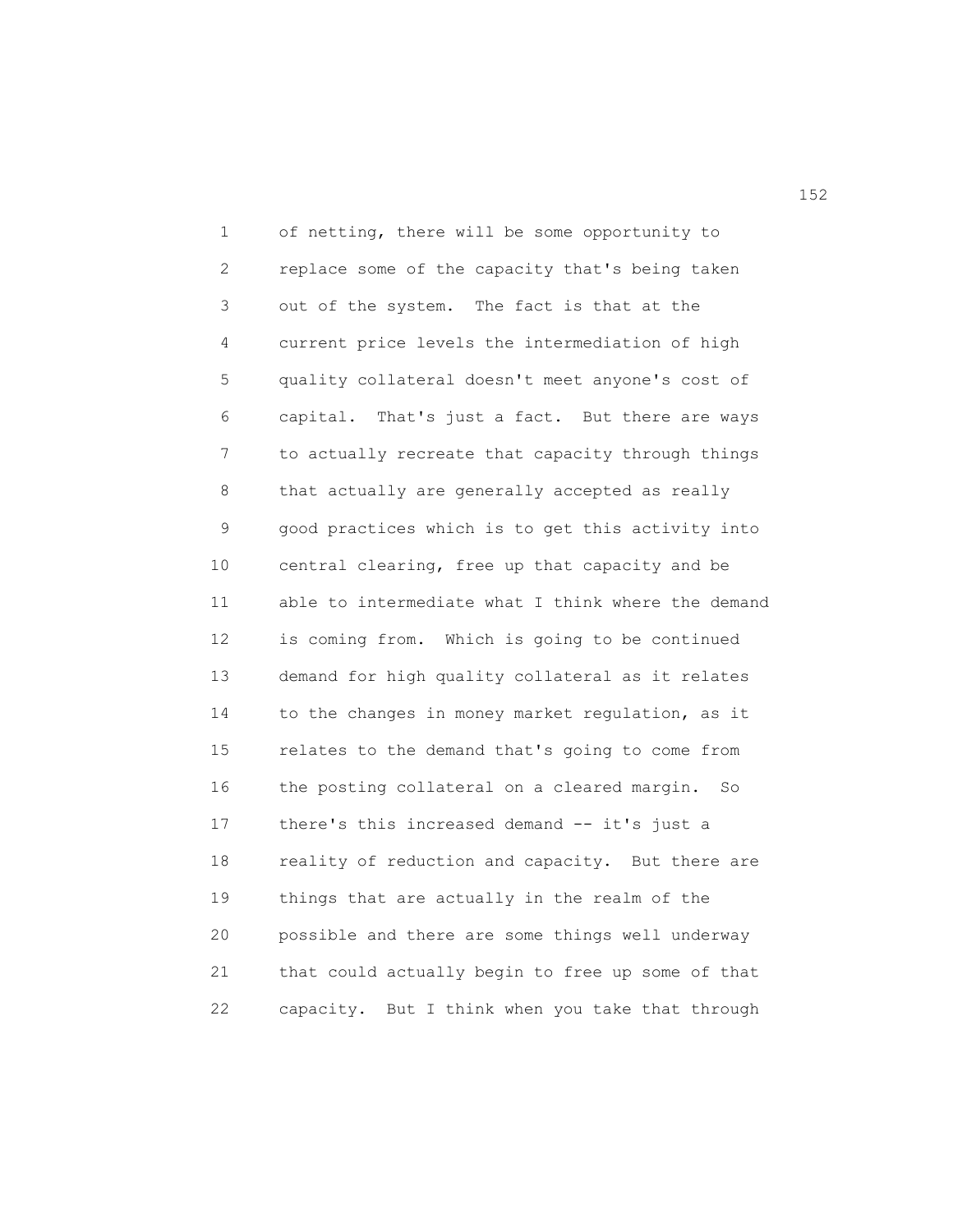1 -- that capacity in the clearance settlement 2 financing markets could have very positive and 3 profound impacts on this discussion around 4 liquidity as it relates to the assets and the 5 derivatives rap.

6 MS. MCLAUGHLIN: Thank you, Emily? 7 MS. PORTNEY: Hi, thank you. A couple 8 of things around just thinking about liquidity 9 holistically, and the way I would think about it 10 and maybe this is very simplistic. But the first 11 part of our conversation was very much around an 12 ability to get a trade done at a specific price 13 and market liquidity from that perspective. We're 14 also touching on and talking about -- and I think 15 it's a very important topic is the ability to get 16 a trade cleared based on the number of FCMs and 17 consolidation in the industry. And by the way, 18 it's no good if you can get the trade down, but if 19 it's mandatory that you clear it, or you can't get 20 it cleared, or if it's too expensive to clear it 21 doesn't matter because it all goes back to the 22 market liquidity that you just can't get the trade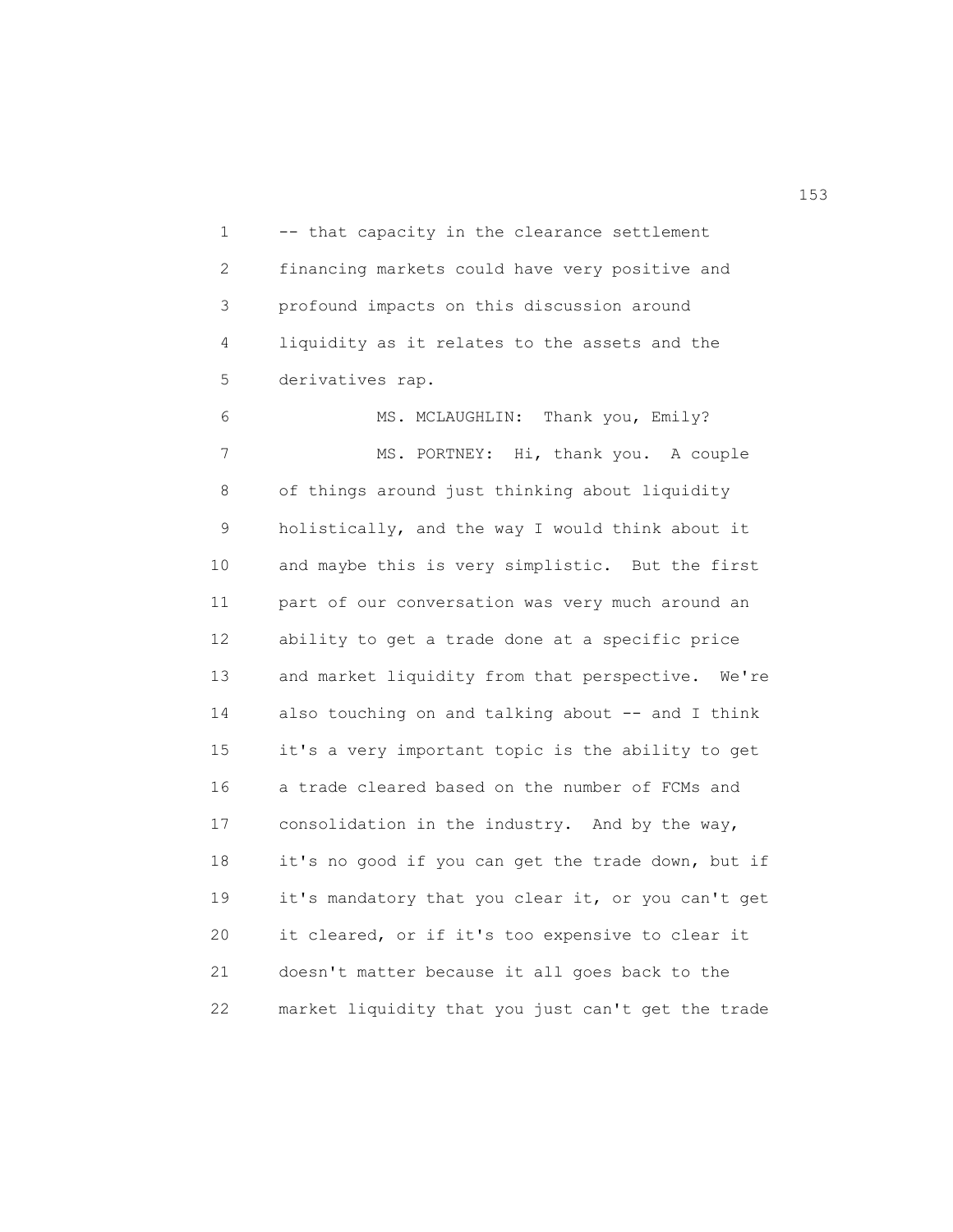1 done. Because you ultimately can't clear it. So 2 it's very interconnected.

3 In terms of I think all of my colleagues 4 have said it already but just at J.P. Morgan it 5 wouldn't surprise you -- we measure market 6 liquidity in terms of being able to get the trade 7 done in terms of we think that you measure it in 8 terms of inventory on dealer balance sheets and of 9 course, you know, in terms of inventory of 10 treasuries, inventory of corporate bonds have come 11 down tremendously. And that's actually, 12 especially with corporate bonds, supply has gone 13 up by 50 percent. The inventory that's actually 14 there for dealer activities has gone down 15 tremendously. When you think about -- we look at 16 market depth and that's about what the size of any 17 trade you can do at any particular price point and 18 I think as everyone alluded to that's come down 19 significantly. We also look at inter-day 20 volatility and in many markets that's gone up 21 significantly. So those are kind of all of the 22 different measures in terms of how efficiently can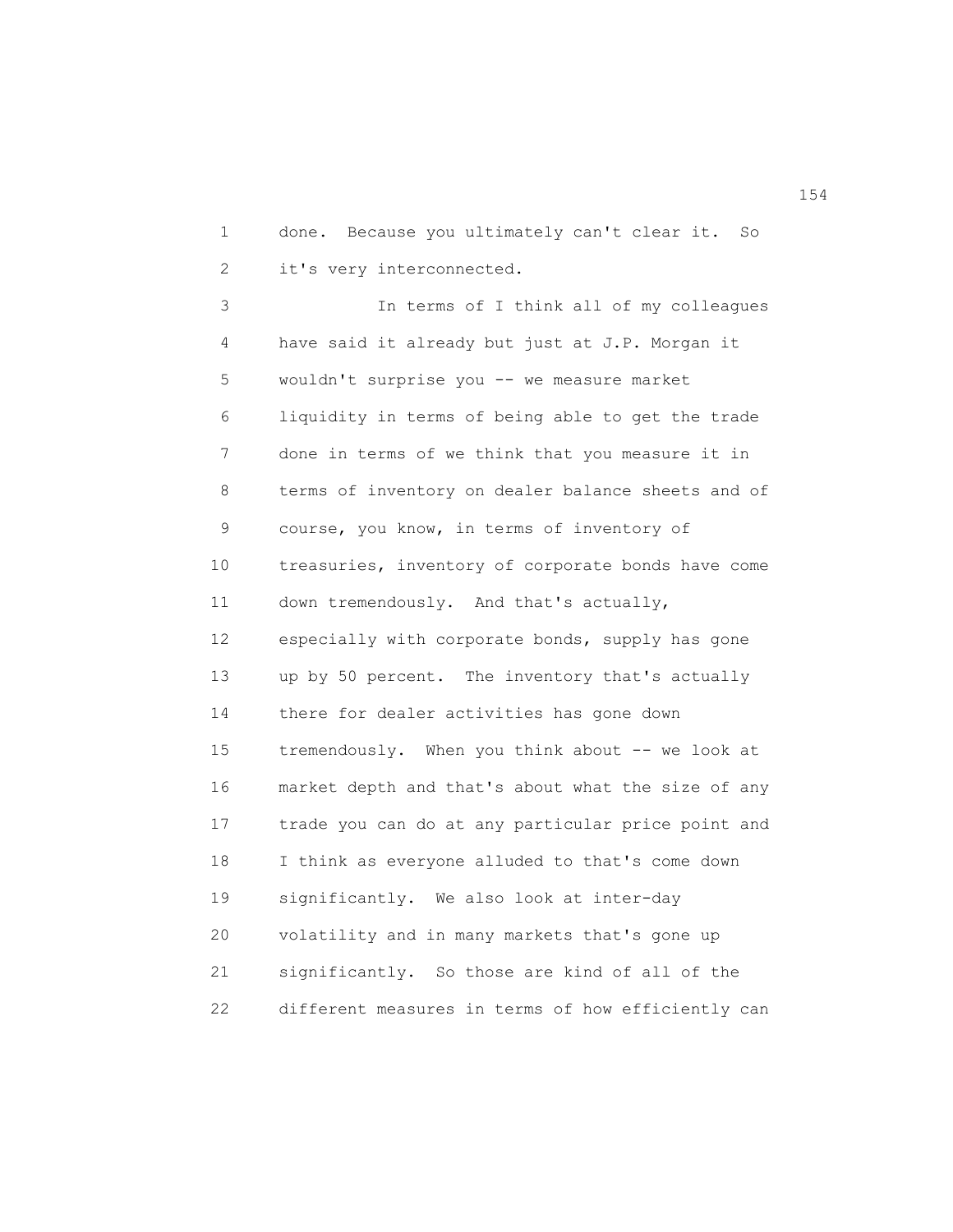1 you get a trade done. In terms of clearing, I 2 think it is without a doubt, the number of clears 3 has drastically reduced over the course of the 4 last several years. My colleagues have already 5 said the numbers. When you think of clearing you 6 basically need three things to make the clearing 7 business make sense economically. You basically 8 need operational scale, you need capital, and you 9 need more capital now-a-days, especially if you're 10 a bank holding company. As well as you need 11 liquidity. And I think you need more of all of 12 those things to really make it work. And yes, I 13 do think it is more and more economically 14 difficult to have the numbers make sense. I do 15 think we are operating an environment that is much 16 safer. Both dealers and clearers have more 17 capital and one could argue that some of that was 18 absolutely a purpose of the regulations. The 19 regulators wanted to and frankly should have taken 20 out some leverage in the system. And frankly I 21 think there's a cost to liquidity that is now 22 entering back into the system which is probably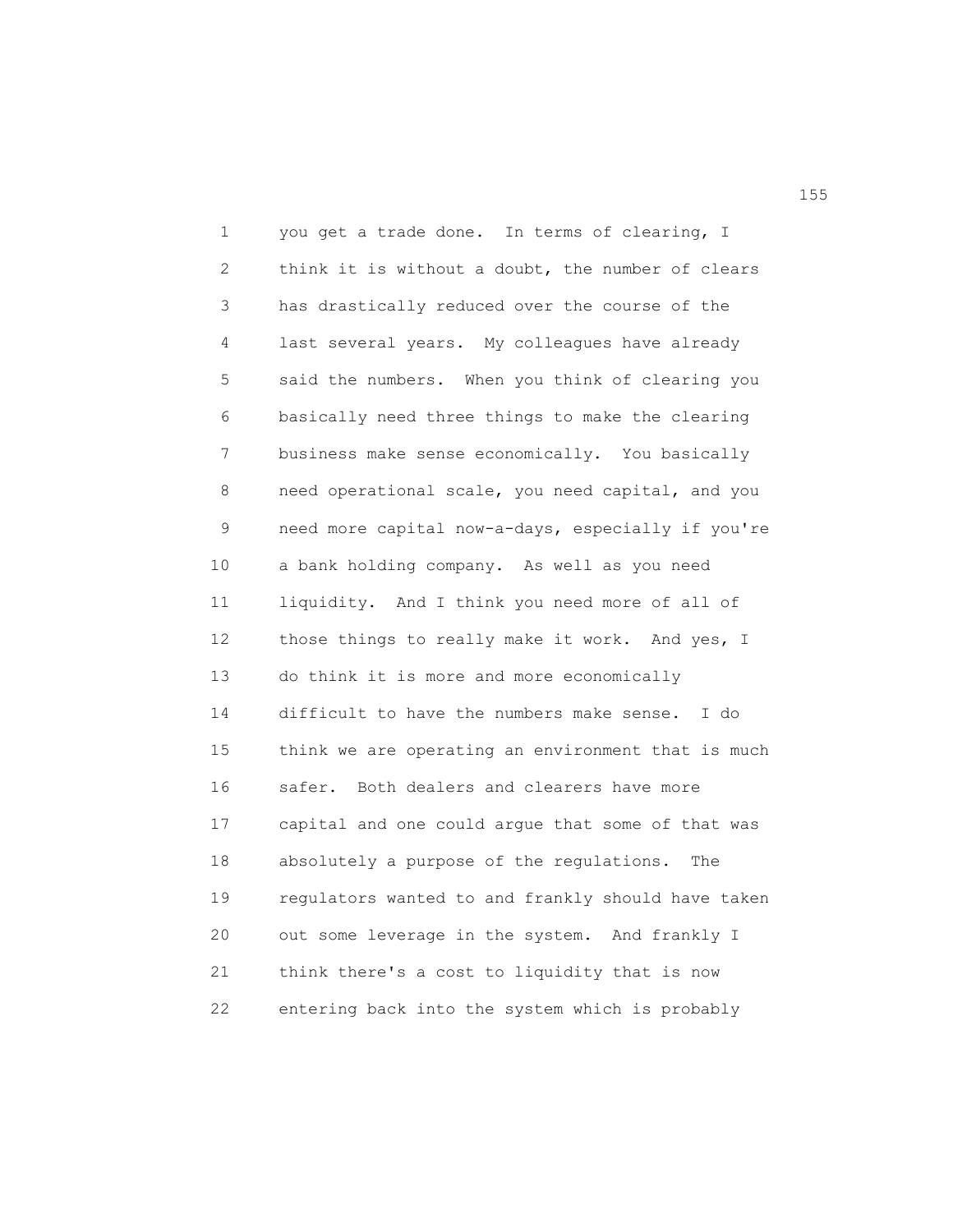| 1            | healthy. Having said that I think what everyone      |
|--------------|------------------------------------------------------|
| $\mathbf{2}$ | is just asking about is the culmination of all of    |
| 3            | the regulations at the end of the day are we going   |
| 4            | to go past the point where the markets are no        |
| 5            | longer healthy and you don't want to reach to        |
| 6            | point where end users are really -- you have to      |
| 7            | ask the question -- do I hedge at all? That's        |
| 8            | probably a pretty -- a dangerous spot to be in.      |
| 9            | SPEAKER: Jerry?                                      |
| 10           | MR. JESKE: Well that's a great seque                 |
| 11           | because I couldn't completely agree on that one.     |
| 12           | But I think you mentioned operational scale, Emily   |
| 13           | just spoke of. And that's what I would like to       |
| 14           | point out. It think is an unintended consequence     |
| 15           | of -- I do keep pointing to the Basel III regs,      |
| 16           | but I think there's two issues with Basel III, as    |
| 17           | it relates to participation in a clearing            |
| 18           | facility. So if you have a choice of, pay those      |
| 19           | that are already in the arena of clearing more       |
| 20           | money. In the case of end users and I think you      |
| 21           | mentioned how does it flow down markets earlier      |
| 22           | It's flowing to the customers now.<br>on?<br>Four to |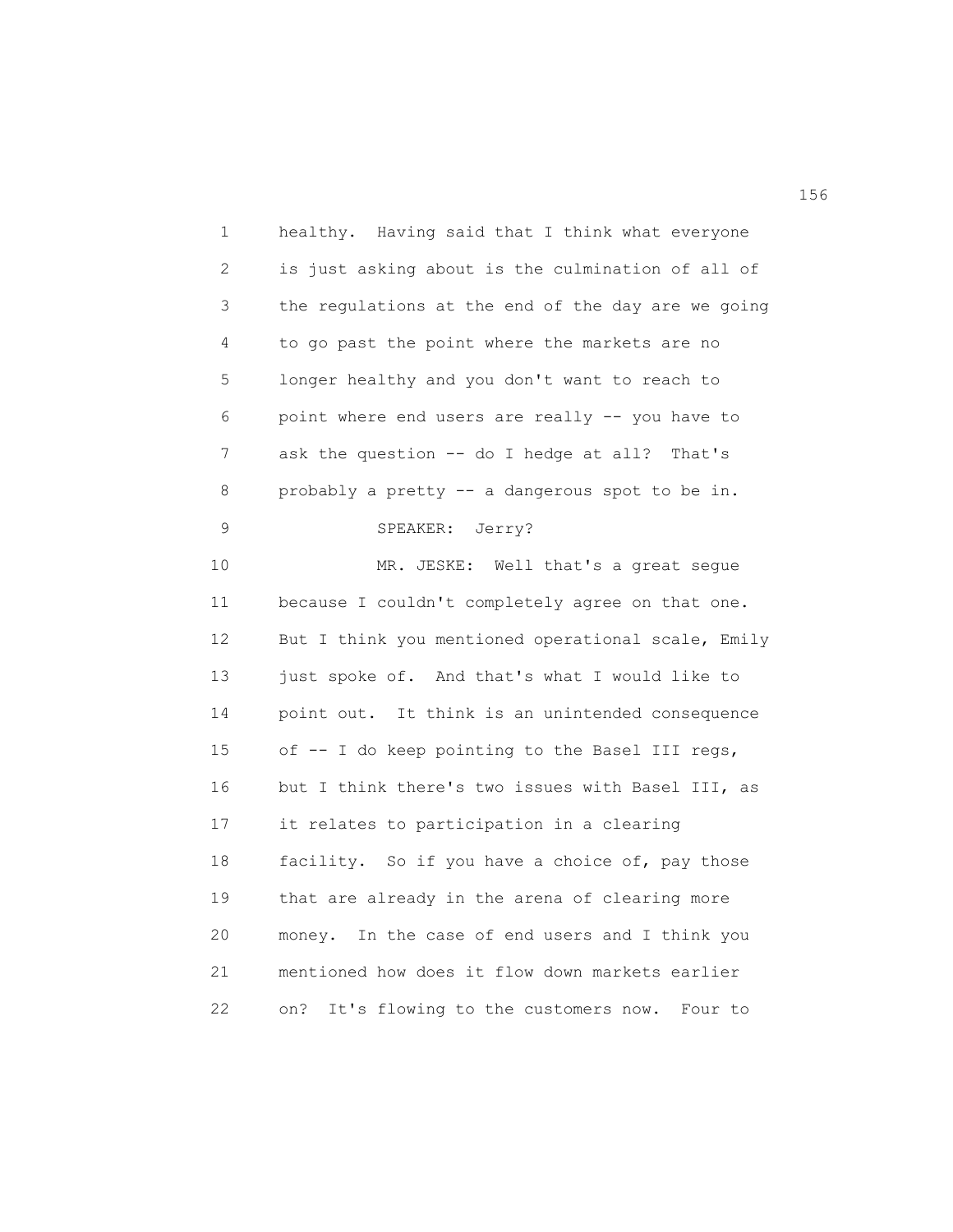1 six times is the cost. So if you want to continue 2 to clear it's going to cost you four to six times 3 more. Or go find some way other to do it. But 4 the only other alternative that I'm aware of is 5 self-clear. So if you go to self-clear, take 6 yourself out of the bank models -- then you 7 introduce operational risk. And if you don't have 8 the scale to do that I think there's unintended 9 consequences associated with it.

10 To get to a point of hopeful regulatory 11 relief, sponsor principal. I think some folks are 12 talking about sponsored access model. I think 13 it's the same thing. And to be able to avail 14 those that aren't used to clearing to the ability 15 and the functional expertise of those that can 16 clear I think is very valuable to everyone. 17 Sponsor principal model resolves the 18 Basel III on balance sheet. The off balance sheet 19 trade exposure concentration as to an FCM's 20 guarantee -- I think is very similar to the repo 21 market. And I think folks have commented about 22 that and the treatment of that guarantee shouldn't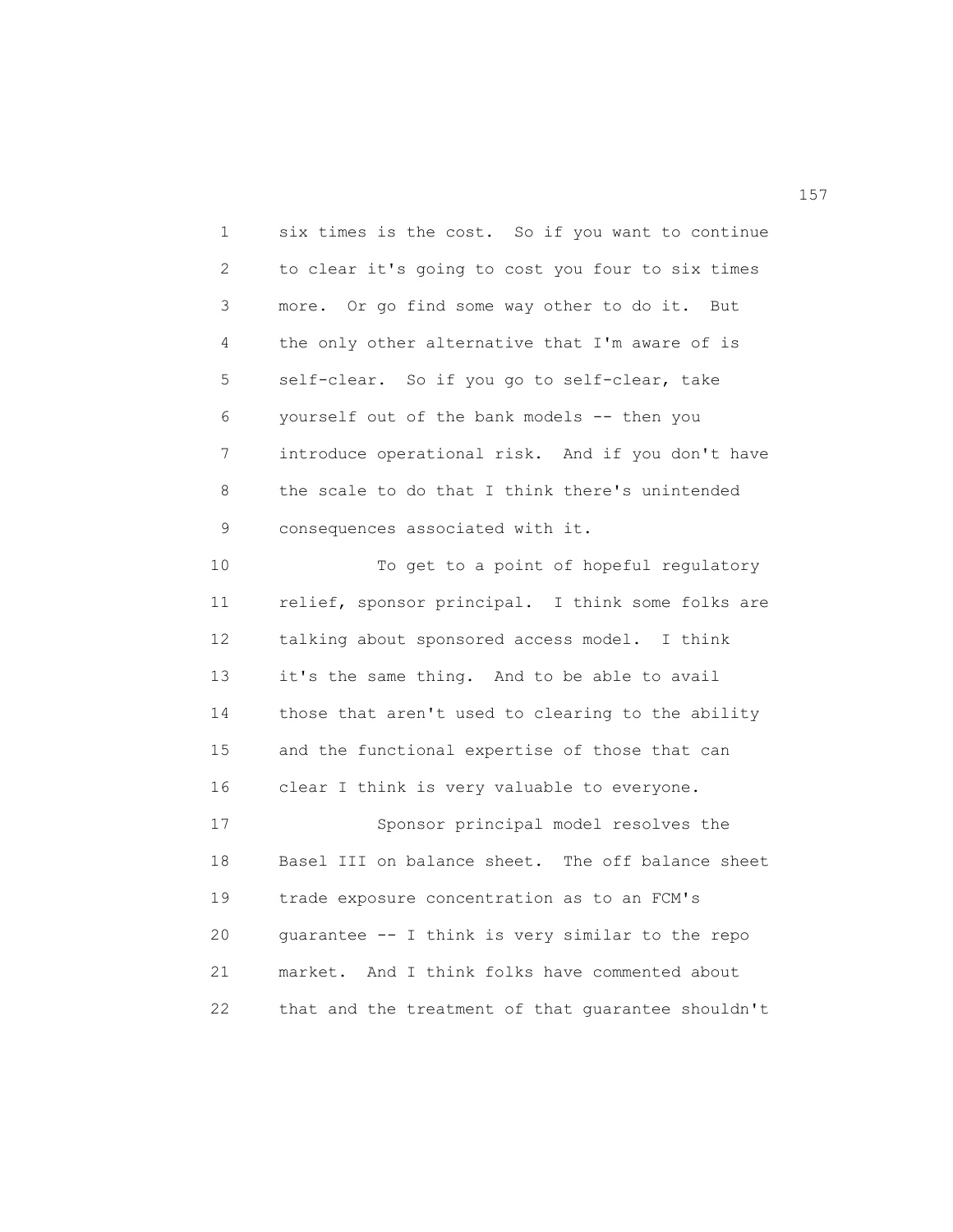1 be any different than the treatment of the repos. 2 But I guess that remains to be seen. But I think 3 there's some positives associated with that. 4 Those that are on the European model might speak 5 to more specifics as to how it's going on in 6 Europe in hopes that this doesn't become a 7 cross-border issue. But certainly it's something 8 that might be of benefit to everyone.

9 Just one other comment. Commissioner 10 Wetjen mentioned about size and ability to get off 11 trades. I think the same is true in the energy 12 and Ag markets as well. Slipperage is important. 13 I can cite to a few different examples. You might 14 have a very larger airline for instance that wants 15 to engage in a hedging program and that airline 16 may not have very many places to go these days in 17 terms of dealing with their supply constraints. 18 You have multinational organizations. You have 19 various friends of ours to the south who have some 20 very robust oil hedging programs, and when they 21 have less places to go and the ability to not be 22 able to do large size it is certainly concerning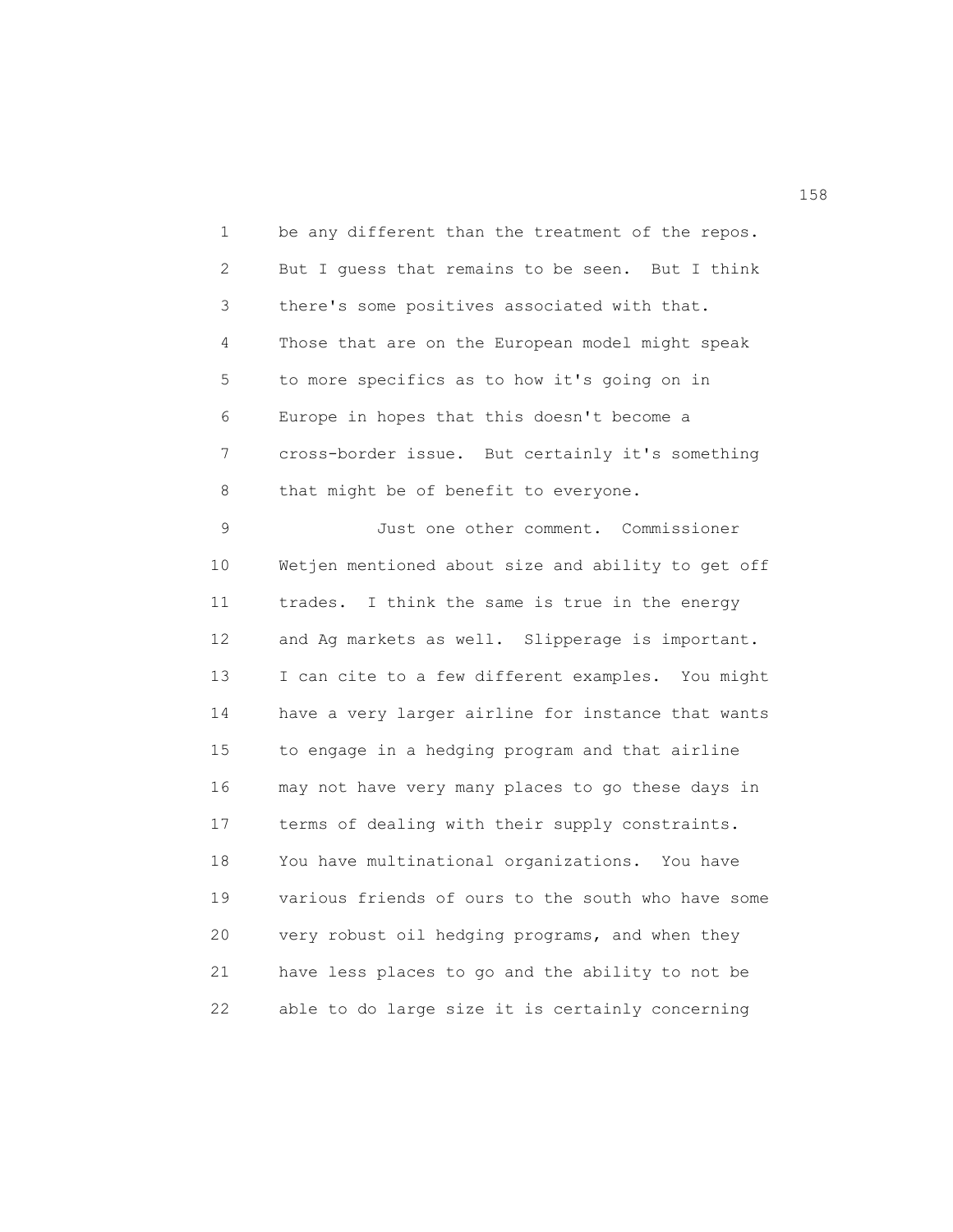1 for anybody who's willing to raise their hand and 2 get out in front of doing such a transaction with 3 such large organizations. 4 MS. MCLAUGHLIN: Thanks. Go ahead,

5 John.

6 MR. NIXON: I'd like just to pick up on 7 that one point because I think there's an example 8 of that right now in the U.S. interest rate 9 markets and I say that in U.S. Swap markets. And 10 I think if you speak to most of the swap dealers 11 that are here, you would find that on large 12 corporate issuance days, there is much more 13 volatility and basis point slippage than there was 14 in the past. And really, I think that boils down 15 to, there is far less people, as you have just 16 said, for them, and for those corporates to --17 corporate issuers to go to. In the marketplace 18 right now, there is probably a handful of five 19 that you would really think are solid market 20 makers to corporate institutions that will take 21 down large size on corporate issue -- on corporate 22 issuance. There is just not enough people in that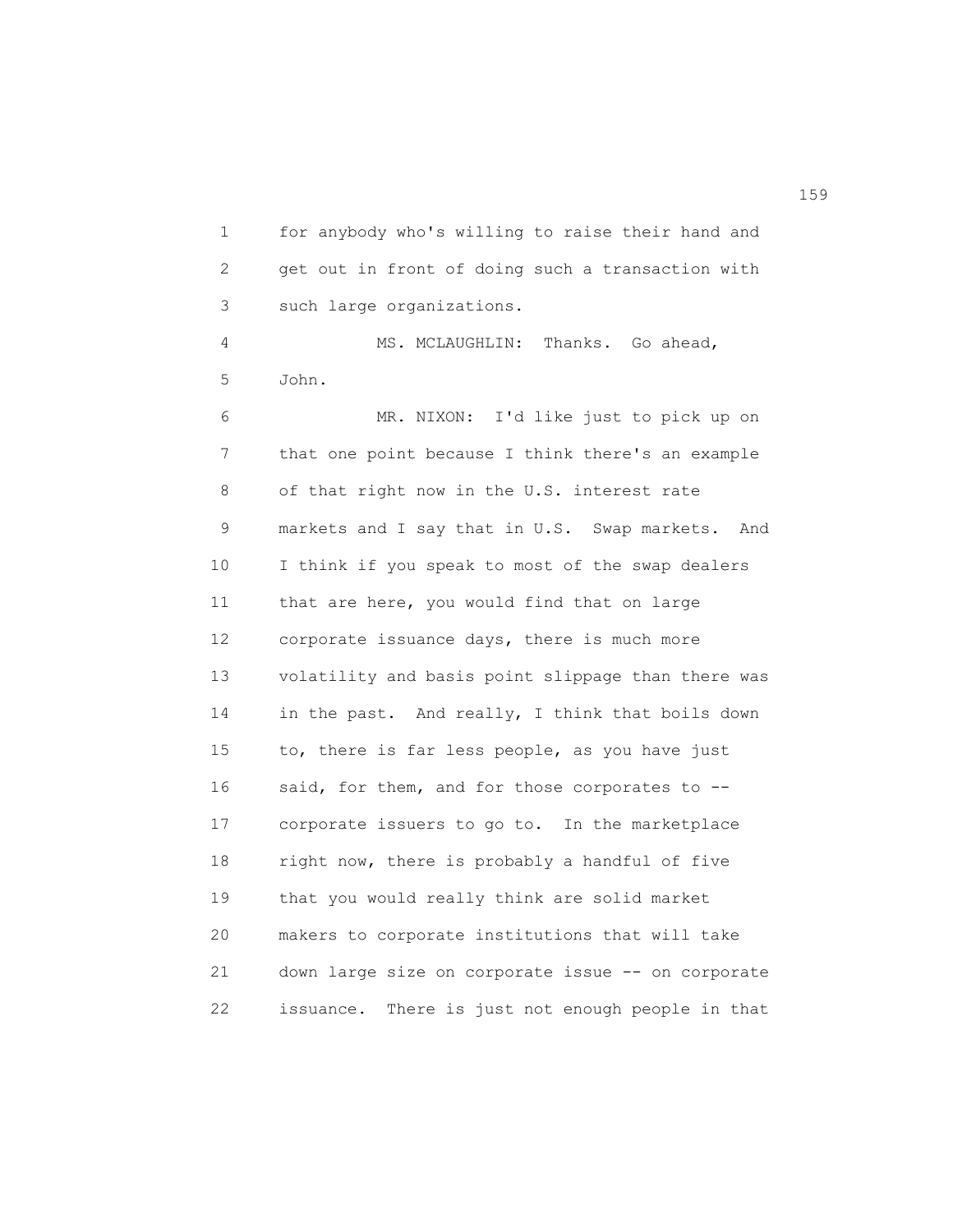1 marketplace to provide that liquidity. And while 2 I do believe that the Getco's and the Virtues and 3 the Citadels have done an incredible job with 4 their organizations since coming back, it's pretty 5 hard to replace a balance sheet of the sizes of 6 some of these banks. I would also just make a 7 comment that I thought Isaac was very right, that 8 liquidity is not a God given right. And quite 9 honestly, I would think that for a period of time 10 in the corporate bond market, asset managers had 11 almost too much liquidity. It was too good for 12 too long. It's now going to be more difficult for 13 sure. But the more market makers you have -- just 14 because you're a market maker -- you know, if 15 there's a light at the end of the tunnel, it could 16 be a train. You don't just stand there and let it 17 hit you. You get out of the way. But the more 18 market makers you have, the more shock absorbers 19 you're going to have of getting more people back 20 in the marketplace, making prices, and having that 21 rebound probably be more -- you know, better than 22 you're going to have if there's only two market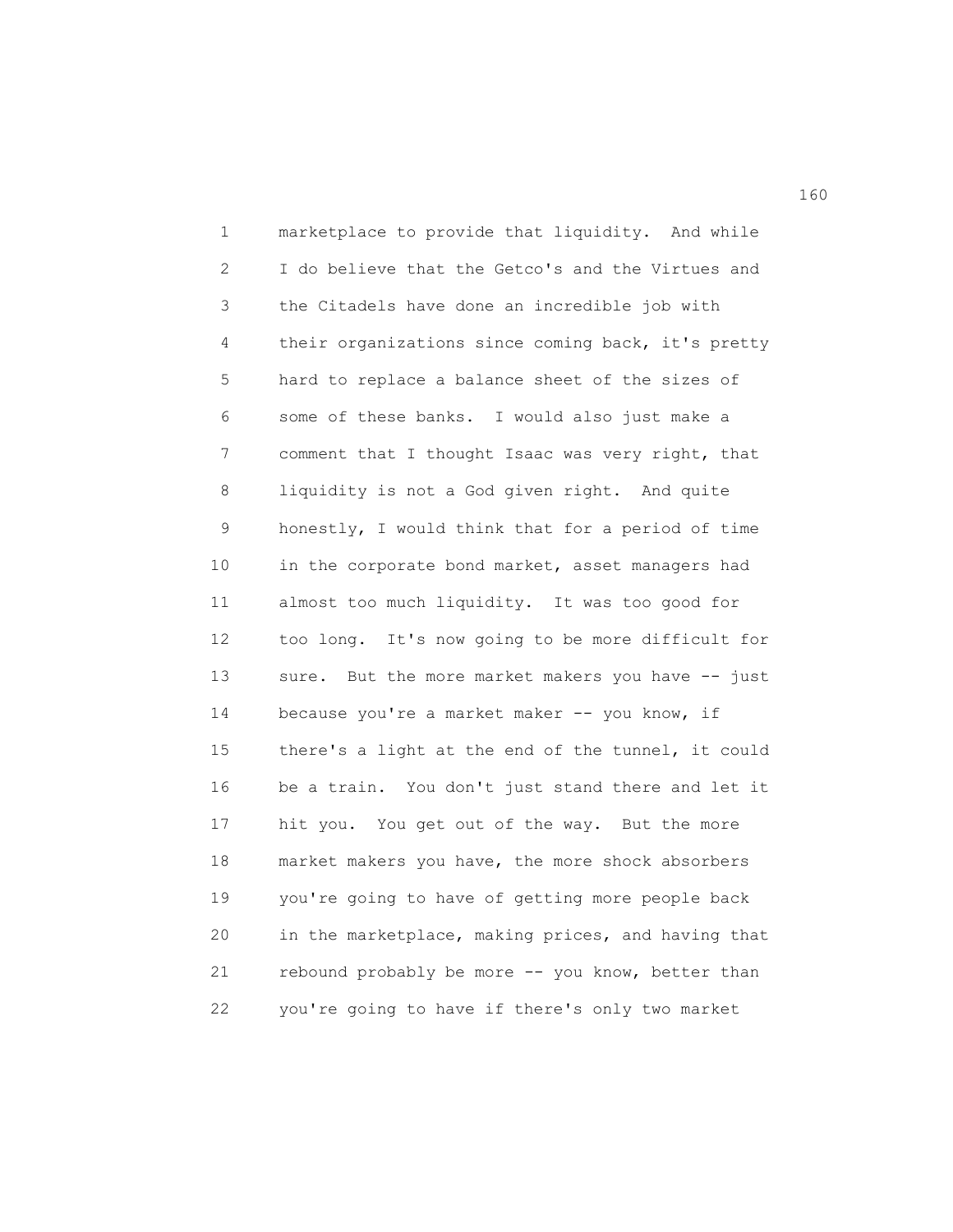1 makers. And only the last point I would like to 2 ask, and make or ask Andrew, and maybe you can 3 tell me this, because I know you're a lot smarter 4 than I am, and afterwards, that even if we have 5 the data, and even if we can measure liquidity, 6 and I don't argue with you that I'm sure the MIT 7 graduates can measure liquidity. What I would 8 like to understand from you and we can talk about 9 it later is how relevant that measurement is, if 10 it is changing all the time, every second of the 11 day, the temperature outside today is immaterial, 12 if it changes by 50 degrees every couple of 13 minutes, so I'm not suggesting that if we have the 14 data, that it can't be measured. I guess I would 15 question is, is it relevant at any given time, and 16 if you put on a trade with a measure of liquidity 17 equaling X, when you get out of that trade, if it 18 is 10 times X, you've got a different consequence 19 to your position. 20 MS. MCLAUGHLIN: Andrew did you want to 21 respond briefly or?

22 MR. LO: Sure. So, I guess the point is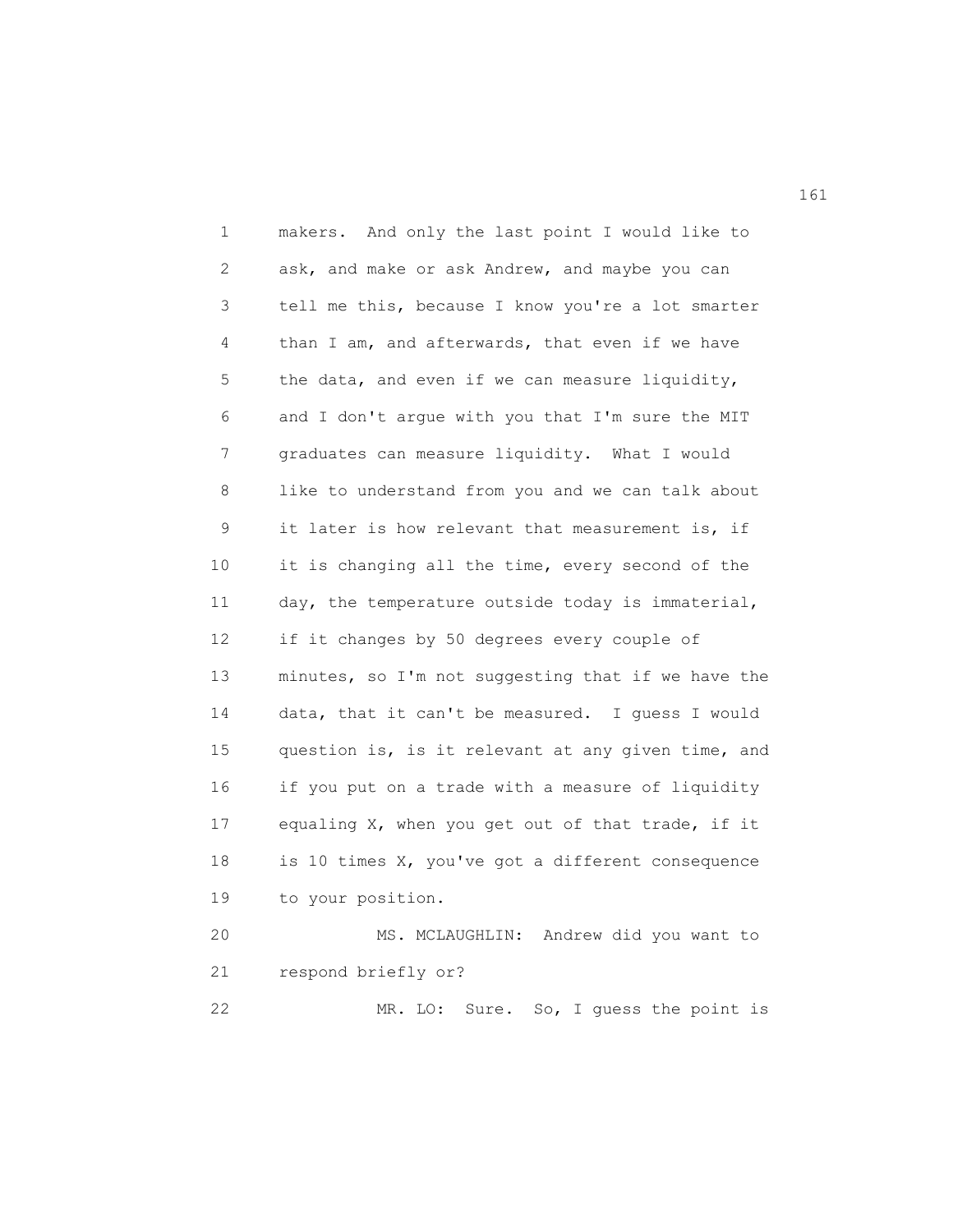1 well taken, that if liquidity changes randomly, 2 unpredictably and erratically, it's going to be 3 very hard to make sure of it, but actually, to 4 respond to the question that's before the panel 5 now, what I think a lot of buy side firms are 6 doing and certainly what we at Alpha Simplex, my 7 other hat, at this asset management company are 8 doing, is, we are being much more proactive about 9 measuring liquidity and developing algorithms to 10 be able to trade around these air pockets of 11 illiquidity. So I think the answer is, you can 12 measure it. You may not be able to get the 13 perfect measure, but you don't want the perfect to 14 be the enemy of the good. You can actually 15 measure pretty reasonable measures of liquidity 16 and now, what you have to do, is to be able to 17 navigate around these rocky shoals. It's become 18 more difficult. And I agree with you and Isaac 19 that liquidity is not a God given right and there 20 are economic incentives for providing liquidity 21 and for withdrawing liquidity. But there is one 22 aspect of liquidity that is a public good, and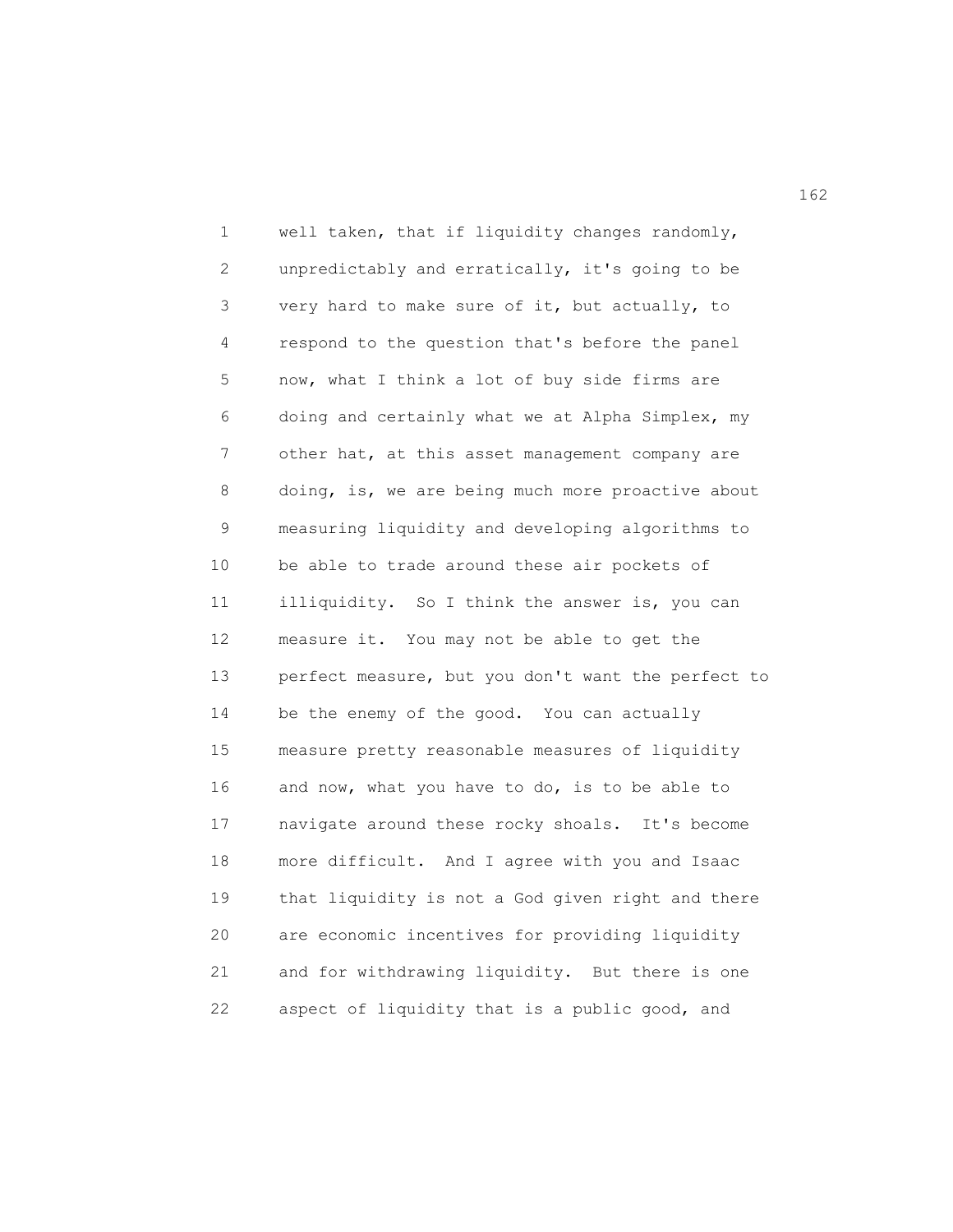1 that is financial stability. Financial stability 2 is clearly a public good and liquidity is 3 absolutely central to financial stability. So 4 while we may not be able to say, do we have too 5 much or too little liquidity, and maybe the lack 6 of liquidity or the lower liquidity is a feature, 7 not a bug, nevertheless, the fact that the 8 ecosystem has changed in terms of who provides 9 liquidity, how they provide it and how quickly it 10 can be withdrawn -- those are all issues that 11 speak directly to financial stability and that is 12 something that's in the purview of the CFTC. 13 MS. MCLAUGHLIN: Thank you. Maybe I can 14 go to Anat. 15 DR. ADMATI: I agreed all the way until 16 -- the liquidity is essential to financial 17 stability. That I think I don't follow quite. 18 You can have an appropriate amount of liquidity at 19 appropriate prices and the financial stability is 20 about something else. It's about the fragility of 21 the system, the ability of the system to provide 22 credit to the economy and appropriate services to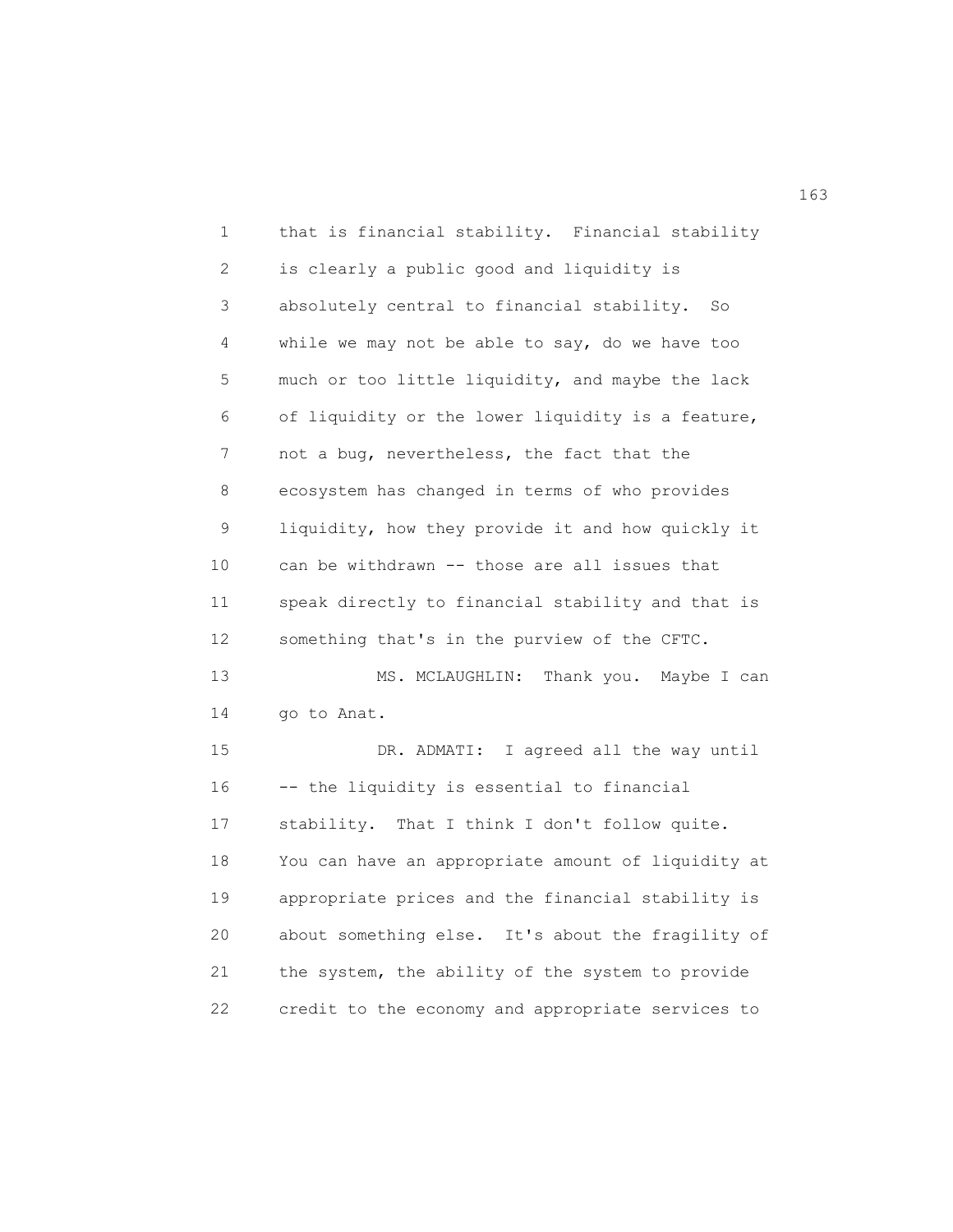1 everybody at appropriate prices. And I don't 2 think liquidity per se is a thing. You know, we 3 want to be able to trade at you know, not having 4 too much differences of information that scares 5 people and all of that. We want to have 6 intermediation, be priced appropriately and people 7 trading if they need to and even if they don't 8 trade, prices can change without trade and this is 9 different kinds of things going on here. So I'm 10 not sure I see the connections. 11 MS. MCLAUGHLIN: Marcus? 12 MR. STANLEY: The way I report it is 13 that a liquidity failure -- a sudden dramatic 14 liquidity failure is characteristic of a financial 15 crisis, or a disruption in financial stability. 16 But that does not at all mean that higher levels 17 of liquidity in normal times are beneficial to 18 financial stability or even related to financial 19 stability. They may have a negative effect on 20 financial stability by kind of setting the table 21 for a liquidity failure by over extended market 22 participants in a crisis period.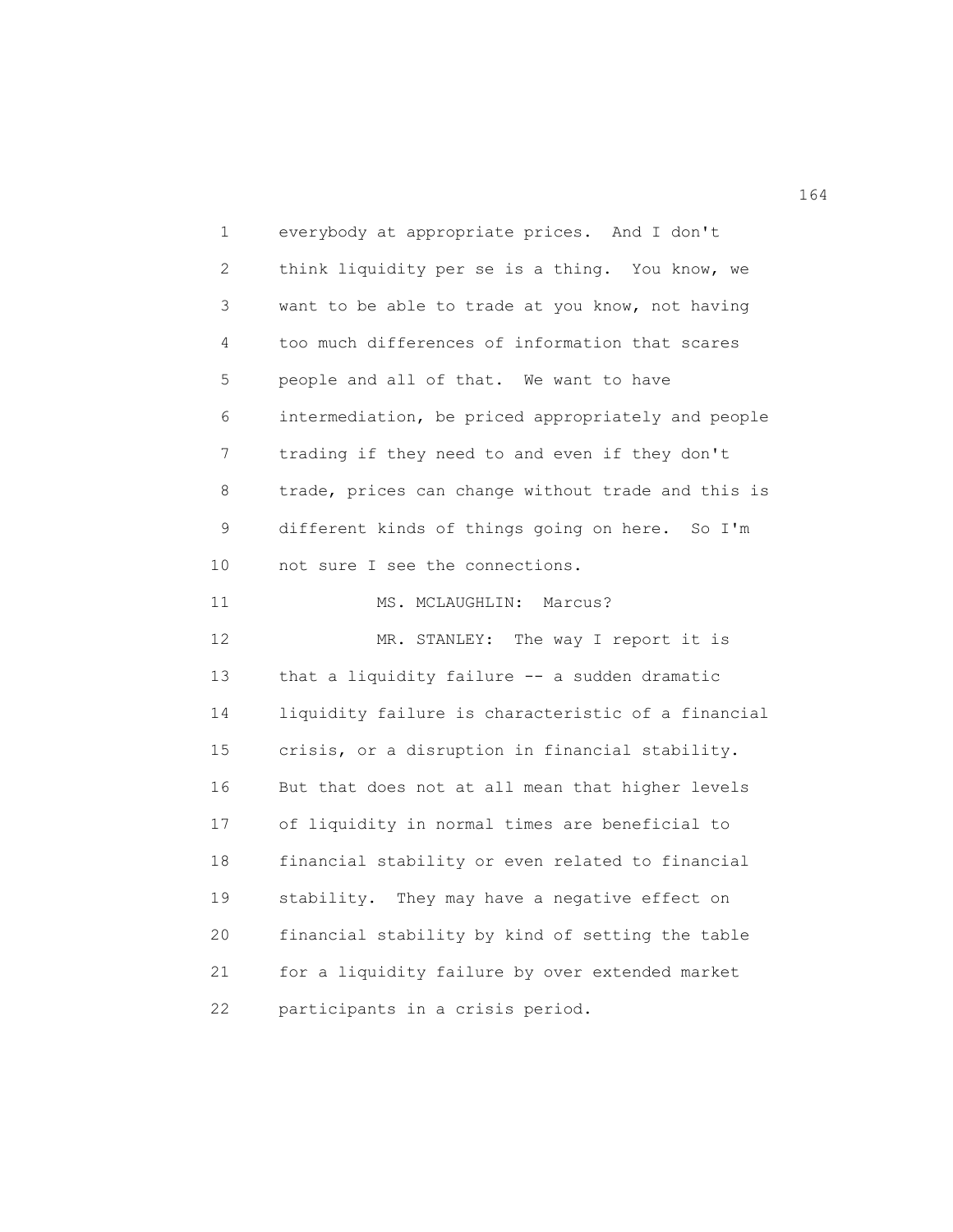1 MS. MCLAUGHLIN: Thank you. Sunil? 2 MR. CUTINHO: Thank you. Actually I 3 have two things to respond to. One is, I think we 4 are talking about outcomes when we talk about 5 liquidity, whether it's very liquid markets, some 6 gaps in liquidity that are just outcomes. More 7 importantly, you asked your question was how would 8 people respond. So economics would indicate that 9 if costs for some participants was higher and as a 10 result they had quite a bit of, then others should 11 be able to come in and compete those profits away. 12 The problem we have, again going back, is access 13 for market participants to markets. Then this is 14 what our firms -- I'm speaking on behalf of our 15 clearing firms and the community -- the ecosystem. 16 This is the problem. I think we tend to confuse 17 things. Just because we're talking about leverage 18 issue, we seem to think that we are arguing 19 against the intent, which is to reduce leverage in 20 institutions. The problem is not about 21 institutions acting as principle, the problem is 22 institutions acting as agents. They are just a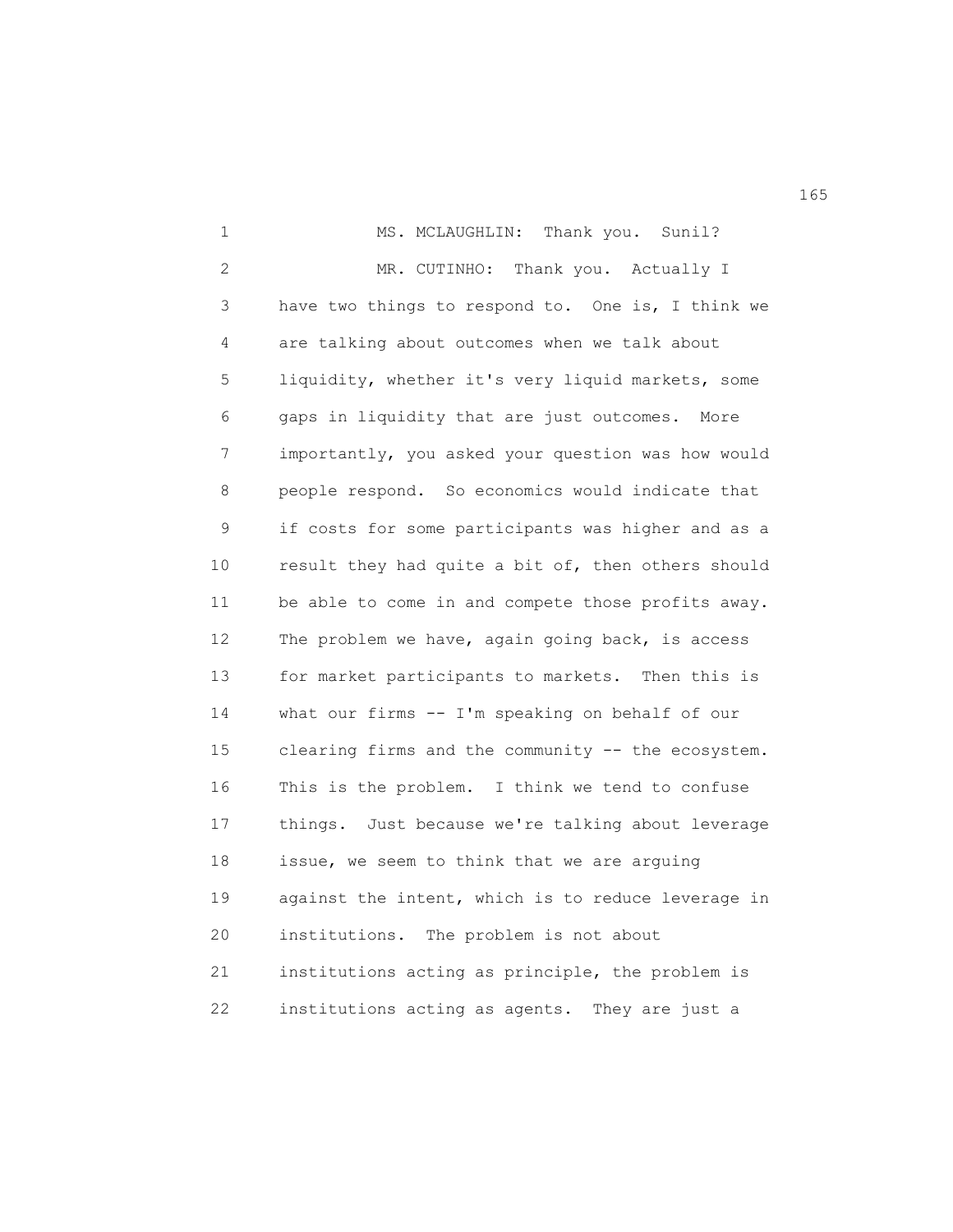1 conduit. They are providing our market 2 participants access to markets. So they are not 3 taking on any leverage. They're essentially 4 allowing these unlevered market participants to 5 access markets for hedging reasons as Dennis 6 eloquently pointed out. Take for example an 7 insurance company who has directional risk. They 8 are putting up margin for it but they have 9 directional risk. We have rules now, under Basel, 10 supplemental leverage ratio for our clearing firms 11 that dictate that all of that insurance company's 12 risks have to be reflected on their books for 13 leverage calculations without giving them the 14 benefit of offsetting that with a margin that has 15 been collected, segregated and in the U.S., passed 16 on to the CCP. So this is what we're talking 17 about. So we are not speaking to the principle 18 side of the equation. We are speaking to the 19 agency side of the equation. So if you have rules 20 that prevent access to the market participants, 21 and these are market participants who bring 22 hedging interest, that will encourage more market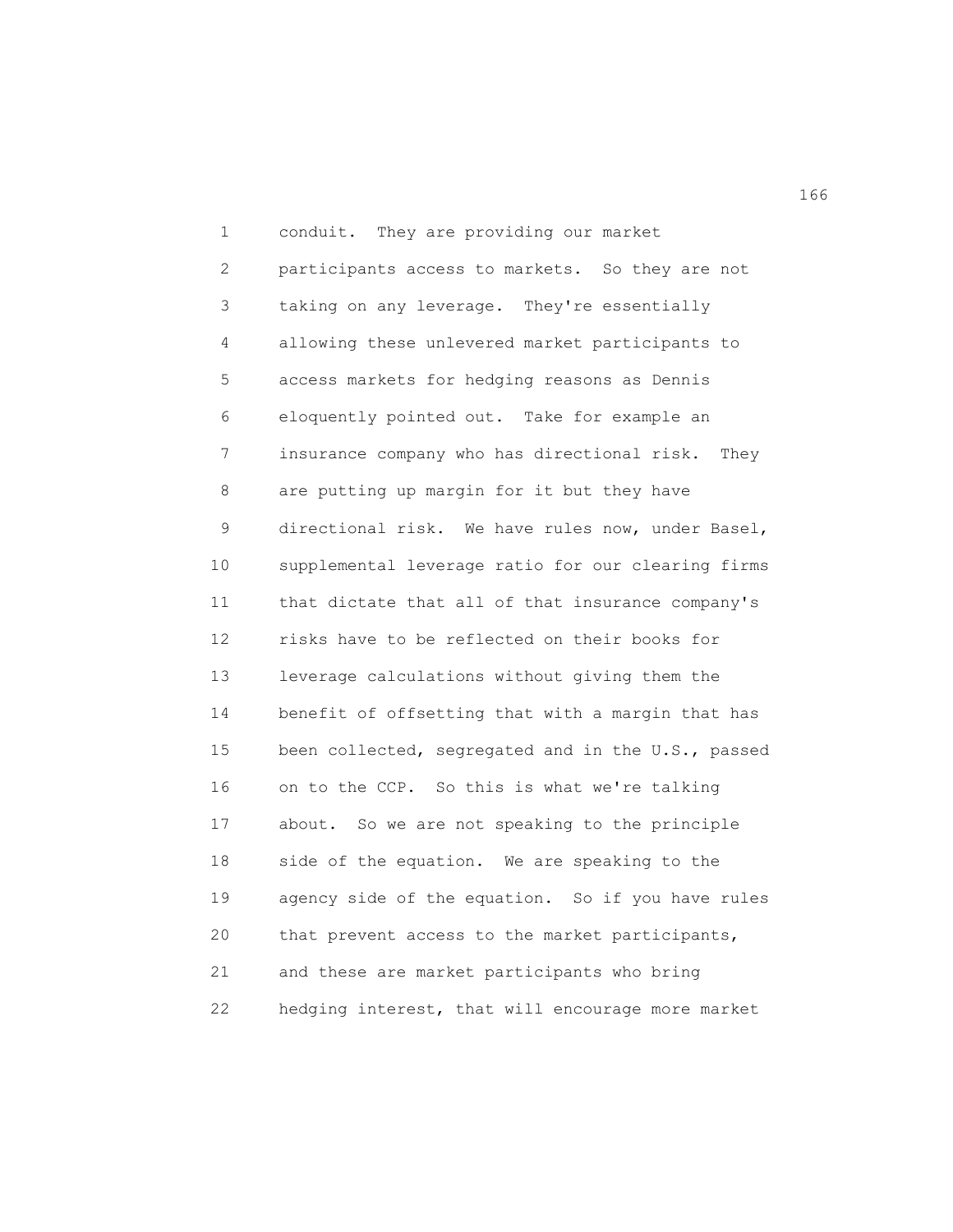| 1  | makers to come into the market. So this is the     |
|----|----------------------------------------------------|
| 2  | problem we are talking about. So in essence, we    |
| 3  | have to just take a step back and look at the set  |
| 4  | of rules that we have, and see if our clearing     |
| 5  | members can actually provide services and then     |
| 6  | hence, bring in more market participants, diverse  |
| 7  | I might add -- some being market makers and some   |
| 8  | being price takers. So, that in essence is what    |
| 9  | we are speaking to, and we seem to confuse the two |
| 10 | things.                                            |
| 11 | MS. MCLAUGHLIN: Chairman Massad?                   |
| 12 | CHAIRMAN MASSAD: Thank you. I think                |
| 13 | it's on the agenda, we're going to, I think, cover |
| 14 | some proposed solutions, so I'm happy to -- so I   |
| 15 | can wait, actually that's what I was going to ask, |
| 16 | so if it's better to wait, I can do that as well.  |
| 17 | MS. MCLAUGHLIN: Yeah, you're actually              |
| 18 | anticipating what I wanted to kind of throw it     |
| 19 | open at this point to address the final two        |
| 20 | questions on the agenda, kind of collectively,     |
| 21 |                                                    |
|    | since we are running out of time. The solutions    |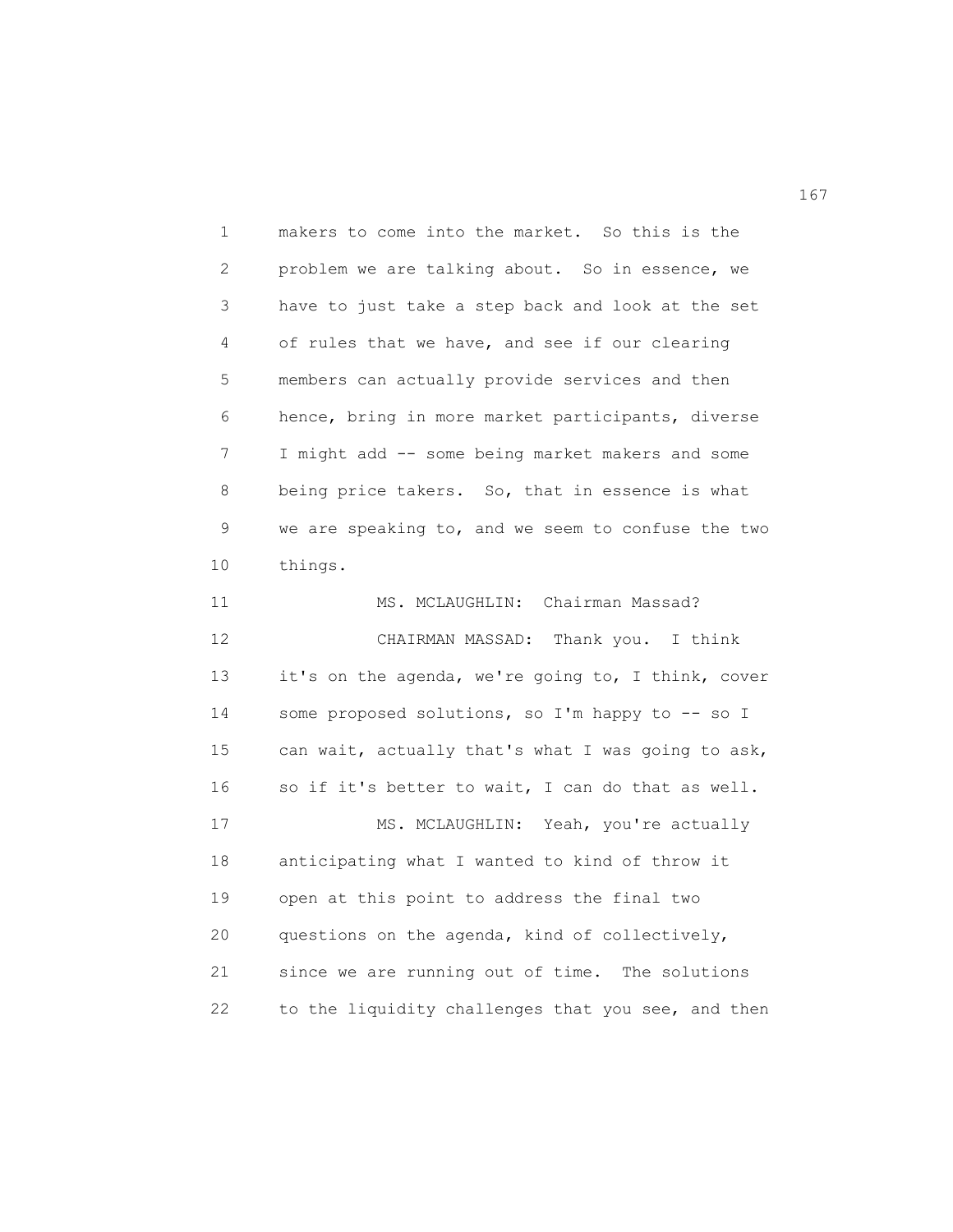1 more specifically, are there things that you would 2 recommend to the commission that they be thinking 3 about looking at to address some of the challenges 4 that we've discussed today? 5 CHAIRMAN WETJEN: I'll just say it

6 quickly. I'm hearing thematically in like three 7 different things, but before I touch on those, a 8 lot of the discussion has been around 9 accessibility and it relates to capital 10 requirements, which we have no control over here 11 at the CFTC. Chairman Massad has spoken about 12 that. I've spoken about that publicly. I think 13 Commissioner Bowen has probably spoken about that 14 too, so all three of us have expressed our views 15 on that, and meanwhile, we have staff engaged with 16 all the various prudential regulators around the 17 globe, engaged on the matter as well. So we're 18 working on that in any way we can, but at the end 19 of the day, we don't have authority over that 20 specific issue as everyone knows. Meanwhile we 21 have a piece of legislation that we've been 22 implementing and basically implemented, the point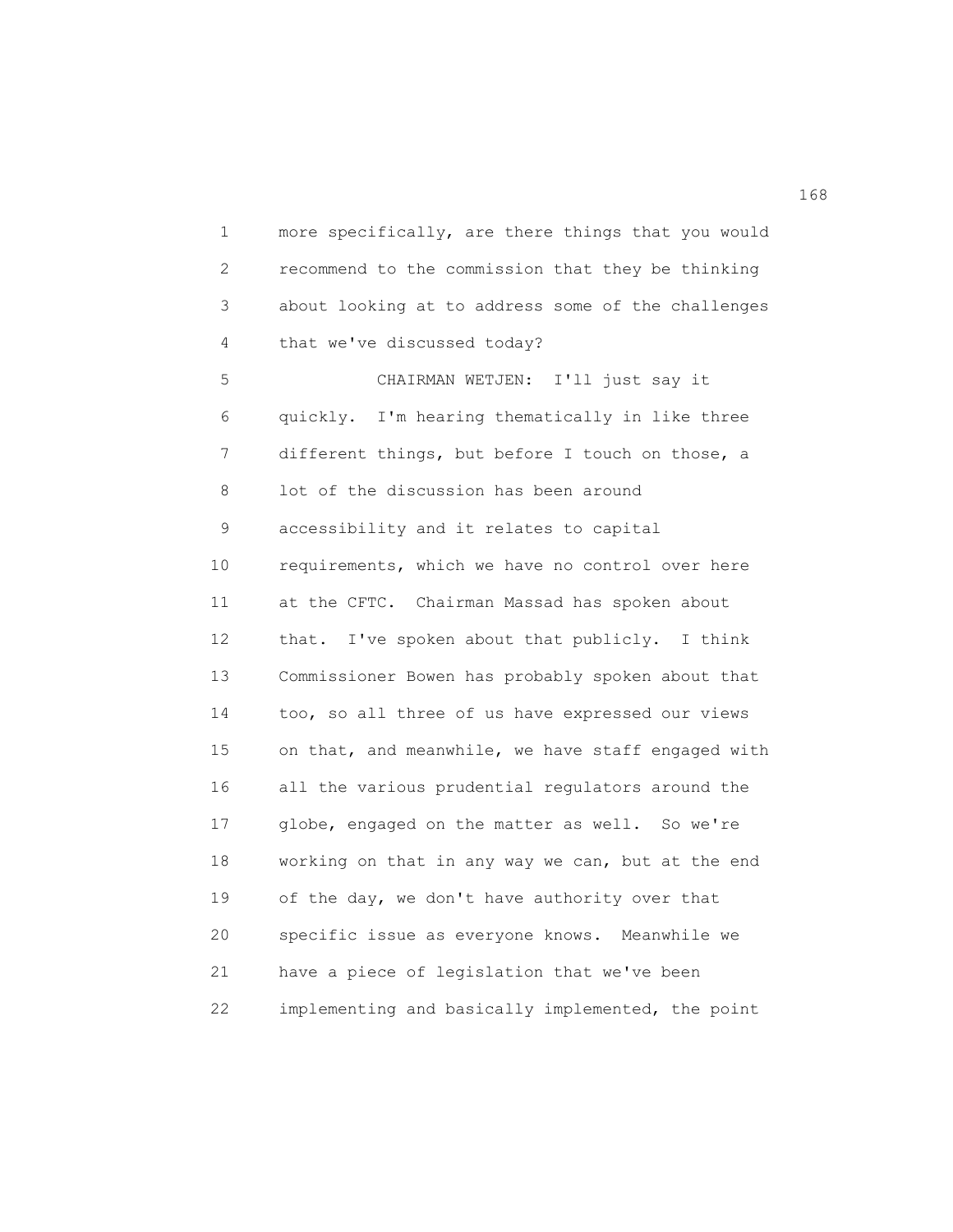1 being, there are some limits on what we can do in 2 terms of any perceptions that there's perhaps more 3 regulatory burden than is what's necessary. So 4 instead focusing on our existing authority that we 5 have today and what it is we should be focusing on 6 by way of policy making, thematically I'm hearing 7 possibly increased transparency. Maybe there are 8 rule makings or policy makings we can do along 9 those lines. Maybe there's more to be done on 10 accessibility to trading menus. I'm not sure what 11 that would be. But I'd love to hear ideas on 12 that. And then I'm also hearing the importance of 13 the diversity of liquidity providers, again, 14 something else I think a number of us on the 15 commission have spoken about, and we have a couple 16 of open ended, I think policy makings we could 17 continue working on. But I'm curious to hear from 18 the others, namely on that front, by the way, that 19 floor trader exception I think is something we 20 could -- we should revisit. And we've talked 21 about other market structure changes on SEFS, but 22 I think I'd be really interested in hearing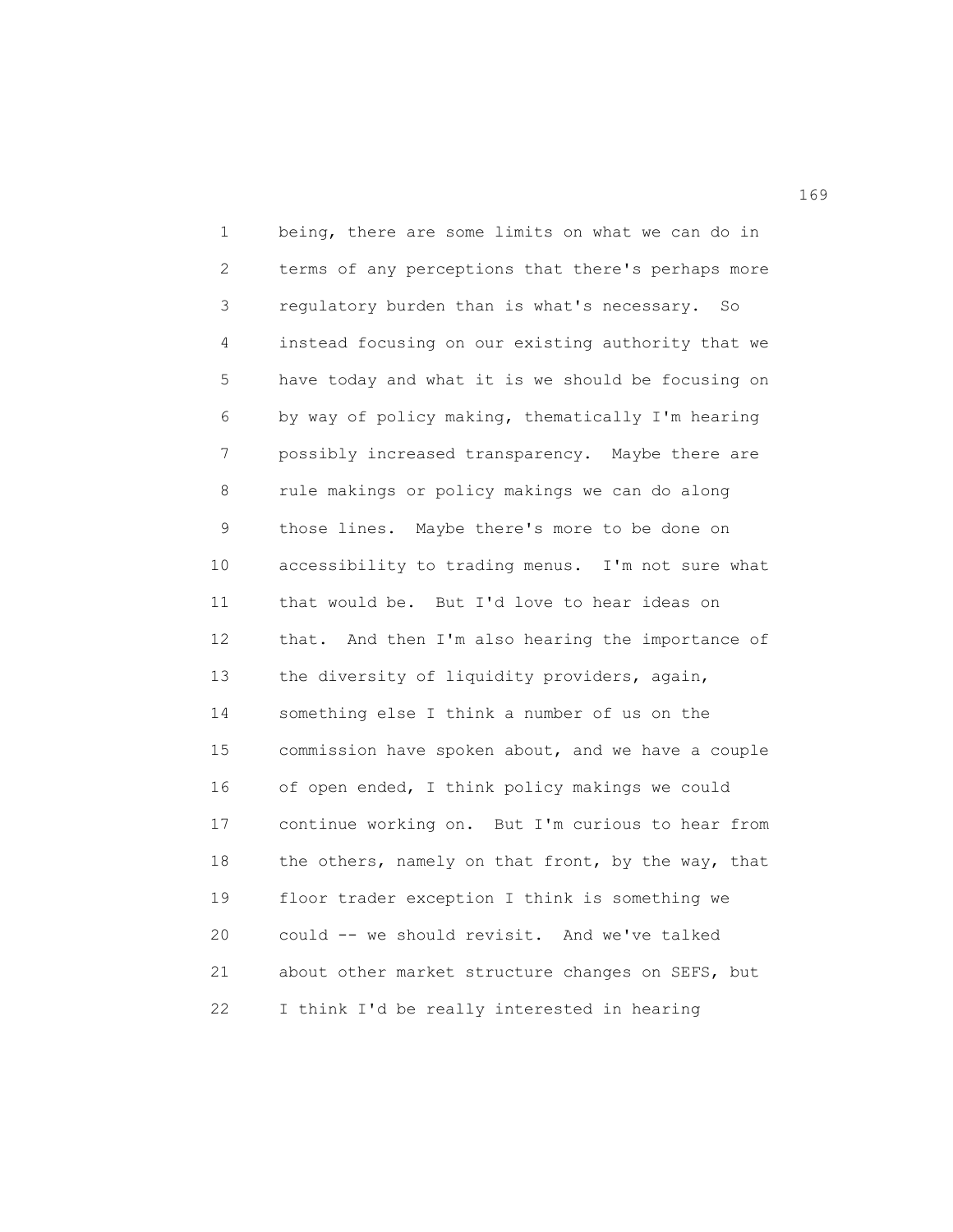1 whether there's anything specifically we should be 2 looking at that would be based on our current 3 authority under the client exchange act to pursue. 4 CHAIRMAN MASSAD: Well first of all let 5 me echo Commissioner Wetjen's comments and I think 6 we probably need a whole 'nother program to go 7 into the solutions. But I did just want to make a 8 couple of general comments and reactions. First 9 and foremost, just thanks to everyone for this 10 very informed, intelligent discussion. We touched 11 on quite a few topics, each, many of which could 12 be explored for hours. You know at the same time 13 I am reminded perhaps just to remember the context 14 here and as Marcus reminded us earlier, you know, 15 this is a pretty -- liquidity is a pretty esoteric 16 discussion for most Americans. On the other hand, 17 they experienced their own liquidity event in 2008 18 and thereafter, when they couldn't sell their 19 houses. Many of course would experience what you 20 all refer to as solvency events, meaning they were 21 unemployed, or they were foreclosed upon. So you 22 know, we did make a decision, not only as a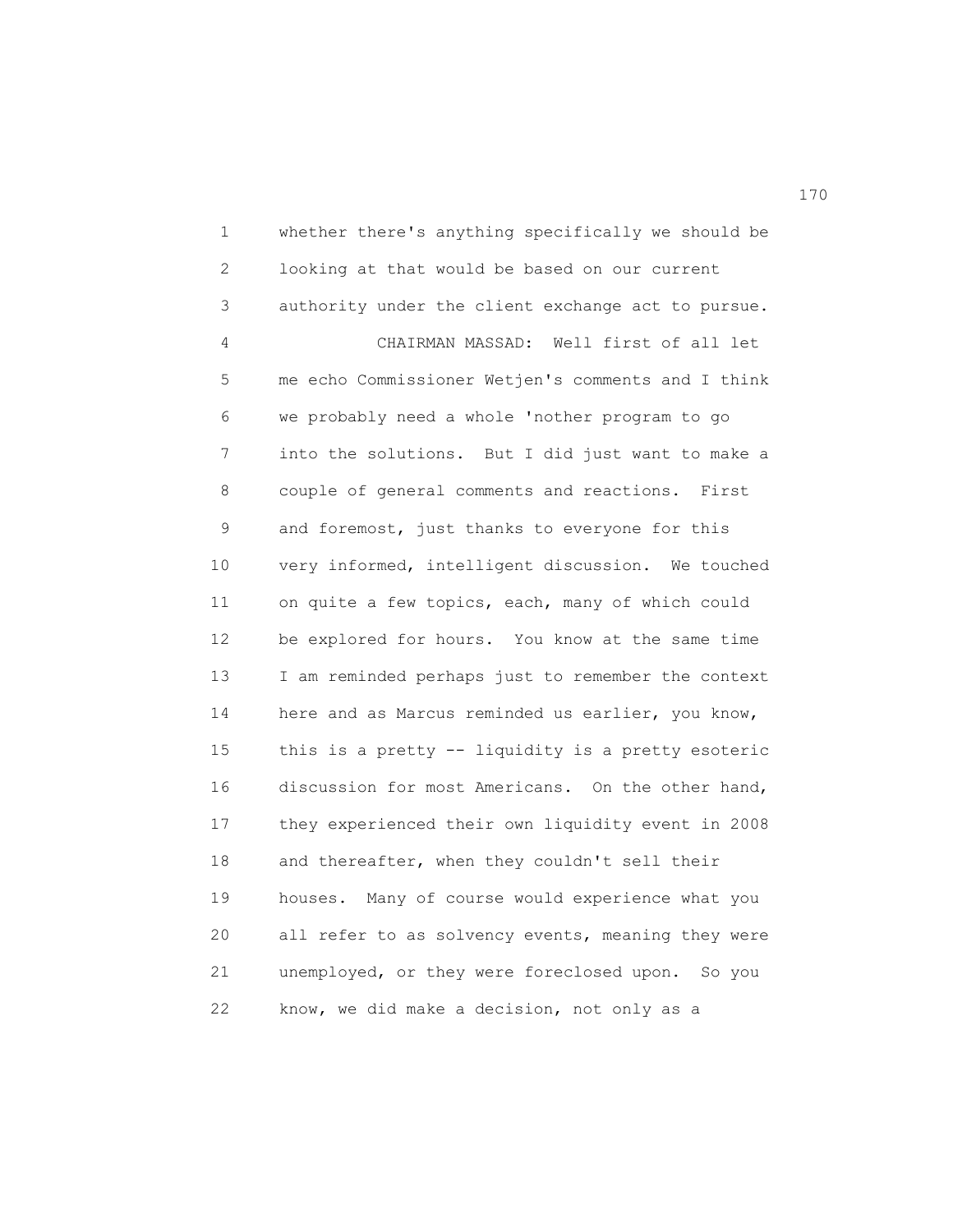1 country, but as a world. The G20 made a decision 2 to implement some reforms to prevent or at least 3 minimize the risk of a financial crisis like this 4 happening again. And so, you know, we are now I 5 think, engaged in a process of looking at how all 6 that is working, trying to calibrate it. As 7 Commissioner noted, Commissioner Wetjen noted, 8 some of us have noted things like the SLR, where I 9 support very much what the bank regulators are 10 trying to so in terms of having a back stop if you 11 will to risk waitings, but we do want to make sure 12 we try to balance that objective with the 13 objective of clearing. We're trying to make 14 adjustments to address end user concerns. If you 15 followed what I said about the whole CCP 16 equivalence discussion with Europe, you'll know 17 that I'm trying to get to that place without 18 increasing costs there. I also support very much, 19 all of these things being explored in a data 20 driven way. I think that's critical, to try to 21 get beyond some of the buzz words and really get 22 into what the data suggests, and I appreciate the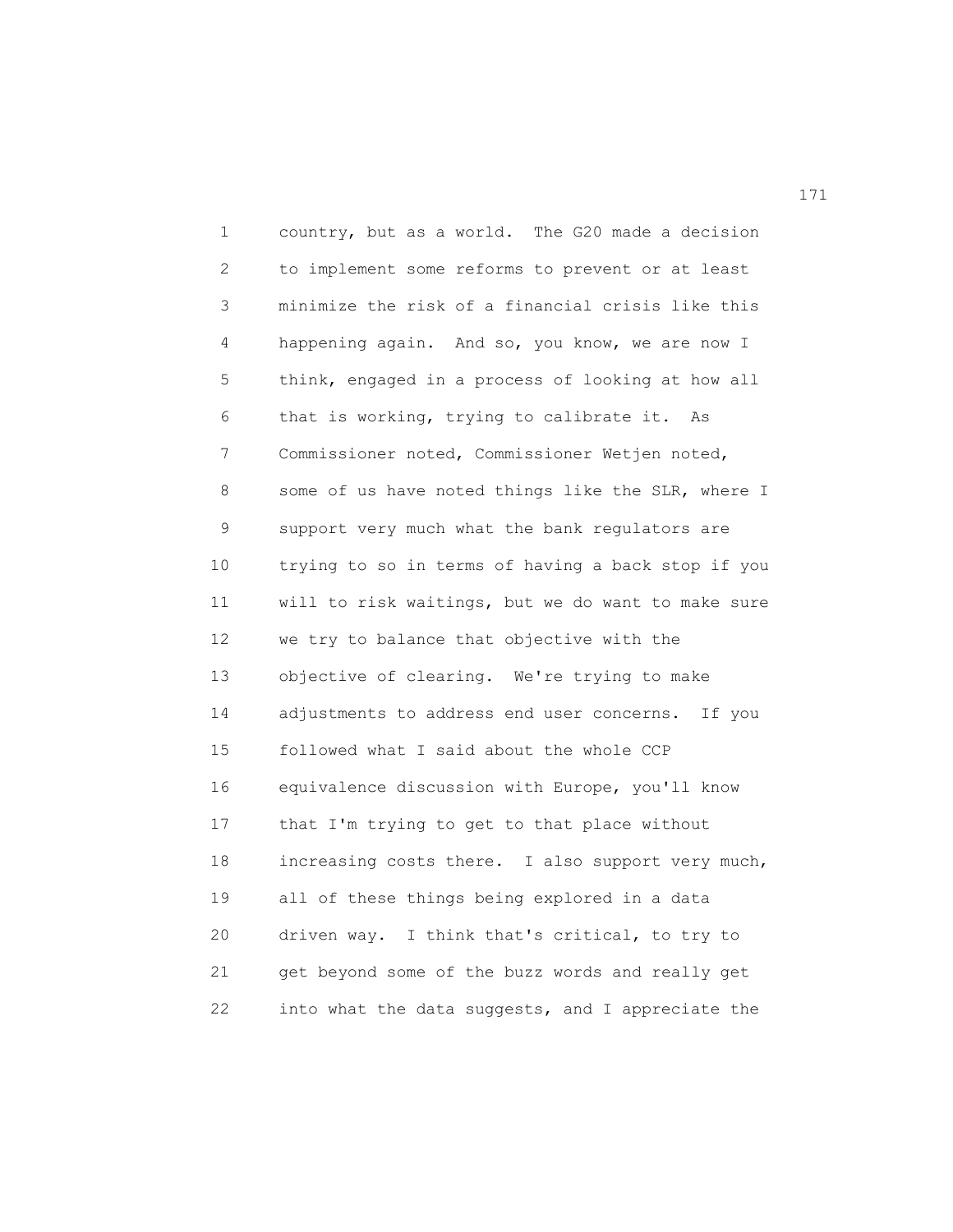1 suggestions for the various things we should do. 2 I am of course very conscious of our limited 3 resources. Keep in mind for example that this 4 crisis that is the backdrop of all this, or in 5 that crisis rather, there we spent an amount to 6 rescue one firm, AIG, that would have funded this 7 agency's budget for 700 years. So you know, we 8 have to kind of keep the perspective here. But on 9 FCMs which was mentioned, it's a very important 10 topic. At the same time, as I looked at the data 11 there, this trend of decline has been happening 12 for many many years, well prior to the crisis. If 13 you look more deeply at those numbers, you will 14 see that many of the firms that have disappeared 15 didn't even hold customer money. The decline 16 among firms that have held customer money was 17 actually quite smaller. The concentration among 18 firms at the top 20 has remained essentially the 19 same over 10 years. It's about 91 percent of all 20 customer money. Now granted customer funds have 21 gone up. The increase among the top 10 -- there 22 has been an increase among the top 10 firms in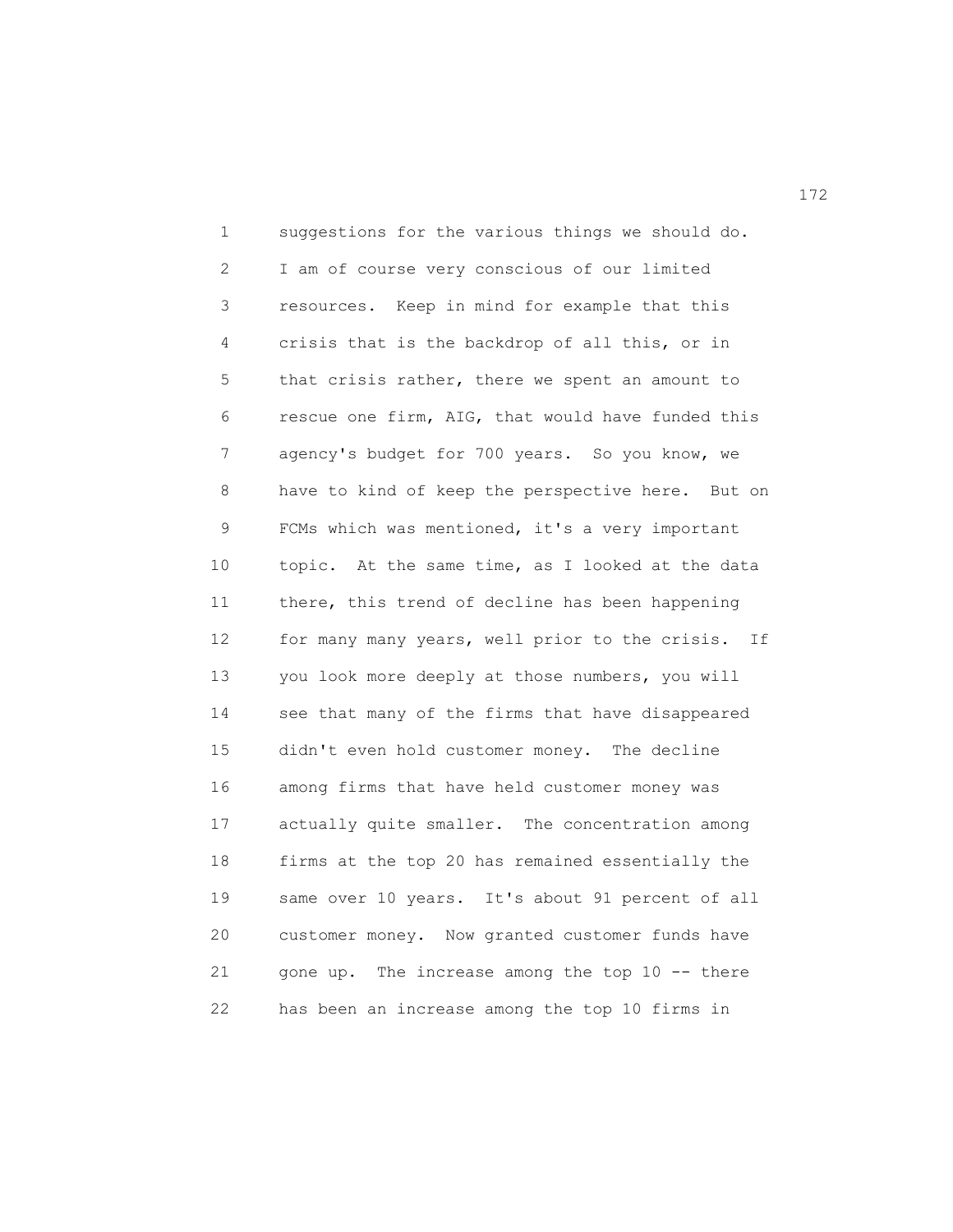1 terms of what they hold. But it's a more 2 complicated picture I think, and it also has to do 3 with changes in business models, a low interest 4 rate environment, changes in their profitability 5 for various reasons, customer preferences perhaps, 6 as to what kind of firms they want to deal with. 7 So there's lots of factors, and similarly, I think 8 it's important that we keep in mind, there's other 9 market structure factors that Isaac and Gerald and 10 others have mentioned, that are affecting these 11 markets. I appreciated John Nixon's analogy of a 12 hockey game where we've removed one or two players 13 on each side, so it's gotten faster. I also 14 think, you know, the growth and automatic 15 algorithmic trading is sort of like we were 16 playing hockey on the driveway in our sneakers, 17 and now we've really moved to the ice. It's a 18 faster game because of other things as well. So 19 my point is simply that all these issues deserve 20 exploration. We do want to try to calibrate these 21 various policy objectives. It's important that we 22 do it in a data driven way and I look forward to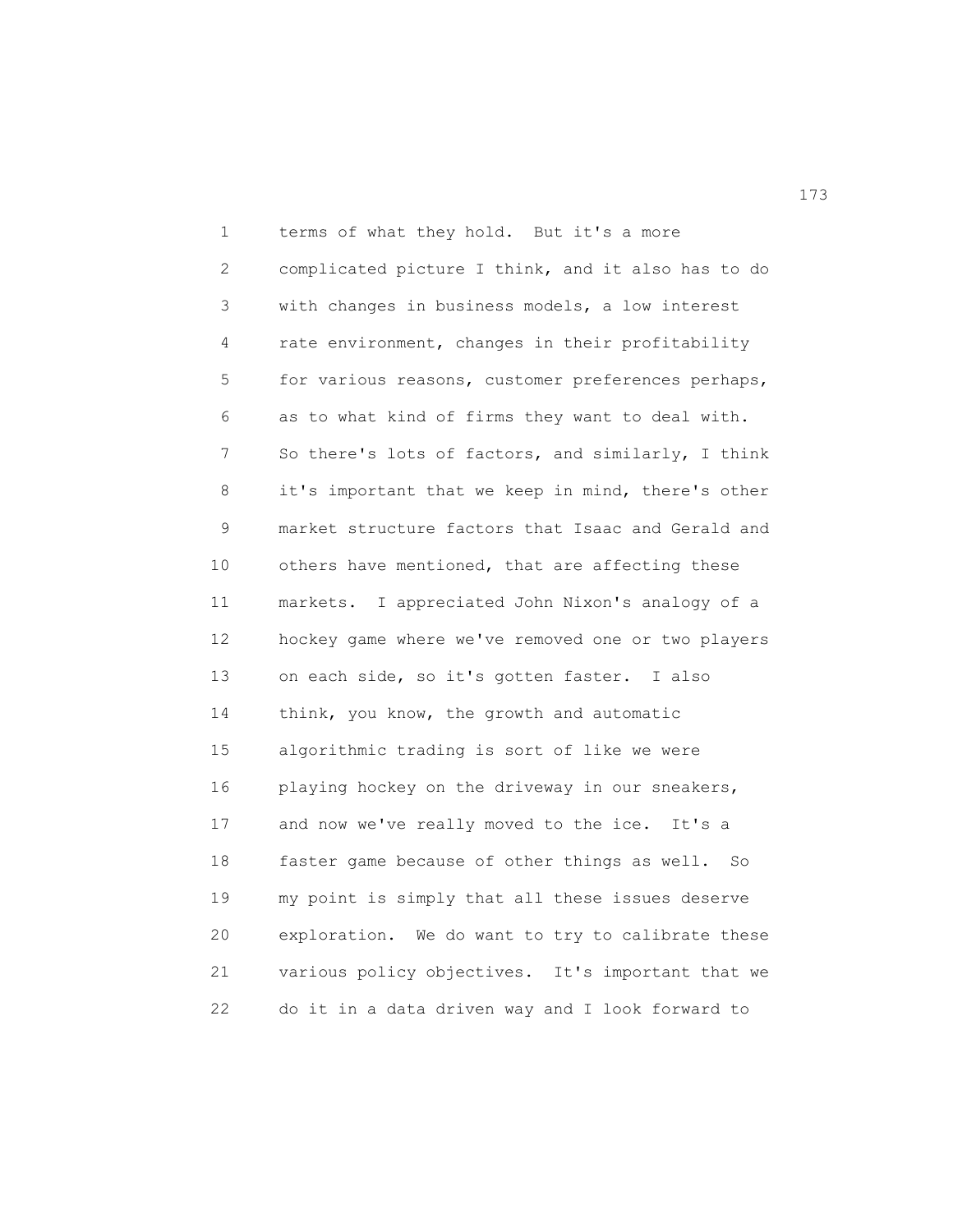1 all of your help in doing that in the days ahead. 2 MS. MCLAUGHLIN: So I think we've run 3 out of time. Let me just turn it back, yeah. 4 SPEAKER: (off mic) 5 MS. MCLAUGHLIN: Sure. I think there 6 would be interest if our panelists have any ideas 7 on suggestions or further action. We'd be 8 interested in hearing those. 9 MR. MURRAY: Okay, as we've all -- as a 10 panel and other members have said, we're 11 definitely in a period of market transition and 12 one of the issues for the clearing community as a 13 provider of clearing services and then therefore 14 indirectly as a provider of liquidity because as 15 Emily pointed out, we are supporting the end user, 16 the business of those liquidity providers, is 17 really to have some more -- to continue to have 18 certainly or have more certainly, and longer 19 periods of time to implement change, i.e. that 20 change has to be recognizable earlier and we have 21 the opportunity to go through an implementation 22 phase and for a longer point in time. So we're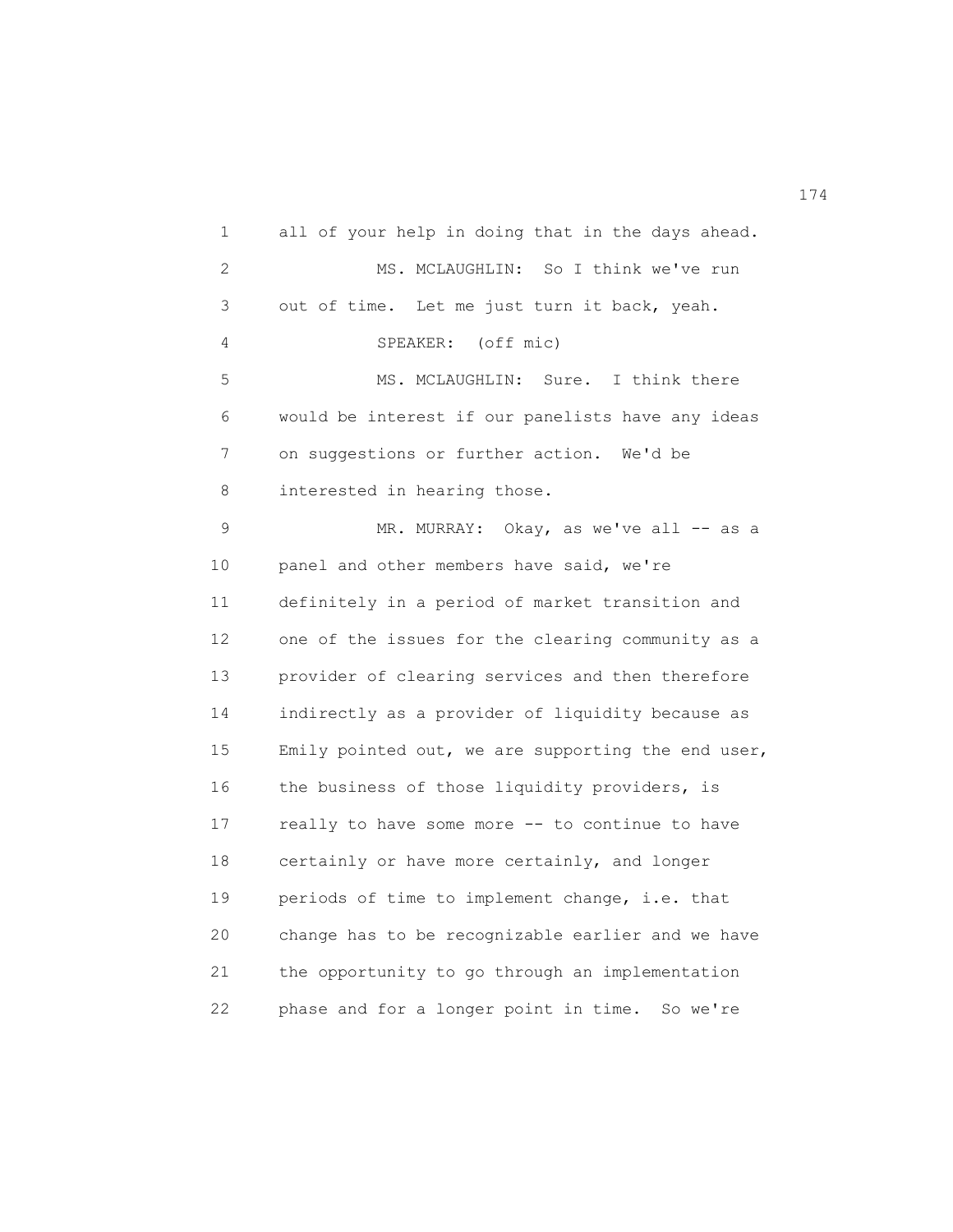1 going through, as we've mentioned the leverage 2 capital issues for the clearing community as 3 agency providers as having significant 4 consequences down the road to our ability to 5 continue to provide this service with the amount 6 of scale that we have done in the past, and I 7 think that necessitates other initiatives taking a 8 longer horizon or having a longer horizon for 9 implementation, therefore we can create some more 10 certainty around the ability to provide those 11 services.

12 MR. CHANG: I realize I've touched on a 13 broad number of topics. This might be a little 14 bit frustration because of the directive I think 15 from Commissioner Wetjen and the Chairman about 16 what the CFTC can do under its specific mandate, 17 but as I sit here and I reflect on what everyone 18 said, I'm struck by the interconnectedness across 19 not just the futures markets with and clear OTC 20 derivatives markets with the underlying asset 21 classes and frankly, in my mind, the need for the 22 coordination and you know, maybe across the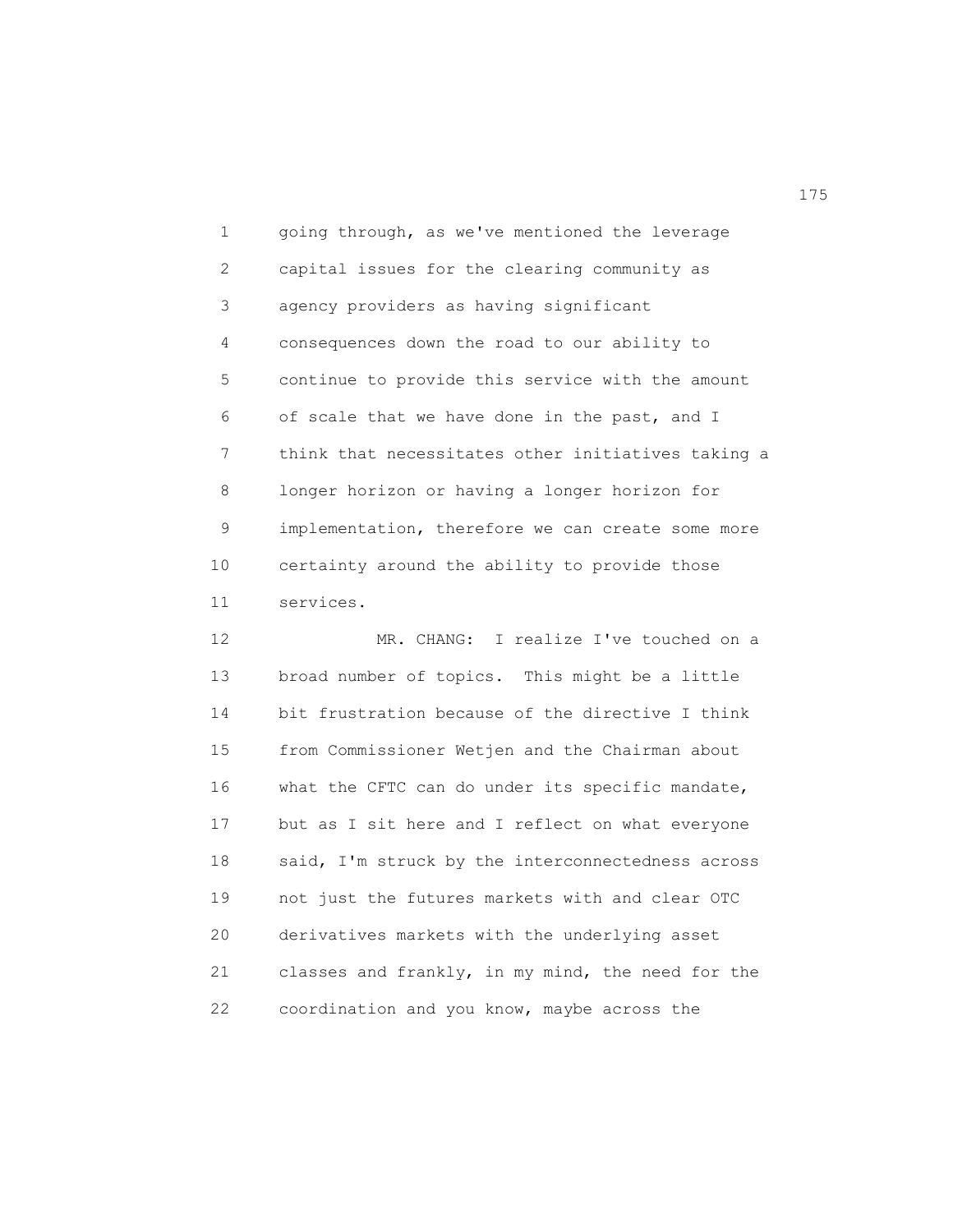1 regulators that oversee all those markets, it's 2 very difficult, again, like to go back to what I 3 started, to talk about liquidity in Treasury or 4 Euro Dollar futures, or even cleared swaps, and 5 not talk about uncleared swaps, or not talk about 6 the Treasury market. And figuring out a coherent 7 way to tie all those things together, I think is, 8 it's not an obvious -- there's no obvious, you 9 know, change this, floor trader exemption point 10 and there are certainly tweaks around there, but I 11 think the bigger picture is to really address the 12 liquidity issue. I do think we need a coherent -- 13 a regulatory approach across all the markets and 14 ignoring the interconnectedness is only going to 15 lead to an incomplete solution.

16 MR. WIPF: You know our two areas are a 17 great focus around this in OTC client clearing and 18 I think it's been touched on a number of times 19 about the principle versus agent view and that 20 from a regulatory perspective, and I think the 21 other part really again, is, on these financing 22 markets and SFT's, and their impact as it relates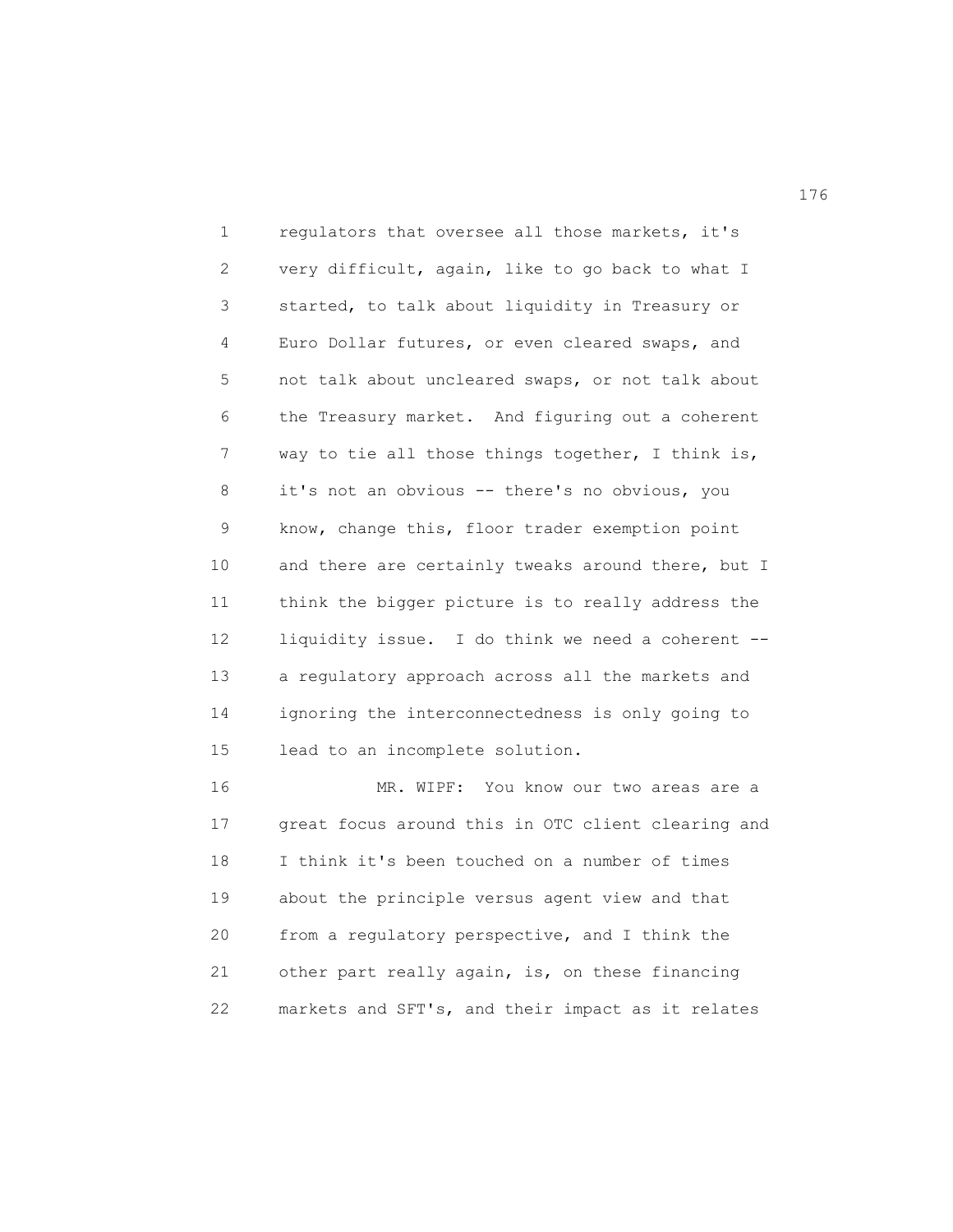1 to the overall discussion, and I think that 2 becomes really an industry take away to look at 3 what are the things that can be done within the 4 current framework that can actually serve to 5 create some new capacity, knowing that there's a 6 big call for high quality collateral and generally 7 a reduction in capacities. So I think the take 8 away there is, has the industry pushed hard enough 9 on central clearing of SFTs? I think that's a 10 take away, and I think on the principle agent 11 discussion, I think clearly that's been touched on 12 here and I think that's very important as well. 13 MS. MCLAUGHLIN: At this point, to 14 Commissioner Bowen, to make some closing remarks. 15 COMMISSIONER BOWEN: Yes, I just want to 16 thank everyone for attending today's meeting and 17 particularly the chairmen and Commission Wetjen 18 for your great questions. We tackled really two 19 important issues today -- cyber-security, 20 liquidity and obviously we didn't solve every 21 issue, but I wanted to thank Andrew for presenting 22 and moderating the first panel with David Evans,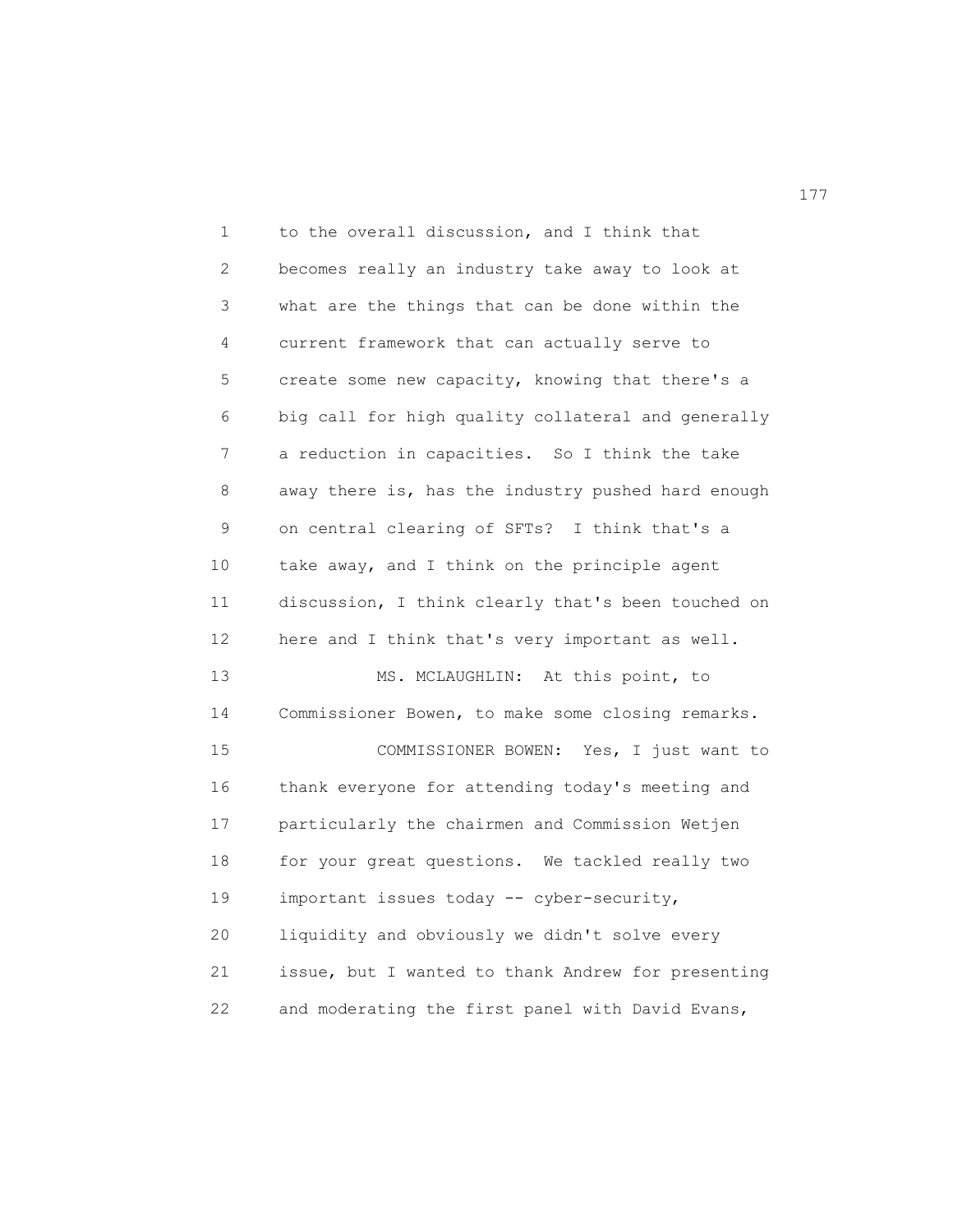| 1            | who present the Bank of England CBEST program.            |
|--------------|-----------------------------------------------------------|
| $\mathbf{2}$ | That discussion I think gave us some food for             |
| 3            | thought in terms of what we could look at in terms        |
| 4            | of our own market regulations. Susan, thank you           |
| 5            | so much for moderating this panel and our guest           |
| 6            | speakers today -- Isaac, Piers and Thomas. I              |
| 7            | think we learned a few things. Liquidity is               |
| 8            | conditional but can be measured. Liquidity and            |
| 9            | capacity are sisters. Liquidity is in the eyes of         |
| 10           | the beholder, but not a God given right. And              |
| 11           | finally, we need innovation and we need to                |
| 12           | encourage new business models and definitely we           |
| 13           | need coordination across regulators. So thank you         |
| 14           | so much everyone.                                         |
| 15           | MS. MCLAUGHLIN: The meeting is                            |
| 16           | adjourned. Thank you for coming.                          |
| 17           | (Whereupon, at 1:34 p.m., the                             |
| 18           | PROCEEDINGS were adjourned.)                              |
| 19           | $^{\star}$<br>$\star$<br>$^{\star}$<br>$\star$<br>$\star$ |
| 20           |                                                           |
| 21           |                                                           |
| 22           |                                                           |